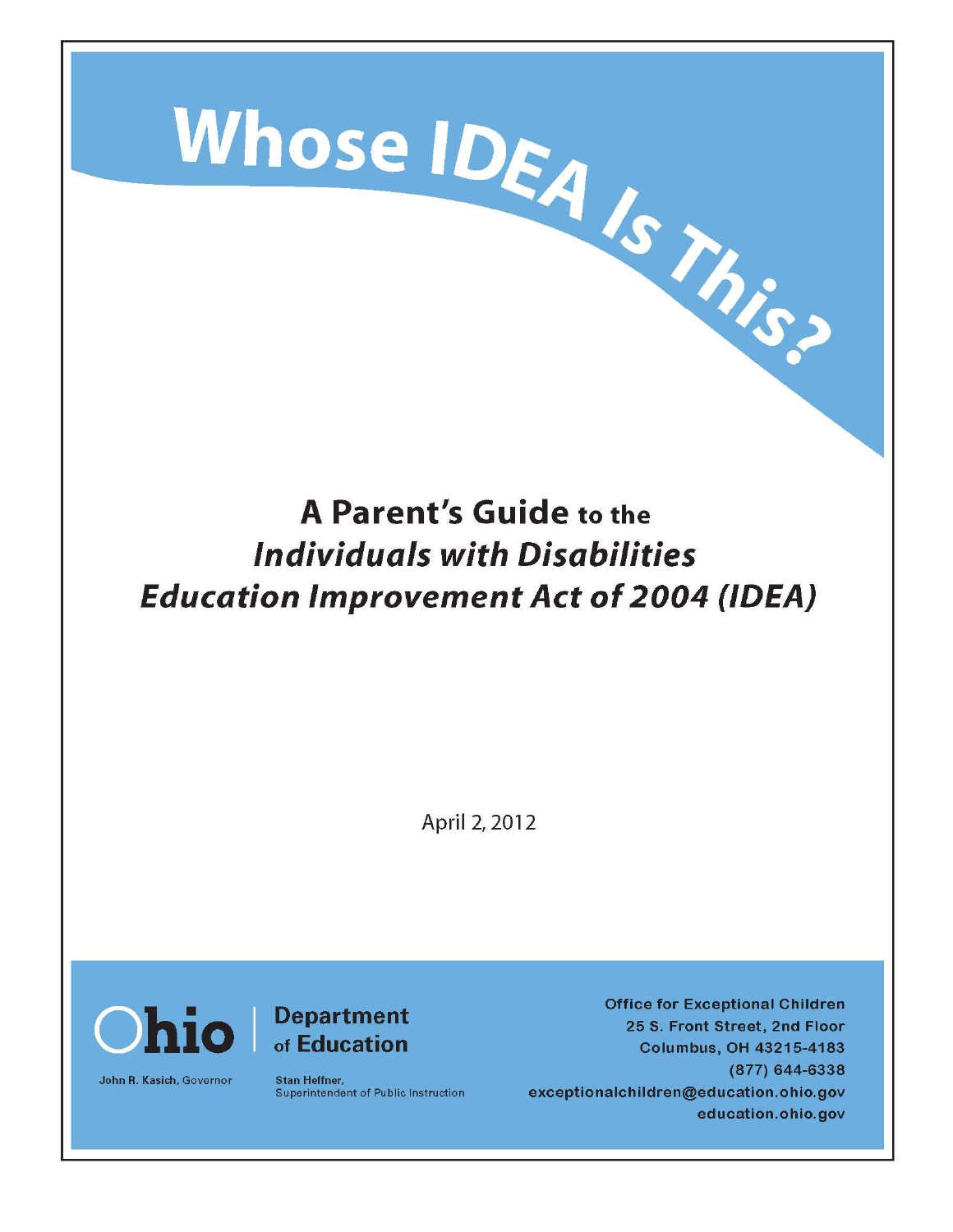# **TABLE OF CONTENTS**

| WHAT HAPPENS IF MY CHILD IS HAVING TROUBLE LEARNING IN SCHOOL?  2 |  |
|-------------------------------------------------------------------|--|
|                                                                   |  |
|                                                                   |  |
|                                                                   |  |
|                                                                   |  |
|                                                                   |  |
|                                                                   |  |
|                                                                   |  |
|                                                                   |  |
|                                                                   |  |
|                                                                   |  |
|                                                                   |  |
|                                                                   |  |
|                                                                   |  |
|                                                                   |  |
|                                                                   |  |
|                                                                   |  |
|                                                                   |  |
|                                                                   |  |
|                                                                   |  |
|                                                                   |  |
|                                                                   |  |
|                                                                   |  |
|                                                                   |  |
|                                                                   |  |
|                                                                   |  |
| DIRECT REQUEST FOR MEDIATION                                      |  |
| <b>COMPLAINT FORM</b>                                             |  |
| DUE PROCESS COMPLAINT AND REQUEST FOR A DUE PROCESS HEARING       |  |
| DUE PROCESS AND/OR COMPLAINT WITHDRAWAL FORM                      |  |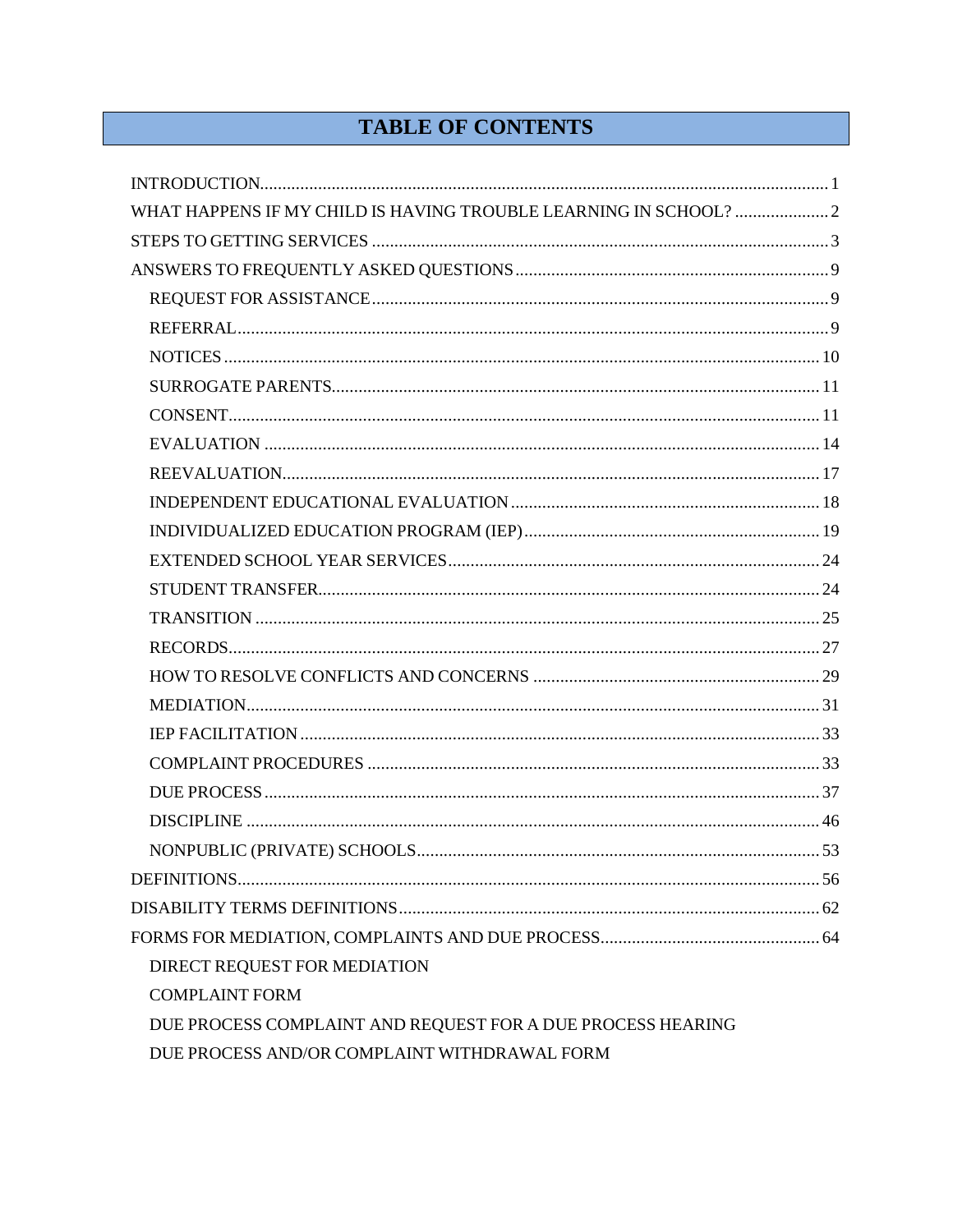# **INTRODUCTION**

If you are a parent of a child who has a disability that interferes with his or her education, or if your child is suspected of having such a disability, this handbook will serve as a valuable resource for your child's education.

*Whose IDEA Is This?* boils down language of the Individuals with Disabilities Education Improvement Act of 2004 (IDEA) to main points that will help you be an effective partner in your child's education. This guide has been prepared by the Ohio Department of Education's Office for Exceptional Children (ODE/OEC).

The following pages tell you how you can work with your local school district and other public agencies to determine whether your child has a disability. It also outlines steps for going on to determine whether that disability qualifies your child for special education and related services.

Also referred to as your "procedural safeguards notice," this publication explains your right to a "free appropriate public education" (FAPE) for a child with a qualifying disability under special education law. It tells you how special education services are provided and also lists resources you may contact for assistance.

Because the rights and procedures contained in this guide were first outlined in federal law, you may see legal terms that are new to you. To make the information easier to understand and use, we have simplified this legal language wherever possible. Whatever legal terms continue to be used are fully explained in the section of the guide titled "Definitions" and throughout the text whenever possible. Even so, you might want to spend a few minutes familiarizing yourself with these terms before you begin. You'll find them in the "Definitions" section that begins on page 56.

NOTE: This guide for parents summarizes the state's special education rules in Chapter 3301-51 of the Administrative Code, *Operating Standards for Ohio Educational Agencies Serving Children with Disabilities*. The guide does not include all provisions of the rules and does not provide legal advice or legal interpretations of the rules. Refer to the operating standards which are posted on the Ohio Department of Education's (ODE's) Web site, education.ohio.gov, keyword search: *Operating Standards Disabilities*, for the complete rules. Also consult with your attorney for legal advice or legal interpretations. The operating standards are based on state law (Chapter 3323 of the Revised Code), federal law (Individuals with Disabilities Education Improvement Act of 2004) and federal regulations (34 Code of Federal Regulations Part 300) for the education of children with disabilities. These resources are posted on edresourcesohio.org.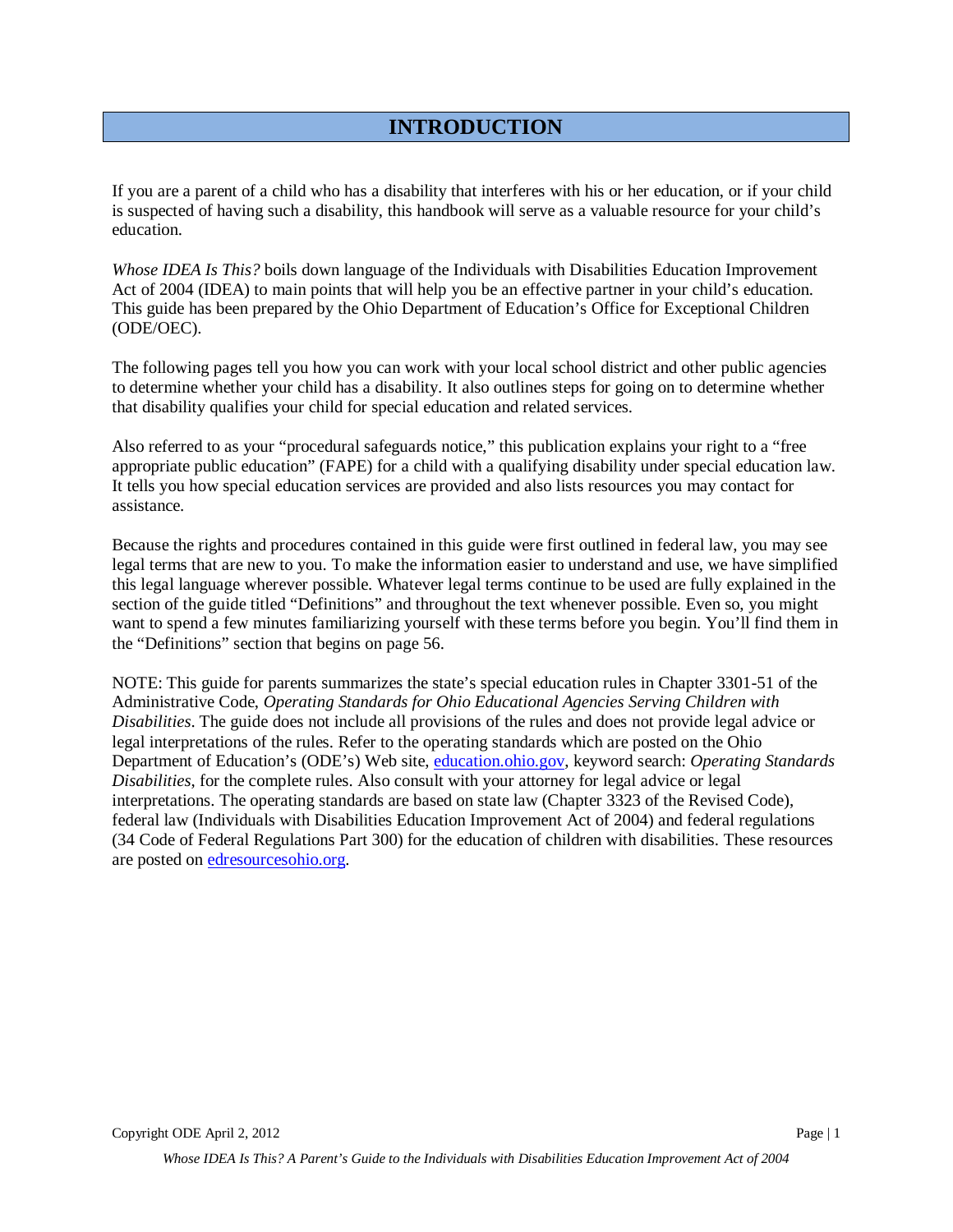# **WHAT HAPPENS IF MY CHILD IS HAVING TROUBLE LEARNING IN SCHOOL?**

The Individuals with Disabilities Education Improvement Act of 2004, the federal law commonly referred to as IDEA, has established a process for determining your child's educational needs, determining whether or not your child has a disability, and obtaining special education services, if your child's disability requires them. Here is that process, in roughly the order it will be carried out:

- 1. **Request for assistance**—This step helps you begin a relationship with your school district so that together you can address any early warning signs that your child may have difficulty in school.
- 2. **Request for evaluation**—School districts have qualified personnel who have a lot of experience determining how well children learn and function in school. Because of this, they can bring valuable resources to the task of assessing your child.
- 3. **Evaluation**—This is the step that allows the school district to pinpoint whether your child has a disability that will require special education services (not all disabilities do). The evaluation will suggest what kinds of special education services your child will need or confirm that your child will be able to learn in a general education classroom with other students. You will be a partner in the evaluation process and a member of your child's evaluation team.
- 4. **Development of an individualized education program (IEP)**—If the evaluation reveals that your child has a disability that requires special education, this customized program will be designed to set goals for your child's learning and keep your child on track.
- 5. **Annual review**—Each year the public school district will review with you and the IEP team how well your child's IEP is working and will be prepared to adjust the plan to ensure that your child is making appropriate progress.
- 6. **Reevaluation**—The IDEA law provides for your child to be evaluated again every three years to detect any important changes in his or her ability to learn. This "reevaluation" also tells you and the school district whether the supports and services your child is receiving are the right ones. The school district can then act accordingly.
- 7. **Independent educational evaluation (IEE**)—If you do not agree that the school district's evaluation of your child is accurate, you can arrange an evaluation of your child by a qualified professional or professionals who are not employed by the school district. In certain cases, this can be done at the school district's expense.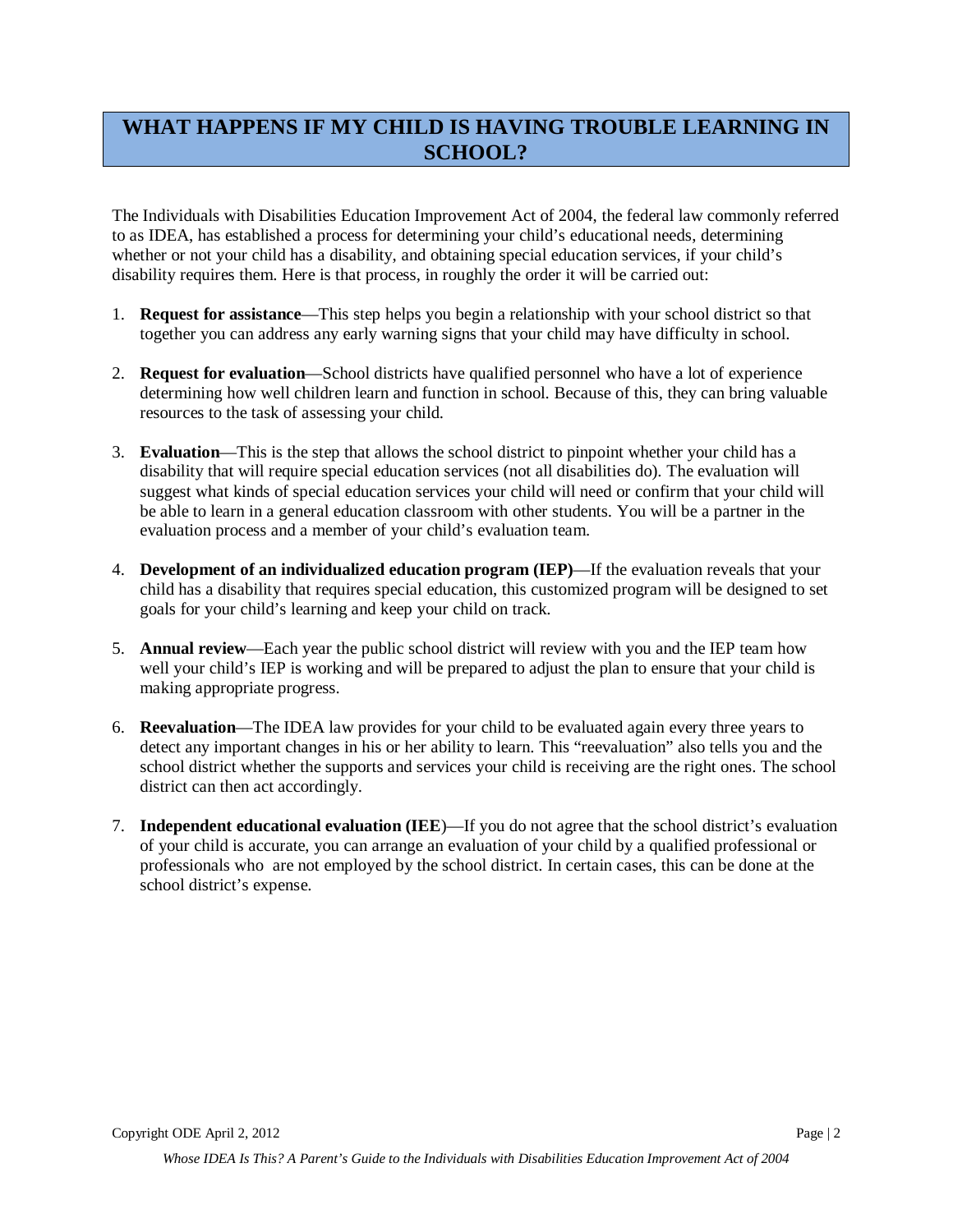# **STEPS TO GETTING SERVICES**

The following tables offer a summary of the seven steps, listed on the previous page, to getting educational services for your child with a disability. You will find more detailed information on most of these steps in question and answer form in the "Answers to Frequently Asked Questions" section of this guide. Plan to take an active part in this process by asking questions, providing information and helping make decisions about your child's education.

|                                                                                                                                                                                                                                                                                                                 | <b>PARENTS</b>                                                                                                                                                                                                                                                                                                                                                                                                                                                                                          | <b>SCHOOL DISTRICT</b>                                                                                                                                                                                                                                                                                                                                                                                                                                                                                                                              |
|-----------------------------------------------------------------------------------------------------------------------------------------------------------------------------------------------------------------------------------------------------------------------------------------------------------------|---------------------------------------------------------------------------------------------------------------------------------------------------------------------------------------------------------------------------------------------------------------------------------------------------------------------------------------------------------------------------------------------------------------------------------------------------------------------------------------------------------|-----------------------------------------------------------------------------------------------------------------------------------------------------------------------------------------------------------------------------------------------------------------------------------------------------------------------------------------------------------------------------------------------------------------------------------------------------------------------------------------------------------------------------------------------------|
| <b>REQUEST FOR</b><br><b>ASSISTANCE</b>                                                                                                                                                                                                                                                                         | <b><math>*</math></b> Contacts the teacher to discuss any<br>concerns that the child may have a<br>disability.<br><b><math>*</math></b> Provides information about the child                                                                                                                                                                                                                                                                                                                            | $\star$ Contacts the parents for information if<br>it suspects the child has a disability.<br>$*$ Provides interventions (systematic<br>assistance) to help the child learn and                                                                                                                                                                                                                                                                                                                                                                     |
|                                                                                                                                                                                                                                                                                                                 | that might be helpful.<br>* Asks the school district for help.<br><b><math>\text{★}</math> Helps the district determine whether</b><br>the child has a disability.                                                                                                                                                                                                                                                                                                                                      | keeps a record of results.<br>$\star$ Contacts parents to participate in a<br>meeting to decide if the child should<br>be evaluated for special education<br>services.<br>$\Box$ Uses an "intervention assistance"<br>team" to suggest new teaching                                                                                                                                                                                                                                                                                                 |
|                                                                                                                                                                                                                                                                                                                 |                                                                                                                                                                                                                                                                                                                                                                                                                                                                                                         | approaches and keeps a record of the<br>results. (See "Definitions" section for<br>intervention assistance team).                                                                                                                                                                                                                                                                                                                                                                                                                                   |
| <b>REQUEST FOR</b><br><b>EVALUATION</b>                                                                                                                                                                                                                                                                         | <b><math>\ast</math></b> Requests that your child be evaluated<br>for a suspected disability either<br>verbally or in writing. It is<br>recommended that your request for<br>an evaluation be in writing so that<br>there is documentation of when the<br>timelines for the school district's<br>response began.<br>* Asks for information about parent<br>support groups.<br><b>★ Gives written consent (permission)</b><br>for the child to be evaluated. Giving<br>consent means you have been fully | $\star$ Starts the evaluation process.<br>$\star$ Contacts the parents, explains the<br>request (referral) process and provides<br>copy of Whose IDEA Is This?<br>$\star$ Gives parents a copy of a prior written<br>notice. (The district sends this notice<br>to parents before it proposes any<br>action related to your child qualifying<br>for or receiving special education<br>services. The district also sends<br>parents the prior written notice form<br>when it refuses any action related to<br>your child qualifying for or receiving |
| informed of all necessary information<br>regarding evaluation of your child.<br>When you give your consent for your<br>child to be evaluated, you are <i>not</i><br>giving your consent for the school<br>district to begin providing special<br>education services to your child.<br>□school district's choice | special education services.) (See more<br>details in the "Notices" section.)<br>$\star$ Asks the parents for written consent to<br>evaluate the child if the district<br>suspects a disability.<br>$*$ Receives the parents' written consent<br>for evaluation.<br>* school district requirement                                                                                                                                                                                                        |                                                                                                                                                                                                                                                                                                                                                                                                                                                                                                                                                     |
| *parent's choice                                                                                                                                                                                                                                                                                                |                                                                                                                                                                                                                                                                                                                                                                                                                                                                                                         |                                                                                                                                                                                                                                                                                                                                                                                                                                                                                                                                                     |

Copyright ODE April 2, 2012 Page | 3

*Whose IDEA Is This? A Parent's Guide to the Individuals with Disabilities Education Improvement Act of 2004*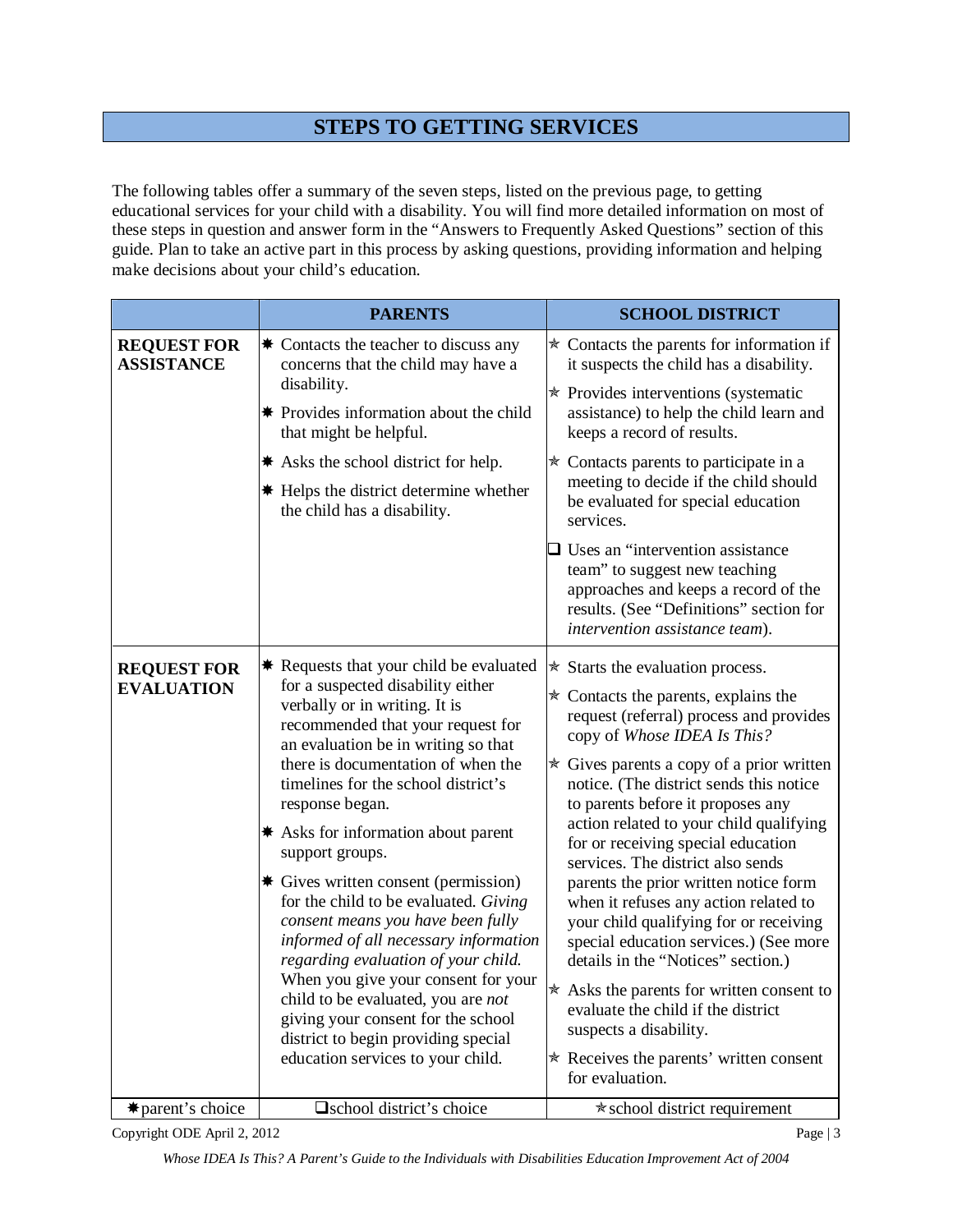|                             | <b>PARENTS</b>                                                                                                                                                                                                                                                                                                                                                                                                                                                        | <b>SCHOOL DISTRICT</b>                                                                                                                                                                                                                                                                                                                                                                                                                                                                                                                                                                                                                                                                                                                                                                                                                                                                                                                                                                                                                                                                                                                                                                                |
|-----------------------------|-----------------------------------------------------------------------------------------------------------------------------------------------------------------------------------------------------------------------------------------------------------------------------------------------------------------------------------------------------------------------------------------------------------------------------------------------------------------------|-------------------------------------------------------------------------------------------------------------------------------------------------------------------------------------------------------------------------------------------------------------------------------------------------------------------------------------------------------------------------------------------------------------------------------------------------------------------------------------------------------------------------------------------------------------------------------------------------------------------------------------------------------------------------------------------------------------------------------------------------------------------------------------------------------------------------------------------------------------------------------------------------------------------------------------------------------------------------------------------------------------------------------------------------------------------------------------------------------------------------------------------------------------------------------------------------------|
| <b>EVALUATION</b>           | <b><math>\ast</math></b> Participates in evaluation team<br>activities, which include determining<br>whether your child is eligible for<br>special education services.<br><b><math>\ast</math></b> Provides information for the<br>evaluation process (such as medical,<br>family and educational history and<br>your view of your child's strengths<br>and needs).                                                                                                   | $\star$ Contacts the parents to participate in<br>the evaluation process.<br>$*$ Works with the parents to develop an<br>evaluation plan that will be<br>summarized in an evaluation team<br>report.<br>$*$ Provides the parents with prior written<br>notice that includes a description of<br>the planned evaluation.<br>$\star$ Collects information about the child<br>from parents, teachers and others.<br>$\star$ Completes the evaluation within 60<br>days of receiving a parent's consent to<br>evaluate.<br>$\star$ Conducts an evaluation team meeting<br>to which the parents have been<br>invited.<br>$\star$ Summarizes and interprets the<br>evaluation results.<br>$\star$ Determines the child's eligibility for<br>special education services. If your<br>child is eligible, the IEP will be<br>completed within 120 days of the<br>referral for evaluation or within 90<br>days of your signed consent. The<br>meeting participants become known<br>as the "IEP team" (see "Definitions").<br>$*$ Provides the parents with a copy of<br>the evaluation team report within 14<br>days of the evaluation team meeting<br>or before the IEP team meeting,<br>whichever comes first. |
|                             | If your child is determined <b>not eligible</b><br>for special education and related<br>services and you disagree, you may:<br>* Request an independent educational<br>evaluation (this is an evaluation by<br>someone not employed by the school<br>district; for more detail see<br>"Definitions").<br><b><math>\ast</math></b> Request a due process hearing (This<br>is a form of hearing to resolve the<br>disagreement. For more details see<br>"Definitions.") | If your child is <b>not eligible</b> for special<br>education services, the school district:<br>$*$ Provides the parents with a copy of<br>the evaluation team report.<br>$\star$ Determines other appropriate changes<br>and "interventions" (forms of<br>assistance) to help the child.<br>$\star$ Considers whether your child is<br>eligible for services under another<br>federal law, Section 504 of the<br>Rehabilitation Act of 1973.                                                                                                                                                                                                                                                                                                                                                                                                                                                                                                                                                                                                                                                                                                                                                         |
| * parent's choice           | □school district's choice                                                                                                                                                                                                                                                                                                                                                                                                                                             | * school district requirement                                                                                                                                                                                                                                                                                                                                                                                                                                                                                                                                                                                                                                                                                                                                                                                                                                                                                                                                                                                                                                                                                                                                                                         |
| Copyright ODE April 2, 2012 |                                                                                                                                                                                                                                                                                                                                                                                                                                                                       | Page $ 4$                                                                                                                                                                                                                                                                                                                                                                                                                                                                                                                                                                                                                                                                                                                                                                                                                                                                                                                                                                                                                                                                                                                                                                                             |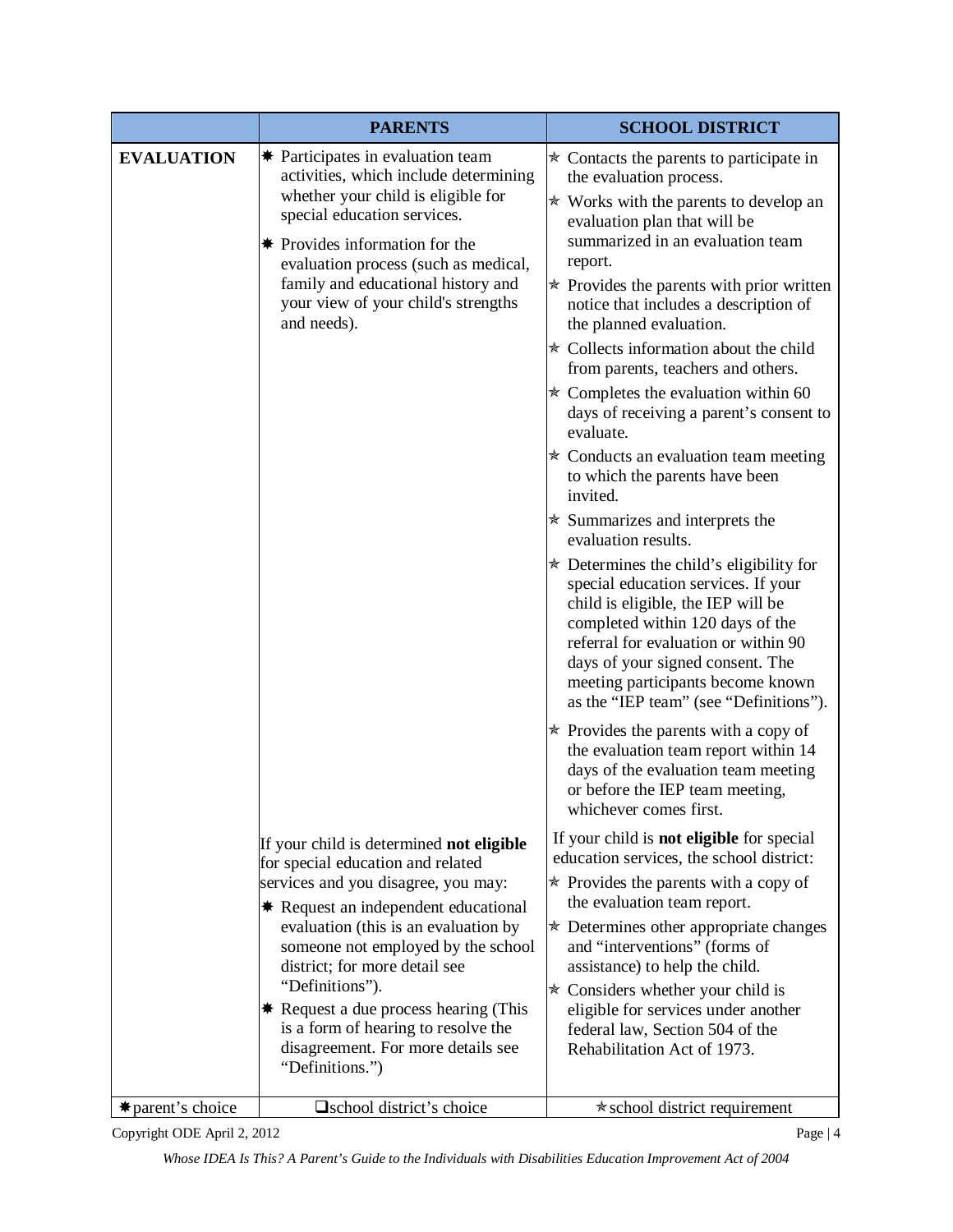|                                                           | <b>PARENTS</b>                                                                                                                                                                                                                                                                                                                                                                                                                                                                                                                                                                                                                                                                                                                                                                                                                                                                                                                                                                                                                                                                                                                    | <b>SCHOOL DISTRICT</b>                                                                                                                                                                                                                                                                                                                                                                                                                                                                                                                                                                                                                                                                                                                                                                                                                                                                                                                                     |
|-----------------------------------------------------------|-----------------------------------------------------------------------------------------------------------------------------------------------------------------------------------------------------------------------------------------------------------------------------------------------------------------------------------------------------------------------------------------------------------------------------------------------------------------------------------------------------------------------------------------------------------------------------------------------------------------------------------------------------------------------------------------------------------------------------------------------------------------------------------------------------------------------------------------------------------------------------------------------------------------------------------------------------------------------------------------------------------------------------------------------------------------------------------------------------------------------------------|------------------------------------------------------------------------------------------------------------------------------------------------------------------------------------------------------------------------------------------------------------------------------------------------------------------------------------------------------------------------------------------------------------------------------------------------------------------------------------------------------------------------------------------------------------------------------------------------------------------------------------------------------------------------------------------------------------------------------------------------------------------------------------------------------------------------------------------------------------------------------------------------------------------------------------------------------------|
| <b>BEFORE THE</b><br><b>IEP MEETING</b>                   | <b><math>\text{\textsterling}</math></b> Requests a copy of the district's<br>suggestions for the IEP.<br>* If desired, asks a family member,<br>friend or advocate to attend the<br>meeting with you.<br><b><math>\text{\textsterling}</math></b> If needed, invites one or more<br>individuals who have special<br>expertise or knowledge of your child<br>to attend the meeting with you.<br><b><math>\ast</math></b> Prepares any concerns, questions or<br>suggestions regarding the IEP in<br>writing and shares them with the<br>school district before the IEP<br>meeting.                                                                                                                                                                                                                                                                                                                                                                                                                                                                                                                                                | $\star$ Notifies the parents and/or student of<br>the IEP meeting and who will attend.<br>(See the "Notices" section for details.)<br>$\star$ Determines a time and place for the<br>meeting that is agreed upon by all.<br>Prepares and shares with the parents, in<br>advance, any written concerns,<br>questions and suggestions for the IEP.<br>$*$ Invites your child to the IEP meeting,<br>when appropriate, and always when<br>your child's transition from high<br>school is being discussed. (See<br>"Definitions" for <i>transition</i> .)                                                                                                                                                                                                                                                                                                                                                                                                      |
| <b>DURING THE</b><br><b>INITIAL IEP</b><br><b>MEETING</b> | <b>★ Participates in IEP meeting activities</b><br>including:<br>Sharing information about your<br>child's strengths and needs;<br>Helping to develop annual goals,<br>and short-term objectives; or<br>benchmarks that can be measured;<br>and<br>Determining with the school<br>district the appropriate special<br>education and related services your<br>child will receive.<br><b><math>\bullet</math></b> Gives consent for your child to<br>receive special education and related<br>services that enable the child to<br>participate and progress in the<br>general curriculum (meaning what<br>students in a given grade generally<br>study), or denies such consent.<br>• If you refuse consent for your<br>child to receive special education<br>and related services, the district<br>does not have to provide a "free<br>appropriate public education," and<br>your child has none of the<br>protections of IDEA (See<br>"Definitions" for free appropriate<br><i>public education</i> ).<br>• On an <i>initial IEP only</i> , you have<br>the option of refusing your consent<br>for one or more specific services. | $*$ With the parents, reviews the<br>evaluation results and the question of<br>whether your child is eligible.<br>$*$ If your child is eligible, develops an<br>IEP that outlines:<br>• Your child's strengths and needs;<br>• Measurable annual goals and short-<br>term objectives or benchmarks;<br>• Appropriate special education and<br>related services for your child to be<br>involved and progress in the general<br>curriculum; and<br>• Other considerations based on your<br>child's needs.<br>$*$ Provides the parents with prior written<br>notice of the school district's intent to<br>provide special education services.<br>$\star$ Gives the parents a final copy of the<br>IEP no later than 30 days after the IEP<br>meeting.<br>$*$ Ensures that your child's IEP is<br>accessible to each regular education<br>teacher, special education teacher and<br>any other service provider who is<br>responsible for teaching your child. |
| *parent's choice                                          | $\Box$ school district's choice                                                                                                                                                                                                                                                                                                                                                                                                                                                                                                                                                                                                                                                                                                                                                                                                                                                                                                                                                                                                                                                                                                   | * school district requirement                                                                                                                                                                                                                                                                                                                                                                                                                                                                                                                                                                                                                                                                                                                                                                                                                                                                                                                              |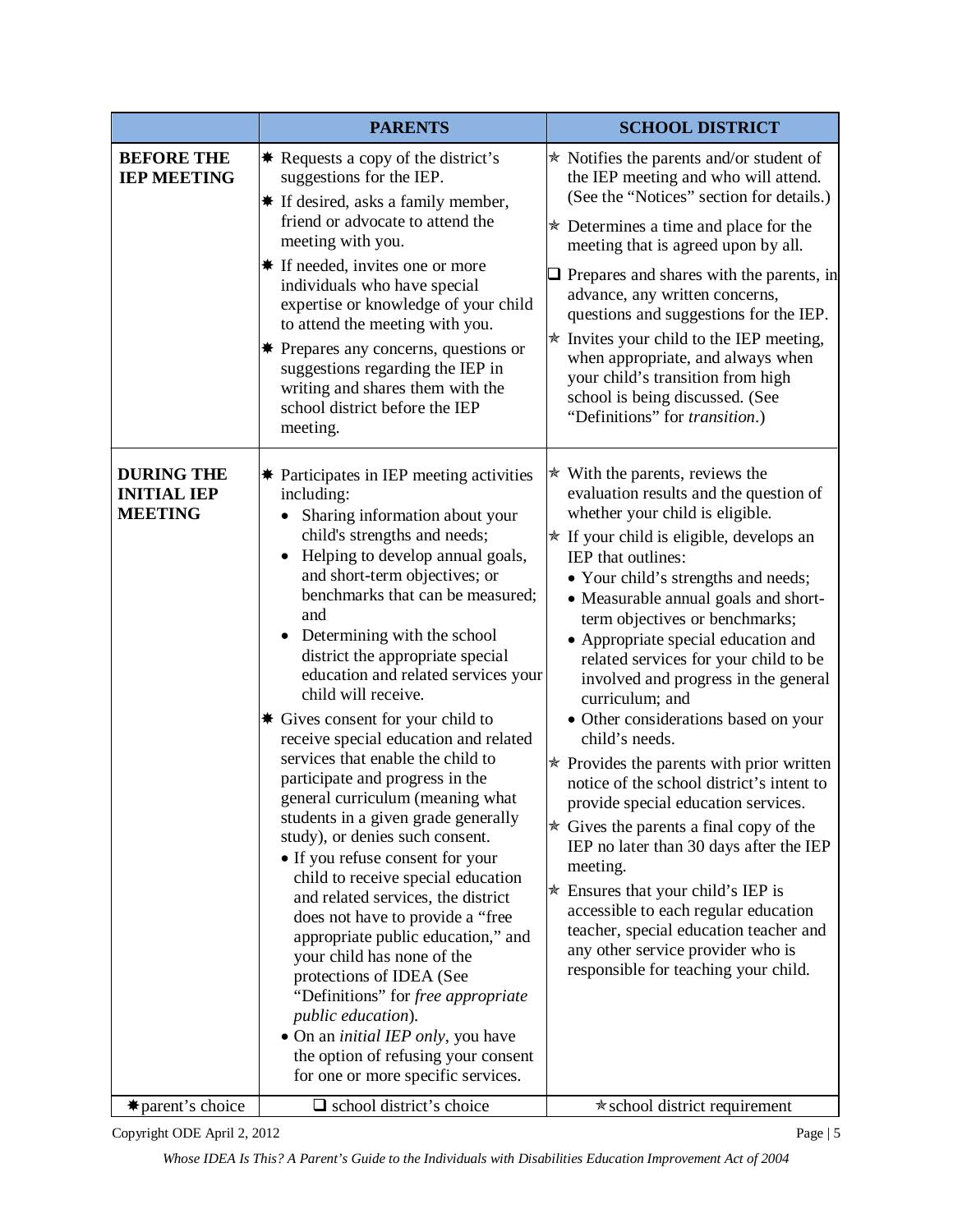|                                | <b>PARENTS</b>                                                                                                                                                                                                                                                                                                                                                                                                                                                                                                                                                                                                                                                                                                                                                                                                                                   | <b>SCHOOL DISTRICT</b>                                                                                                                                                                                                                                                                                                                                                                                                                                                                                                                                                                                                                                                                                                                  |
|--------------------------------|--------------------------------------------------------------------------------------------------------------------------------------------------------------------------------------------------------------------------------------------------------------------------------------------------------------------------------------------------------------------------------------------------------------------------------------------------------------------------------------------------------------------------------------------------------------------------------------------------------------------------------------------------------------------------------------------------------------------------------------------------------------------------------------------------------------------------------------------------|-----------------------------------------------------------------------------------------------------------------------------------------------------------------------------------------------------------------------------------------------------------------------------------------------------------------------------------------------------------------------------------------------------------------------------------------------------------------------------------------------------------------------------------------------------------------------------------------------------------------------------------------------------------------------------------------------------------------------------------------|
| <b>ANNUAL</b><br><b>REVIEW</b> | <b><math>\ast</math></b> Requests a copy of the district's<br>suggestions for the IEP.<br><b><math>\ast</math></b> Gathers the child's school papers<br>and other information that may be<br>helpful at the meeting.                                                                                                                                                                                                                                                                                                                                                                                                                                                                                                                                                                                                                             | $\star$ Contacts the parents to participate in<br>the annual review in the same manner<br>as the initial (first) IEP meeting.<br>$\star$ Gathers information on your child's<br>progress.                                                                                                                                                                                                                                                                                                                                                                                                                                                                                                                                               |
| *parent's choice               | <b><math>\overline{\ast}</math></b> Brings one or more support persons<br>to meeting, if desired.<br>* Reviews the current IEP.<br><b><math>*</math></b> Prepares and shares with the school<br>district, in advance, written<br>concerns, questions and suggestions<br>for the IEP.<br><b><math>\textbf{\textsterling}</math></b> If you disagree with your child's<br>IEP, you may use the conflict<br>resolution procedures to attempt to<br>resolve the disagreement.<br>$\Box$ Gives written consent if your child is<br>to be moved to a new location for<br>special education or related services.<br>Your permission is not required if<br>your child is being moved because<br>he or she is being disciplined for<br>breaking school rules and the move<br>is part of the school district's<br>discipline.<br>□school district's choice | $\Box$ Prepares and shares with the parents<br>in advance, written concerns,<br>questions and suggestions for the IEP.<br>$*$ At the meeting, reviews the current<br>IEP and revises it, if appropriate.<br>$*$ If, after the IEP meeting, everyone<br>does not agree to everything that is on<br>the IEP, provides the parents with<br>prior written notice of the annual<br>review.<br>$\star$ Gives the parents a final copy of your<br>child's IEP no later than 30 days after<br>the meeting.<br>$*$ Ensures that your child's IEP is<br>accessible to each regular education<br>teacher, special education teacher,<br>related services provider and any<br>other service provider who is<br>responsible for teaching your child. |
|                                |                                                                                                                                                                                                                                                                                                                                                                                                                                                                                                                                                                                                                                                                                                                                                                                                                                                  | * school district requirement                                                                                                                                                                                                                                                                                                                                                                                                                                                                                                                                                                                                                                                                                                           |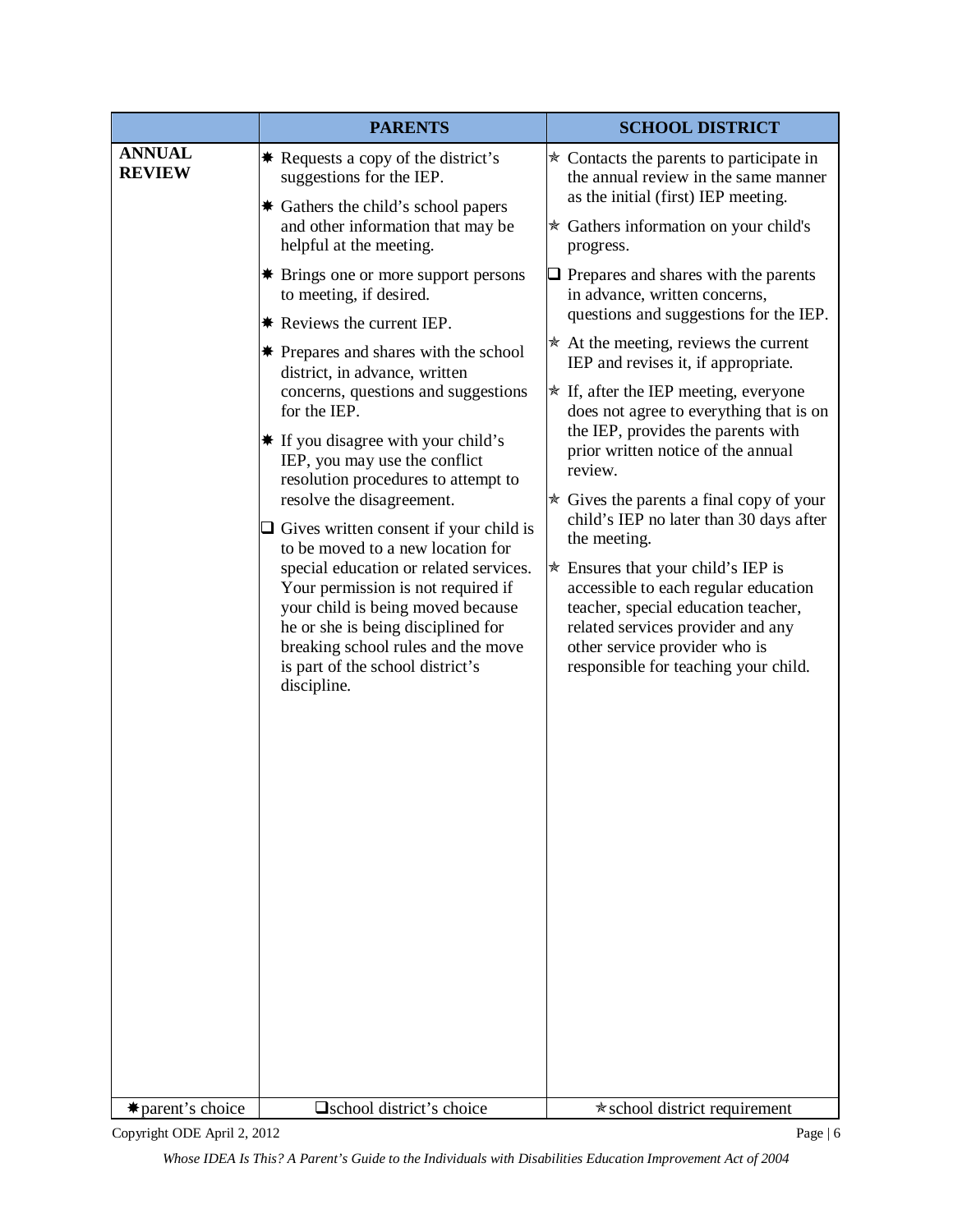|                  | <b>PARENTS</b>                                                                                                                                                                                                                                                                                                                            | <b>SCHOOL DISTRICT</b>                                                                                                                                                                                                                                                                                                                                                                                           |
|------------------|-------------------------------------------------------------------------------------------------------------------------------------------------------------------------------------------------------------------------------------------------------------------------------------------------------------------------------------------|------------------------------------------------------------------------------------------------------------------------------------------------------------------------------------------------------------------------------------------------------------------------------------------------------------------------------------------------------------------------------------------------------------------|
|                  | <b>REEVALUATION</b> $*$ Participates in the review of existing<br>information about your child.                                                                                                                                                                                                                                           | $\star$ Invites the parents to participate in the<br>reevaluation process.                                                                                                                                                                                                                                                                                                                                       |
|                  | <b><math>\ast</math></b> Participates in the reevaluation<br>process.<br><b><math>\ast</math></b> May request additional assessment.<br>Assessment consists of activities at<br>various stages to measure your<br>child's performance, progress,<br>disability or eligibility. (See<br>"Definitions" for more details on<br>assessments.) | $*$ Explains the reevaluation process,<br>including the parents' right to<br>additional assessment to determine if<br>your child continues to be eligible.<br>$*$ Provides the parents with prior written<br>notice of your child's reevaluation.<br>$\star$ Gets your written consent for<br>reevaluation if additional assessments<br>are necessary, or if you request them.                                   |
|                  | <b><math>\bullet</math> Gives written consent or denies</b><br>consent for additional assessment.<br><b><math>\overline{\ast}</math></b> Helps determine whether the child<br>continues to be eligible for special<br>education services.                                                                                                 | $\star$ Gives the parents information about<br>staff members who will perform the<br>child's evaluation and the kinds of<br>assessments, if any, to be used in the<br>reevaluation.                                                                                                                                                                                                                              |
|                  | <b><math>\ast</math></b> Requests an evaluation sooner than<br>the usual time period of three years<br>if there is a change in your child's<br>needs.                                                                                                                                                                                     | $\star$ Conducts an IEP team meeting to<br>which the parents have been invited.<br>$\star$ Offers the parents the chance to help<br>determine whether the child continues<br>to be eligible for special education and<br>related services.<br>$*$ Provides the parents with a copy of<br>the evaluation team report within 14<br>days of the parents' meeting with the<br>school district to discuss the report. |
| *parent's choice | $\Box$ school district's choice                                                                                                                                                                                                                                                                                                           | * school district requirement                                                                                                                                                                                                                                                                                                                                                                                    |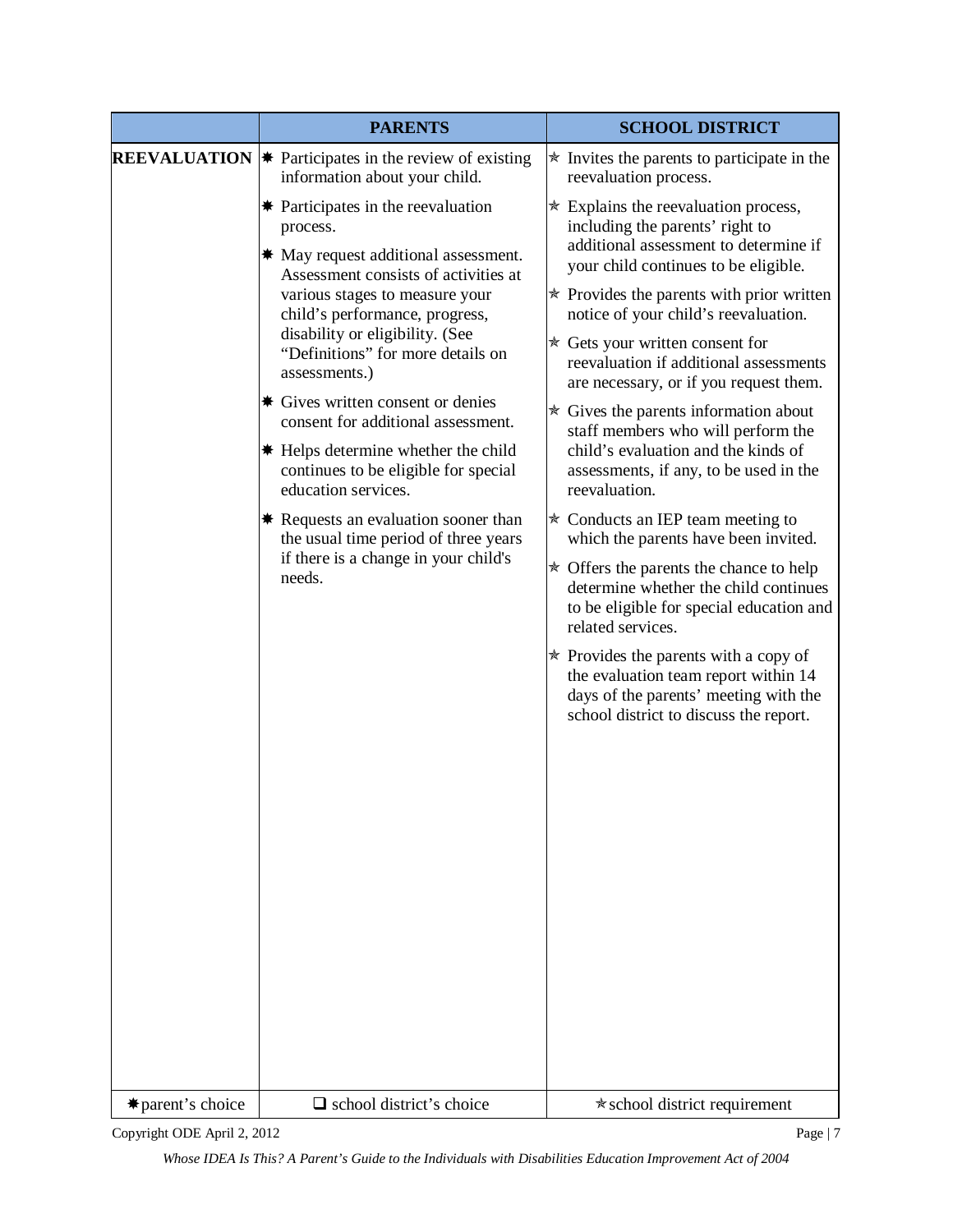|                                                             | <b>PARENTS</b>                                                                                                                                                                                                                                                                                                                                                                                                                                                                                                                                                                                                                                                                                                                                                                                                                                                                                                               | <b>SCHOOL DISTRICT</b>                                                                                                                                                                                                                                                                                                                                                                                                                                                                                                                                                                                                                                                                                         |
|-------------------------------------------------------------|------------------------------------------------------------------------------------------------------------------------------------------------------------------------------------------------------------------------------------------------------------------------------------------------------------------------------------------------------------------------------------------------------------------------------------------------------------------------------------------------------------------------------------------------------------------------------------------------------------------------------------------------------------------------------------------------------------------------------------------------------------------------------------------------------------------------------------------------------------------------------------------------------------------------------|----------------------------------------------------------------------------------------------------------------------------------------------------------------------------------------------------------------------------------------------------------------------------------------------------------------------------------------------------------------------------------------------------------------------------------------------------------------------------------------------------------------------------------------------------------------------------------------------------------------------------------------------------------------------------------------------------------------|
| <b>INDEPENDENT</b><br><b>EDUCATION</b><br><b>EVALUATION</b> | $\ast$ Informs the school of any<br>disagreement with the district's<br>evaluation.<br><b><math>\textbf{\text{*}}</math></b> May request a list of independent<br>evaluators and the school district's<br>criteria (requirements) for<br>independent educational evaluations.<br>These requirements include things<br>such as the location and cost of the<br>evaluation and the training and<br>qualifications of the person who does<br>the evaluation.<br><b><math>\bullet</math> May get an independent educational</b><br>evaluation of your child at public<br>expense unless the school district<br>files a due process complaint to show<br>that its own evaluation is appropriate.<br>A due process complaint is a<br>complaint related to the child's<br>qualifying for special education<br>services or receiving special<br>education services. (See<br>"Definitions" for due process<br>complaint and hearing). | $\star$ Informs the parents of the right to an<br>independent educational evaluation if<br>the parents disagree with the school<br>district's evaluation.<br>Asks for the parents' reason for<br>⊔<br>objecting to the district's evaluation.<br>(You are not required to respond to<br>this request.)<br>$*$ Provides information about where an<br>independent educational evaluation<br>may be obtained.<br>$*$ Provides for the independent<br>educational evaluation, or instead<br>provides the parents with prior written<br>notice. This notice informs the parents<br>that the district is requesting a due<br>process hearing because the school<br>district believes its evaluation is<br>accurate. |
| *parent's choice                                            | □school district's choice                                                                                                                                                                                                                                                                                                                                                                                                                                                                                                                                                                                                                                                                                                                                                                                                                                                                                                    | * school district requirement                                                                                                                                                                                                                                                                                                                                                                                                                                                                                                                                                                                                                                                                                  |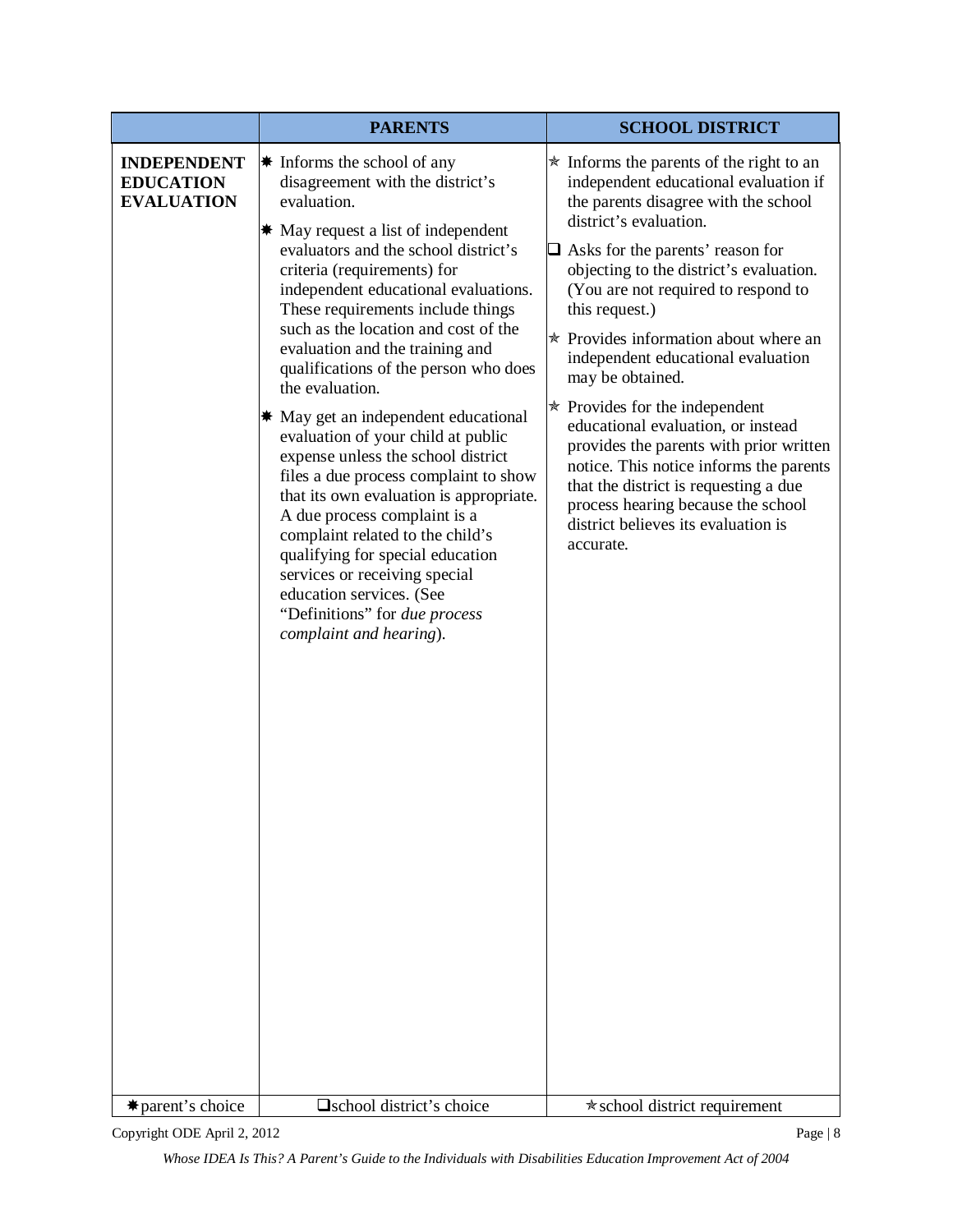# **ANSWERS TO FREQUENTLY ASKED QUESTIONS**

# **REQUEST FOR ASSISTANCE**

# *What should I do if my child is having difficulty learning in school?*

You may:

- o Contact the teacher to discuss your concerns and provide information that might be helpful;
- o Ask for assistance; and
- o Attend a meeting to help determine if your child is suspected of having a disability.

# *What if the teacher reports that my child is having difficulty learning in school?*

The school district may:

- o Contact you for information;
- o Attempt different strategies for teaching your child and document the results;
- o Use an intervention assistance team to generate additional ideas for teaching your child and make a record of the results; and/or
- o Contact you to participate in a meeting to determine if your child is suspected of having a disability.

At any time you suspect your child has a disability, you may request that your child be evaluated. This request for evaluation is called a "referral."

Evaluation consists of a variety of means to gather information about how your child is developing and how your child learns and functions.

# **REFERRAL**

#### *Who can make a referral (request for evaluation)?*

If you or someone else thinks your child may have a disability and may need special education and related services, a referral for evaluation may be made by:

o You, the parent;

#### o School staff; or

o The Ohio Department of Education or another public agency.

#### *If you, the parent, make the referral:*

o You may request that your child be evaluated for a suspected disability either verbally or in writing. It is recommended that your request for an evaluation be in writing so that there is documentation of when the timelines for the school district's response began.

#### *If school staff, the Ohio Department of Education or another public agency make the referral:*

o Someone from the school district will contact you.

#### *After a referral is made and before the evaluation begins:*

- o You must be given "prior written notice," within 30 days of the date of referral. Prior written notice tells you that the school district is either proposing to take some action related to the question of your child qualifying for or receiving special education services; or that the school district is refusing to take any action related to this question, and in both cases explain the district's decision.
- o If the school district suspects your child may have a disability and needs an evaluation, the district must get your consent in writing to evaluate your child.
- o If you refuse to give your consent for your child to be evaluated, the school district may use "mediation" or "due process" procedures to receive approval to evaluate your child. (See explanations of these terms in the "Definitions" section.)

Requirements for a child to be eligible for special education and related services have been established for each of the disabilities recognized in federal and state law. The disabilities are defined in the section of this document titled, "Definitions of Disability Terms."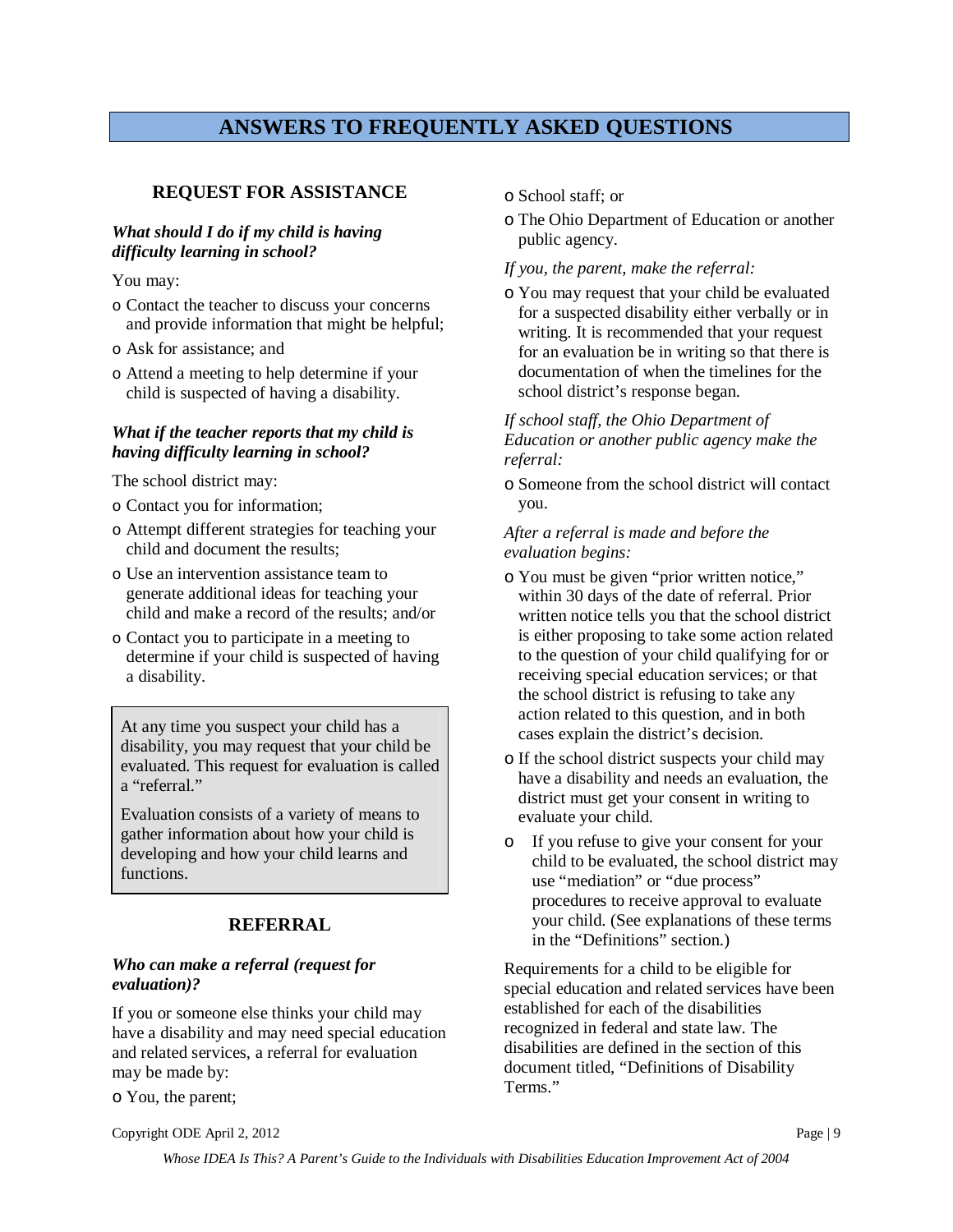# **NOTICES**

#### *What is the procedural safeguards notice?*

The law requires that a "procedural safeguards notice" be given to parents at certain times. This notice outlines your rights to a free appropriate public education for your child who has a disability and guides you in exercising those rights. The guide you are holding, *Whose IDEA Is This?,* serves as the procedural safeguards notice. This guide also contains sources for you to contact for assistance. (Also see the section "How to Resolve Conflicts or Concerns.")

#### *When must the school district provide me with the procedural safeguards notice?*

The school district must give you a copy of *Whose IDEA Is This?* only one time a year. You must be offered an additional copy in each of the following circumstances:

- o Upon first, often called "initial," referral or your request for evaluation;
- o The first time in a school year when you file a complaint with the Ohio Department of Education (See the "Complaints" section);
- o Upon filing your first due process complaint in a school year;
- o Upon a change in your child's educational location (often called your child's "placement,") because of disciplinary action against your child; and
- o Upon your request.

A school district may place a current copy of *Whose IDEA Is This?* on its Web site. But the school district must continue to provide parents a printed copy of the procedural safeguards notice at the times listed above.

#### *What is prior written notice?*

You should receive information, in writing, within a reasonable time before the school district proposes any action related to your child qualifying for special education services and receiving special education services. You also will receive information in writing when the district *refuses* to take any action related to your child qualifying for special education services

and receiving special education services. This information is called prior written notice.

The school district must also give you prior written notice:

- o Within 30 days of the date of referral; or
- o Before changing your child's placement because of a disciplinary action.

Your child's IEP will serve as the prior written notice unless you disagree with the IEP. If you disagree with the IEP, the school district must give you separate prior written notice before your child's IEP is implemented.

The prior written notice must:

- o Describe the action the school district is proposing or refusing to take;
- o Explain why the district or agency is proposing or refusing to take action;
- o Describe other options that the IEP team considered and the reasons why those options were rejected;
- o Provide a description of each evaluation procedure, assessment, record or report the school district used to make its decision;
- o Provide a description of other factors that led to the school district's decision;
- o Include information saying that the parents' rights are protected by procedural safeguards. (If this prior written notice is not the first referral for evaluation of your child, the school district is not required to provide you with an additional copy of the procedural safeguards notice*, Whose IDEA is This?;* however, the district will tell you how to get a copy of the guide); and
- o Identify sources you can contact to help you understand your prior written notice rights.

Prior written notice to parents must be written in language understandable to the general public. The district must provide the notice in your native language or other mode of communication you use, unless it is clearly not practical to do so. If your native language or other mode of communication is not a written language, the school district must take steps to have the notice translated verbally or by other means so that you understand the notice. The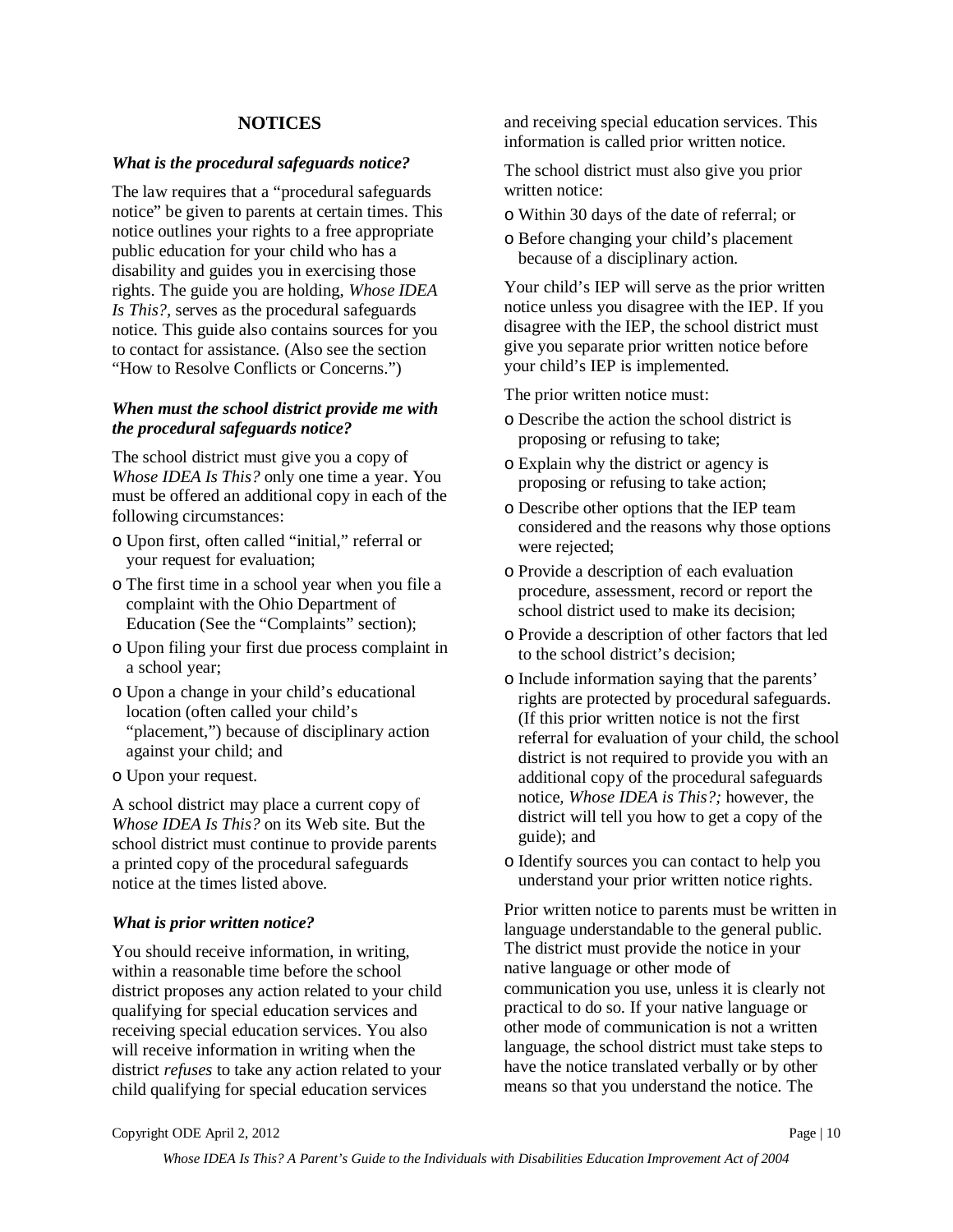school district must keep a written record that it has taken these actions.

If you disagree with the school district regarding any of the information in the prior written notice, see the section "How to Resolve Conflicts or Concerns" for guidance.

#### *May I choose to receive any required notices from the school district by e-mail?*

Yes, you may choose to receive required notices by e-mail if the school district makes that option available.

# **SURROGATE PARENTS**

#### *What is a surrogate parent?*

A surrogate parent is an individual who may represent a child with a disability in all matters related to qualifying for special education services and receiving special education services.

The school district where you live appoints a surrogate parent whenever any of the following occur:

- o The parent cannot be identified;
- o The school district, after reasonable efforts, cannot locate the parent;
- o The child is an unaccompanied homeless youth; or
- o The child is a ward of the state.

NOTE: The surrogate parent for a child who is a ward of the state may be appointed by the judge overseeing the child's care instead of the school district, as long as the surrogate parent meets the requirements described in the first and fourth bullets in the following list:

A surrogate parent must be someone who:

o Is not an employee of the school district, the Ohio Department of Education or any other agency involved in the education or care of the child, including public children's service agencies. (There are certain exceptions to this requirement when temporary surrogate parents are appointed for an unaccompanied homeless youth.);

- o Has no personal or professional interest that conflicts with the interests of the child being represented;
- o Has the knowledge and skills to adequately represent the child; and
- o Has successfully completed state-approved training to be a surrogate parent.

A child who has reached 18 years old may request a surrogate parent.

A surrogate parent may represent the child in all matters related to qualifying for special education services and getting special education services. A surrogate parent must be assigned as soon as possible, but no later than 30 days from the date it is determined that the child needs a surrogate parent.

The school district where the child attends school if different from where the child lives, the county board of developmental disabilities or another educational agency may appoint the surrogate parent if the school district where you live requests it and the parties all agree.

#### **CONSENT**

#### *What does consent mean?*

Consent means:

- o You have been fully informed of **all**  information necessary to make a decision about a proposed activity. This information must be provided in your native language or other mode of communication you use;
- o You understand and agree in writing to the proposed activity. The consent you sign must describe the proposed activity and list any records on your child that will be released. It must also list who will receive these records;
- o You understand that giving your consent is voluntary and that you may revoke your consent at any time; and
- o You understand that if you revoke your consent, that revocation does not overturn an action that occurred after you gave consent but before you withdrew consent.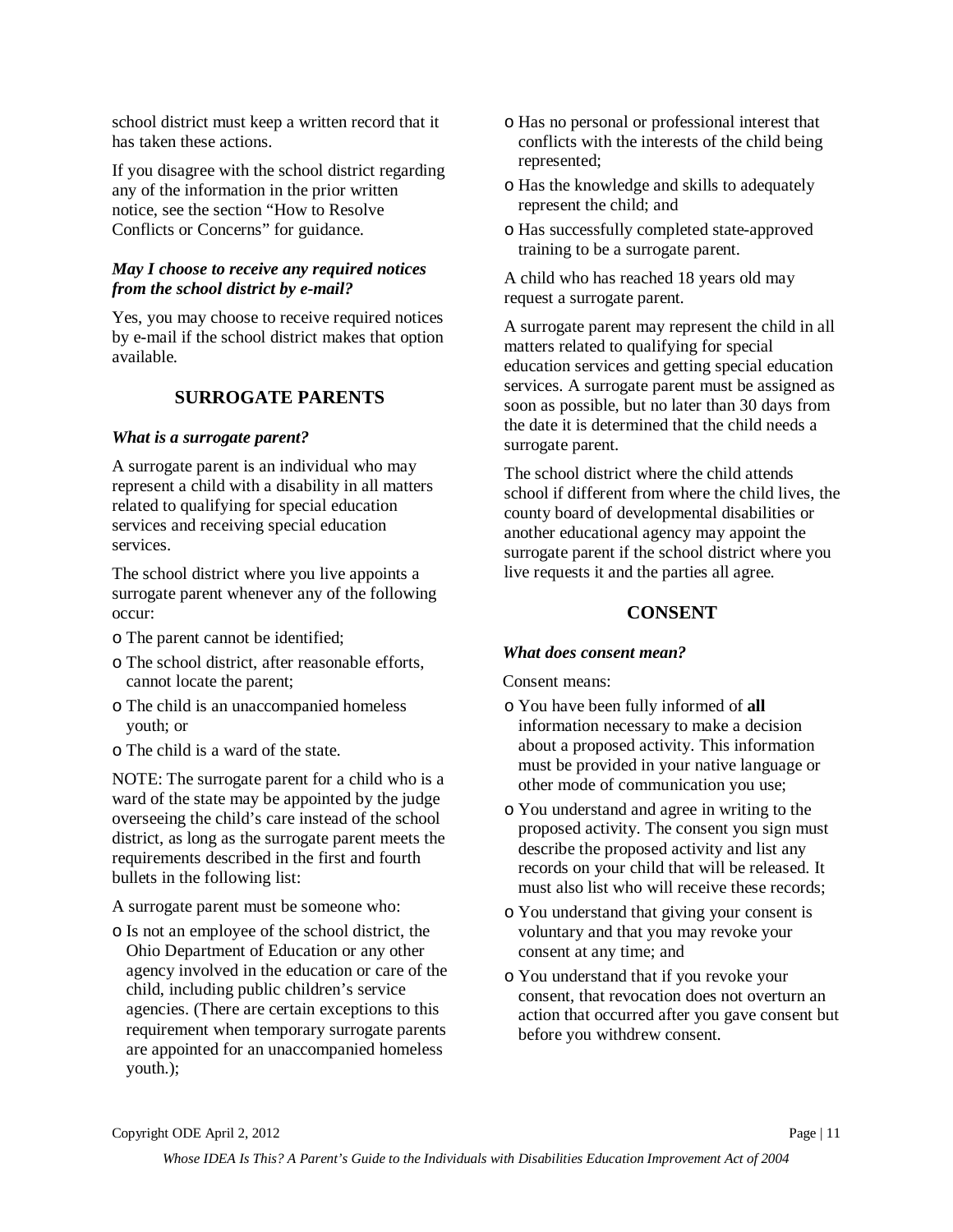# *When must the school district get my written consent?*

The school district must make reasonable efforts to get your consent:

- o Before a first evaluation begins;
- o Before special education and related services are provided for the first time;
- o Before a reevaluation begins, if new testing will be done as part of the evaluation; and
- o Before there is a change in location of services (for details see *Continuum of Alternative Placement Options* in the "Definitions" section). There is an exception: the district is not required to get your consent if your child is being moved from his or her current location for disciplinary reasons (see the "Discipline" section).

The school district must keep a record of its attempts to get your consent.

When you give your consent for a first evaluation of your child, you are *not* giving your consent for the district to begin providing special education and related services to your child.

# *What happens if I do not consent to the first evaluation of my child?*

The school district must make reasonable efforts to get your consent for a first evaluation to determine whether your "child is a child with a disability." ("Child is a child with a disability" is legal language that simply means a child has a disability that causes him or her to need special education services in order to learn. Not all children with disabilities need or qualify for special education and related services.)

If you do not give consent for a first evaluation of your child or you do not respond to a request to give consent, the school district may:

- o File a "due process hearing complaint" against you. (See the "Definitions" section);
- o Request that you come to a mediation hearing with the school district offered by the Ohio Department of Education. The purpose of the mediation is for the school district and you to come to agreement on what needs to happen to help your child learn; or

o Decide not to pursue the evaluation. In this case, the district may consider your child not eligible for special education and related services.

# *What happens if I do not consent to having the school district or other public agencies provide special education and related services for my child?*

If the first evaluation shows that your child is a child with a disability, the district will talk with you about providing special education and related services to your child. The school district must make reasonable efforts to get your consent to provide those special education and related services.

If you do not respond, or if you refuse at this stage to give consent for the district to provide special education and related services to your child, the school district may not file a due process hearing complaint against you. The district also may not ask you to participate with the school district in state-level mediation to get your agreement to provide special education and related services.

If you refuse to consent to the district providing special education and related services, or if you do not respond to a request to provide your consent, the school district is not required to provide your child with free appropriate public education. The district also is not required to provide your child with an IEP. Furthermore:

- o The school district is not violating the requirement to make a free appropriate public education available to your child if it does not provide your child with special education and related services; and
- o The school district is not required to call an IEP team meeting or develop an IEP for your child for the special education and related services.

# *What happens if I refuse to consent to one service or activity but agree to some of the other services on the initial IEP?*

A school district or other public agency may not use your refusal to give consent to one service or activity to deny you or your child any other services or activities your child qualifies for.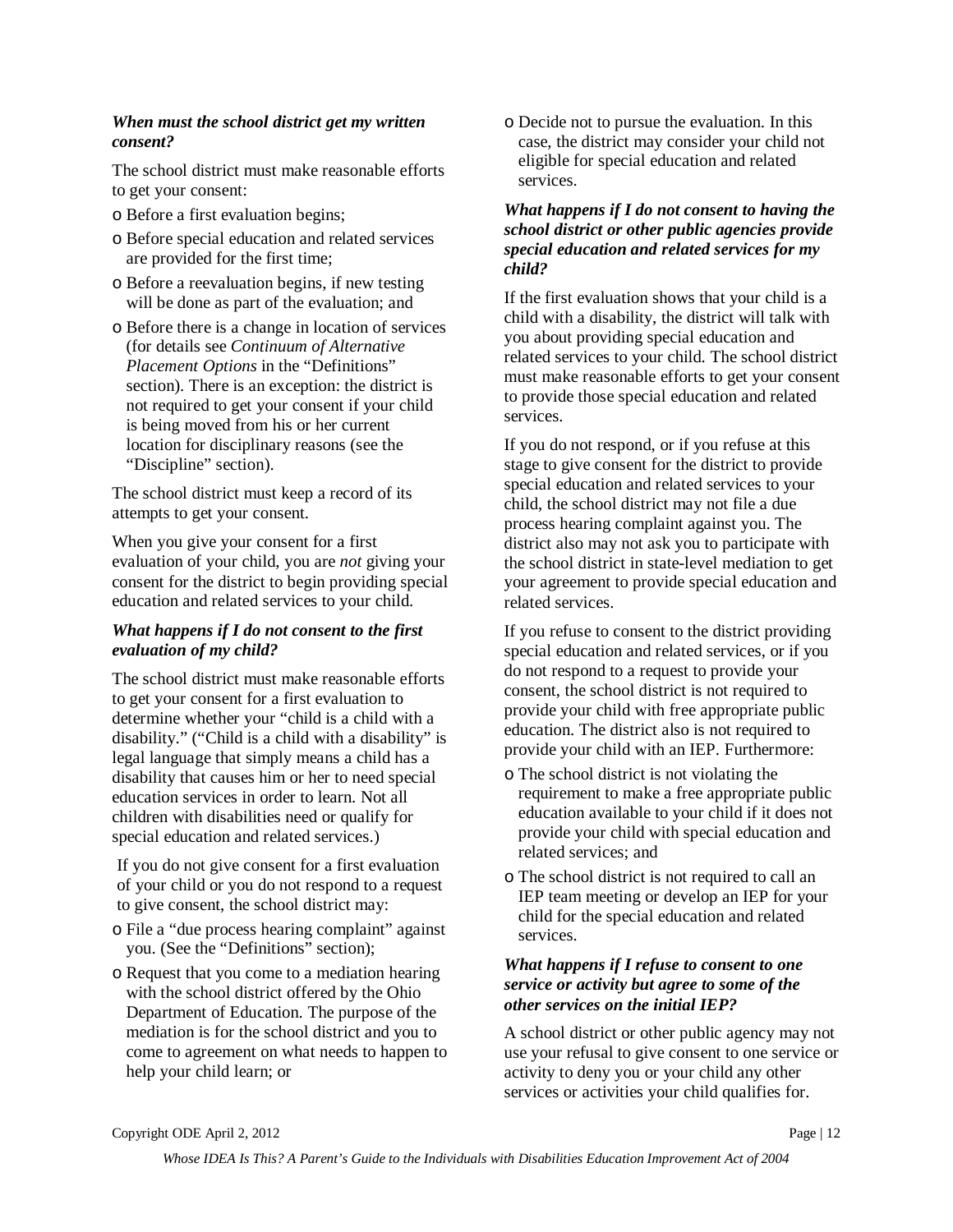On an *initial IEP only*, you have the option to refuse to consent to one or more specific services, and your child will be provided with the other services on the IEP.

# *What happens if I do not wish to consent to a specific service or activity during an annual review of my child's IEP?*

For all IEPs after the initial IEP, if you do not agree that a specific service should be provided that disagreement must be resolved using conflict resolution procedures.

# *What if I change my mind and want to revoke my consent for special education and related services?*

You may revoke your consent for and remove your child from all special education and related services. The revocation of consent must be in writing. Once the school district receives your written revocation of consent the following things will happen:

- o The school district will continue to implement your child's IEP as written until the school district provides you with a prior written notice;
- o The prior written notice will include the following information:
	- A summary of the educational needs of the child;
	- A summary of all of the supports and services the child will no longer receive; and
	- The fact that none of the rights and protections provided to children with disabilities will be provided to the child once they are exited from special education;
- o Once the school district provides you with a prior written notice the school district will no longer implement your child's IEP and will treat your child as any child without a disability. This means:
	- The school district will not do a three year reevaluation;
	- The school district will not hold any more IEP meetings; and

• Your child will be treated as a regular education student for all purposes, including discipline and testing.

If you decide to revoke your consent you may not revoke consent for part of your child's IEP. You must revoke consent for the entire IEP. If you only disagree with a part of your child's IEP, then you follow conflict resolution procedures to resolve the disagreement. (See "How to Resolve Conflicts and Concerns.")

# *If I revoke consent for special education and related services will my child still be entitled to receive a "free appropriate public education" (FAPE)?*

No. The school district will treat your child just as they would treat any child without a disability and will not be liable for providing your child with a "free appropriate public education."

# *If I revoke my consent will the school district remove all references of my child having received special education and related services from my child's education records?*

No. The school district is not required to amend your child's records to remove any references to the child's receipt of special education and related services because of your revocation of consent.

#### *Once I revoke my consent can I change my mind and request special education and related services?*

Yes. If you change your mind, your child will be treated as an initial referral for special education and related services. The district will seek your consent to perform an initial evaluation and will conduct an initial evaluation prior to providing your child with services.

# *What happens if I do not give consent for a reevaluation of my child?*

The school district responsible for making a free appropriate public education available to your child with a disability also must make reasonable efforts to obtain your consent when your child needs a reevaluation. (This concept is more fully explained in the "Reevaluation" section.)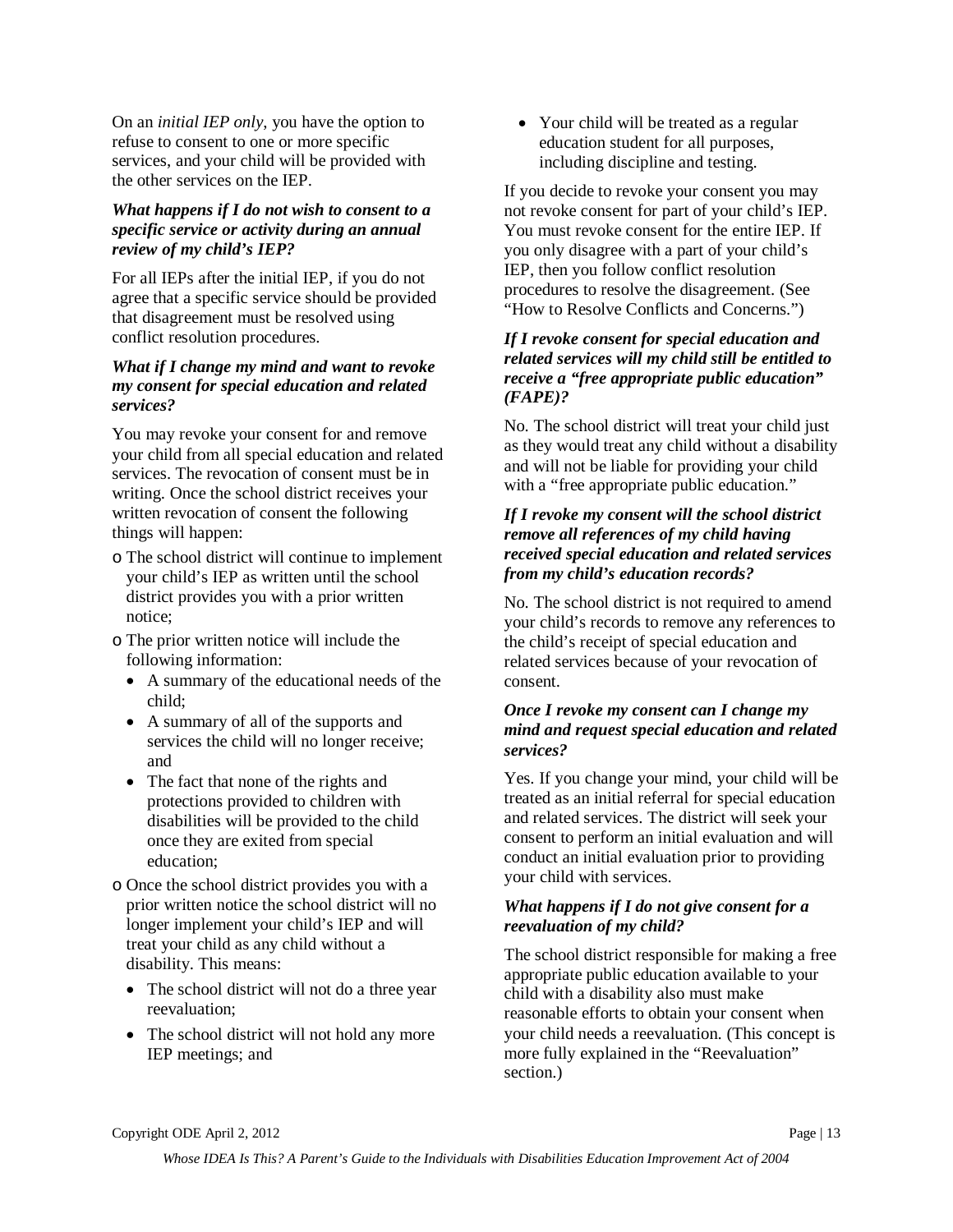If you do not respond or if you refuse to give consent for your child to be reevaluated, the school district may either:

- o Go ahead with the reevaluation by reviewing information the school district already has for your child, and not do any new testing;
- o Ask that you come to mediation with a stateappointed mediator to try to resolve the issue;
- o Request a due process hearing where a hearing officer would determine whether your child needs to be reevaluated; or
- o Decide not to pursue the reevaluation. In this case the district may consider your child to be not eligible for services.

#### *What are the requirements to get consent for wards of the state?*

*For first evaluations only:* If the child is a ward of the state and is not living with the parents, the school district is not required to get consent from the parents for a first evaluation to determine whether the child is a child with a disability, if:

- o After reasonable efforts, the school district cannot find the child's parents;
- o The rights of the child's parents have been taken away according to state law;
- o According to state law, a judge has taken away the parent's rights to make educational decisions for the child and given the right of consent for evaluation to another individual.

#### *When in the evaluation or reevaluation process is my consent* **not** *needed?*

Your consent is not required:

- o When the school district is reviewing information it has already gathered as part of an evaluation or reevaluaton; or
- o When the school district is giving a test or evaluation to all children, unless consent is being required for everyone**.**

# *What happens if I home school my child or have placed my child in a private school at my own expense, and then I:*

- *Do not give consent for a first evaluation or reevaluation of my child; or*
- *Do not respond to a request to give consent?*

If you home school your child or have placed your child in a private school at your expense, the school district:

- o Must make reasonable efforts to get your consent and must keep a record of its attempts to get your consent;
- o May not file a due process hearing complaint against you or ask you to join the school district in state-coordinated mediation to get your agreement that your child will be evaluated or reevaluated;
- o Is not required to consider your child to be eligible for services;

# **EVALUATION**

#### *What is an evaluation?*

An evaluation is a process used to gather information that will help determine whether your child is a child with a disability. It also will help determine your child's educational needs.

The reason for evaluating your child is to:

- o Get a complete picture of your child's abilities as a starting point for planning educational services. This includes a picture of how your child is performing academically and how your child is developing;
- o Make recommendations about ways to meet your child's educational needs; and
- o Determine whether your child needs special education and related services.

#### *Who may ask for a first evaluation to determine if my child is a child with a disability?*

You the parent, the Ohio Department of Education or another public agency may ask for a first evaluation to determine if your child is a child with a disability.

Within 30 days of receiving a request for a first evaluation, the school district of residence will either:

- o Get your consent for a first evaluation; or
- o Send you prior written notice saying the school district does not suspect that your child has a disability and will not be conducting an evaluation.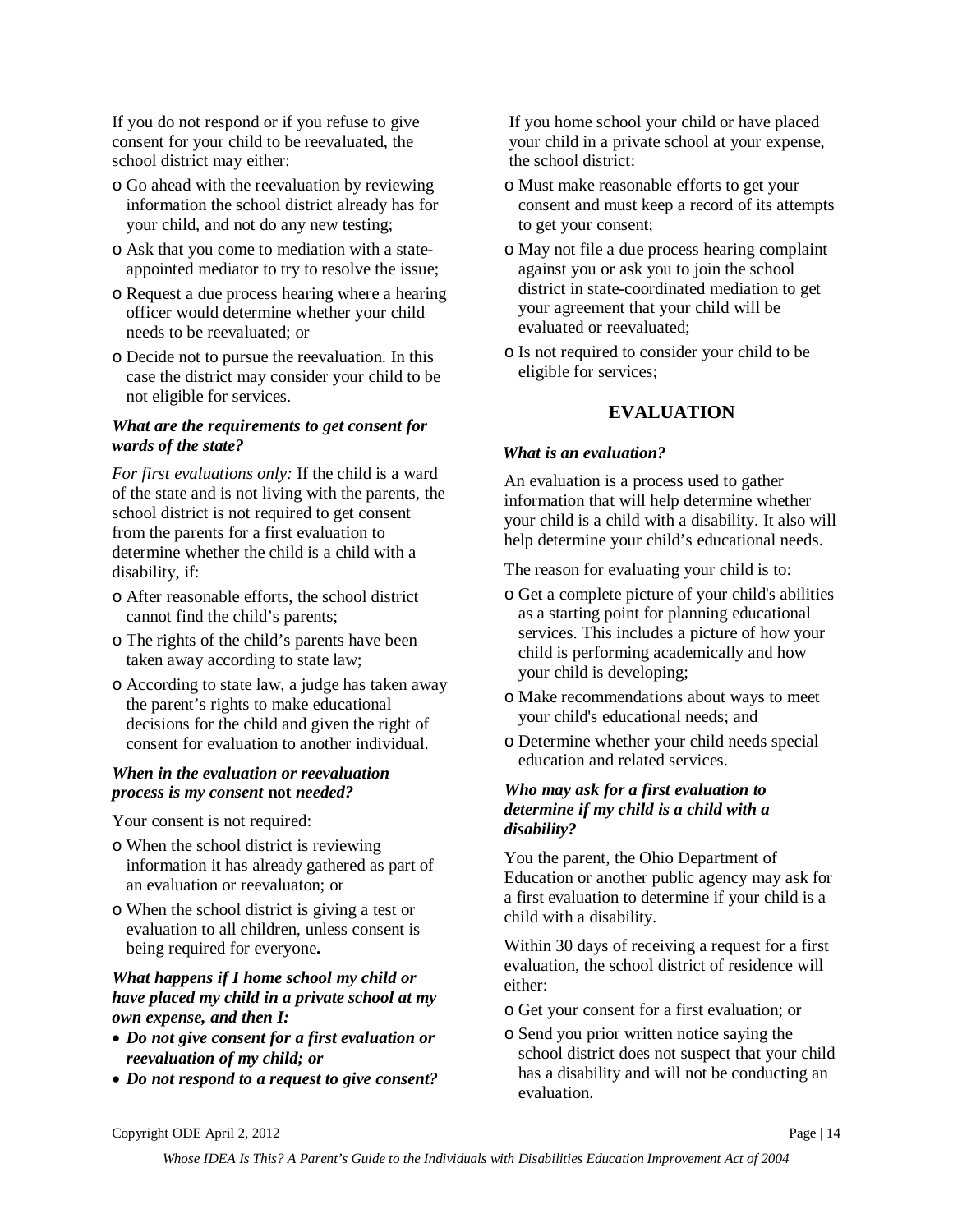#### *When does my child need an evaluation?*

Your child needs an evaluation when the school district of residence suspects that your child has a disability.

If your child is already receiving special education and related services, the district does a reevaluation to make sure that your child is still eligible for special education and related services and to determine if the services your child is now receiving are appropriate.

#### *What are the steps to completing an evaluation?*

The school district will get your consent to do the evaluation, and the evaluation will be completed no more than 60 calendar days from the day you give the school district your consent.

First, you and the school district will develop an evaluation plan and then the school district will obtain your consent to carry out the plan.

Your child's evaluation must:

- o Use a variety of assessment methods and activities to gather information about how your child is developing, learning and functioning. One of these methods will be to use information provided by you;
- o Not use any one measure or assessment as the single reason for determining whether your child is a child with a disability and for determining a proper educational program for your child;
- o Use reliable tests and assessments that show how much your child's intellect, behavior, physical state and level of development each contribute to your child's disability;
- o Use assessment tools that are in your child's native language or other mode of communication and that are given in the form most likely to give accurate information about how your child is developing, learning and functioning (unless it is clearly not practical to do so);
- o Use assessment tools that are unbiased: in other words, given in such a way that they do not discriminate against your child, regardless of your child's cultural background, race or disability;
- o Use background information provided by you the parent. This may include any reports from professionals outside the school district;
- o Gather information useful in helping your child progress in the general curriculum, or for preschool children, to participate in typical activities for that age group;
- o Include materials that are intended to show specific educational needs, not simply to measure intelligence.
- o Use tests and assessments only for the purposes they are designed and considered reliable for; and
- o Include tests and assessments given by a trained professional using instructions provided by the tests' creators.

The evaluation must assess all of the areas related to your child's suspected disability, including, if appropriate, the following:

- o Health;
- o Vision;
- o Hearing;
- o Social and emotional development;
- o General intelligence;
- o Academic performance;
- o Communication abilities (listening, speaking and writing);
- o Motor abilities (abilities requiring movement and coordination); or
- o Aptitudes, achievement level, or other factors when your child has limitations that affect the senses, coordination or speaking.

You also may request that other areas be assessed as part of your child's evaluation.

All parts of the evaluation that you and the school district have agreed to in the evaluation plan, including medical evaluations, are provided by the school district at no cost to you. If you and the school district cannot agree on all parts of the evaluation plan, you may begin taking steps to resolve the conflict with the school district. (See the section "Resolving Conflicts and Concerns.")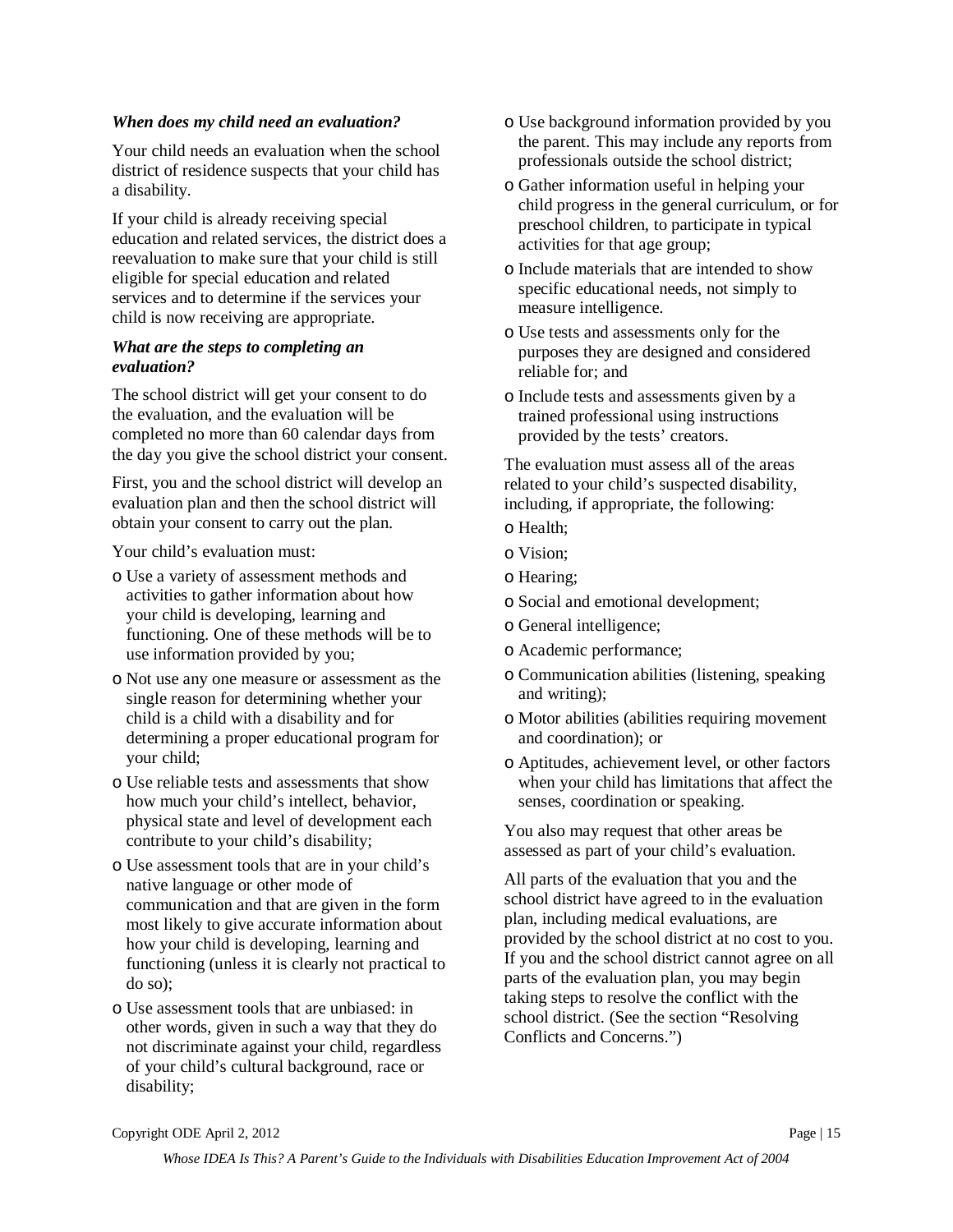#### *What happens when the evaluation is completed?*

When all parts of the evaluation have been completed, the IEP team and other qualified professionals, when appropriate, must:

- o Review the evaluation results; and
- o Prepare an evaluation team report. The report must summarize the information gathered during the evaluation process.

A group of qualified professionals and you, the parent, will determine if your child is a child with a disability.

If the group determines that your child is a child with a disability, the IEP team will develop an IEP for your child.

#### *If my child has trouble with reading or math, is my child considered to be a child with a disability?*

The group will not consider your child to be a child with a disability if the only reason your child is struggling is that the child:

- o Has not had appropriate basic instruction in reading;
- o Has not had appropriate mathematics instruction; or
- o Has limited ability to use the English language. This also is called "limited English proficiency" (LEP).

# *How will the group determine whether my child has a specific learning disability?*

When determining whether your child has a specific learning disability, the group:

- o May use a process based on your child's response to certain ways of teaching shown by research to be successful with children at your child's age and grade level;
- o May use other procedures that research has shown to be successful; and
- o Is not required to take into consideration whether there is a severe difference between your child's intelligence and achievement in speaking thoughts, writing thoughts, reading, understanding what is heard and read and solving mathematical problems.

# *What is the timeframe for determining if my child is a child with a disability?*

*First evaluation*: The first evaluation must:

- o Be conducted within 60 days of receiving your informed written consent for the evaluation; and
- o Consist of activities to determine if your child is a child with a disability and to determine your child's educational needs.

EXCEPTION: The first evaluation is not required to be completed within 60 days if:

- o You repeatedly do not bring your child for the evaluation; or
- o Your child enrolls in a new school district of residence within 60 days after you have given your consent and your child's previous school district has not yet determined whether your child is a child with a disability. This will happen only if:
	- The new school district is making acceptable progress toward completing the evaluation; and
	- You and the new school district agree to a specific time when the evaluation will be completed.

Refer to the "Transfers" section for additional information.

*Screening*: The simple screening of a student by a teacher or specialist to determine proper strategies for teaching your child the curriculum will not be considered an evaluation to determine whether your child is eligible for special education and related services.

*Evaluation Team Report*: The school district will provide you with a copy of the evaluation team report before the IEP meeting, but no more than 14 days from the date your child is found to be eligible (See "Definitions" for *evaluation team report*).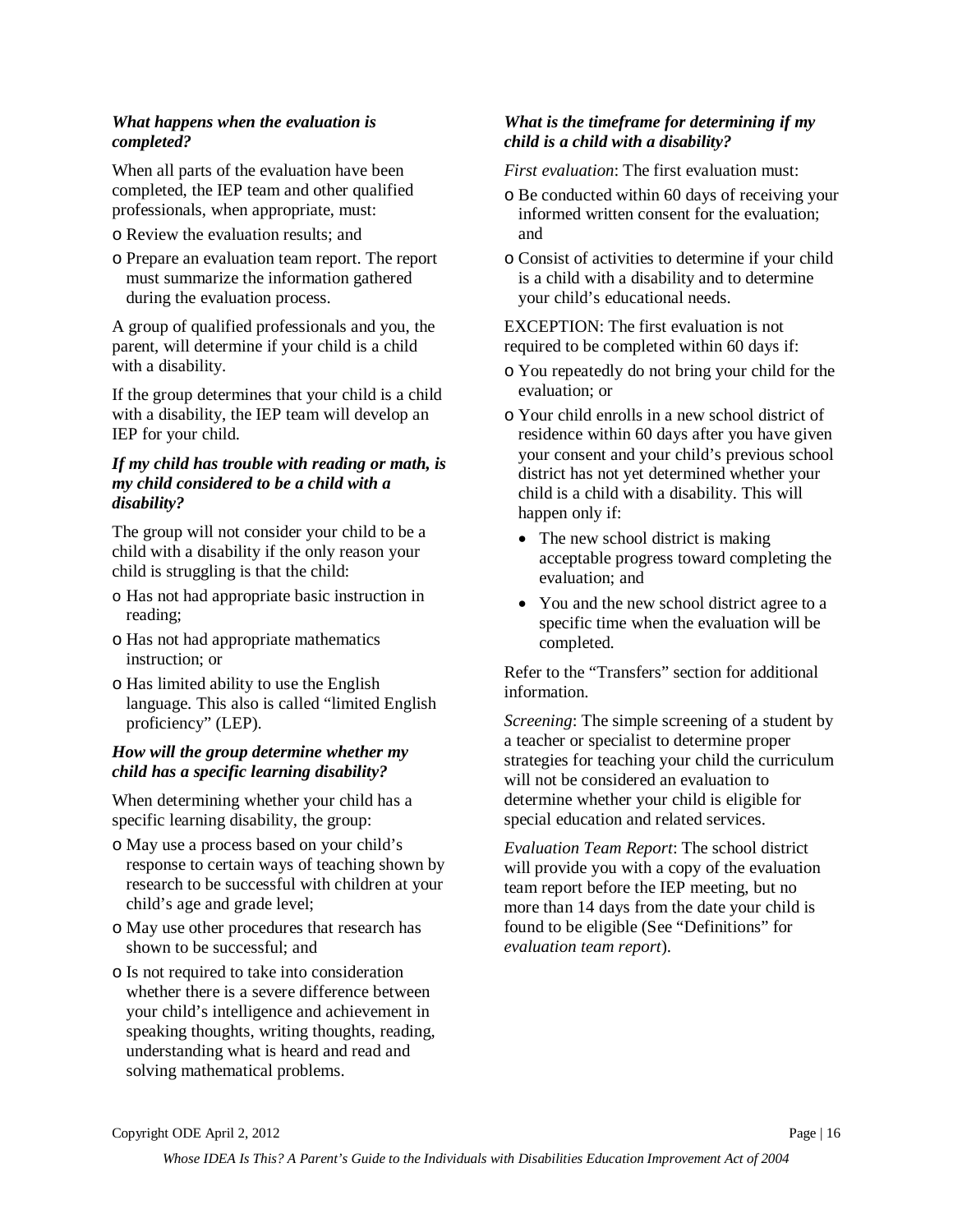# **REEVALUATION**

#### *What is the purpose of a reevaluation?*

The purpose of a reevaluation is to determine if your child continues to have a disability and to determine the educational needs of your child.

Information that is gathered will be reviewed and used to decide:

- o If your child continues to need special education and related services; and
- o If any additions or changes are needed to the special education and related services to enable your child to:
	- Meet the measurable annual goals set out in the IEP; and
	- Participate in the general education curriculum, when appropriate.

#### *When must a reevaluation be done?*

A reevaluation must be conducted:

- o If the school district determines that your child's educational or related services call for a reevaluation;
- o If you or your child's teacher request a reevaluation;
- o When your child moves from preschool special education services to school-age special education services;
- o To make a change in your child's disability category; or
- o Before determining that your child is no longer a child with a disability.

NOTE: A reevaluation is not required if your child's eligibility is ended due to graduation from high school with a regular diploma, or due to your child reaching the age of 22.

#### A reevaluation:

- o Cannot be requested by you more than once a year, unless you and the school district agree to one; and
- o Must be done at least once every three years, unless you and the school district agree that a reevaluation is not necessary.

#### *What happens when it is time to reevaluate my child for special education services?*

The school district will:

- o Invite you to participate in the reevaluation process;
- o Explain the reevaluation process, including your right to request an assessment to determine whether your child continues to be a child with a disability and to determine your child's educational needs;
- o Provide you with prior written notice; and
- o Get your written consent if new assessments are necessary or if you requested them.

The reevaluation process, including new tests or assessments, may move forward if the school district shows and keeps records of reasonable efforts to get your consent and you do not respond. This includes telephone calls, written notice or visits to your home.

#### *What happens during a reevaluation?*

During a reevaluation the IEP team (which includes you) and other qualified professionals, whenever it is appropriate, reviews information from your child's prior evaluation and:

- o Determines if and what additional assessments and information (provided by the school district) are needed to determine if your child is still eligible and if your child needs a change in services; or
- o Determines that no additional information is needed for your child to continue to be eligible, and the district has enough information to determine what services your child needs. If the team determines that no additional information is necessary for a reevaluation, you will receive prior written notice from the district telling you the reasons why no further information is needed and that your child continues to be eligible for special education and related services.

If the IEP team and other qualified professionals determine that no additional information is needed, the district must let you know that you have a right to request an assessment to determine whether your child continues to be a child with a disability and to determine your child's educational needs.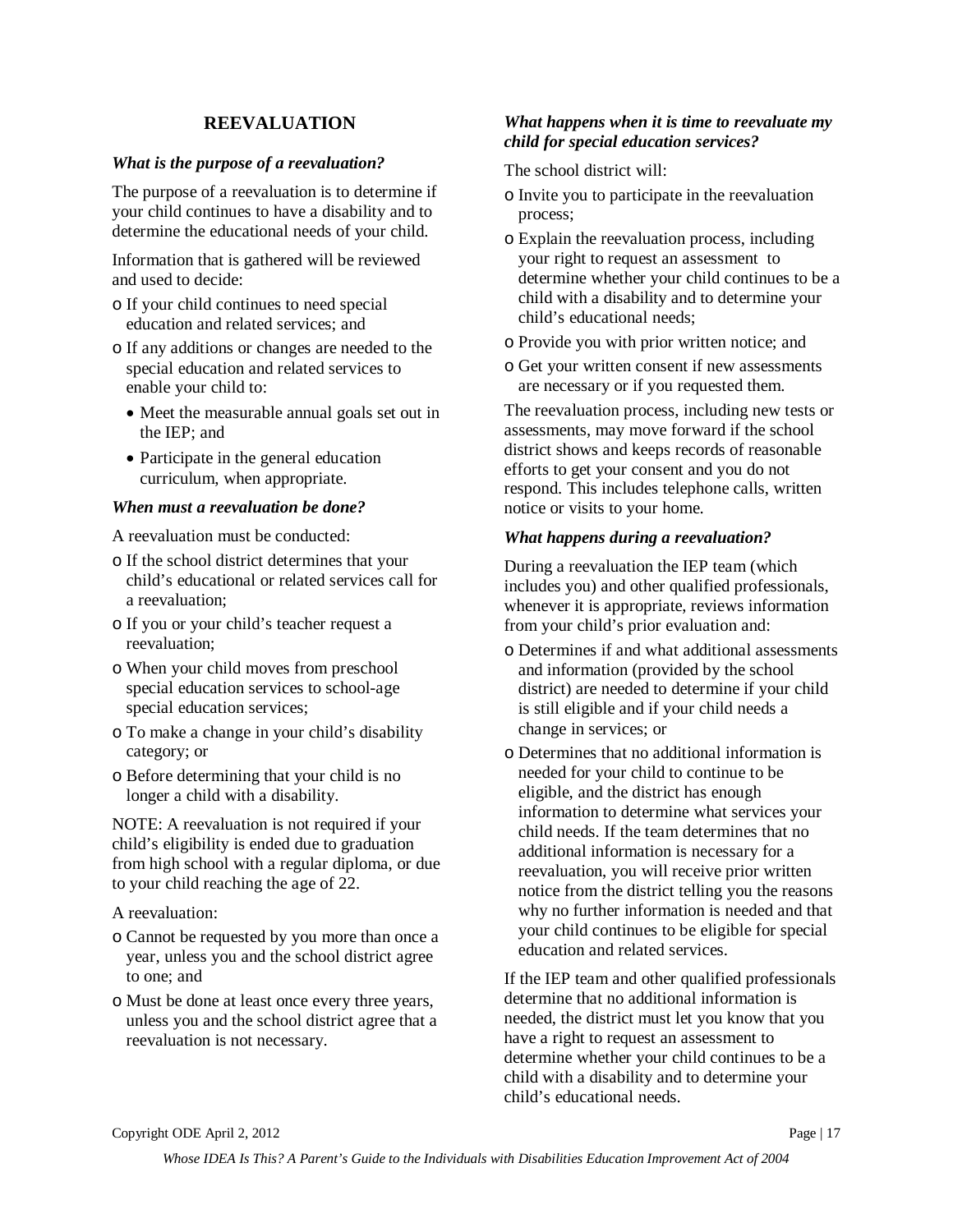# *What if I disagree with the school district's evaluation?*

If you disagree with the school district's evaluation, you may:

- o Request an independent educational evaluation (IEE); or
- o Take steps to resolve the disagreement with the school district. (See the section "Resolving Conflicts and Concerns.")

# **INDEPENDENT EDUCATIONAL EVALUATION**

# *What is an independent educational evaluation?*

An independent educational evaluation (IEE) is an evaluation conducted by a qualified examiner who is not employed by your child's school district.

If you disagree with the school district's evaluation of your child, under certain conditions you can obtain an independent educational evaluation of your child at public expense (meaning at no cost to you).

# *What conditions must be met for my child to have an independent educational evaluation at public expense?*

You can get an independent educational evaluation of your child at public expense when you disagree with the district's evaluation. When you request an independent educational evaluation, your school district may provide you with a list of criteria that apply to evaluations, including qualifications of evaluators, geographic limitations and reasonable cost containment criteria. In order to have the district pay for the independent educational education, you must either follow these criteria or demonstrate that unique circumstances are present and that these criteria should not apply. The school district may not place any other limitations on the conduct of the individual educational evaluation at public expense. The tests and assessments that can be conducted as part of an independent educational evaluation are determined by the requirements that govern the conduct of evaluations by the district.

# *How can I get an independent educational evaluation?*

At your request, the school district must provide you with information about where you can get an independent educational evaluation for your child and the school district's requirements for conducting an independent educational evaluation at public expense.

You may either use an evaluator from a list kept by the district or choose your own evaluator who meets the district's requirements.

# *How many independent educational evaluations may I get?*

You are entitled to only one independent educational evaluation at public expense each time the district conducts an evaluation with which you disagree.

# *Do I have to explain why I am requesting an independent educational evaluation?*

If you request an independent educational evaluation, the school district may ask you to tell the reason you object to the district's evaluation. You are not required to explain, if you do not wish to.

# *What will happen if I request an independent educational evaluation?*

If you request an independent educational evaluation at public expense, the school district of residence must, without unnecessary delay, either:

- o Provide an independent educational evaluation for your child at public expense; or
- o File a due process complaint to request a hearing to show that the district's evaluation is correct.

# *What will happen if I don't tell the district I am getting an independent educational evaluation for my child, but just tell them I disagree with the district's evaluation?*

As long as the independent educational evaluation that you get meets the district's requirements for independent educational evaluations, the district, upon receiving a copy of the evaluation, will either: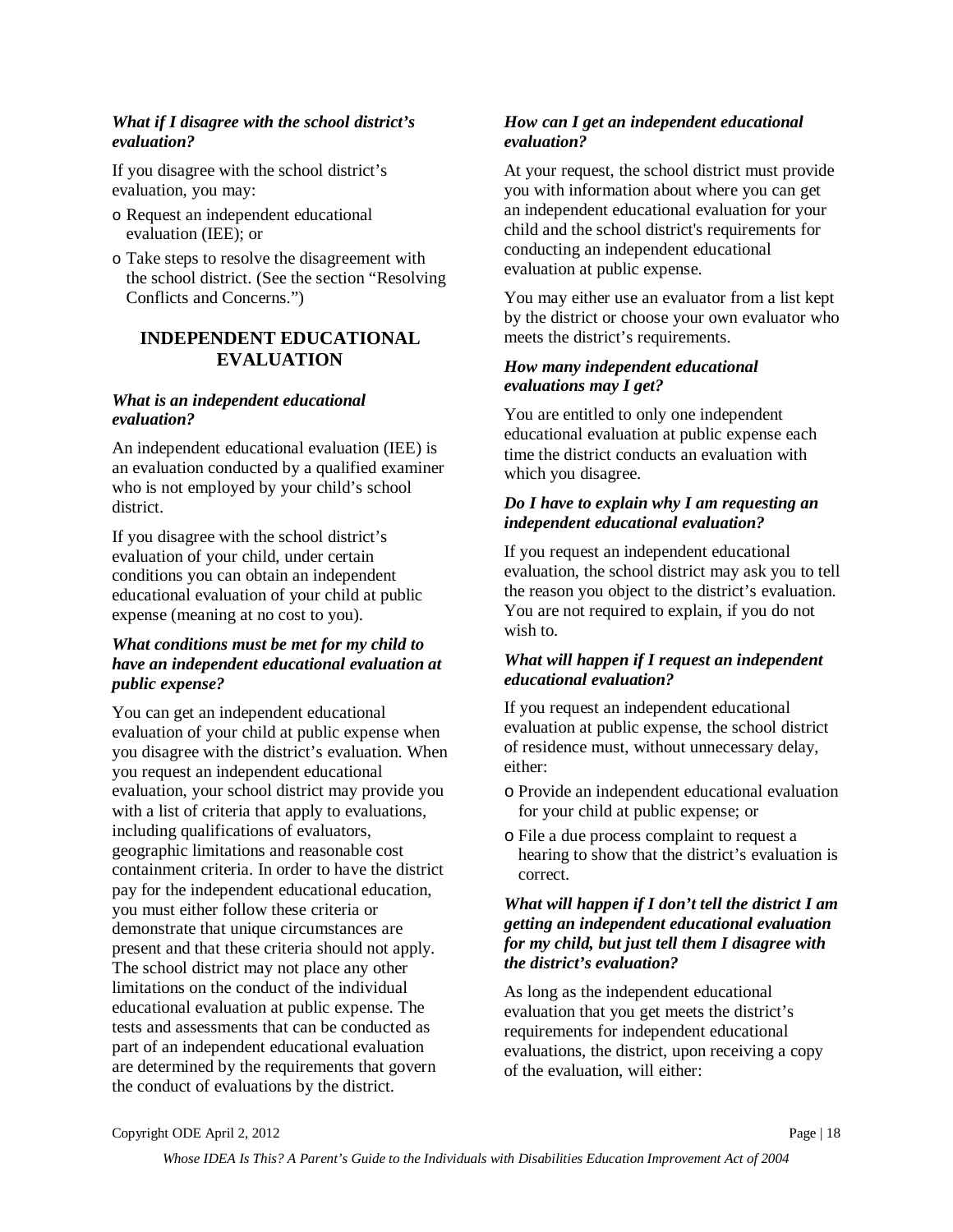- o Pay the cost of the independent educational evaluation; or
- o File a due process request for a hearing to show that the independent evaluator you chose does not meet the district's requirements or to show that the district's evaluation is correct.

# *Can anyone else request an independent educational evaluation?*

Yes, if you request a due process hearing because you disagree with the school district's evaluation, the hearing officer may ask for an independent educational evaluation as part of the hearing. In this case, the independent educational evaluation must be done at public expense.

# *What if the due process hearing officer determines that the school district's evaluation is appropriate?*

If the hearing officer decides the district's evaluation is correct or appropriate, you still have the right to an independent educational evaluation at *your own* expense.

# *Will the school district consider an independent educational evaluation I've gotten for my child?*

If you get an independent educational evaluation at public expense or if you share with the school district an evaluation you obtained at your own expense, the results of the independent educational evaluation:

- o Must be considered by the school district, if it meets district requirements, in any decision it makes related to providing a free appropriate public education for your child; and
- o May be presented by any party as evidence in a due process hearing regarding your child.

# **INDIVIDUALIZED EDUCATION PROGRAM (IEP)**

# *What is an IEP?*

An IEP is a written statement for a child with a disability that outlines the educational goals and objectives your child will work on in the coming year. It also outlines the supports and services your child needs to meet the goals stated in the IEP.

Federal and state regulations require that the IEP be developed, reviewed and revised in a meeting of qualified individuals that include you, the parent.

# *When must the IEP meeting take place?*

A meeting to develop an IEP must be conducted within 30 days of a decision that the child needs special education and related services. The IEP must be put into action as soon as possible following the IEP meeting.

# *When must th***e** *IEP be completed and in effect?*

- o The initial (first or original) IEP must be developed within whichever of these time periods is the shortest:
	- 30 calendar days of the decision that the child needs special education and related services;
	- 90 calendar days of receiving the parents' consent for an evaluation; or
	- 120 calendar days of when a parent or school district makes a request for evaluation.
- o The IEP must be in effect by the child's third birthday and at the beginning of each school year following that.

# *What does the IEP include?*

The IEP includes:

o Information about your child's future;

- o Information about how your child is currently learning and functioning.
	- This information should tell you how your child's disability affects his or her participation and progress in the general curriculum (the same curriculum taught to children without disabilities).
	- For preschool children (3-5 years old), this information should tell you how the disability affects your child's participation in school activities that are appropriate for preschool children;
- o A statement of goals that can be measured annually, including goals for how much your child learns and how well your child functions;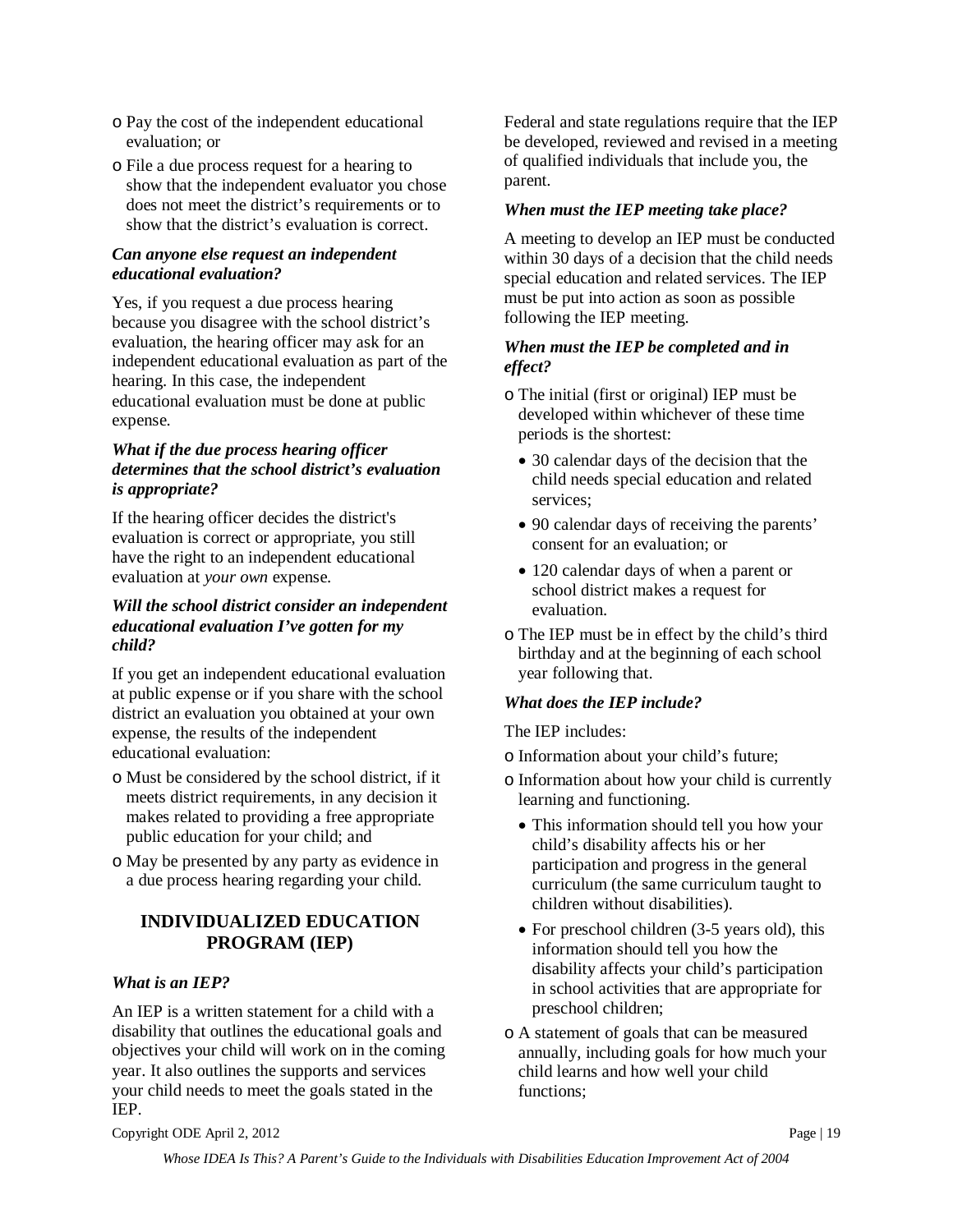- o The information also should include benchmarks or short-term objectives related to learning and functioning that are designed to:
	- Meet your child's needs that result from his or her disability, so that your child can participate and make progress in the general education curriculum; and
	- Meet your child's other educational needs resulting from the disability;
- o A description of:
	- How your child's progress toward meeting the annual goals will be measured; and
	- When regular reports will be provided on the progress your child is making toward meeting the annual goals. These could be quarterly or other regular reports issued at and the same number of times as report cards;
- o A statement of the special education and related services and supplementary (additional) aids and services to be provided for your child, and a statement of the program modifications or supports for school personnel that will be provided to enable your child to:
	- Advance toward reaching the annual goals;
	- Participate and progress in the general curriculum and participate in school activities outside the classroom, if it is appropriate; and
	- Learn and participate in school activities with other children who have and do not have disabilities.
- o An explanation of the degree, if any, to which your child will not participate with children who do not have disabilities in the regular classroom and in other school activities;
- o A statement of any individual adjustments that are necessary to measure how your child is doing on state-wide and district-wide assessments. If the IEP team determines that your child will take a different assessment on a particular, regular, state or district-wide achievement test, a statement of why your child cannot participate in the regular test; and why the different assessment that has been selected is appropriate for your child.
- o The date the school district plans to begin the services, accommodations and modifications described in the IEP and where, how often and for how long those services and adjustments are needed (see *modifications* in the "Definitions" section); and
- o Beginning at least one year before your child reaches the age of majority under state law (18 years in Ohio), a statement saying that your child has been informed of the rights under IDEA that will transfer to him or her at age 18.

#### *What must the IEP team consider in developing an IEP?*

The IEP team must consider:

- o Your child's strengths;
- o Your concerns for improving your child's education;
- o The results of the first or most recent evaluation of your child;
- o The results of your child's performance on any state-wide or district-wide assessments; and
- o What your child needs to learn, develop and function properly.

# *What else does the IEP team consider?*

The IEP team must also review and consider the following special factors:

- o The transition or movement of your child from preschool special education services (3-5 years old) to school-age special education services (6-21 years old);
- o Beginning at age 14 (or younger, if the IEP team determines it necessary), a statement of the services your child will need for the transition from high school to adult life. This transition statement at age 14 focuses on your child's courses of study (such as advanced courses or a vocational education program). This statement must be updated annually;
- o Beginning at age 16 a statement, updated annually, of:
	- Appropriate goals for your child, based on assessments, that relate to training and education that will prepare the child for employment and, if appropriate, independent living after graduation; and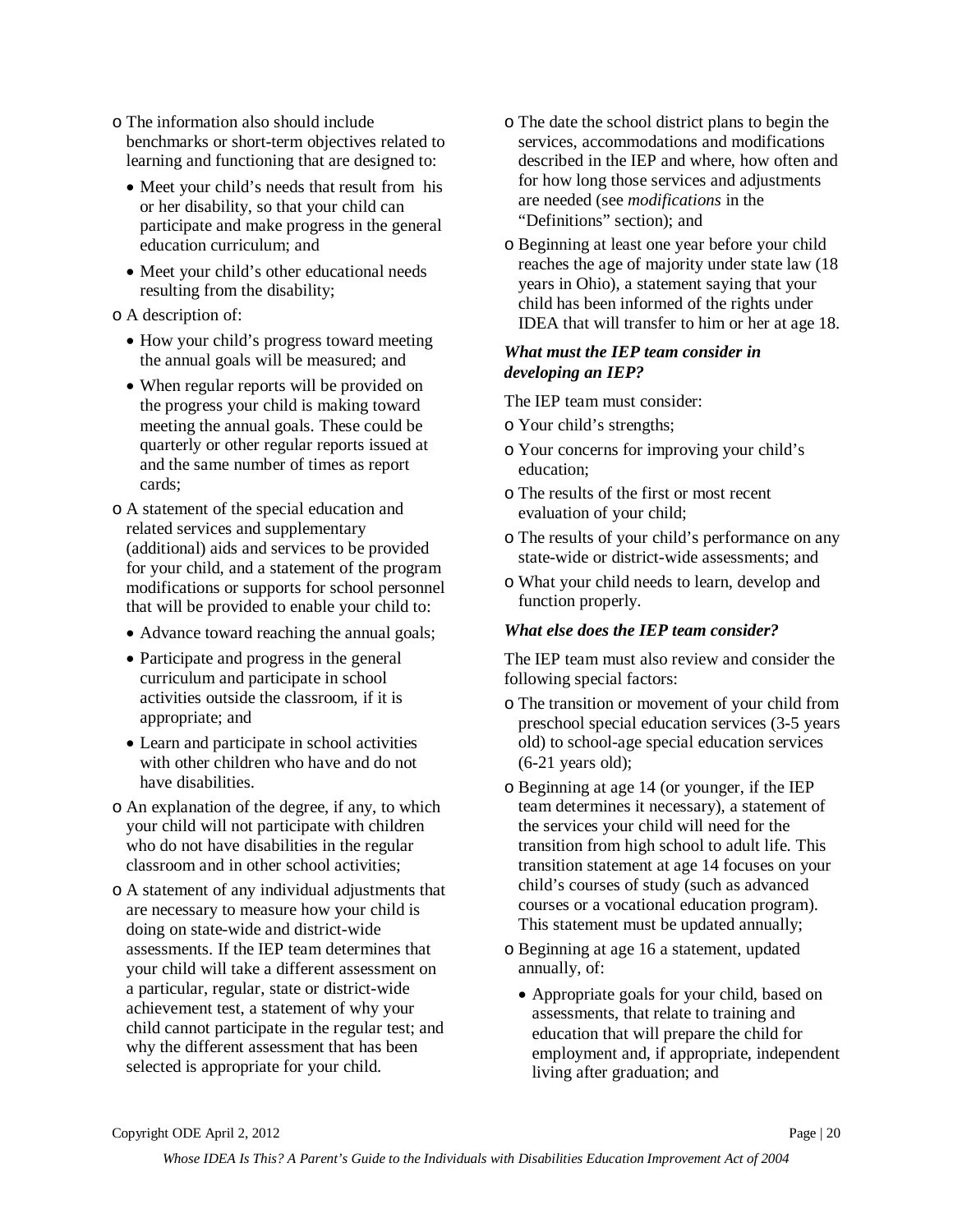- The transition services (including courses of study) needed to assist your child in reaching those goals;
- o If your child's behavior interferes with his or her learning or that of others, the use of positive ways to encourage good behavior and other strategies to address that behavior;
- o Physical education programs that address your child's individual needs;
- o Your child's need for extended school year services (services offered beyond the traditional 180 day school year);
- o The need for Braille instruction if your child has a visual impairment;
- o The communication needs of your child which include listening, speaking, reading and writing. If your child is deaf or hard of hearing, the IEP team must consider your child's language and communication needs. It must consider what opportunities your child will have for direct communication with classmates, teachers and therapists in your child's language and communication mode, academic level and full range of needs. This includes opportunities for one-on-one instruction in your child's language and communication mode;
- o Your child's language needs based on the IEP, if the child's ability to use English is limited (your child is an English language learner); and
- o Your child's need for assistive technology devices and services.

# *What are the arrangements for an IEP meeting?*

The IEP meeting is arranged by the school district, according to the following:

- o You and/or your child will be notified of the meeting early enough to ensure that you will have an opportunity to attend;
- o The meeting will be scheduled at a time and place agreed upon by all;
- o The meeting notice should include the purpose, time and location of the meeting and who will be attending;
- o If you cannot attend, the school district must use other methods to allow you to participate

in the meeting, such as individual or conference telephone calls;

- o A meeting may be conducted without you if the school district is unable to convince you that you should attend;
- o The school district must have a record of its attempts to reach you;
- o The school district must take whatever action is necessary to ensure that you understand what will happen in the IEP team meeting, including arranging for an interpreter if you have a hearing impairment or if you do not understand English; and
- o The school district must give you a copy of your child's completed IEP at no cost to you within 30 days of the completion of the IEP meeting.

# *What if the district and I disagree about what should be in the IEP?*

If you and the district disagree about what should be in the IEP, you can:

- o Request "IEP facilitation";
- o Request mediation; or
- o Participate in other ways of resolving the conflict. (See the section "Resolving Conflicts and Concerns.")

#### *Who should be a member of the IEP team?*

The school district must ensure that the IEP team for each child includes:

- o You, the parent;
- o Your child, whenever appropriate;
- o At least one of your child's regular education teachers (if your child is, or may be, participating in the regular education environment);
- o At least one special education teacher or, if appropriate, at least one of your child's special education providers (for example, an occupational therapist or speech-language pathologist);
- o A representative of the school district who is qualified to provide or supervise instruction that is specially designed to meet the unique needs of children with disabilities. The district representative must know about the general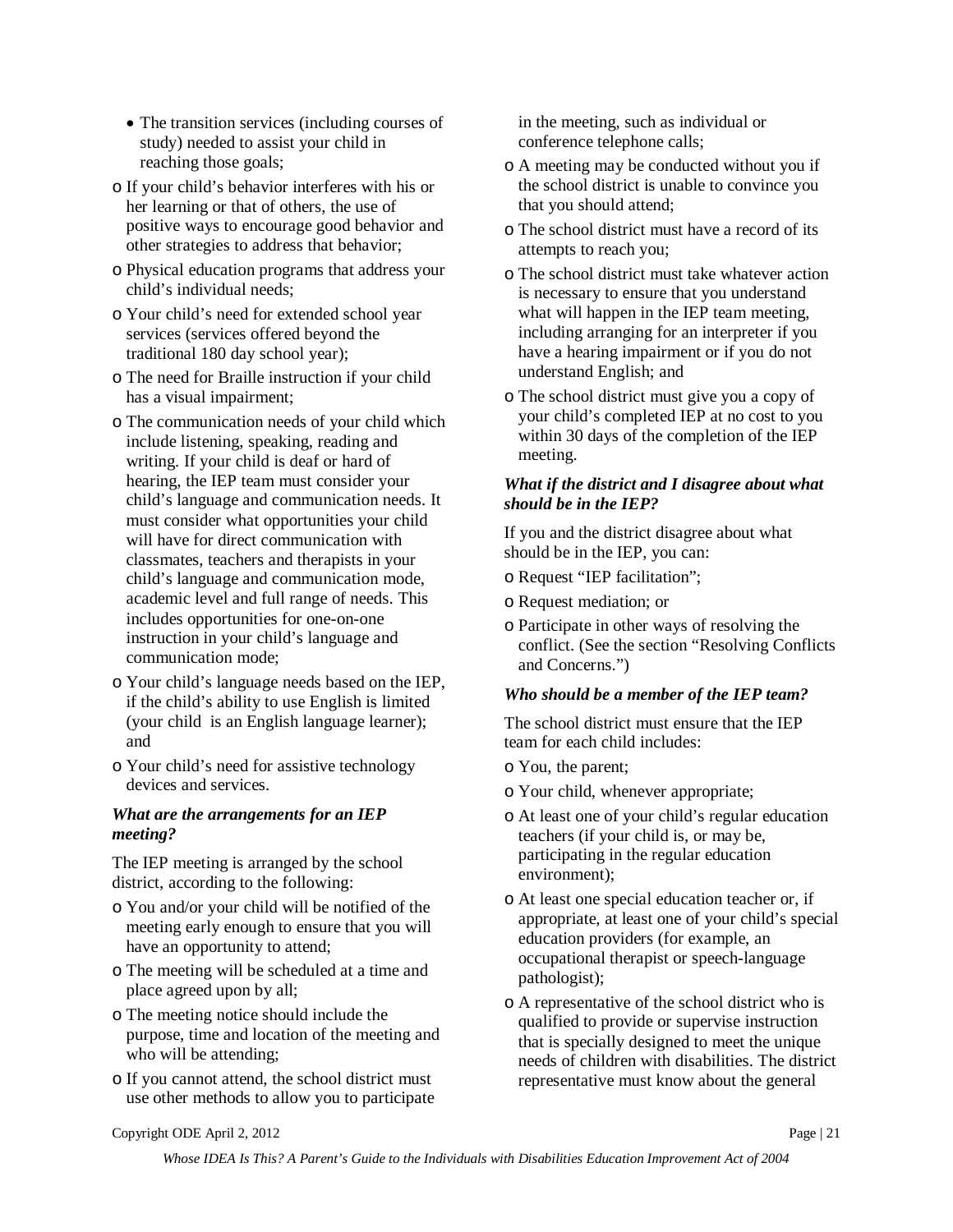curriculum and about the availability of school district resources;

- o A person who can explain how the evaluation results will affect teaching. This person may be one of the team members already described in the bulleted items above;
- o At the discretion of you or the school district, other individuals who have knowledge or special expertise regarding your child, including related services personnel when appropriate;
- o The school district must invite your child with a disability to attend the child's IEP team meeting if a purpose of the meeting will be the consideration of goals for the child after graduation and the transition services that will be needed to help the child meet those goals; and
- o The school district must invite a representative of any participating agency that may provide or pay for transition services to the degree appropriate, with the consent of the parents or a child who has reached 18 years of age.

# *When is a member of the IEP team not required to attend an IEP meeting? How may a member of the IEP team be excused from attending an IEP meeting?*

- o A member of the IEP team is not required to attend any part of an IEP meeting if the parent and the school district agree in writing that the member's attendance is not necessary. This would occur only because the member's area of the curriculum (subject area) or related services is not being changed or discussed in the meeting.
- o A member of the IEP team may be excused from attending any part of an IEP meeting when the meeting does involve a change to or discussion of the member's area of the curriculum or related services, under these conditions:
	- The parent and the school district each consent in writing to the member being excused; and
	- The IEP team member gives input into the development of the IEP before the meeting. This input must be put in writing to both the parent and the IEP team;

o If your child was previously served under Part C of IDEA (for children birth-2 years), an invitation to the initial IEP meeting must, at your request, be sent to the Part C service coordinator or other representatives of the Part C system to assist with the smooth transition of services.

#### *How may changes to IEPs and related IEP meetings be handled?*

Changes to IEPs and the meetings necessary to make those changes may be handled as follows:

- o When making changes to your child's IEP after the annual IEP team meeting for a school year, you and the school district may agree not to call an IEP team meeting to make such changes. Instead, you and the school district may determine what changes are needed and put them in writing. If you make changes in this manner, the school district must ensure that your child's IEP team is informed of those changes.
- o To the degree possible, the school district must try to combine reevaluation meetings and other kinds of IEP team meetings for your child.
- o Once changes to the IEP are agreed to, either by the IEP team or the parent and school district, those changes can be made part of the IEP in three ways:
	- The original IEP document can be marked up with the agreed-upon changes;
	- The newly written changes can be attached to the original IEP; or
	- A new IEP can be written with the changes reflected in it.

At your request, the school district must carry out this third option. The school district must send any version of the amended IEP to you within 30 days of amendment.

#### *When the school district and I need to meet, do we have to meet in person?*

No. You and the school district may agree to use different ways and different places to have meetings. For example, you may choose to hold video conferences and conference phone calls involving all the parties. Any of the following matters can be discussed in those ways: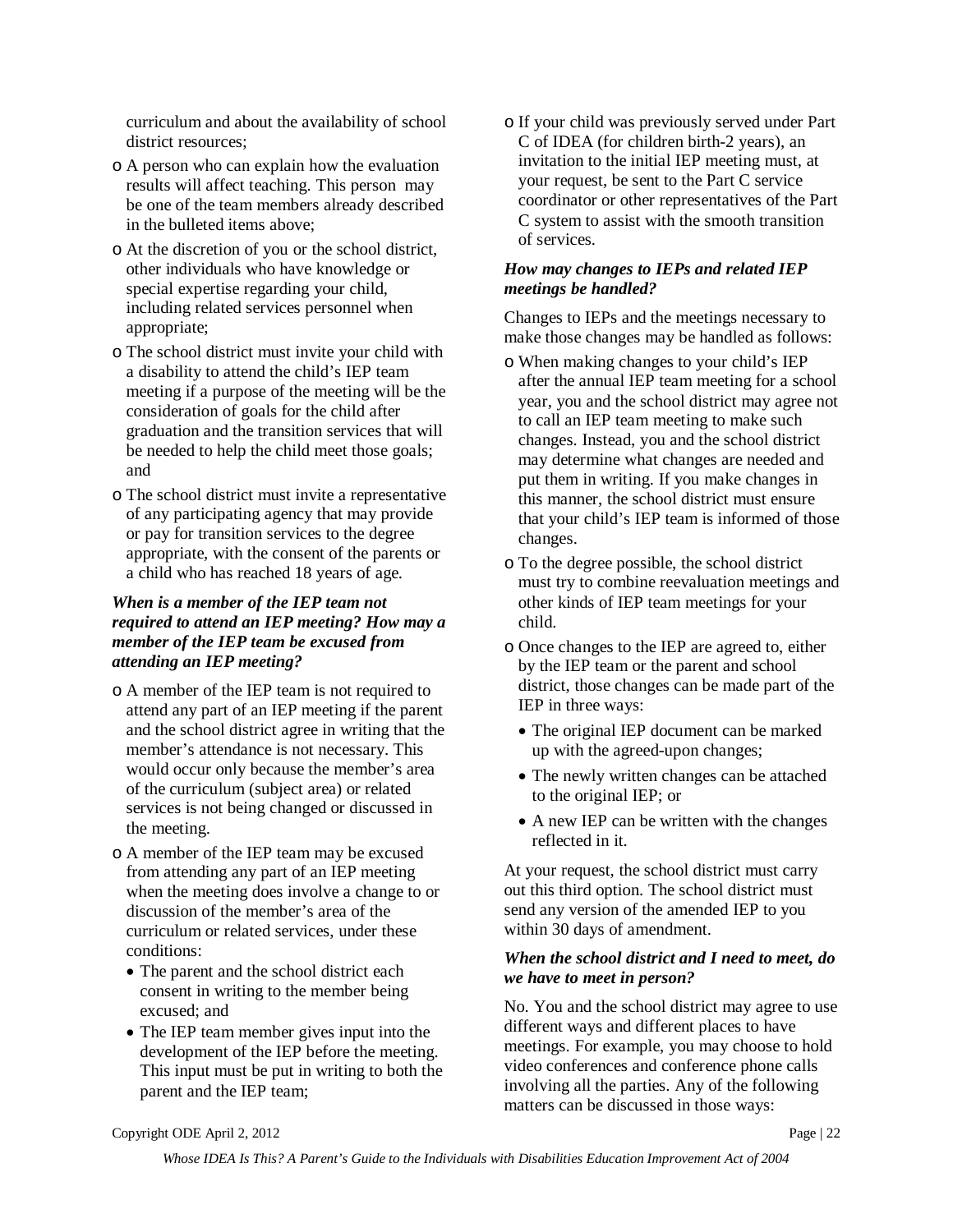- o Evaluations;
- o Determinations of whether your child is eligible;
- o IEPs;
- o Educational placements (locations where your child will learn);
- o Procedural safeguards such as mediation and resolution sessions; and
- o Carrying out administrative matters under the procedural safeguards of IDEA (such as scheduling, exchange of witness lists and status conferences).

#### *What is the responsibility of the IEP team?*

IEP meeting participants must complete the following activities in this order:

#### **Step 1: Discuss future planning.**

Everyone has dreams for the future, which guide actions, thoughts and plans. Putting dreams into words is part of the ongoing, long-range planning for your child with a disability. As part of that effort, the IEP team will discuss your child's preferences and interests as well as your family's long-range goals for your child. These might include your child's career path, living arrangements and specialized training.

#### **Step 2: Discuss current levels of academic achievement and daily living skills.**

The IEP team will review relevant information about your child, including your child's current academic achievement and daily living skills. This information includes progress your child has made on the current IEP, the evaluation team report, input from your child's teachers and school staff that work with your child and, if appropriate, input from you and from your child. This information provides a "picture" of your child, including your child's strengths and needs.

#### **Step 3: Identify annual goals, including academic and life-skills goals and benchmarks or short-term objectives that can be measured.**

The IEP team will develop measurable annual goals, including academic and life-skill goals, as well as benchmarks or short-term objectives with matching evaluation procedures. These will enable your child to participate and progress in the general education curriculum. The team then determines what services are necessary to meet your child's needs.

#### **Step 4: Identify needed services.**

The IEP team decides what special education and related services the district will provide to your child, how often and who will provide them. This section of the IEP should include, as considered appropriate, accommodations, adjustments, assistive technology devices and services and a statement of what support will be needed for school staff. The supports and services listed on the IEP should be based on scientific research showing what types of supports and services actually help children with disabilities participate and progress in the general curriculum and other school activities outside the classroom.

# **Step 5: Determine least restrictive environment (LRE).**

The law considers your child's place of learning to be first the regular classroom or other general education environment. If the team determines that a different setting is needed for any service your child receives, it will tell you why your child cannot participate in the general education setting and how your child's setting and activities are different from those of children without disabilities.

# *How is my child's IEP reviewed and/or revised?*

The IEP team must review your child's IEP on a regular basis (at least once a year) to determine if your child is meeting the annual goals.

The IEP team must revise the IEP for:

- o Any lack of expected progress toward the annual goals and in the general curriculum, if appropriate;
- o The results of any reevaluation;
- o Information about your child provided to you or *by* you;
- o Your child's expected needs; or
- o Any other matters that may arise.

#### *What happens before my child reaches the age of majority (18 years in Ohio)?*

At least one year before your child turns 18, your child's IEP must include a statement that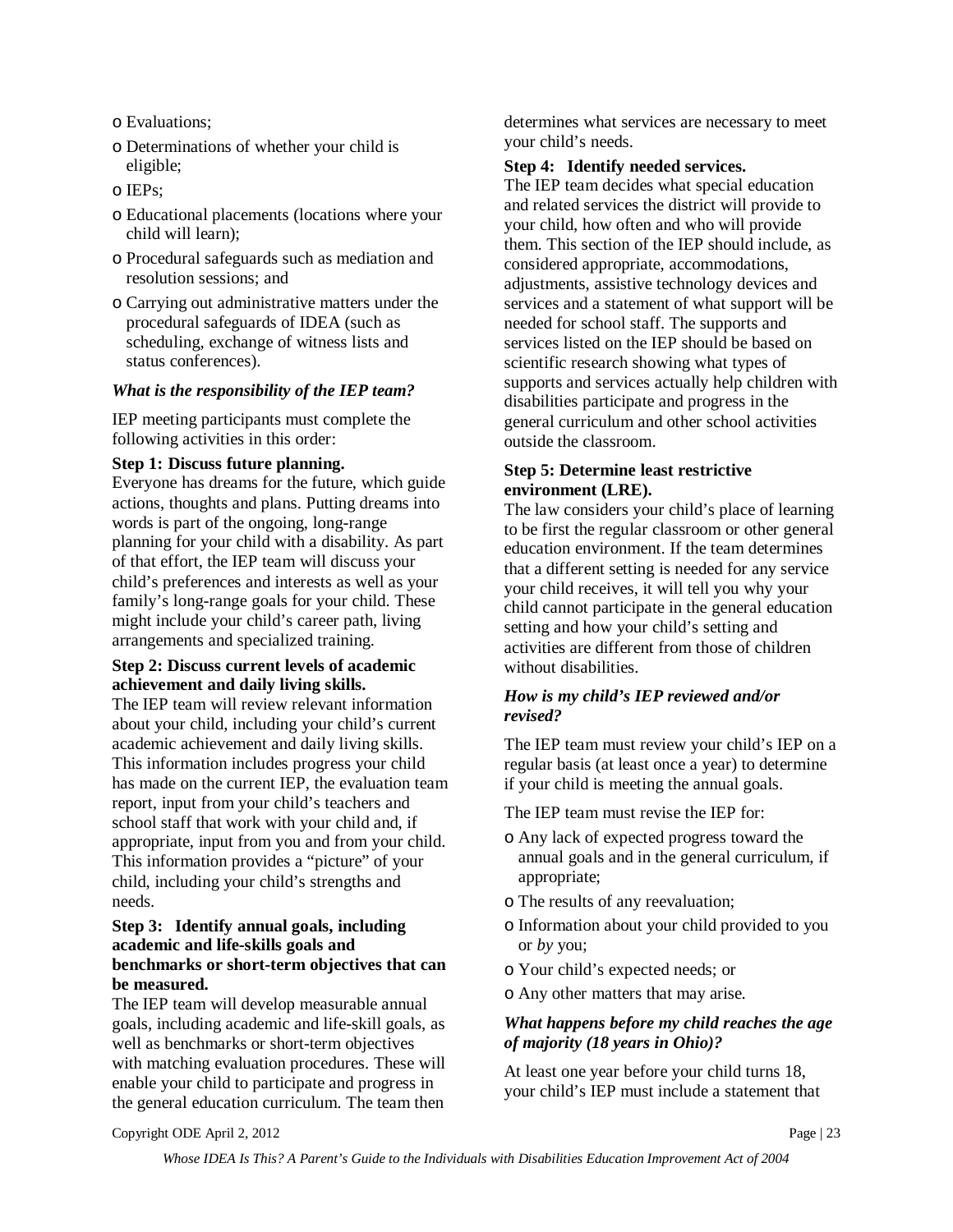your child has been informed that all rights will transfer from you to him or her at age 18.

# **EXTENDED SCHOOL YEAR SERVICES**

#### *What are extended school year services?*

Extended school year (ESY) services are special education and related services your child with a disability may receive beyond the normal 180 day school year.

Extended school year services are provided:

- o Beyond the normal school year of the school district;
- o In keeping with the special education and related services listed on your child's IEP;
- o At no cost to you, the parent; and
- o In keeping with the Ohio Department of Education's requirements for extended school year services.

#### *When must the school district provide my child with extended school year services?*

The school district must make extended school year services available to your child only if your child's IEP team decides that extended school year services are necessary to provide a free appropriate public education to your child.

The IEP team must consider the following when it makes its decision:

- o Are extended school year services necessary to keep your child from experiencing a significant loss of skills or a significant loss of knowledge?
- o Would that loss of skills or knowledge seriously affect your child's progress toward his or her educational goals?
- o Are extended school year services necessary to avoid a loss of skills or knowledge that your child cannot adequately regain?

Extended school year services may be the same or different from your child's regular school year services. The IEP team will determine this. The provision of extended school year services is not automatic year after year.

# **STUDENT TRANSFER**

#### *What are the requirements when my child transfers school districts?*

The requirements when your child transfers school districts are as follows:

#### *Transfer within Ohio*:

If your child with a disability (who had an IEP that was in effect in a previous school district in Ohio) transfers to a new school district in Ohio or enrolls in a new school within the same school year, the new school district of residence, in discussions with you, must provide a free appropriate public education (FAPE) to your child (including services similar to those described in your child's IEP from the previous school district) until the new school district either:

- o Adopts your child's IEP from the previous school district; or
- o Develops and puts into action a new IEP that meets the requirements of federal and state law. If the new school district conducts an evaluation, that evaluation is considered a reevaluation.

*Transfer from outside the state to Ohio:* If your child with a disability had an IEP in effect in another state and then:

- o Transfers to a new school district of residence in Ohio; and
- o Enrolls in a new school within the same school year:

The new school district of residence, in discussion with you, must provide a free appropriate public education to your child (including services similar to those described in your child's IEP from the previous school district) until the new school district:

- o Conducts an evaluation, if needed; and
- o Develops and puts into action a new IEP, if needed, that meets federal and state requirements. If the school district conducts an evaluation, that evaluation is an initial evaluation.

*Transmittal (transfer) of records from the previous to the new school district*: To aid your child's change of schools: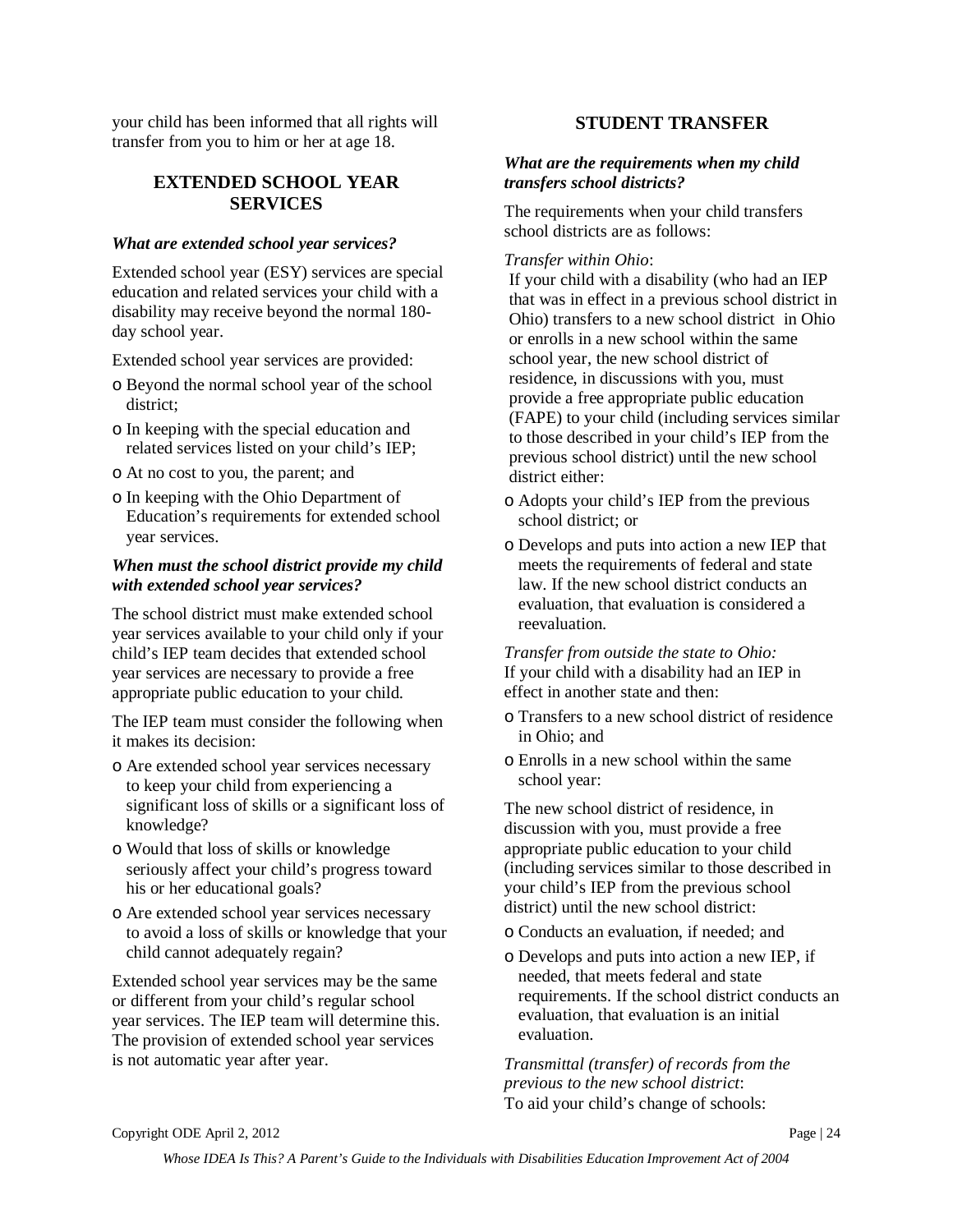- o The new school in which your child enrolls must take reasonable steps to quickly get your child's records from your child's previous school;
- o The previous school in which your child was enrolled must take reasonable steps to respond quickly to the request from the new school; and
- o The records to be transferred must include the IEP and supporting documents and any other records necessary for providing special education or related services to your child.

If you owe fees at your previous school district, the district may hold your child's grades and credits until you pay the fees. However, the previous district may not hold your child's special education records, including the current evaluation and IEP.

# *What if my child transfers to a new school district while still being evaluated?*

If your child transfers from one school district to another in the same academic year, you will need to tell the new school district that your child was being evaluated for a suspected disability in your old school district and that you want the evaluation to continue.

The new school district will either continue the evaluation or give you a prior written notice saying that it does not suspect a disability and will not continue testing.

If you disagree with the new school district's decision, you may start conflict resolution steps with the district. (See the section "Resolving Conflicts and Concerns.")

# **TRANSITION**

# *What does "transition" mean?*

Transition is the process of planned activities that may result in changes in services and the staff who provide those services. There are at least three times in a child's educational career when transition activities should occur:

o When the child moves from early intervention services (birth-2 years old) to preschool special education services (3-5 years old);

- o When the child moves from preschool special education services to school-age special education services (6-21 years old); and
- o When the child moves from school-age special education services to community life (22 years old or more). (See *Transition Services* in the "Definitions" section.)

# **Moving from early intervention services to preschool special education services.**

If your child is receiving early intervention services (available for children birth-2 years) and someone suspects that your child may have a disability and may be eligible for preschool special education services, the following activities must happen:

- o 120 days before your child's third birthday, your child's early intervention services coordinator should schedule a meeting with you to discuss preschool special education services. Your consent is required to share information with the school district that offers preschool special education services.
- o If you consent to share information about your child with the school district, you and the other participants at the meeting (early intervention service providers and school district staff) will look over your child's records and determine whether or not you suspect that your child has a disability.

If anyone suspects that your child has a disability, the school district will:

- o Inform you of your educational rights and actions you can take to protect those rights;
- o Share information about preschool special education services;
- o Get your consent to evaluate your child;
- o Determine whether additional information is needed for the evaluation; and
- o Plan your child's evaluation.

The initial (first) evaluation must be conducted within 60 calendar days after you give the district your consent to evaluate, and the first IEP must be completed 90 days after you give the district your consent to evaluate. If your child is eligible for preschool special education services, the IEP must be in place by your child's third birthday.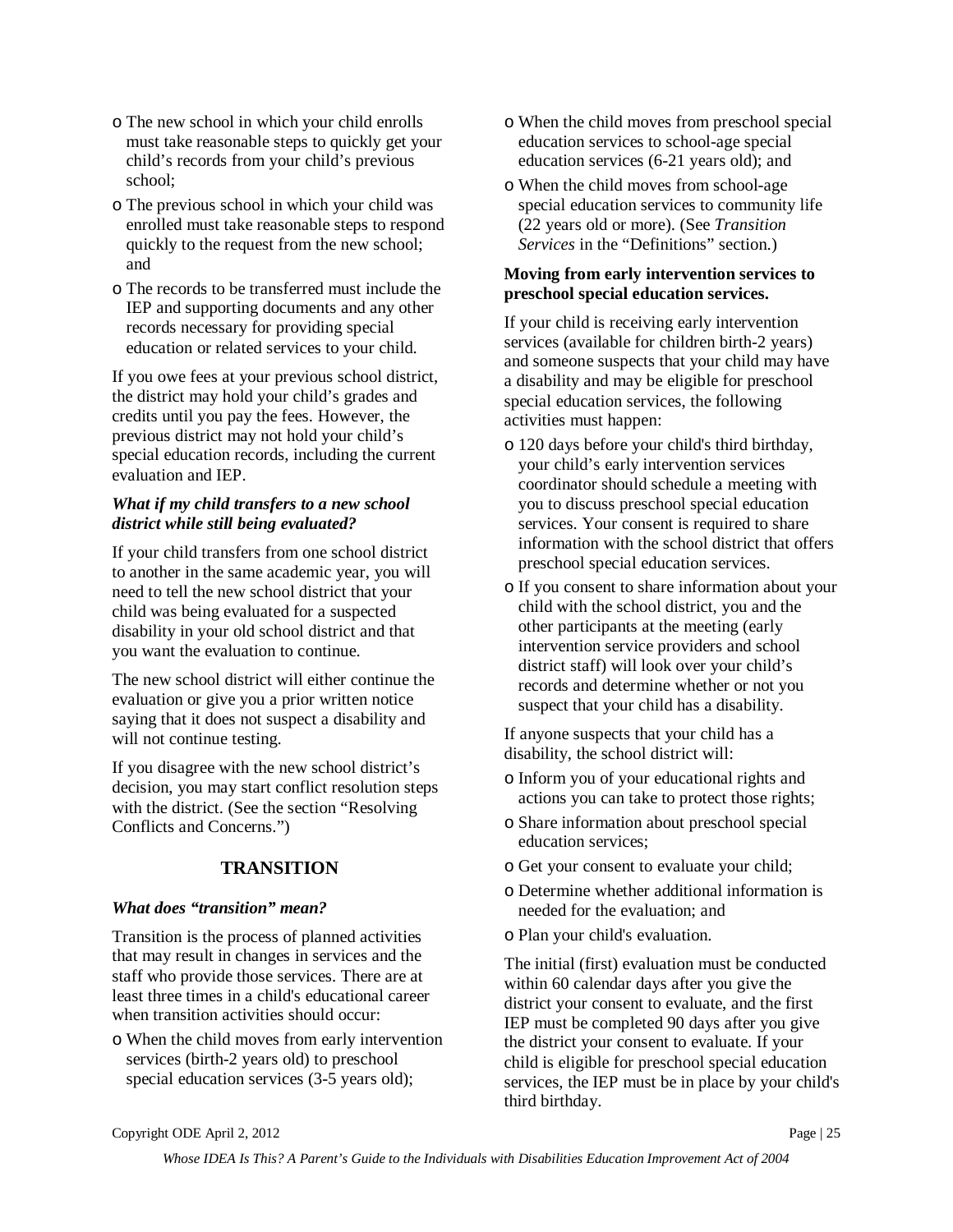#### *What happens if my child is not eligible for preschool special education services?*

If, after completing a new evaluation, the IEP team determines that your child does not need preschool special education services, the district may, with your permission, refer you to other community services and programs that could help your child. The district also will send you prior written notice, which describes your right to challenge the IEP team decision through mediation or a due process complaint and hearing request. (See the section titled "How to Resolve Conflicts and Concerns.")

Even though your child is not eligible for special education services, if your child needs some support in the regular classroom the school district may provide that support. An example would be moving your child's desk nearer to the front of the classroom if your child has problems concentrating.

#### **Moving from preschool special education services to school-age special education services.**

If your child has been receiving preschool special education services and is approaching 6 years of age, the IEP team will conduct a reevaluation which will include:

- o A meeting to determine proper school-age educational services;
- o Reviewing current information from your child's educational program; and
- o Recommending teaching strategies that will help your child succeed in the general curriculum.

If the IEP team determines that your child needs school-age special education services, the IEP team will:

- o Review current evaluation data (information that is less than one year old);
- o Determine and recommend what additional assessment information is needed according to school-age special education rules; and
- o Develop the IEP.

If, after completing a new evaluation, the IEP team determines that your child does not need school-age special education services, the

district may, with your permission, refer you to other community services and programs that could help your child. The district also will send you prior written notice, which describes your right to challenge the IEP team decision through mediation or a due process complaint and hearing request. (See the section titled "How to Resolve Conflicts and Concerns.")

Even though your child is not eligible for special education services, if your child needs some support in the regular classroom the school district may provide that support. An example would be moving your child's desk nearer to the front of the classroom if your child has problems concentrating.

#### **Moving from school- age special education services to community life.**

Beginning when your child is 14 years old (or younger if the IEP team determines your child needs it), the IEP must include:

o Information about transition service needs that focus on your child's courses of study (such as taking advanced courses or a vocational education program).

Beginning at age 16 (or younger if the IEP team determines your child needs it), the IEP must include:

- o Appropriate goals for your child based on testing and assessments related to training and education that your child will need for employment, and possibly independent living, after graduation; and
- o The transition services (including courses of study) needed to assist your child in reaching those goals.

Transition activities include:

- o Instruction;
- o Related services;
- o Community experiences;
- o The development of goals for employment and other aspects of life after school; and
- o If appropriate, the gaining of daily living skills and a functional vocational evaluation, a process that looks at your child's work characteristics and training needs. (See the "Definitions" section.)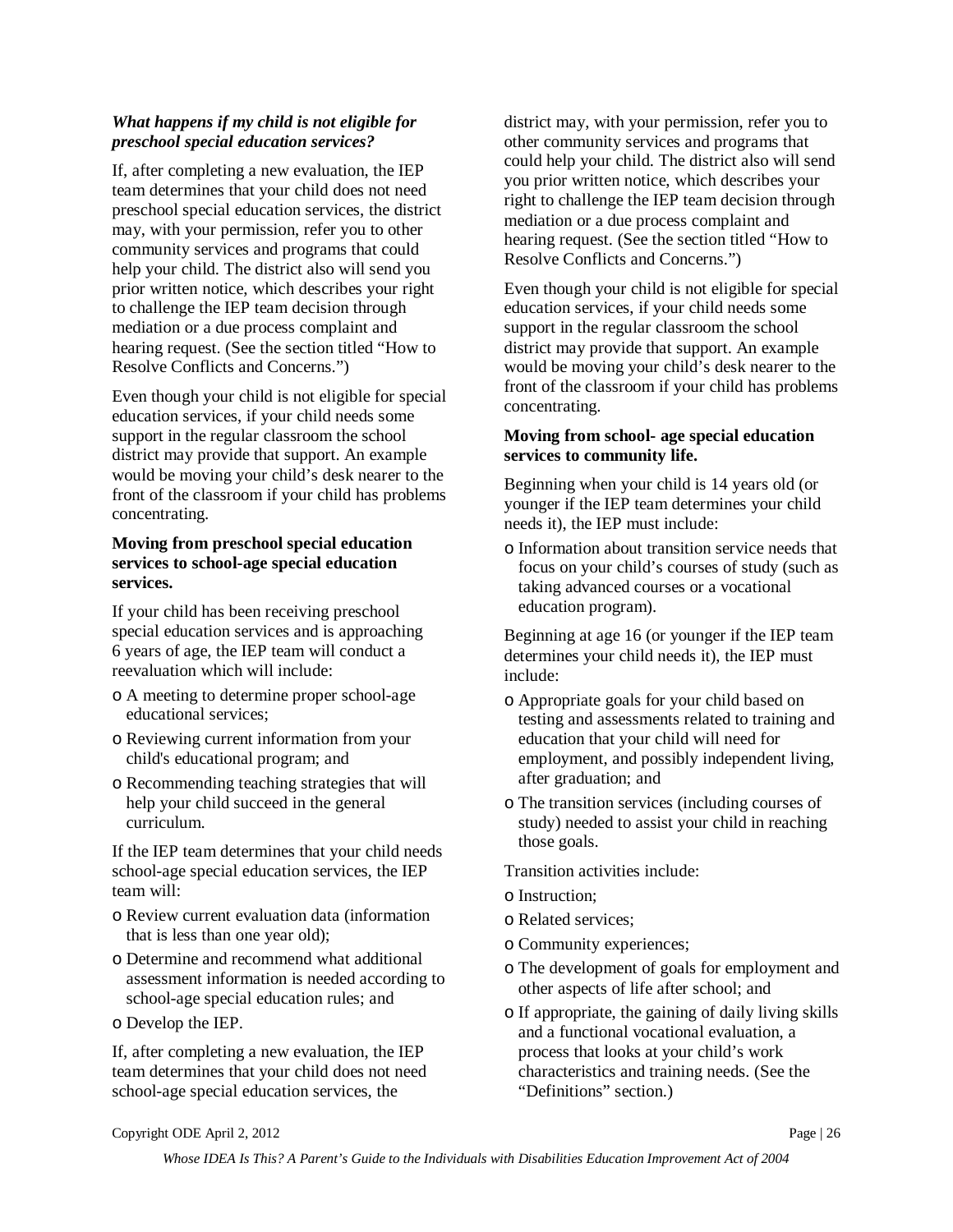# *What happens when my child graduates from high school or reaches age 22?*

If your child graduates from high school with a regular diploma or reaches age 22, the school district is no longer required to make a free appropriate public education available to your child.

Graduation from high school with a regular diploma or reaching age 22 is considered a change in placement (in other words, a change in your child's location). Therefore the district must:

- o Give you or your child prior written notice; and
- o Give your child a summary of his or her academic achievement and functional performance. This summary must include recommendations on how to help your child meet the goals that are set for after high school and included in the IEP.

NOTE: The term "regular high school diploma" does not include an alternative diploma or degree, such as a certificate or GED (General Education Development) degree that does not fully meet Ohio's academic standards. Ohio's GED does not fully meet Ohio's academic content standards. Therefore, your child with a disability who has received a GED may return to school to pursue his or her regular high school diploma until the child's 22<sup>nd</sup> birthday.

# **RECORDS**

#### *May I see my child's education records?*

You have the right to see all education records relating to your child that are collected, maintained or used in the course of your child's schooling by:

- o The school district; or
- o Any other participating agency or institution (referred to as "agency" in this section) ("Participating agency" means any agency or institution that collects, maintains or uses personally identifiable information, or from which information is obtained, under Part B of IDEA. Part B applies to children with disabilities who are 3-21 years of age.)

This includes all education records related to your child qualifying for special education services and getting special education services and regarding the provision of a free appropriate public education to your child.

#### *When must the school district or agency agree to my request to see my child's education records?*

The school district or agency must agree to your request to see your child's education records:

- o Without unnecessary delay;
- o Before any meeting about an IEP or any due process hearing or resolution meeting; and
- o Never more than 45 days after you make the request.

#### *What are my specific rights concerning my child's education records?*

Your rights to inspect and review your child's education records include the following:

- o You have the right to a response from your school district or agency to reasonable requests for explanations of the records;
- o You have the right to have your representative inspect and review the education records; and
- o You have the right to receive copies of the education records if not having copies would prevent you from inspecting and reviewing the educational records (for example, if you live far from the school or cannot physically get to it).

The district must get your consent before releasing your child's personal information to parties other than officials of school districts or agencies, unless it is given permission to do so without your consent under 34 CFR Part 99, the Family Educational Rights and Privacy Act (FERPA).

Parental consent, or the consent of an eligible child who has reached age 18, is required at the following times:

- o Before personal information is released to officials of agencies providing or paying for transition services; and
- o If your child is enrolled or is going to enroll in a nonpublic school that is not located in the school district of residence, you must give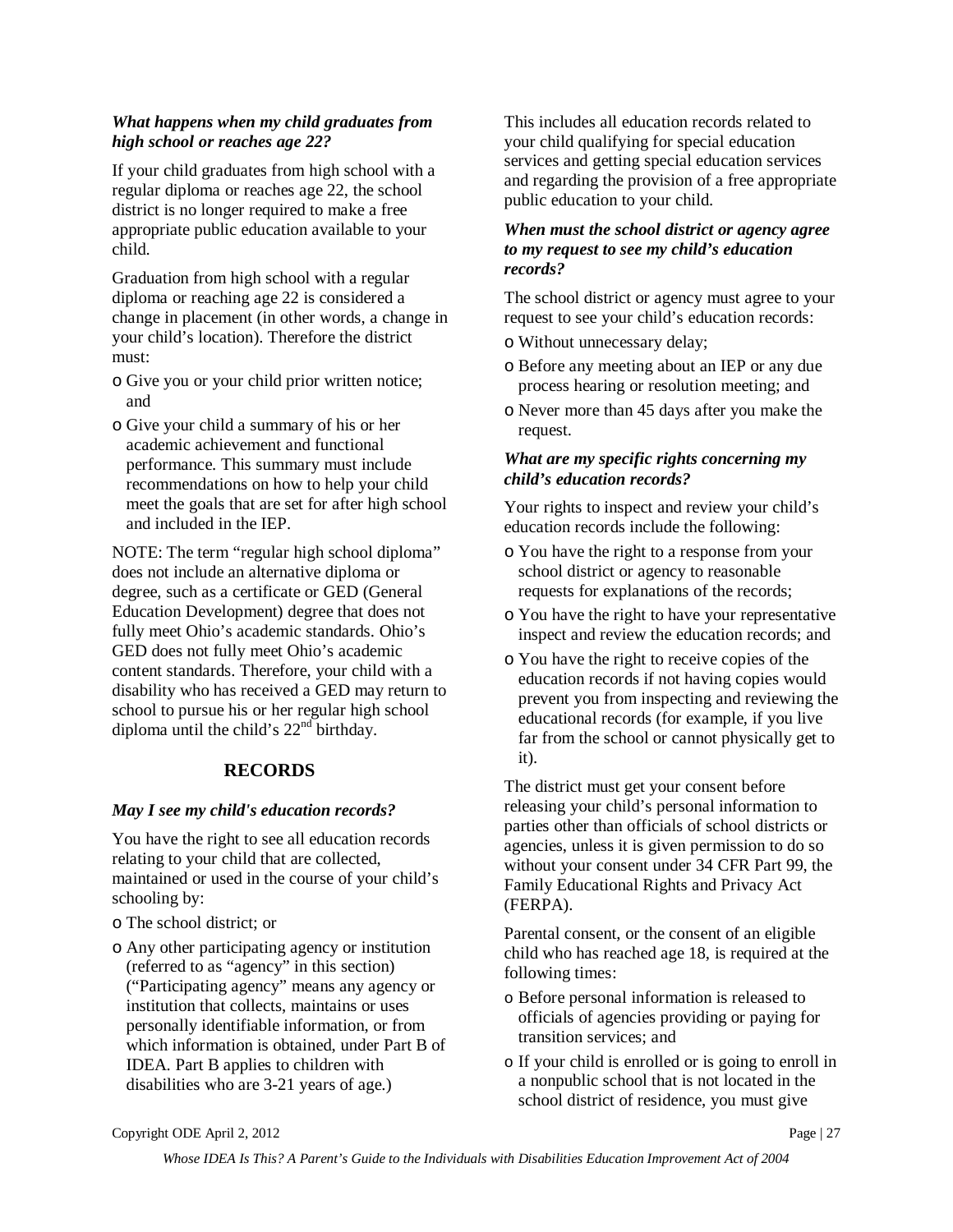your consent before any personal information from the child's records is released between officials in the school district where the nonpublic school is located and officials in the school district of residence. You must also give your consent before the school district of residence or the school district where the nonpublic school is located shares personal information with the nonpublic school.

Personal information includes, but is not limited to:

- o The name of your child, your name, or the name of another family member;
- o Your child's address;
- o A personal identifier, such as your child's Social Security number or student number; and
- o A list of personal characteristics, or other information that would make it possible for someone to identify your child with reasonable certainty.

The school district or agency may assume that you, the parent, have the authority to inspect and review your child's records, unless the school district or agency has been informed that you do not have the authority under Ohio law governing matters such as guardianship, separation and divorce.

If any education records include information on more than one child, you have the right to inspect and review only the information relating to your child or to be informed of that specific information.

At your request, the school district or agency must show you a list of the types and locations of education records collected, maintained or used by the district or agency.

#### *What is the school district's or agency's overall responsibility in protecting my child's education records?*

The school district or agency must protect the privacy of your child's personal information all the while it is collected, stored, shared with others or being destroyed.

One official at the school district or agency must be given responsibility for ensuring the privacy

of this information. The school district or agency must also provide training on the state's policies and procedures to all staff that collect or use the information. Each district or agency must maintain for public inspection a current listing of the names and positions of those district or agency employees who may have access to student personal information.

The school district or agency must keep a record of who is allowed to see education records (except parents and authorized school district or agency employees). This record must include the name of the party, the date the party was allowed to see the records and the purpose for which the party is allowed to use the records.

#### *What are my rights concerning the destruction of education records or information?*

The school district or agency must inform you when your child's personal information is no longer needed to provide educational services to your child.

The district or agency may destroy your child's personal information after it has informed you of this. And the district or agency must destroy the information at your request. However, the district or agency may keep a permanent record of a student's name, address, telephone number, grades, attendance record, classes attended, grade level completed and year completed without time limitation.

# *How do I get my child's education records corrected?*

If you believe that any information in your child's education records is inaccurate, misleading or violates the rights of your child, you may ask the school district or agency that maintains the information to change it. The school district or agency must decide whether to change the information within a reasonable amount of time following your request.

#### *What is a records hearing?*

If the school district or agency refuses to change the information as you requested, it must inform you of that and also inform you that you have a right to a records hearing. A records hearing is a meeting where you are given a chance to object to the information in your child's education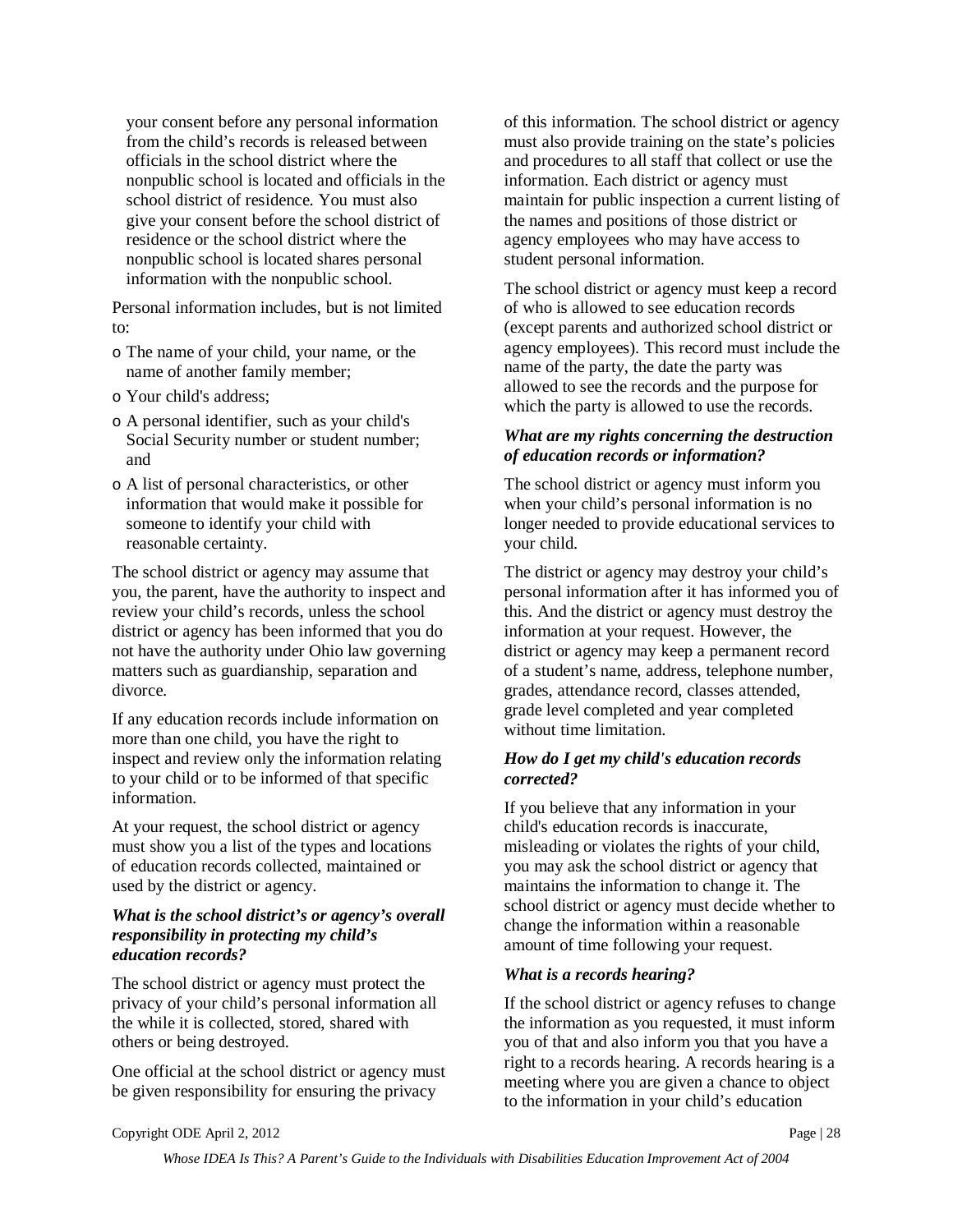records if you feel it is not accurate, misleading or violates your child's privacy or other rights.

After the records hearing, if the school district or agency agrees with you, it must change the information and let you know in writing. If the school district or agency disagrees with you, it must inform you of your right to place a statement in the records. The statement contains your comments on the information and your reasons for disagreeing with the decision of the school district or agency.

This statement will be placed in your child's education records, and the school district or agency must keep this statement as long as the record or the portion of the record you disagree with is kept. Anytime your child's records are shared or the portion you disagree with is given to someone by the school district or agency, your statement must also be included.

#### *What are the costs for reviewing my child's education records?*

The school district or agency may not charge a fee to search for or pull out information. It may charge you a fee for copies of records as long as the fee does not keep you from being able to exercise your right to inspect and review your child's records.

#### *If I revoke my consent for special education services will the school district remove all references of my child having received special education and related services from my child's education records?*

No. The school district is not required to amend your child's records to remove any references to the child's receipt of special education and related services because of your revocation of consent.

# *Do my rights to see my child's records transfer to my child at some point?*

When your child reaches 18, the school district will ensure that all rights regarding education records are transferred from you to your child. Those rights will not be transferred to your child if the child has been determined according to state law to be incompetent. (This means the child is not qualified to care for himself or

herself.) You and your child must be notified of any transfer of rights.

However, if the school district learns that the court has appointed a legal guardian for your child with a disability, the district will appoint the guardian to represent the educational interests of your child until your child reaches age 22, if your child is not a ward of the state.

NOTE: Even after your parental rights have transferred to your child, the school district must still give you the same procedural safeguards notices that the district must give your child. This includes a copy of *Whose IDEA Is This?,* prior written notice and any due process complaint notice involving your child.

# **HOW TO RESOLVE CONFLICTS AND CONCERNS**

# *If I have questions or concerns about my child's education, whom do I contact?*

The Ohio Department of Education is responsible for assuring that children with disabilities receive a free appropriate public education (FAPE) in the least restrictive environment, as required by the *IDEA* and related federal regulations, state law and state rules.

"Least restrictive environment" means that, whenever possible, the district or agency will educate your child in the regular classroom or general education environment.

If you have a question or concern about the education of your child with a disability or suspect that your child may have a disability, you should first contact the local school district where your child attends school. Discuss your concerns with your child's teacher, the building principal and the staff member responsible for special education.

Other organizations that may assist you are:

Ohio's State Support Teams (SSTs) Your local school district has the address and phone number of the SST nearest you or go to education.ohio.gov, keyword search:*State Support Team*.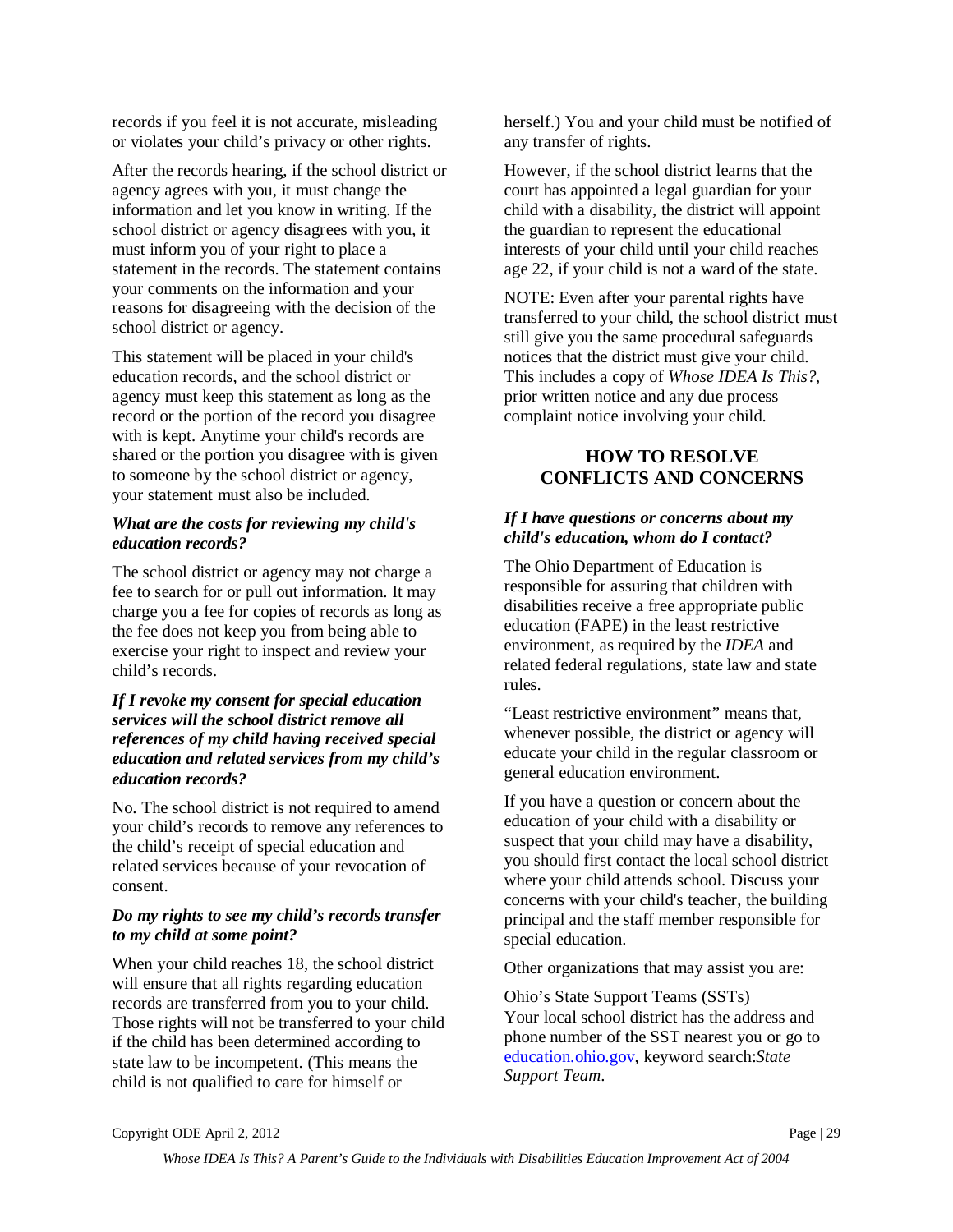The Ohio Coalition for the Education of Children with Disabilities Bank One Building 165 W. Center Street, Suite 302 Marion, OH 43302-3741 (800) 374-2806

Ohio Legal Rights Service 50 W. Broad Street, Suite 1400 Columbus, OH 43215-5923 (800) 282-9181 or (614) 466-7264

Ohio Department of Education Office for Exceptional Children Procedural Safeguards Section 25 South Front St., Mail Stop 202 Columbus, Ohio 43215-4183 Telephone (614) 466-2650 Toll Free: (877) 644-6338 Fax: (614) 728-1097

# *What happens if the school district and I disagree about my child qualifying for special education services or getting special education services?*

Many disagreements can be resolved by communicating with your child's teacher, principal or other school district personnel.

There are also "dispute resolution" procedures established by federal or state law to help you address your concerns with the school district. These procedures are listed in the following bullets, and each of the procedures is defined and explained in the following pages.

- o Administrative review
- o Mediation
- o IEP facilitation
- o State complaint procedures
- o Impartial due process hearing; and
- o Resolution meeting facilitation prior to a due process hearing

It is best to first attempt to settle disagreements at the district level by discussing your concerns with district staff members in administrative reviews (discussions with a school staff member or with your school district superintendent).

However, you may choose to go directly to state dispute resolution procedures, such as mediation, IEP facilitation, state complaint,

impartial due process hearing or resolution meeting facilitation. The school district may also use these local and state-level options.

*Who can file a complaint or a due process hearing request? What issues can be raised and resolved by filing a complaint, and what issues can be raised and resolved by requesting a due process hearing?*

The differences are as follows:

Complaints:

- o Any party (including parents and school district or agency) may file a formal written complaint.
- o Any party may claim there has been a violation under IDEA laws or regulations or Ohio special education laws.
- o Any party may raise issues about a specific child qualifying for special education services or getting special education services under IDEA law or regulations or Ohio special education laws. Issues may be raised in a complaint about a special education system that affects more than one child with a disability.

Due Process Hearing:

- o A parent or public agency may request a due process hearing.
- o A parent or public agency (including a school district) may claim there has been a violation under IDEA law or Ohio special education law.
- o The parent or public agency may raise issues about a child qualifying for special education services or getting special education services under IDEA law or Ohio special education law.
- o A parent may raise issues only about the parent's own child, but may not raise issues about special education system practices that involve other children.
- o A public agency may raise issues about a specific child but may not raise issues about special education system practices that involve other children.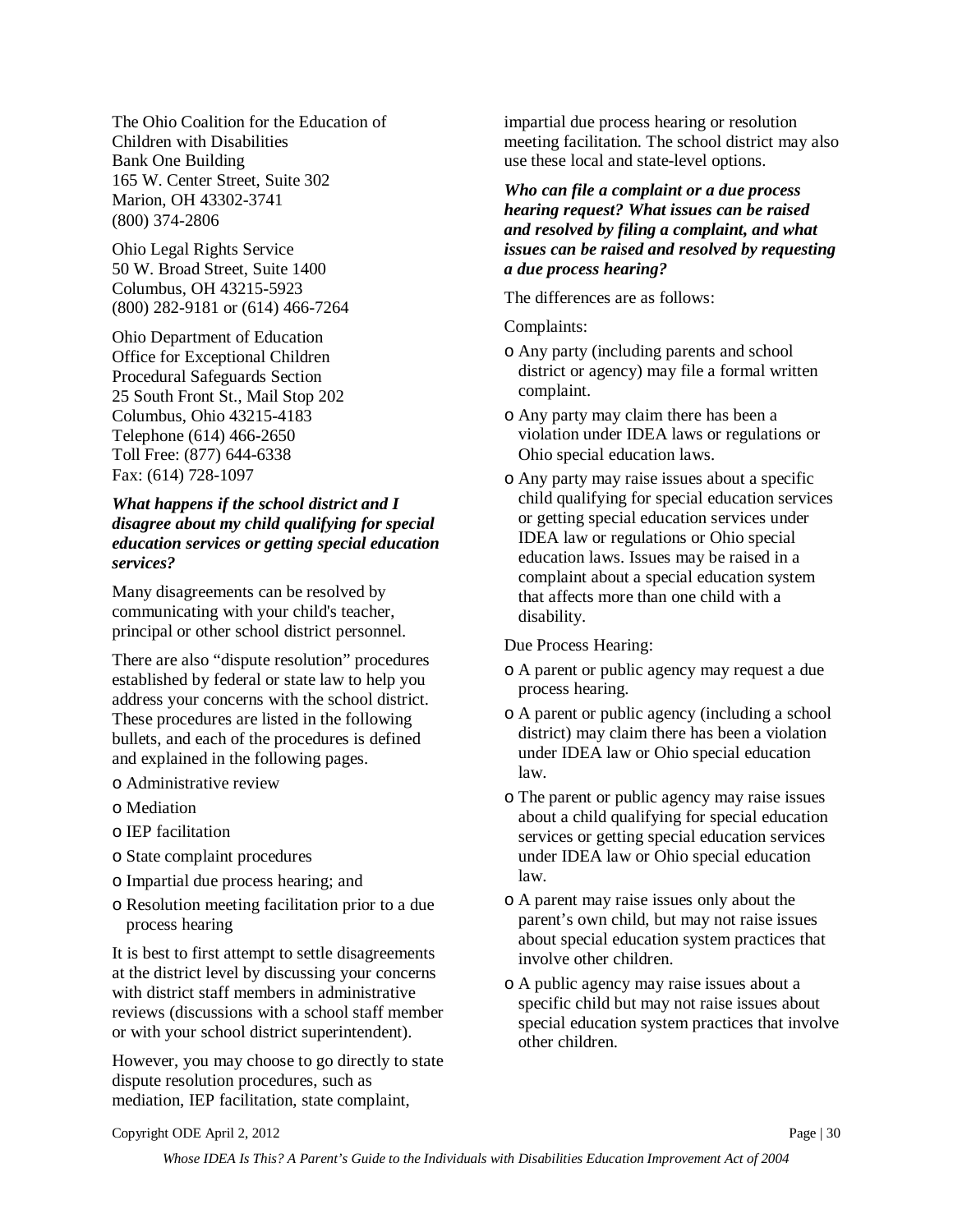#### **Administrative review**

You have the right to present complaints to the school district superintendent regarding your child's evaluation and placement, and regarding receiving appropriate educational services for your child. The administrative review involves the following process:

- o *Within 20 days of receiving your complaint*: the superintendent (or someone the superintendent designates) 1) will conduct a review without unnecessary delay; 2) may hold an administrative hearing; and 3) will notify all parties of the decision in writing.
- o A review will take place at a time and place convenient to all parties.
- o The superintendent must conduct a review and may hold an administrative hearing.
- o Every effort should be made to resolve any disagreements at the administrative review.
- o You and the school district have the right to invite others to participate in the administrative review, including your attorneys.

# **MEDIATION**

#### *What is mediation?*

Mediation is a voluntary process for settling disputes between two parties. For mediation to occur, both parties must agree to settle or resolve their concerns. The mediation process is led by a trained, neutral third party, called the mediator, who helps the other parties voice their concerns and reach a solution that is acceptable to both.

#### *What are the benefits of mediation?*

- o Parents and school district leaders together develop the final agreement rather than an outside individual.
- o Parties work together and are in control of the results.
- o An agreement reached by both parties results in greater satisfaction for all parties.
- o Mediation provides an opportunity for parties to understand different points of view.
- o Mediation is less costly and disputes are resolved more quickly than through a due process hearing or court proceeding.

o Often when written agreements are reached through mediation, the parties are more likely to stick with the agreement.

#### *When is mediation available?*

Mediation is available in the following situations:

- o Whenever you or the school district have concerns about providing special education and related services for your child. You can request mediation right away without filing a formal written complaint and without filing a due process hearing request.
- o When you file a formal written complaint or due process hearing request. The Office for Exceptional Children will offer mediation to both parties.
- o Mediation is provided at no cost to either party. The Ohio Department of Education pays for the mediation process, including costs of meetings and the mediator's time. However, the parties pay any individual costs, including the costs of any attorneys they choose to use.
- o Once both parties agree to participate in mediation, the Office for Exceptional Children gives the parties the opportunity to choose a mediator.
- o Once a mediator is chosen, the mediator will contact both parties to set up the date, time and location of mediation.

#### *What should I know about mediation?*

The following points about mediation are important to know:

- o Participating in mediation is voluntary on the part of both parties.
- o Mediation cannot be used to deny or delay your right to a due process hearing or any other rights under IDEA.
- o Discussions the parties have during the mediation process must be kept private and may not be used as evidence in any due process hearing or court action that may follow the mediation.
- o No part of the mediation can be electronically recorded.
- o The Ohio Department of Education Office for Exceptional Children maintains a list of qualified mediators who are knowledgeable in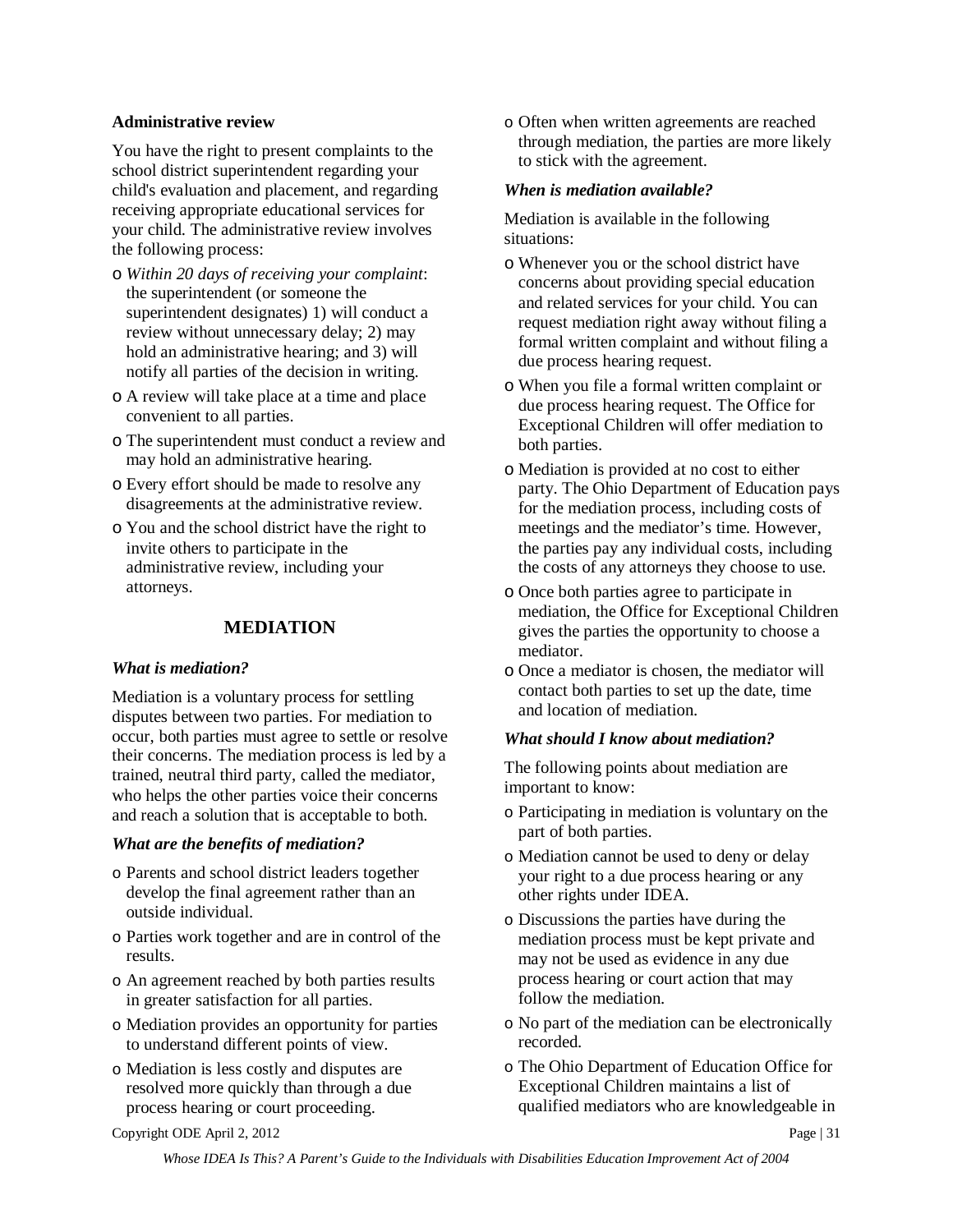laws and regulations related to providing special education and related services.

- o The mediator may not be an employee of the Ohio Department of Education or the school district that is involved in the education or care of the child.
- o A person who is qualified to be a mediator is not an employee of the school district or the Ohio Department of Education solely because he or she is paid by the agency to serve as a mediator.
- o Both you and the school district must be involved in selecting the mediator and must agree with the selection.
- o The mediator must not have a personal or professional interest that would cause that person to favor one party over another.
- o The mediator may not be called as a witness in future activities related to the mediation sessions.
- o Each session in the mediation process must be scheduled without delay and must be held in a location that is convenient to all the parties.
- o The school district or agency involved in the disagreement must send a representative who has the authority to promise resources.
- o If you and the school district settle your dispute through mediation, the parties must strike a legal agreement that outlines the resolution and holds each of you to your part of the agreement. Each party must receive a signed copy of the mediation agreement at the end of the meeting.
- o If an agreement is reached, the school district and the parent will put into action all terms of the agreement.
- o If the mediation agreement requires any changes in your child's IEP, an IEP meeting must be held within 20 days of the agreement's signing, or however long is agreed to in the mediation.
- o If you requested a due process hearing or filed a formal written complaint and then an agreement on all issues is reached during the mediation, you must withdraw your request for the due process hearing or request for a complaint investigation.

#### *Does the mediation agreement legally hold both parties to their promises?*

If a disagreement is settled through the mediation process, the parties will come up with a written document that outlines the agreement. Each party will be open to a lawsuit against them if they break the agreement. The document also:

- o States that all discussions that occurred during the mediation process must be kept private and may not be used as evidence in any due process hearing or related action of any court that may follow the mediation;
- o Is signed by both the parent and a representative of the agency who has the authority to make a commitment for the agency; and
- o Can be enforced in any appropriate court in the United States.

NOTE: A school district may offer other ways of settling conflicts to parents and schools that choose not to use the mediation process. These procedures may provide parents and schools an opportunity to meet with a neutral person who is under contract with Ohio's Parent Training and Information Center or another appropriate organization. (See the section "How to Resolve Conflicts or Concerns.") This person would explain the benefits of the mediation process and encourage the parents to use it. The Ohio Department of Education will bear the cost of this meeting. The school district may not deny or delay a parent's right to a due process hearing if the parent does not participate in this meeting.

#### *Can I get my money back for the attorney fees I paid for mediation?*

You are responsible for paying your attorney fees unless the mediation agreement states that the school district is responsible for your attorney fees.

Copyright ODE April 2, 2012 Page | 32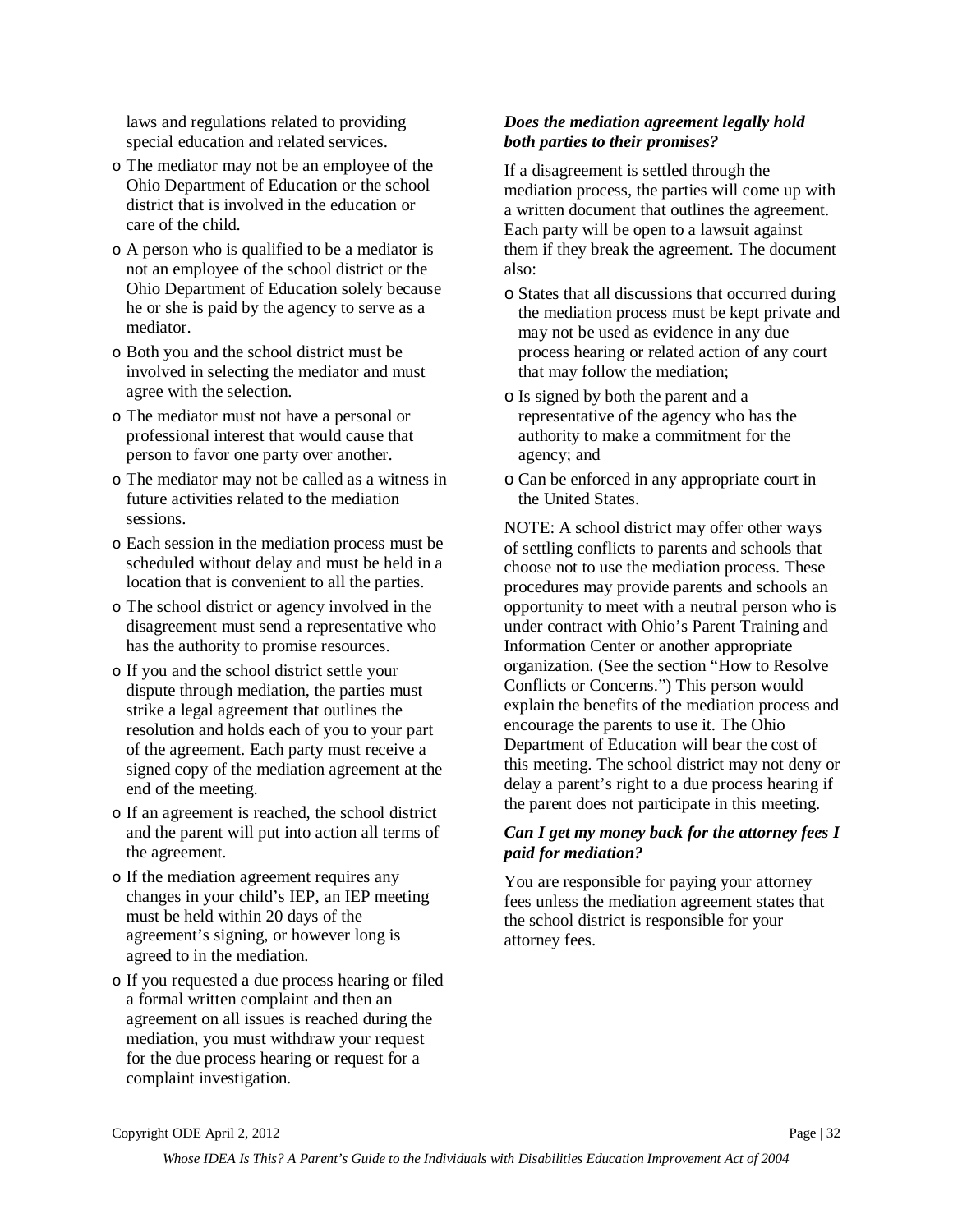#### *How do I request mediation or get additional information about mediation?*

To request mediation, contact:

Ohio Department of Education Office for Exceptional Children Procedural Safeguards Section 25 South Front St., Mail Stop 202 Columbus, Ohio 43215-4183 Telephone (614) 728.1113 ODE Toll Free: (877) 644-6338 Fax: (614) 728-1097.

# **IEP FACILITATION**

#### *What is IEP facilitation?*

When a neutral, special education mediator who has received specialized training in developing IEPs is asked to help IEP team members develop an IEP for a child, this is called IEP facilitation. The "facilitator" helps open up communication among team members, guides the discussion and helps the team settle disagreements. The facilitator makes no decisions but helps team members find their own solutions.

#### *How do I request IEP facilitation?*

To request IEP facilitation, contact: Ohio Department of Education Office for Exceptional Children Procedural Safeguards Section 25 South Front Street Mail Stop 202 Columbus, OH 43215-4183 Telephone: (614) 728.1113 Toll free: (877) 644-6338

In order for IEP facilitation to happen, both the school district and you must volunteer to participate. The Office for Exceptional Children will help you contact your school district to see if it is interested in IEP facilitation.

# **COMPLAINT PROCEDURES**

You can seek information through a telephone call, letter, e-mail or fax about the Office for Exceptional Children's:

- o Complaint procedures;
- o Copies of rules and regulations;
- o More information about an issue; or
- $\alpha$  Help finding the correct person to talk to in a district, agency or organization.

These contacts for general information, called general inquiries, are not considered complaints.

You can make inquiries about the public education of a child with a disability to the Ohio Department of Education:

> Ohio Department of Education Office for Exceptional Children Procedural Safeguards Section 25 South Front Street Mail Stop 202 Columbus, OH 43215-4183 Telephone: (614) 466-2650 Toll free: (877) 644-6338

#### *What does the complaint process do?*

The complaint process provides a remedy for violations of the IDEA and the Ohio's Operating Standards and law. This process allows for complaints to be resolved quickly at no cost to either the parent or the school district. The complaint process also may be less controversial than a due process hearing.

#### *What is the federal regulation that gives the state authority to have a complaint process?*

The authority for the processing of complaints by a state agency is given by federal regulations, 34 Code of Federal Regulations (C.F.R.) § 300.151 - §300.153 *Adoption of State Complaint Procedures*.

#### *How and where do I file a complaint?*

The written complaint must have an original signature (not a photocopy or stamp) of the complaining party and must be sent to: Ohio Department of Education Office for Exceptional Children

Procedural Safeguards Section 25 South Front Street Mail Stop 202 Columbus, OH 43215-4183.

The Ohio Department of Education will not accept:

- o Faxed complaints;
- o Complaints sent via e-mail; or
- o Anonymous complaints.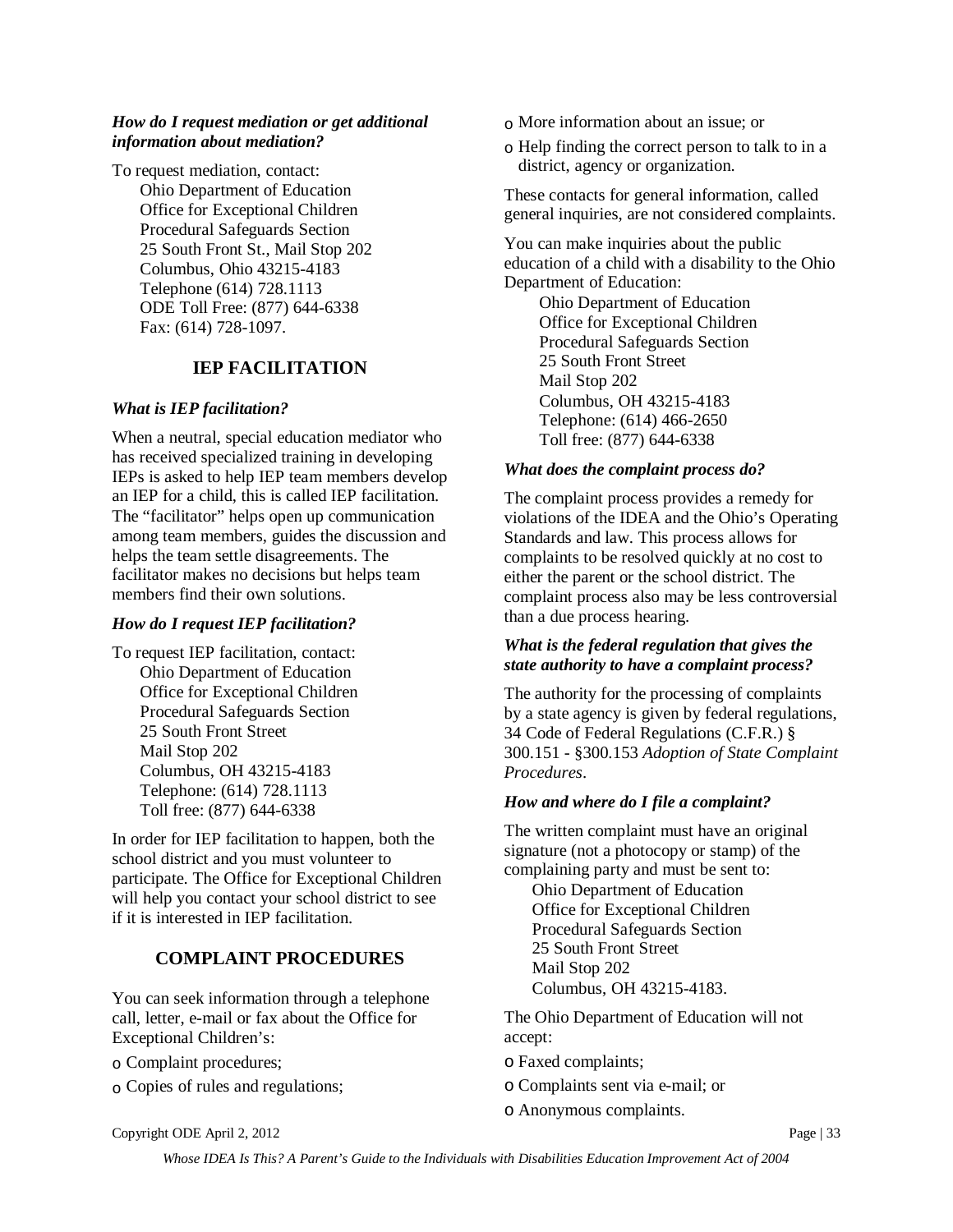# *Do I have to forward my complaint to the district?*

Yes. According to federal regulation 34 C.F.R. § 300.153(c), the party who is making the complaint (known as the complainant) must send a copy of the complaint to the superintendent of the school district the complaint is being filed against.

#### *What does my complaint have to include?*

The complaint must include:

- o A statement that the public school district has violated a requirement of federal and/or state laws(s) and/or regulations that apply to special education;
- o The facts on which you are basing your complaint. (A "fact" is defined as an actual event or occurrence that has taken place. This includes an explanation of the issue and the date that the issue occurred);
- o The complaintant's original signature and contact information;
- o A proposed solution to the problem. Please note that your proposed solution will be considered. However, the final solution to the complaint will be determined by the Ohio Department of Education's Office for Exceptional Children;
- o If you are claiming a violation in the case of a specific child or group of children, also include:
	- The name or names of the children involved in the complaint;
	- The address of the child or addresses of the children;
	- The address of the person filing the complaints (if different from the child's address);
	- In the case of a homeless child or youth include available contact information for the child (when the child meets the definition of homeless child contained within federal section 725(2) of the McKinney-Vento Homeless Assistance Act (42 U.S.C. 11434a(2)); and
	- The name of the school the child is attending;
- o The complaint must claim a violation that occurred no more than one year before the date the complaint is received; and
- o The party filing the complaint must forward a copy of the complaint to the district the complaint is about at the same time the party files the complaint with the Ohio Department of Education.

# *What is sufficiency?*

For a complaint to be investigated, the complaint must include the information listed under the preceding question, *"What does my complaint have to include?"* If your complaint does not include all this information, the Ohio Department of Education may consider all or part of your complaint to be "insufficient. "

# *What happens if my entire complaint is found to be insufficient?*

If your entire complaint is found insufficient, the complaint will not be investigated and an "insufficiency letter" will be sent to you with an explanation of why the whole complaint will not be investigated. The letter will tell you what you need to change or add to the complaint so that the Office for Exceptional Children will accept your complaint for investigation.

After you receive the insufficient letter, you may include the information that was missing and refile the complaint. The re-filed complaint must claim a violation that occurred no more than one year before the date the *re-filed* complaint is received by the Ohio Department of Education.

# *What happens if only part of my complaint is found to be insufficient?*

Only a part of your complaint may be found insufficient if it is missing a fact or another element.

If your complaint, in whole or in part, is missing a fact, the complaint will be considered insufficient on the issue that the missing fact directly relates to. The part of the complaint that does not include a fact will not be investigated. If the complaint includes other issues for which facts are provided, those issues will be investigated, if the issue falls within the authority of the Office for Exceptional Children.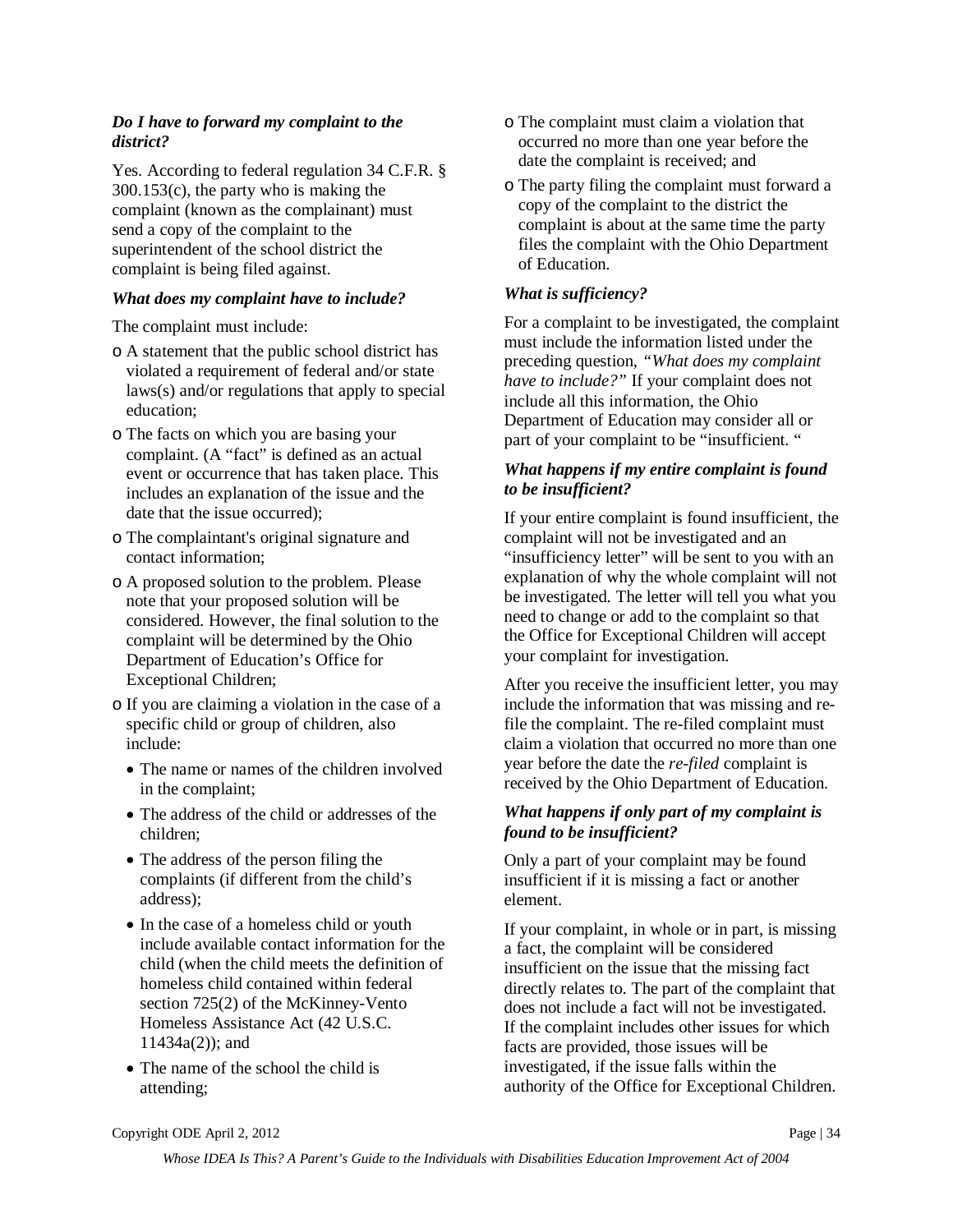#### *What if my complaint is missing an element other than a fact?*

If your complaint is missing any of the items listed here:

- o Child's name;
- o Child's address;
- o Address of the person filing the complaint (if different from the child's address);
- o Contact information; or
- o The name of the school the child is attending;

The educational consultant will contact the complainant telling them that one or more of the items above is missing. The complainant will then have five days (from the time of contact with the educational consultant) to forward the necessary information to the educational consultant. The complainant will send the information in writing to the educational consultant who will be investigating the complaint. If the missing element is not forwarded to the educational consultant within five days, the complaint will not be investigated.

#### *If I don't understand why my complaint won't be investigated, or if I need help fixing my complaint, who can help me?*

Agencies that can help you are:

- o Ohio Department of Education, Office for Exceptional Children;
- o Ohio Coalition for the Education of Children with Disabilities (OCECD); and
- o Ohio Legal Rights Services (OLRS).

Contact information is on pages 29 and 30.

#### *Who determines what law, regulation or rule may have been violated?*

The Office for Exceptional Children will determine which law is claimed to have been violated and which law, regulation or rule will be referred to in the investigation.

#### *How do I know that the Office for Exceptional Children has received my complaint?*

Within five business days of when the Office for Exceptional Children receives the written, signed complaint, it will send an acknowledgement letter to the person filing the complaint. The office will also send the letter to

the following parties, if different from the person filing the complaint:

- o The parent/guardian;
- o The student, if the student has reached the age of 18; and
- o The superintendent of the school district.

#### *What does the acknowledgment letter include?*

The acknowledgment letter will include the following information:

- o Notice of the date that the Office for Exceptional Children received the complaint;
- o Identification of contact information for the assigned educational consultant who will investigate the complaint;
- o Notice of an opportunity for the parties or, as appropriate, a third party complainant to provide additional information;
- o Notice that a letter of findings will be issued within 60 calendar days of the date the Office for Exceptional Children receives the complaint unless an extension is granted. In this case, the letter of findings will be issued on the date named in the extension letter;
- o Notice if the complaint is "held in abeyance" (put on hold) awaiting the results of a due process hearing. In this case, the 60-day timeline will begin (a) upon the date that the hearing officer issues his or her decision and the Office for Exceptional Children determines that the hearing officer's decision does not address all of the complaint issues; or (b) upon withdrawal or dismissal of the due process request; and
- o Notice of the opportunity for the parties to engage in mediation of the complaint.

NOTE: If an attorney represents either party, it will be that attorney's responsibility to communicate with the educational consultant and request that copies of all correspondence are forwarded to him or her.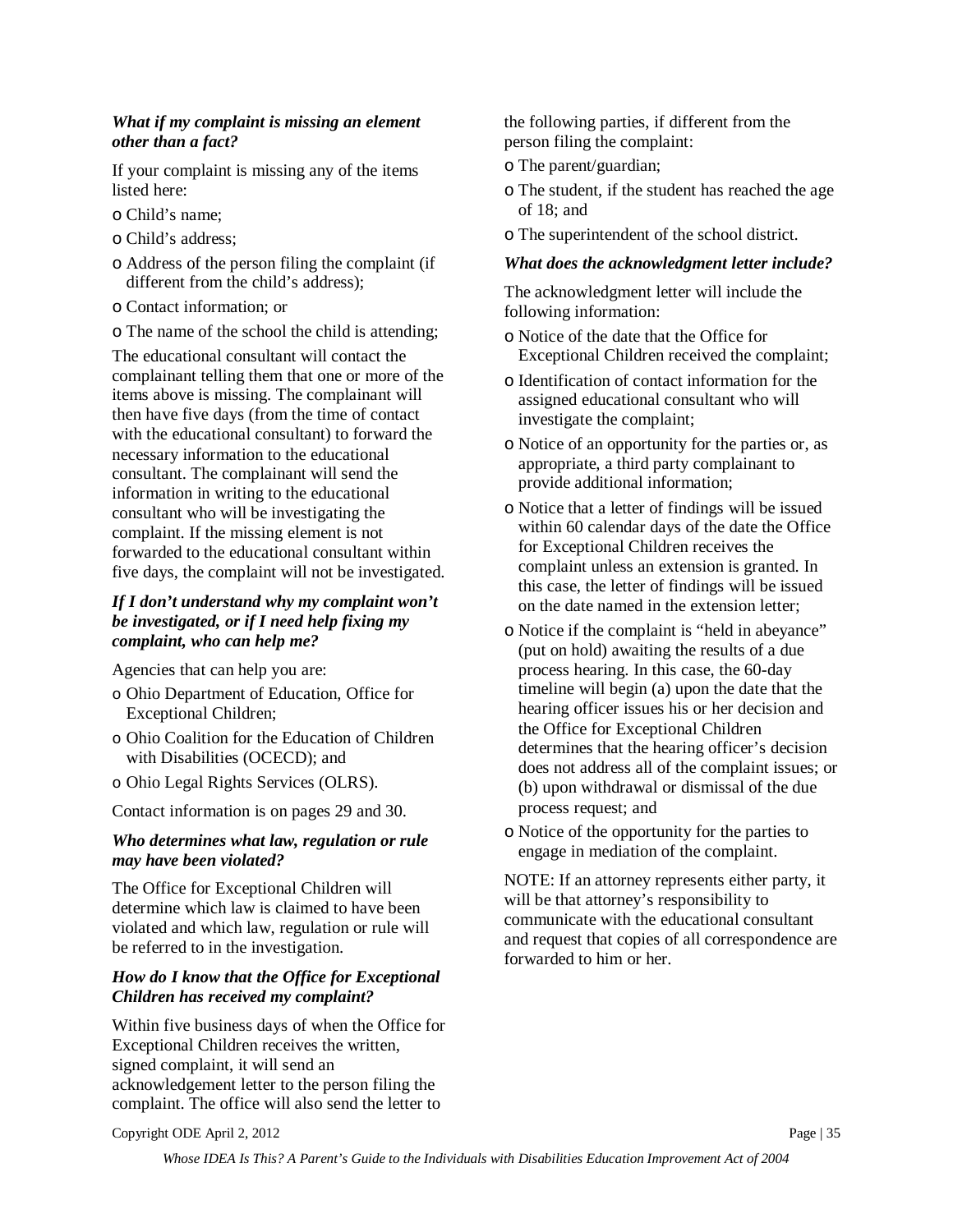#### *Can the district offer a proposal to the parent to resolve the complaint before the Office for Exceptional Children issues a letter of findings?*

Yes, the district may offer the parent a proposal to resolve the complaint before the letter of findings is issued.

#### *Can the parties involved in a complaint mediate the complaint issues using Office for Exceptional Children mediators?*

Yes, if you are a parent or the school district or other public agency and if you wish to mediate the issues which are in your complaint using an Office for Exceptional Children mediator, please notify the educational consultant assigned to the complaint.

#### *What happens in a complaint investigation?*

The Office for Exceptional Children must conduct an investigation of the complaint which must include a review of all related records and may include an on-site investigation.

The letter of findings will be sent within 60 calendar days from the date the written and signed complaint was received by the Office for Exceptional Children. According to 34 C.F.R. §300.152 (b)(1), the Office for Exceptional Children may grant specific extensions of time for two reasons: (1) The parties have agreed to engage in mediation or an alternative form of dispute resolution; (2) An exceptional circumstance. Exceptional circumstances will be determined by the Office for Exceptional Children on a case-by-case basis.

If the complaint is also the subject of a due process hearing, the Office for Exceptional Children will put on hold the complaint or those complaint issues that are part of the due process hearing until the end of the due process hearing. When the due process hearing officer issues a decision, or the hearing is withdrawn or dismissed, the issues will be reviewed. If there are complaint issues that were not addressed in the hearing process, those issues will be investigated within 60 days, from the date the investigating consultant determines that there are issues that were not addressed by the hearing officer's decision.

#### *What happens when the Office for Exceptional Children finishes its investigation?*

When the investigation is complete, the Office for Exceptional Children will determine whether the district complied with (obeyed) the special education laws and regulations that apply. Its determination of whether the district complied or did not comply on each issue must be based on the facts and the laws, regulations or standards that apply. The Office for Exceptional Children must notify the parties in writing of the findings and the reason for such findings.

#### *What is a further inquiry?*

During a formal complaint investigation, the Office for Exceptional Children may find additional areas where the district may not have followed the law. These additional areas of "noncompliance" are issues that were not in the original complaint filed by the complainant.

As an agency that enforces laws and regulations, including the IDEA, the Office for Exceptional Children must advise districts about areas in which it is concerned that the districts may not be complying with laws and regulations. If the Office for Exceptional Children finds areas where districts may not be complying with the law, it will insert a paragraph at the end of the letter of findings which says that there is an area of concern and that the Office for Exceptional Children will contact the district to discuss the concern and provide technical assistance. This technical assistance is called a "further inquiry."

The further inquiry will be separate from the original complaint investigation. The information in the further inquiry will not be forwarded to the complainant unless the complainant makes a request for records regarding the further inquiry.

In a further inquiry, the Office for Exceptional Children sends a separate letter to the district regarding the possible areas of noncompliance. The further inquiry could include a request for additional records or information or it could include scheduling an on-site visit by Office for Exceptional Children staff members. If the district is found not to be following either IDEA or state requirements for serving children with disabilities, the Office for Exceptional Children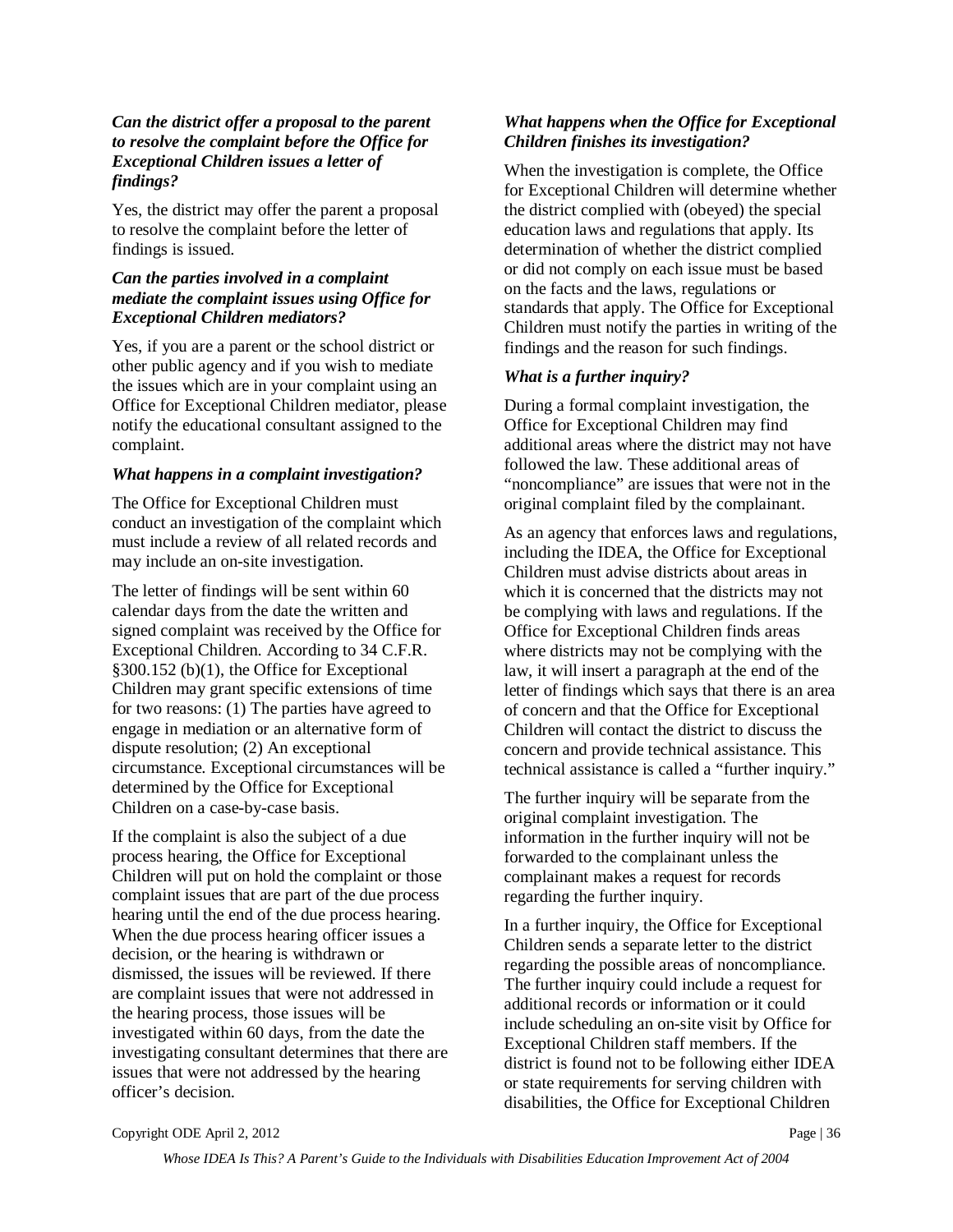will provide technical assistance to correct the problem.

#### **DUE PROCESS**

#### *What is an impartial due process hearing?*

An impartial due process hearing is a formal hearing that is held to resolve disagreements. These disagreements may be about your child's evaluation, IEP, services, educational placement (setting) or anything having to do with providing a free appropriate public education to your child. The hearing may include teachers or other school staff as well as people who provide other services related to your child's special education.

#### *Who may request an impartial due process hearing?*

Parents, the school district or other public agencies (such as county boards of developmental disabilities, developmental centers and the state Department of Youth Services) all may request an impartial due process hearing.

To start the due process hearing process, the party completes and submits the "Due Process Complaint and Request for Due Process Hearing" form found at the end of this guide. In the remainder of the publication, this process will be referred to as the "due process complaint" and hearing request."

#### *Who will conduct the due process hearing?*

An impartial (neutral) hearing officer (IHO) will conduct the hearing.

- In Ohio, a hearing officer:
- o Must be an attorney;
- o Must complete training provided by the Ohio Department of Education.
- o Cannot be an employee of the school district, Ohio Department of Education or any public agency involved in the education or care of your child;
- o Cannot have a personal or professional interest that may result in favoring one party or another in the hearing;
- o Must know and understand the IDEA law, related federal and state regulations and how federal and state courts interpret IDEA;
- o Must have the knowledge and ability to conduct hearings using standard legal practices; and
- o Must have the knowledge and ability to make and write down decisions according to appropriate standard legal practice.

The state and local school district can provide a list of hearing officers and their qualifications. This list is posted on the Ohio Department of Education's Web site, education.ohio.gov, keyword search: *due process hearing officers*.

#### *Who pays for the hearing?*

The school district pays the due process hearing officer. However, the hearing officer is not considered an employee of the school district simply because he or she is paid by the school district to serve as a hearing officer.

You must pay any costs that happen because of your actions, including the costs of any attorneys, witnesses and experts you use and your copying and mailing expenses.

#### *Must I have an attorney file my due process complaint and hearing request and represent me at the hearing?*

No, you may file your own due process complaint and hearing request and if you wish you may represent yourself at the hearing. The school district will have an attorney.

#### *How do I request an impartial due process hearing?*

You can request a due process hearing by filing a due process complaint and hearing request. Your due process complaint (see next question) must be in writing and sent to the following parties:

o Send the original due process complaint (not a photocopy) to the superintendent of your child's school district of residence;

Copyright ODE April 2, 2012 Page | 37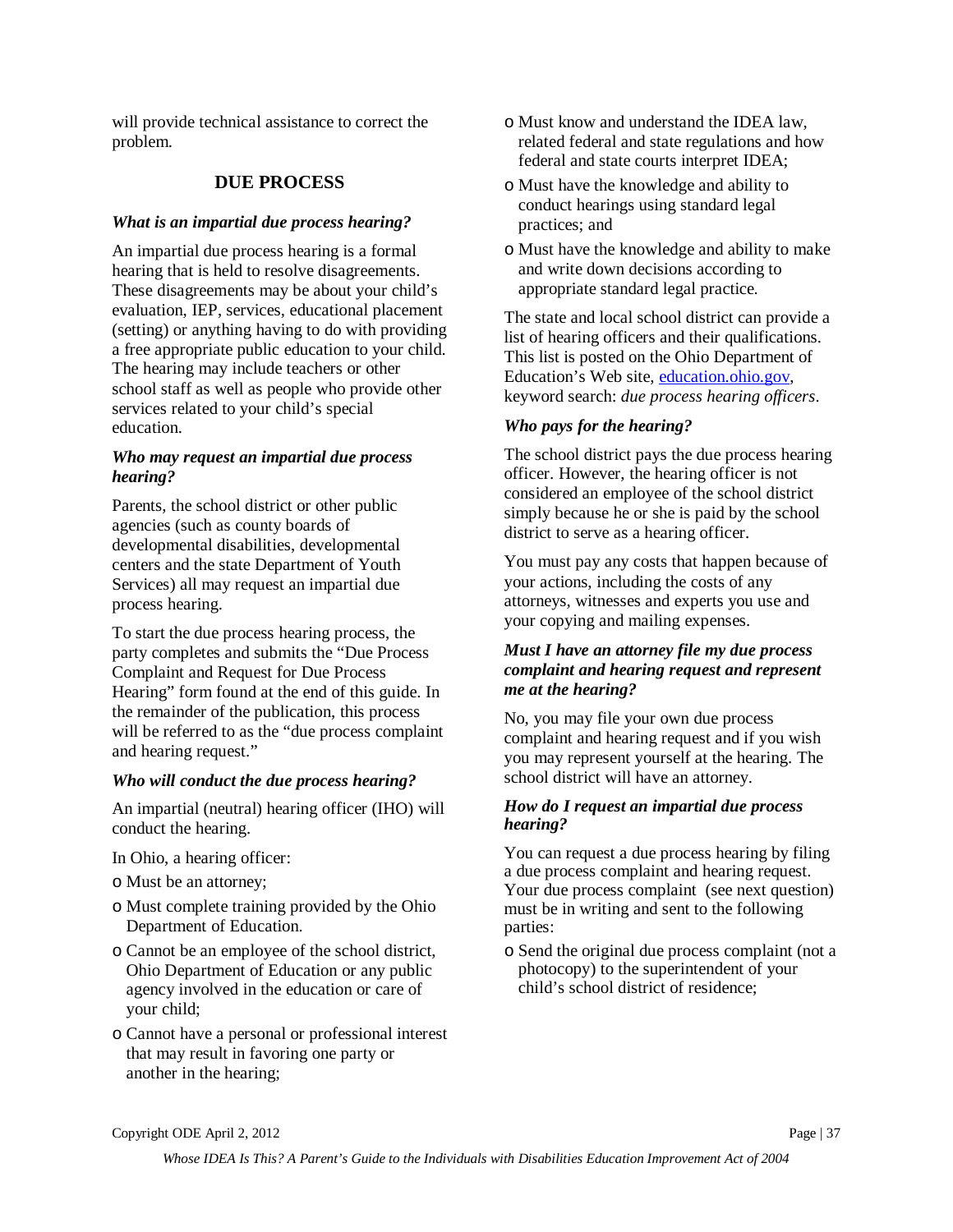o Send a copy of your due process complaint by mail or fax to: Ohio Department of Education Office for Exceptional Children Procedural Safeguards Section 25 South Front Street Mail Stop 202 Columbus, Ohio 43215-4183 Fax (614) 728-1097

You may complete and submit the ODE form "Due Process Complaint and Request for a Due Process Hearing," or you may prepare and submit your own written due process complaint. You are not required to use the form, but you must be sure to include all of the required information. You will find the form at the end of this publication and also posted on ODE's Web site, education.ohio.gov, keyword search: *due process*.

The term "due process complaint" is used in relation to a due process hearing request. You must have an opportunity for an impartial due process hearing whenever a due process complaint has been filed.

#### *What information does my due process complaint and hearing request have to include?*

Your due process complaint and hearing request must include:

- o Your child's name;
- o The address of the residence of the child;
- o The name of the school the child is attending;
- o In the case of a homeless child or youth (as it is defined in section 725(2) of the McKinney-Vento Homeless Assistance Act (42 U.S.C. 11434a(2)), the contact information for the child and the name of the school the child is attending;
- o A description of the nature of the problem and how it relates to your child qualifying for special education services and getting special education services;
- o The facts relating to the problem; and
- o A proposed solution to the problem based on what you know at the time you file the request.

NOTE: You may not have a due process hearing until you or the attorney representing you file a due process complaint that includes all the

information stated above, according to federal regulation 34 C.F.R. Section 300.508.

#### *Are there any limitations on the issues that I can raise at a due process hearing?*

You may not raise issues at the due process hearing that were not raised in your due process complaint, unless the other party agrees to it.

#### *May I file a separate due process complaint on an issue that I did not raise in a due process complaint that I already filed?*

Yes. You may file a separate due process complaint on an issue separate from a due process complaint that you already filed.

#### *What is the deadline for requesting an impartial due process hearing?*

As a general rule, you must request an impartial due process hearing within two years of the date you knew or should have known about the action that your due process complaint is regarding.

EXCEPTION: The two year deadline does not apply to you if you were prevented from requesting the hearing because:

- o The school district specifically misled you to think that it had resolved the problem; or
- o The school district withheld information that IDEA required it to provide to you.

#### *What happens if the school district believes my due process complaint is not sufficient?*

Your due process complaint will allow you to have a due process hearing unless the following occurs:

- o Within 15 days of receiving your due process complaint, the school district notifies the hearing officer, ODE and you in writing that the school district believes your due process complaint has not met the due process request requirements. (For the requirements for a request, see the question, "*What information does my due process complaint and hearing request have to include?")*
- o Within five days after receiving this notification from the school district, the hearing officer must determine whether your due process complaint meets the requirements for such a complaint.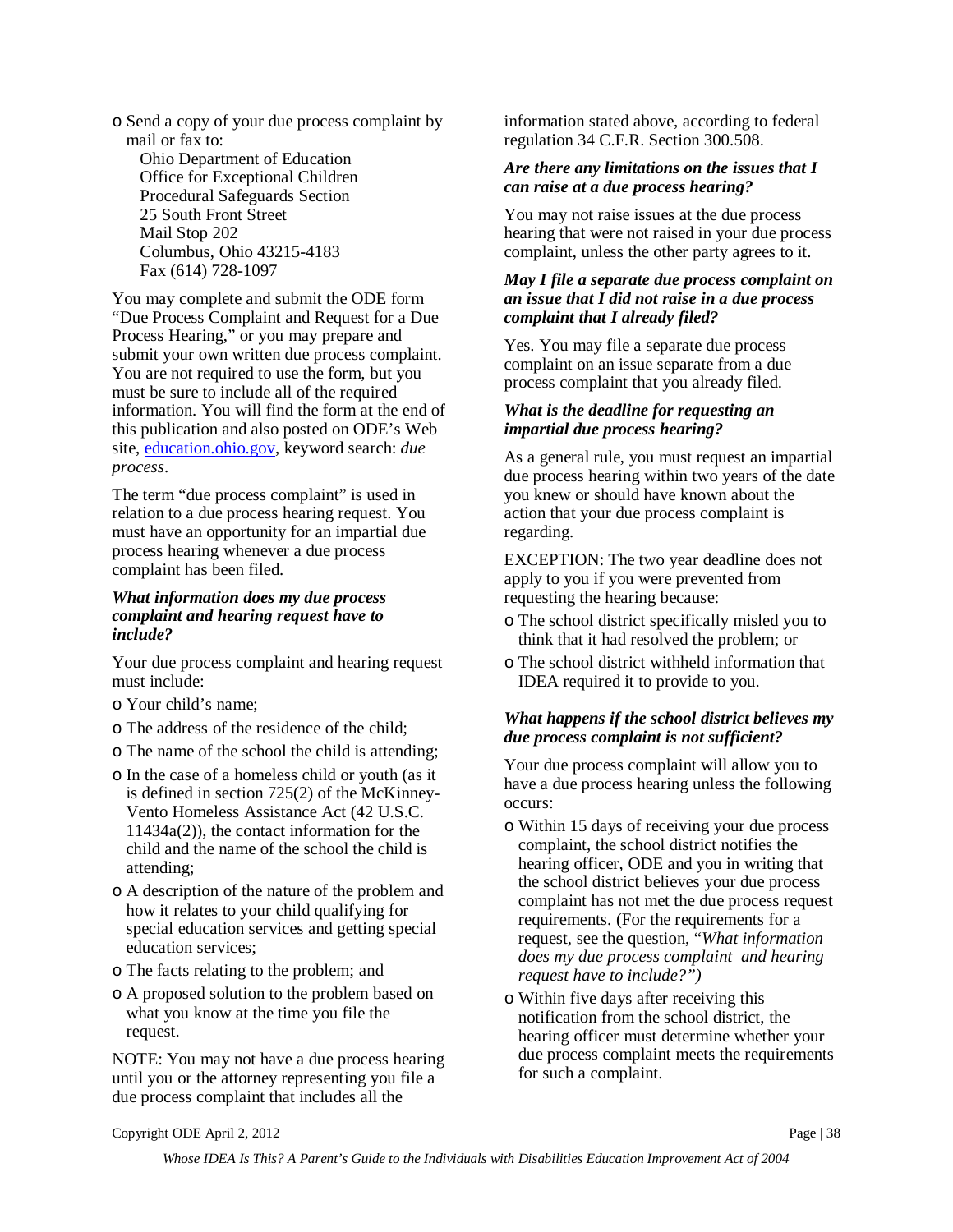o After making this determination, the hearing officer must immediately notify you, the school district and the Office for Exceptional Children in writing of his or her decision.

#### *What will happen if the hearing officer decides that my due process complaint did not meet all requirements?*

The hearing officer's written decision will include the following information:

- o The reasons your complaint was determined to be insufficient.
- o A statement in clear language that the case has not been dismissed.
- o A statement that the case cannot go to hearing until a due process complaint is filed that contains all the required information. For this required information, refer to the question *"What information does my due process complaint and hearing request have to include?"*
- o A list of resources to help you complete a due process complaint and to correct anything that is determined not be sufficient. One of these resources is the staff of the Procedural Safeguards section of the ODE Office for Exceptional Children. You may contact: Sandy Kaufman, Consultant Office for Exceptional Children Procedural Safeguards 25 South Front St. Mail Stop 202 Columbus, OH 43215 E-mail: sandy.kaufman@ode.state.oh.us Telephone: (614) 728.1113or Toll Free: (877) 644-6338.

#### *If my due process complaint is sufficient but I want to change my complaint, what can I do?*

If you want to make some changes or add new issues, you may ask permission to "amend" your complaint, or you may file a new complaint on the new issues.

You may amend your due process complaint only if the school district or hearing officer agrees to the amendment in one of the following ways:

- o The school district consents in writing to the amendment and is given the opportunity to resolve the amended due process complaint through a resolution meeting; or
- o The hearing officer grants permission. The hearing officer may grant such permission no

later than five days before a due process hearing. For example, if your hearing is scheduled for August 15 and on August 1 the hearing officer receives your request to amend your due process complaint, the hearing officer may grant you permission any time between August 1 and August 10.

If you receive permission and amend your due process request, the date on which you filed your original due process complaint also applies to the amendment.

For example, if you filed your complaint on July 1, 2009 and amended your complaint on August 1, 2009, your filing date does not change. The original filing date of July 1 applies to the entire due process complaint, including the amendment.

#### *If I need to amend my due process complaint because the hearing officer ruled that my complaint was insufficient, how much time do I have to file an amended complaint?*

You must file an amended due process complaint with the hearing officer within 14 days of the date of the hearing officer's decision that the complaint was insufficient. If you do not file an amended due process complaint within this period, the hearing officer will dismiss your due process complaint and close the case.

NOTE: If you file an amended due process complaint, the timelines for the resolution meeting (15 days or if it is to be an "expedited" (more prompt) hearing, 7 days) and the time period to resolve the due process complaint (30 or if an expedited hearing, 15 days) begin again with the filing of the amended due process complaint.

#### *If I do not amend my due process complaint, what else can I do if my due process complaint was determined to be insufficient?*

You may re-file your complaint with the superintendent of the school district and send a copy of the re-filed complaint to the Office for Exceptional Children. Your complaint will be treated as a new due process complaint and must meet all the requirements of a new due process complaint.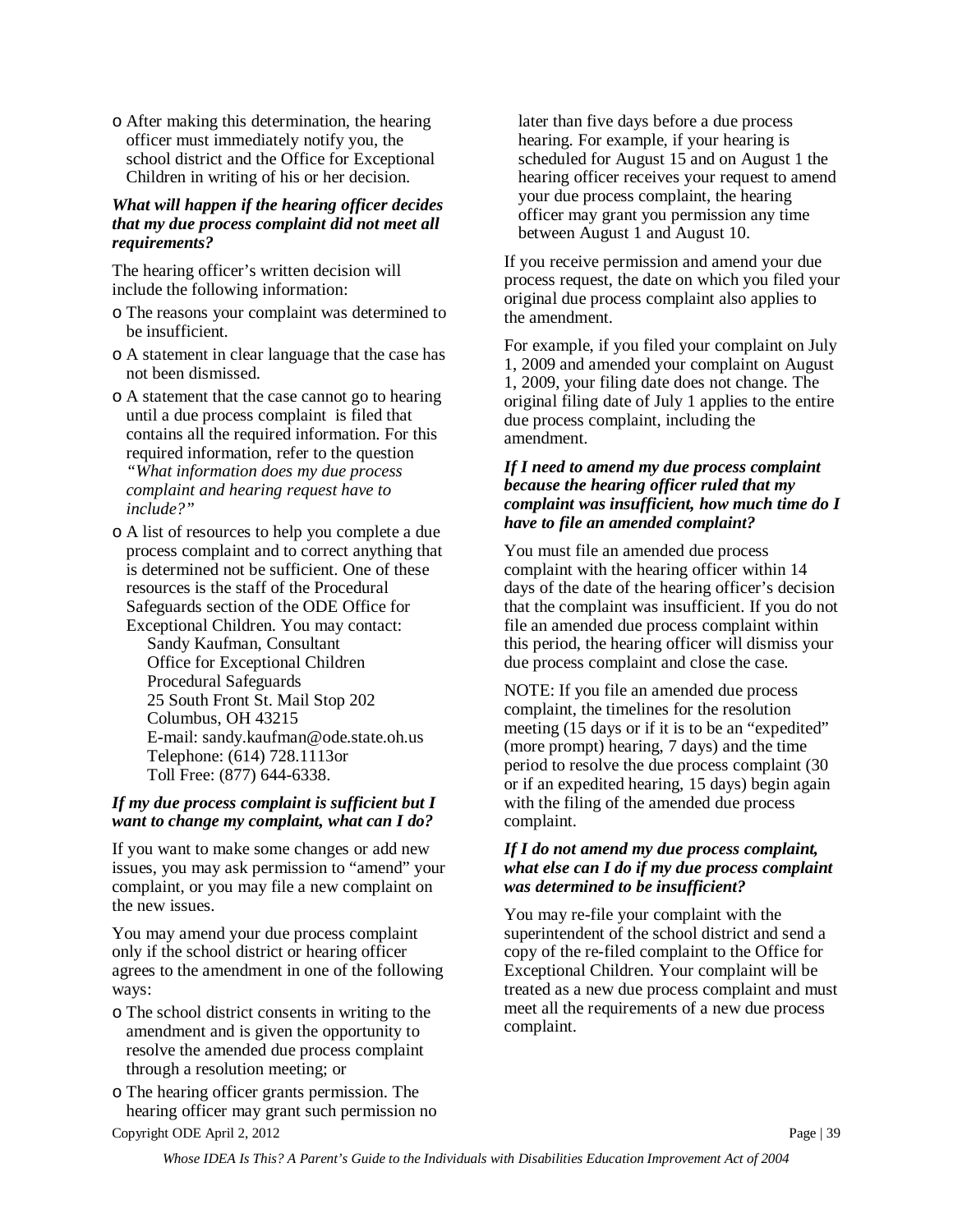#### *How is a re-filed complaint different from an amended complaint?*

A re-filed complaint is a new request. An amended complaint is not a new request but is a change to your current request.

A re-filed complaint has a new filing date. An amended complaint keeps the original filing date.

You will need to be sure that you re-file your complaint within the two-year deadline or that it meets one of the exceptions to the two-year deadline. To determine this, refer to the question, *"What is the deadline for requesting an impartial due process hearing?"* 

#### *Can a due process complaint and hearing request be amended or re-filed only in a case where my due process complaint was determined to be insufficient?*

No. A due process complaint may be amended or re-filed for other reasons, including the following:

- o You may wish to amend the due process complaint to clarify or add issues; or
- o You may re-file a request if you withdrew your due processcomplaint and then decide to resubmit your due process complaint.

#### *What can I do if the district has filed a due process complaint and request for a due process hearing, and I believe the district's due process complaint is not sufficient?*

If you believe that the district's due process complaint is insufficient, you may take the following steps:

- o Within 15 days of receiving the district's due process complaint, you notify both the hearing officer and the district in writing that you believe the district's due process complaint has not met the requirements that apply to the complaint notice. Send a copy of your notification to the Procedural Safeguards Section, Office for Exceptional Children, Ohio Department of Education. *See pages 29 and 30 for contact information.*
- o Contact Office for Exceptional Children for the name of the hearing officer you must contact if you have not already received this information from the Office for Exceptional

#### Children. *See pages 29 and 30 for contact information.*

- o Within five days after receiving your notification, the hearing officer must determine whether the district's due process complaint meets the requirements that apply to the due process complaint.
- o On the same date the hearing officer makes the decision, he or she must notify you, the school district and the Office for Exceptional Children in writing of his or her determination.

#### *If the hearing officer determines that the school district's due process complaint is insufficient or if the school district wants to change its complaint on its own***,** *may the district amend its complaint?*

The school district may amend its due process complaint only if:

- o You consent in writing to the amendment and are given the opportunity to resolve the amended due process complaint through a resolution meeting; or
- o The hearing officer grants permission. The hearing officer may grant such permission no later than five days before a due process hearing occurs.

#### *Will the school district answer my request for a due process hearing?*

If the school district has not already sent you a prior written notice about the subject of your due process complaint, the school district must send you a response within ten days of receiving your complaint. The response must include:

- o An explanation of why it proposed to take the action you object to in your complaint, or refused to take action;
- o A description of other options that the IEP team considered and the reasons why those options were rejected;
- o A description of each evaluation procedure, assessment, record or report the agency used as the basis for the action it proposed or refused; and
- o A description of the other factors related to the action the school district proposed or refused.

NOTE: If the school district sends you this notice, the district may still claim that your due process complaint was insufficient.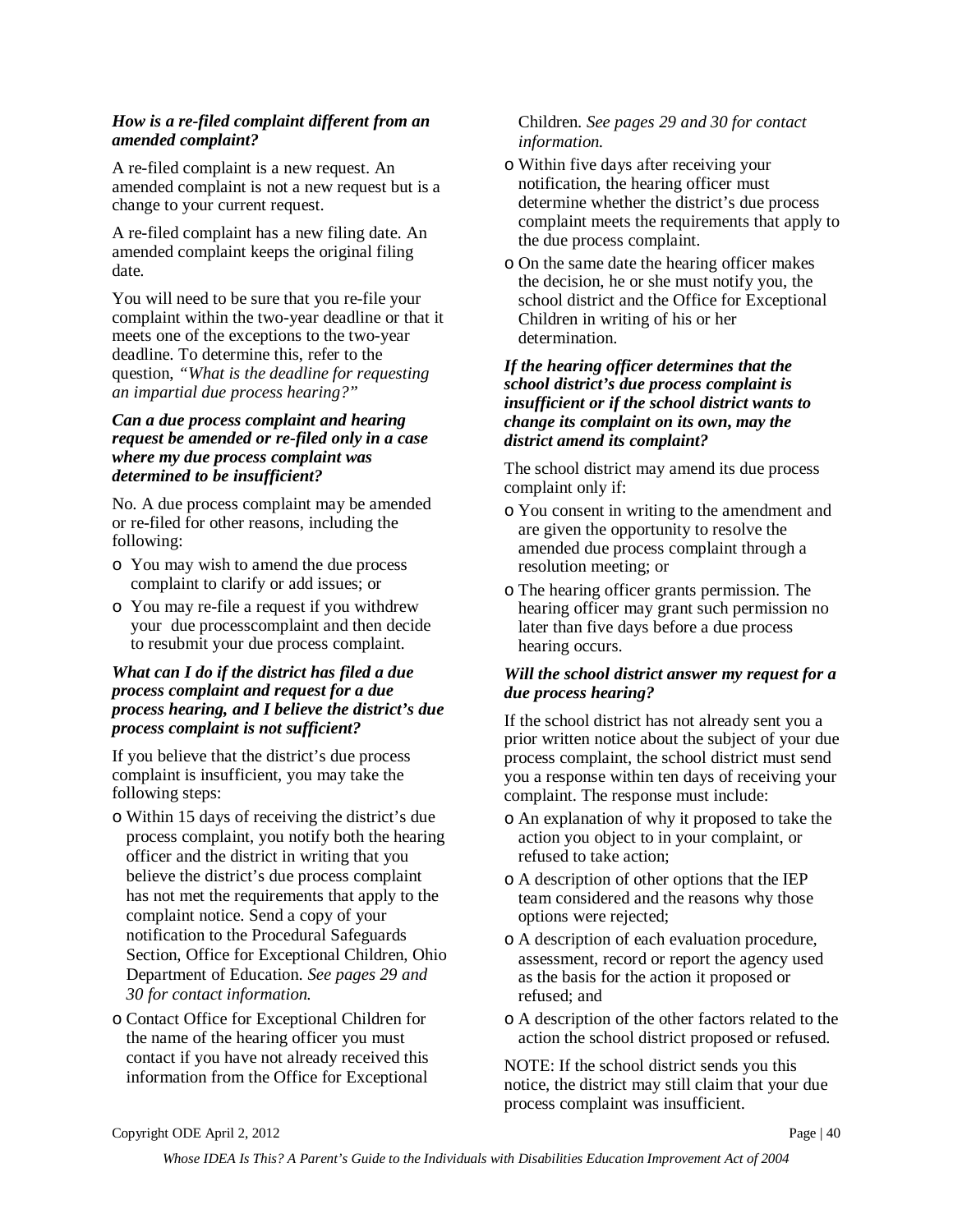#### *What will the school district do after it receives my due process complaint?*

After you request an impartial due process hearing:

- o If this is the first due process complaint you have filed during the school year, the school district will provide you with a copy of *Whose IDEA Is This?*
- o You will be told that mediation is available and given information about mediation.
- o If you requested the due process hearing, the school district will conduct a resolution meeting (discussed in detail below).
- o The Office for Exceptional Children will send you and the school district the name of the impartial due process hearing officer assigned to your case.
- o If you (or the school district) request a hearing, the school district will inform you of any free or low-cost legal or other services you may need that are available in your area.
- o School district staff, in consultation with the hearing officer and you, will arrange the location, date and time of the impartial due process hearing.
- o At least five business days before the impartial due process hearing, each party must show all other parties all evaluations completed by that date and all recommendations, based on those evaluations, that the party intends to use at the hearing. You may ask the hearing officer to issue subpoenas to require witnesses to attend the hearing or bring certain document to the hearing.
- o If any party does not meet the requirement above, the hearing officer may forbid that party from introducing the related evaluation or recommendation at the hearing, unless it has the consent of the other party.
- o An impartial due process hearing will be held and a decision will be mailed to each of the parties. The school district must ensure that this happens within 45 days after the end of the resolution period, unless either you or the school district request the time for the hearing to be extended beyond the 45 days and the impartial hearing officer has granted the extension.

o The decision made at an impartial due process hearing is final unless you or the school district file an appeal within 45 days of being notified of the decision.

#### *If the school district is the party filing the due process complaint, what must I do when I receive a copy of the district's due process complaint?*

Within ten days of receiving the school district's due process complaint, you must send the school district a response that addresses the exact issues raised in the school district's due process complaint.

#### *What is a resolution meeting?*

If you requested the due process hearing, a resolution meeting will be held before a due process hearing takes place. The meeting gives you an opportunity to discuss your complaint and the district an opportunity to resolve your complaint.

The school district will conduct a meeting with you and the member or members of the IEP team who have specific knowledge of the facts identified in your complaint. The district and you determine which members of the IEP team will come to the resolution meeting.

The meeting must:

- o Be held within 15 days of the district receiving notice of your due process complaint. This will be within 7 days for an expedited, or more prompt, request.
- o Include a representative of the school district or other public agency who has authority to make decisions on behalf of that agency.
- o Not include an attorney of the school district unless you are accompanied by an attorney.

#### *What is the purpose of the resolution meeting?*

The purpose of the meeting is for you to discuss your due process complaint, and the facts your complaint is based on, so that the school district has the opportunity to resolve the dispute your complaint is based on.

The meeting must be held unless you and the school district agree in writing not to have the meeting or agree to use the mediation process described in the "Mediation" section of this guide, in place of this meeting.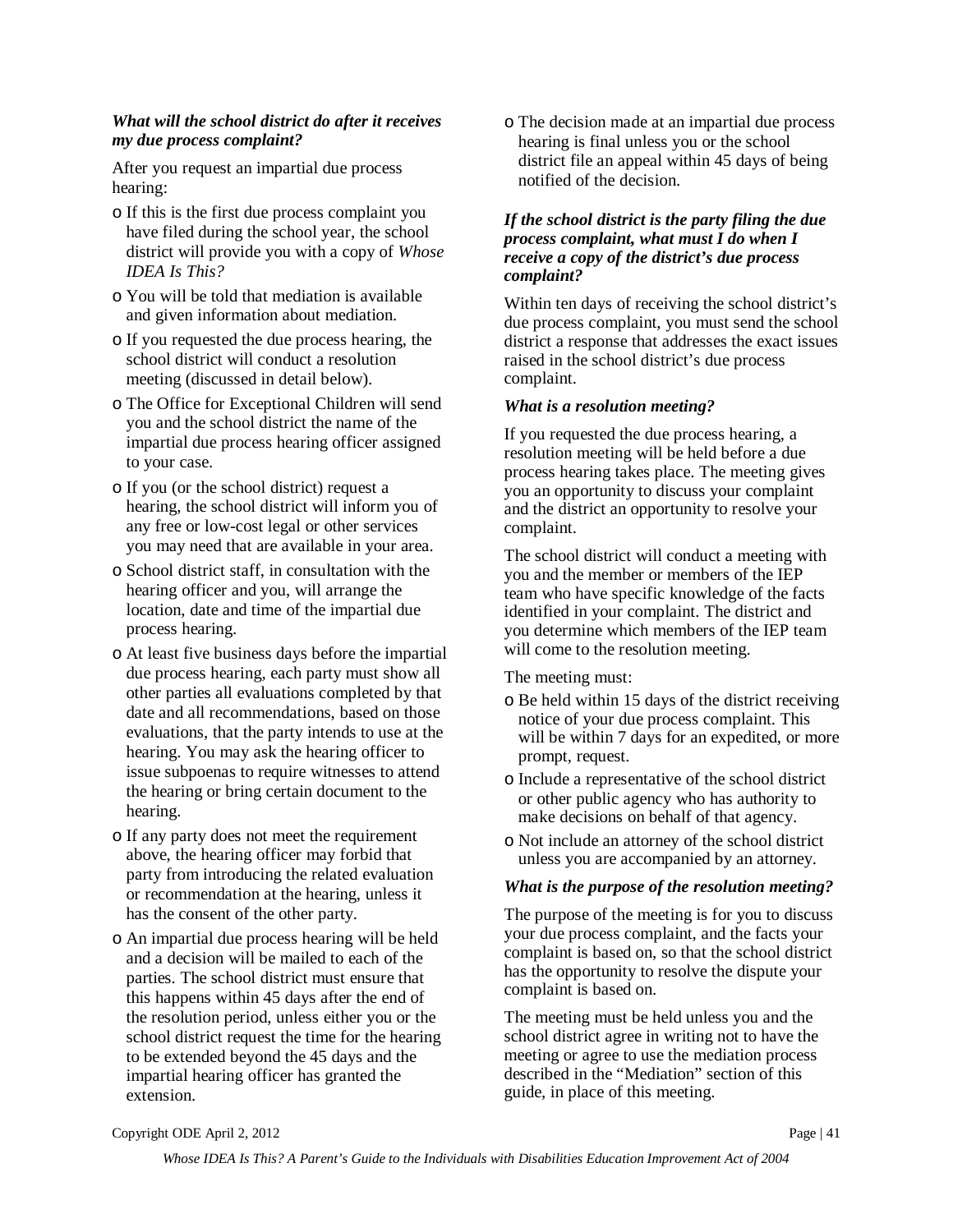#### *What is resolution meeting facilitation?*

When the Office for Exceptional Children provides a skilled mediator, or referee, who has received thorough training in special education to be present at the resolution meeting, this is called "resolution meeting facilitation."

The "facilitator" helps you and the necessary members of the IEP team resolve the dispute the complaint is based on. The facilitator:

- o Helps keep communication open among the parties;
- o Guides the discussion; and

o Helps the parties resolve disagreements.

The facilitator makes no decisions but helps the parties find their own solutions.

#### *How do I request resolution meeting facilitation?*

To request resolution meeting facilitation, contact:

Ohio Department of Education Office for Exceptional Children Procedural Safeguards Section *See pages 29 and 30 for contact information.*

#### *If the school district requests a due process hearing, is the district required to call a resolution meeting?*

No. When a school district requests a due process hearing, there is no requirement for a resolution meeting and a 30-day resolution period.

If a district requests a due process hearing, the 45-day timeline for issuing a hearing decision begins when you receive notice of the district's due process complaint.

Within 45 days of when you receive the school district's due process complaint:

- o The hearing must be held;
- o A hearing decision must be reached; and
- o A copy of the decision must be mailed, unless the hearing officer extends the timeline at the written request of either you or the school district.

#### *If my complaint is resolved at the resolution meeting, what is the next step?*

If a resolution to the disagreement is reached at the resolution meeting, you and the school district must put into action a legal agreement that holds both of you to your part of the agreement and that is:

- o Signed by you and a representative of the school district who has the authority to sign; and
- o Able to be enforced in any appropriate court in the United States.

REVIEW PERIOD: If you and the school district execute a written settlement agreement, either you or the school district may cancel the agreement within 3 business days of the agreement's signing.

#### *What happens if my complaint is not settled through the resolution session?*

If the school district has not resolved the complaint to your satisfaction within 30 days of when it learned of the due process complaint, the resolution period is over and the due process hearing may take place, unless an adjustment has been made to the 30-day resolution period.

An adjustment of the 30-day resolution period happens if:

- o You and the district agree in writing to waive (bypass) the resolution meeting; or
- o You and the district agree in writing that no resolution is possible once you begin discussing the issues in a resolution meeting or a mediation meeting; or
- o You and the district agree in writing to go beyond the 30-day period so you can continue mediation, and then either you or the district withdraw from the mediation.

When any of these things happen, the resolution period is over and the 45-day timeline for the hearing begins. Within 45 days after the end of the 30-day resolution period:

- o The hearing must be held;
- o A hearing decision must be reached; and
- o A copy of the decision must be mailed unless the hearing officer has extended the timeline at the written request of either you or the school district.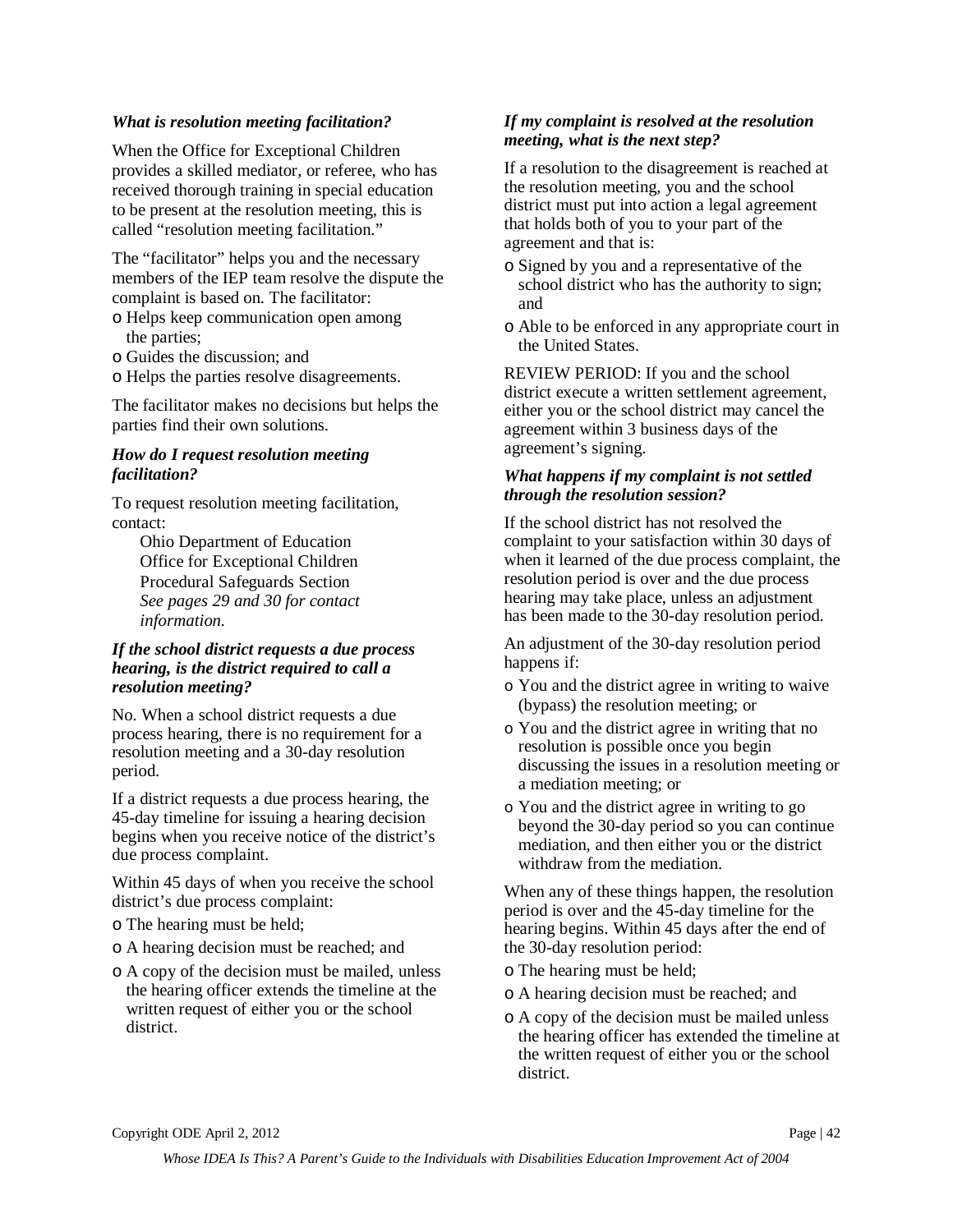#### *What happens if I do not participate in the resolution meeting?*

If you do not participate in the resolution meeting, the usual timelines for the resolution process (30 days) and the due process hearing (45 days) will be extended until the resolution meeting is held, unless you and the school district have jointly agreed in writing to:

- o Bypass the resolution process; or
- o Use state-coordinated mediation in place of the resolution meeting.

#### *What happens at the end of the resolution period if I do not participate in the resolution meeting?*

If the school district cannot convince you to participate in the resolution meeting after making reasonable efforts (and keeping a record of those efforts), the school district may, at the end of the 30-day period, request that the hearing officer dismiss your due process complaint. This would be at the end of 15 days in the case of an expedited, or more prompt, request.

#### *What happens if the school district does not conduct the resolution meeting or does not participate in the resolution meeting?*

If the school district (a) does not conduct the resolution meeting within 15 days (7 days if an expedited request) of receiving notice of your due process complaint or (b) does not participate in the resolution meeting, you may ask the hearing officer to become involved and begin the 45-day due process hearing timeline.

#### *If the due process hearing goes forward, what are my rights?*

If you are involved in an impartial due process hearing, you have the right to:

- o Have the child who is the subject of the hearing present;
- o Open the hearing to the public;
- o Be accompanied and advised by an attorney and by individuals with special knowledge or training related to the problems of children with disabilities:
- o Present evidence, confront and cross-examine other parties and require the attendance of witnesses;
- o Forbid any evidence being introduced that has not been shown to you at least five business days before the hearing;
- o Get a written, or if you prefer, a word-forword electronic record of the hearing;
- o Get written, or if you prefer, electronic records of findings and decisions; and
- o Receive the record of the hearing and the findings and decisions at no cost.

#### *How will the hearing officer communicate with me and the school district?*

The hearing officer will provide you and the school district the same notices at the same time during all parts of the due process hearing.

#### *How will the hearing officer make his or her decision?*

Generally a hearing officer's determination of whether your child received a free appropriate public education must be based only on the question of your child receiving an appropriate education and not on the school district's failure to follow the rules. If the school district, for example, did not have meetings as often as it should have, didn't invite the correct people to the meetings or didn't give you enough notice but you attended the meeting anyway, your child still received an appropriate education. The hearing officer can rule against the district for not providing a free appropriate public education, but cannot rule against the district for simply failing to follow the rules. If the district simply did not follow the rules, the hearing officer can order the district to begin following the rules and procedures.

EXCEPTION: If you are claiming that the district violated procedures related to your child qualifying for or receiving special education services, a hearing officer may find that your child did not receive a free appropriate public education. This may happen only if the procedures violations:

- o Interfered with your child's right to a free appropriate public education;
- o Seriously interfered with your opportunity to participate in the decision-making process

Copyright ODE April 2, 2012 Page | 43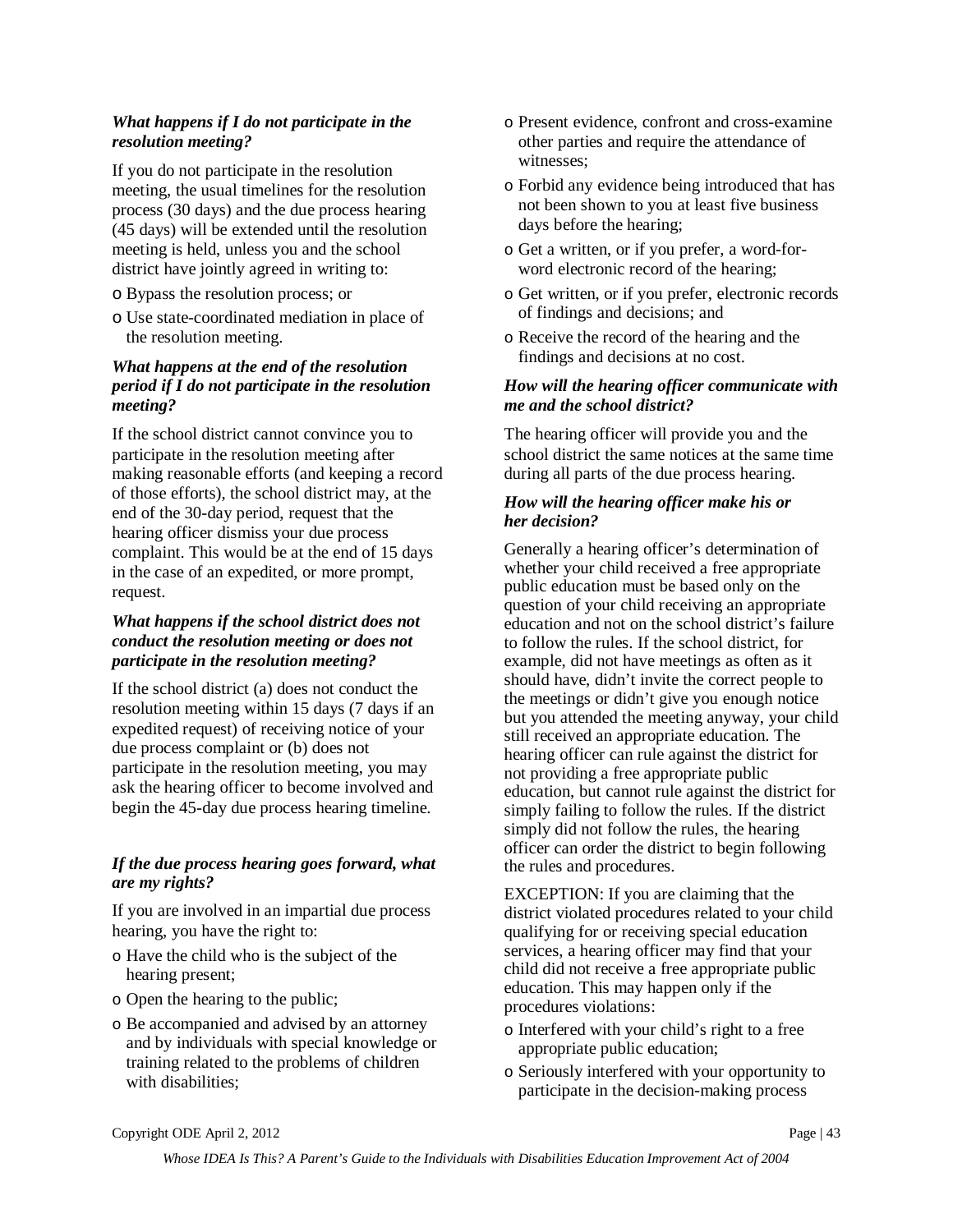regarding the provision of a free appropriate public education to your child; or

o Caused your child to be deprived of educational benefits.

A hearing officer may still order a school district to meet procedural requirements.

NOTE: None of these hearing provisions take away your right to file an appeal with the Ohio Department of Education.

#### *What is my child's status during due process proceedings?*

- o Unless your child is in an interim alternative educational setting (IAES – a temporary learning setting outside the school that happens if the child is disciplined) while you are waiting for the decision of a due process hearing, review or judicial proceeding, your child must remain in his or her current educational placement (educational setting) unless you and the state or the school district agree otherwise. This is called "stay-put."
- o If the due process complaint involves seeking an application for original admission to public school, the child, with the consent of the parents, must be placed in the public school until all the proceedings are completed.
- o If the complaint involves an application to begin services under the school-age part of the law because a child has turned 3 years old and is no longer eligible for services under the early intervention part of the law, the public agency is not required to provide the early intervention services.
- o If the child is found eligible for special education and related services under Part B and the parent consents to the initial provision of special education and related services, then the public agency must provide those special education and related services that are not in dispute between the parent and the public agency.
- o If a review officer in a state-level review agrees with the child's parents that a change of placement (educational location) is appropriate, that placement must be treated as an agreement between the state and the parents for purposes of stay-put (see bullet one above).

NOTE: Part B of IDEA applies to children from 3 through 21 years of age. Part C of IDEA applies to children from birth through 2 years of age.

#### *What can I do if I disagree with the hearing officer's decision?*

If you or the school district disagree with the decision made by a hearing officer, either of you may appeal to the Ohio Department of Education in writing within 45 days of learning of the decision.

o Send your original appeal (not a photocopy) by mail to:

Ohio Department of Education Office for Exceptional Children Procedural Safeguards Section *See pages 29 and 30 for contact information.*

o Send a copy of your appeal to the superintendent of the school district.

When the Ohio Department of Education receives your appeal, it will appoint a state-level review officer (SLRO) to conduct an impartial review of the hearing officer's decision. The state-level review officer:

- o Examines the entire due process hearing record;
- o Ensures that the hearing procedures followed the requirements of due process;
- o Seeks additional evidence, if necessary. If a hearing is held to receive additional evidence, your due process hearing rights apply;
- o May grant time extensions if you or the school district make a request; and
- o Makes an independent decision after completing the review.

For information about your due process hearing rights, see the earlier question "*If the due process hearing goes forward, what are my rights?"*

Within 30 days after the Ohio Department of Education receives a request for an appeal, the department will ensure that:

o An independent decision is reached in a statelevel review hearing; and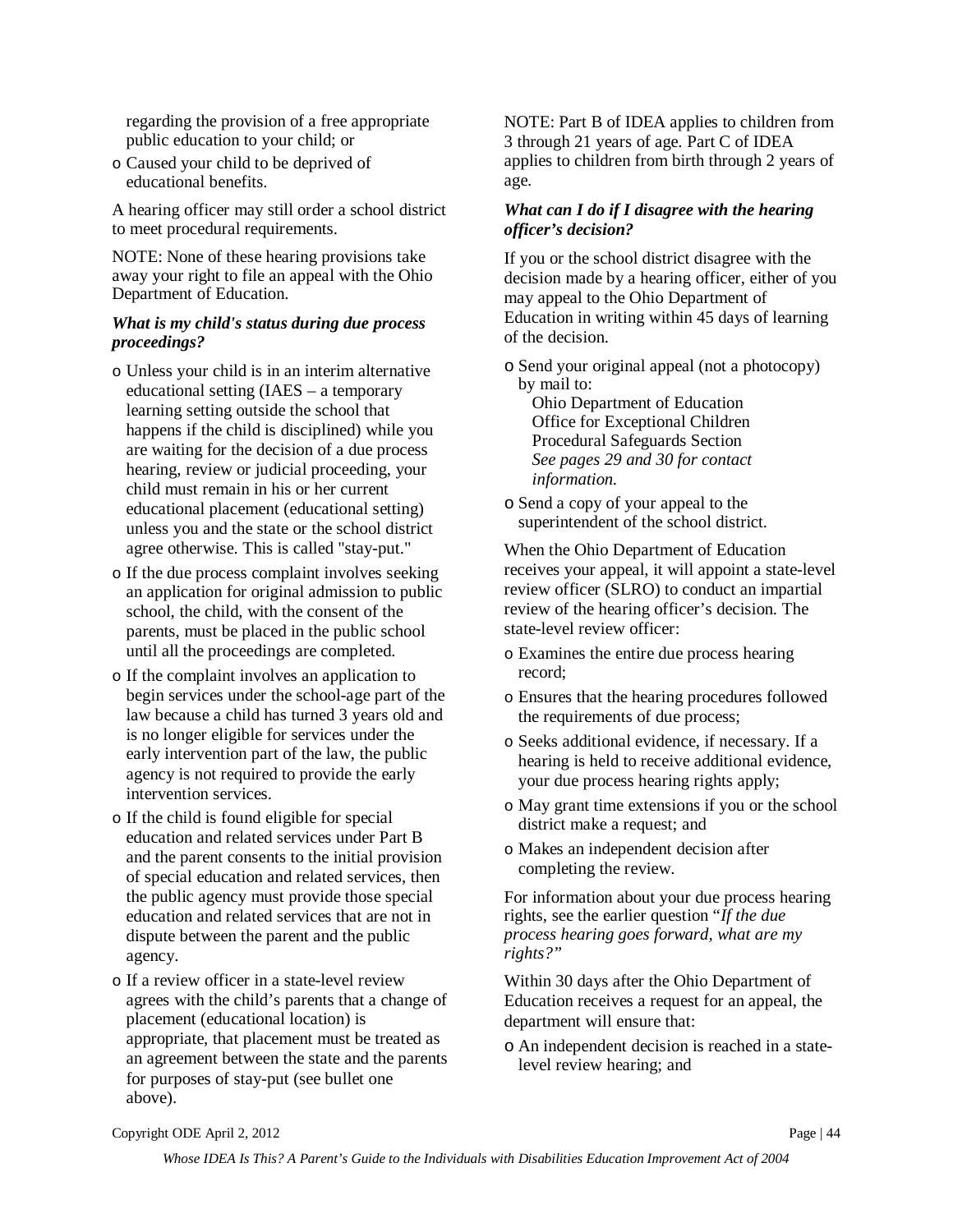o If you choose, a written copy or word-forword electronic record of the findings and decision is mailed to all parties.

The 30-day timeline for state-level review hearing can be extended if either party requests an extension and the extension is granted in writing by the state-level review officer.

#### *What can I do if I do not agree with the decision of the state level review officer?*

If you are not satisfied with the findings and decision made in a state-level review, you have the right to file a lawsuit in state or federal court.

You may appeal the decision:

- o In a district court of the United States within 90 days from the date of the state level review officer's decision; or
- o In the court of common pleas of the county in which the child's school district of residence is located within 45 days of receiving notice of the state level review officer's order.

*Filing in federal district court*: If you are appealing the decision in the United States district court, check with the district court to determine the court's filing requirements.

*Filing in Ohio common pleas court*: If you are appealing the decision in an Ohio common pleas court, you must:

o Send your original appeal (not a photocopy) by mail to:

Ohio Department of Education Office for Exceptional Children Procedural Safeguards Section 25 South Front Street Mail Stop 202 Columbus, Ohio 43215-4183; and

o Send a copy of your appeal to the appropriate court and the party you are appealing against.

In any appeal, the court:

- o Receives the records of the due process hearing and the state-level review hearing;
- o Hears additional evidence at the request of a party; and
- o Grants the relief that the court determines to be appropriate, basing its decision on all the evidence.

#### *Do I pay for my own attorney fees?*

You are responsible for paying your own costs for attorneys and expert witnesses. However, if you win your case in any action or proceeding related to your due process hearing (thus making you the "prevailing party"), you may ask the court to order the other party to reimburse you (pay you back) for your reasonable attorney fees. The hearing officer and state-level review officer cannot award attorney fees.

You should be aware that if another party is the prevailing party, you or your attorney may have to pay the reasonable attorney fees of that prevailing party.

If the prevailing party is the Ohio Department of Education or a school district, the parties listed in items 1 - 4 below may have to reimburse the Ohio Department of Education or the school district for legal fees:

- 1. The attorney of a parent who files a complaint or subsequent cause of action that is frivolous, unreasonable or without basis; or
- 2. The attorney of a parent who continued to pursue a lawsuit after that lawsuit clearly became frivolous, unreasonable or without basis; or
- 3. The attorney of a parent, if the parent's request for a due process hearing or cause of action following it was presented for any improper purpose, such as to harass, cause unnecessary delay or needlessly increase the cost of legal defense; or
- 4. The parent, if the parent's request for a due process hearing or cause of action following it was presented for any improper purpose, such as to harass, cause unnecessary delay, or needlessly increase the cost of legal defense.

*Meeting of IEP Team - Resolution Meeting* Attorney's fees will not be awarded relating to any meeting of the IEP team unless the meeting is 1) a result of a due process hearing, state-level review or court case; or 2) called by the state for a state-coordinated mediation. Attorney's fees also cannot be collected for a due process resolution meeting.

#### *No Bonus or Multiplier*

The court will determine the amount that is considered to be reasonable attorney fees, based on typical rates in the community where the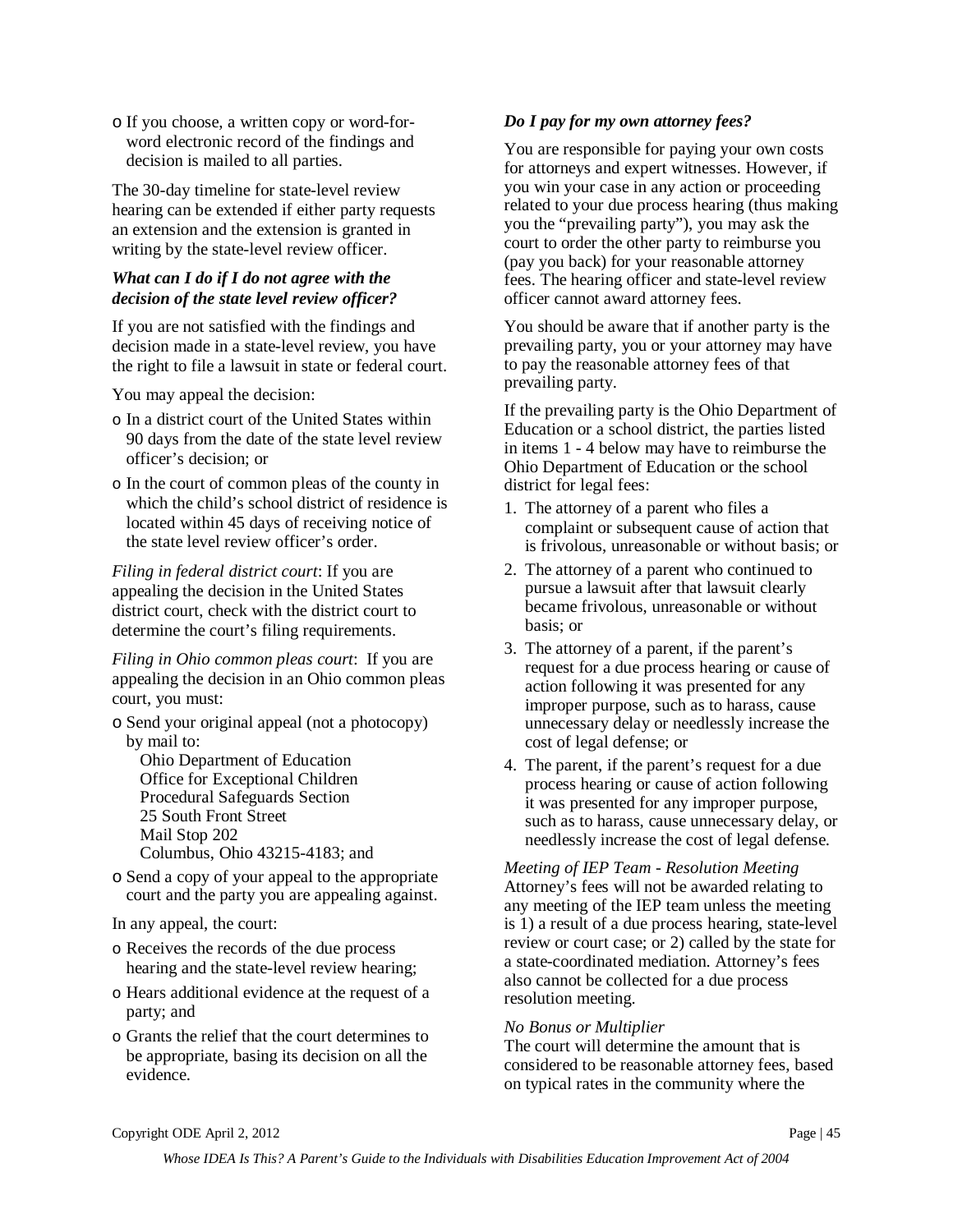action or proceeding was brought and on the type and quality of services provided.

No bonus or "multiplier" may be used in calculating the amount of attorney fees awarded by the court. For example, if your attorney fees were \$40,000, you may not receive an extra \$10,000 (bonus) or receive (\$80,000 (double your fees) or \$120,000 (triple your fees).

#### *Are there times when the court may not give me attorney fees for services performed after a written settlement offer?*

Yes, you may not be awarded attorney fees and may not be reimbursed for related costs in any action or proceeding under section 615 of IDEA (such as a due process hearing or appeal) for services that were performed after you received a written offer of settlement, if:

- o The offer is made within the time prescribed by Rule 68 of the Federal Rules of Civil Procedure or, in the case review proceeding, at any time more than ten days before the proceeding begins;
- o You did not accept the offer within ten days; and
- o The court or administrative hearing officer finds that the relief you finally received is not more favorable to you than the offer of settlement.

EXCEPTION: You may be awarded attorney fees and related costs if you are the prevailing party and you were well-justified in rejecting the settlement offer.

#### *Are there times when the court may reduce the amount of attorney fees for services performed after a written settlement offer?*

Yes, if:

- o You or your attorney, during the course of the action or proceeding, unreasonably delayed the final resolution of the controversy;
- o The amount of your attorney fees is unreasonably greater than the hourly rate that is typical in the community for similar services provided by attorneys with similar skills, reputations and experience;
- o The time spent and legal services provided were excessive considering the nature of the action or proceeding; or

o The attorney representing you did not provide to the school district the appropriate information in the due process request notice according to federal regulation 34 C.F.R. Section 300.508.

EXCEPTION: The above conditions do not apply in any action or proceeding if the court finds that the state or the school district unreasonably delayed the final resolution of the action or proceedings, thus violating Section 615 of IDEA.

#### *How can I get additional information about due process?*

For additional information about due process contact:

- o Ohio Department of Education Office for Exceptional Children Procedural Safeguards Section 25 S. Front Street, Mail Stop 202 Columbus, Ohio 43215-4183; Telephone (614) 752-1004, ODE Toll Free (877) 644-6338.
- o Refer to Section 615 of the Individuals with Disabilities Education Improvement Act of 2004 (IDEA), Public Law 108-446, 108<sup>th</sup> Congress, enacted December 3, 2004 (H.R.1350) and effective July 1, 2005, 20 U.S.C. 1415; federal regulations at 34 Code of Federal Regulations (C.F.R.) Sections 300.507-300.518; Sections 3323.04 and 3323.05 of the Ohio Revised Code and Rule 3301-51-05 of the Ohio Administrative Code. The rule is part of the *Operating Standards for Ohio Educational Agencies Serving Children with Disabilities*.
- o Consult with your attorney.

#### **DISCIPLINE**

The terms "discipline" and "punishment" are often used interchangeably to refer to practices to improve behavior. Contrary to some views, the two practices are not the same. Understanding the differences is important for a successful classroom and successful parenting. This understanding will help educators and parents promote more cooperative, responsible, safe and healthy behavior for all students.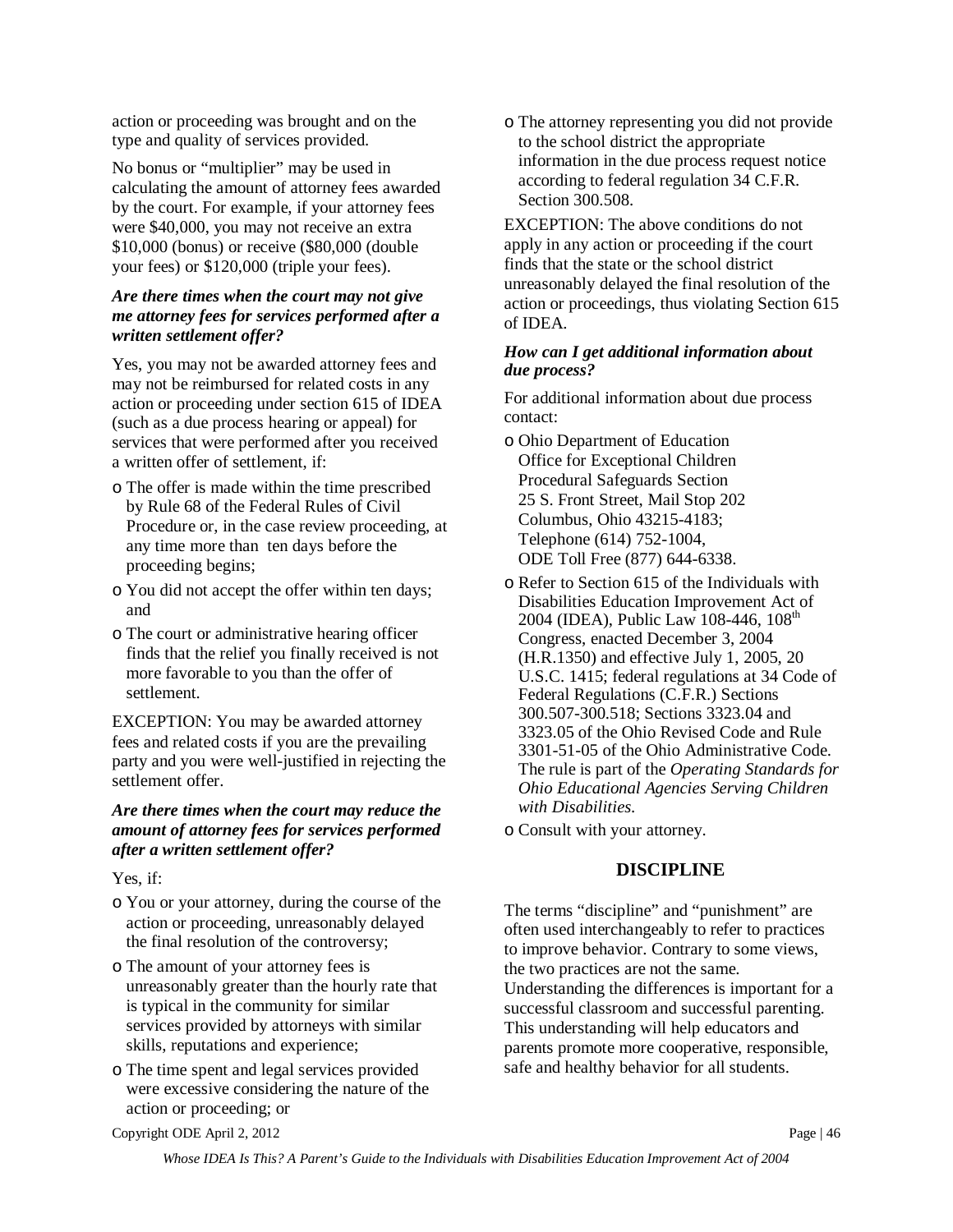# **Punishment** is simply a "quick fix."

Punishment often does not solve a problem and, used alone, stops only the immediate behavior. Punishment requires little change in your child's beliefs or thoughts and usually has no value in your child's learning. Punishment will not change behavior long term because the basic need of the child that is causing the behavior has not been met. Punishment focuses on the child's action, not on the cause. It usually results in a child feeling anger, disrespect, revenge or defeat.

**Discipline**, however, is an approach to changing behavior through planning, teaching and evaluating. Effective discipline provides appropriate, logical consequences for your child's behavior and results in positive, longterm changes in behavior. True discipline does not focus on isolated behaviors, but is a learning process that provides the child with a variety of skills needed to learn. Discipline addresses the cause of the behavior and helps to create a safe, positive learning environment for all.

Discipline is firm, fair and befitting the behavior. It takes commitment, planning and ongoing problem solving.\*

#### \*Excerpts from: *Strategies for Developing a Comprehensive Classroom Management System.*

#### *What is a suspension from school?*

A suspension is a "disciplinary" removal of your child from the current placement (educational setting) for misconduct. A suspension can be for up to ten school days in a row in the same school year. A removal for a longer period may be called an "expulsion."

Note that the school district may remove your child for additional periods of up to ten school days in a row in that same school year for separate incidents of misconduct, as long as those do not move the child out of the educational setting. "Change of placement" is further discussed in the paragraphs below and is defined in the "Definitions" section of this publication.

During a suspension of 10 school days or less, the school district does not make a free

appropriate public education available to your child or carry out your child's IEP.

There are different types of suspensions, including:

- o A formal suspension;
- o An emergency removal;
- o A removal of your child from school before the end of the regular school day;
- o A bus suspension, if transportation is a related service on the IEP and there is no other transportation provided. (NOTE: If your child attends school during a bus suspension, those days do not count as days of suspension from school);
- o An in-school suspension when special education services are not provided. If your child's IEP is being carried out, the in-school suspension does not count toward ten days of suspension; or
- o An in-school suspension where your child is moved to another location in the school (such as the office) where your child's IEP is not carried out for long periods of time or for repeated periods of time.

#### *What happens if my child with a disability is suspended for ten school days or less in the same school year?*

The board of education policies that have been established for any student who is suspended from school also apply to your child. The district is not required to:

- o Create a behavior assessment plan (to find out more about your child's behavior) or develop interventions (forms of assistance to improve the behavior);
- o Make a manifestation determination (determine whether your child's behavior was caused by his or her disability); or
- o Other services.

However, the IEP team during the ten day period could determine:

- o If your child's IEP is appropriate;
- o If your child's IEP is being followed;
- o Whether an assessment plan is needed to look at the possible reason for your child's behavior; and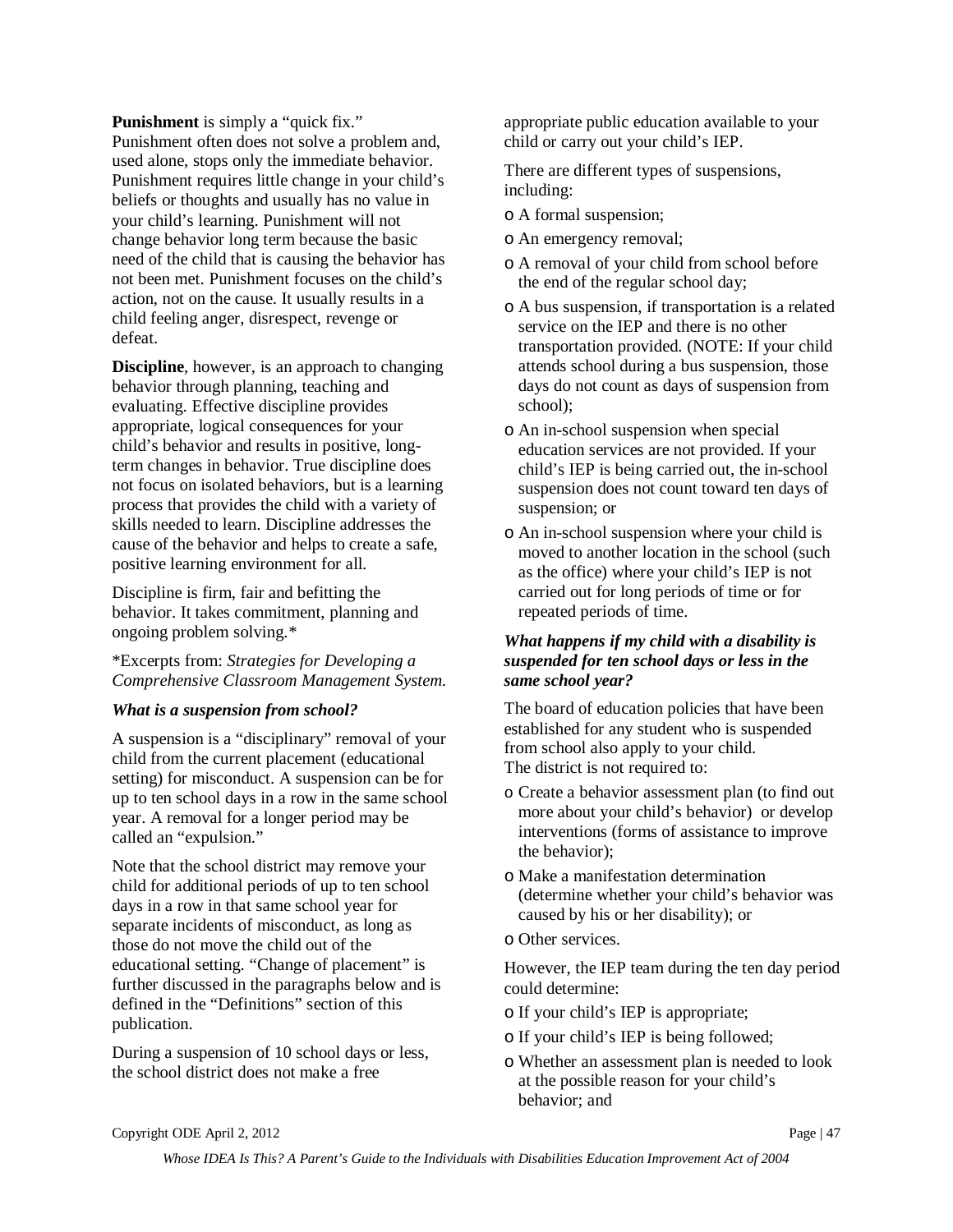o The need for assistance, strategies and supports to help you child develop positive behavior.

#### *When would my child's removal from school for disciplinary reasons be considered a change of placement (educational location)?*

A removal from school for disciplinary reasons is considered a change of placement when:

- o The removal is for more than ten consecutive school days in the same school year; or
- o Your child has been subjected to a series of removals that suggest a pattern:
	- Because the series of removals add up to more than ten school days in a school year;
	- Because your child's behavior is very similar to your child's behavior in previous situations that brought about the series of removals; or
	- Because of additional factors such as the length of each removal, the total amount of time your child has been removed and the nearness of the removals to one another.

NOTE: A removal for more than ten consecutive days in the same school year or series of removals that suggest a pattern and add up to more than ten school days in the same school year may be called an expulsion.

#### *Who determines whether a pattern of disciplinary removals makes up a change of placement (educational setting)?*

School leaders decide on a case-by-case basis whether a pattern of disciplinary removals is a change of placement.

#### *What happens if my child's placement is changed?*

Before changing your child' placement for a violation of school rules, the school district must provide your child with certain protections. One of these protections is that the school district must make a "manifestation determination"; in other words, determine if your child's behavior was related to or was a result of your child's disability.

#### *What can I do if I disagree with the change of placement?*

You may request an expedited due process hearing to challenge the decision to change your child's learning setting. The hearing officer will decide if the school district has shown it followed requirements when it changed your child's placement. The hearing process is discussed in more detail below in the following paragraphs and in the "Due Process" section of this document. An "expedited" due process hearing takes place sooner than a "regular" due process hearing and is discussed in detail below.

#### *What is a manifestation determination?*

A manifestation determination is a decision that your child's conduct was caused by (in other words, was a manifestation of) your child's disability. This determination is made by the school district, you the parent and relevant (necessary) members of the IEP team ("relevant members" are determined by you and the school district).

#### *When is a manifestation determination review conducted? Who conducts the manifestation determination?*

A manifestation determination is conducted within ten school days of any decision to change the placement (educational setting) of your child with a disability because of a violation of school rules.

The school district, the parent and relevant members of the IEP team conduct the manifestation determination. They must review all related information in the child's file including the child's IEP, any teacher observations and any related information the parents provide.

This relevant information is used to determine:

- o If you child's behavior in question was caused by, or had a direct and significant relationship to the child's disability; or
- o If the child's behavior was the direct result of the school district's failure to put the IEP into action.

If you, the school district and necessary members of the IEP team decide that the child's conduct met a condition in either #1 or #2 above, then the conduct is a manifestation of your child's disability.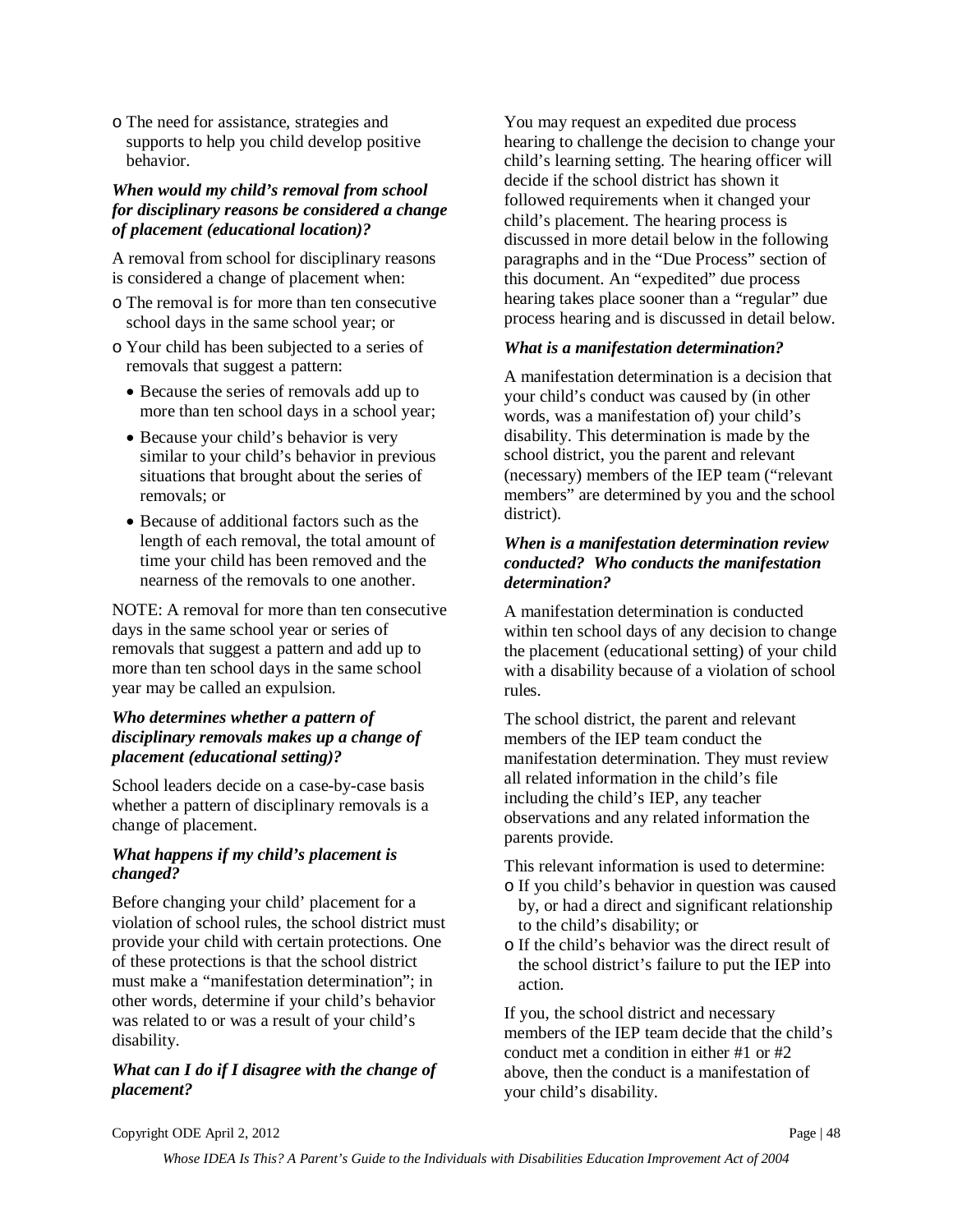If the condition described in #2 above was met, the school district must take immediate steps to put the IEP into action.

#### *What can I do if I disagree with the manifestation determination?*

You may request an expedited due process hearing to challenge the decision. The hearing officer will decide if the school district has shown that your child's conduct was or was not a manifestation of your child's disability, according to the requirements above. The hearing process is discussed in more detail in the following paragraphs and in the "Due Process" section.

#### *What must the IEP team do if the behavior was determined to be a manifestation of my child's disability?*

If the behavior is a manifestation of your child's disability, the IEP team must:

o Either:

- Start to conduct a functional behavioral assessment (see the "Definitions" section) within ten days of the manifestation determination and complete the assessment as soon as possible, unless the school district had conducted a functional behavioral assessment before the behavior that brought about the change of placement, and enact a behavioral intervention plan for your child; or
- If a behavioral intervention plan already has been developed, within ten days of the manifestation determination, review the plan and its implementation and change it, as necessary, to address the behavior; and
- o Return your child to the placement from which your child was removed, unless the parent and the school district agree to a change of placement as part of the modification of the behavioral intervention plan.

A "behavior intervention plan" is a plan to address a behavior of your child that is not appropriate in school.

#### *Are there any exceptions to the requirement that my child will be returned to the placement from which my child was removed if the*

#### *behavior was a manifestation of my child's disability?*

Yes, the district does not have to return your child to the placement from which your child was removed for certain behavior. Instead, the district may remove your child to an interim alternative educational setting (IAES – meaning a different educational setting) for up to 45 school days, even if your child's conduct was a manifestation of your child's disability, *if* your child:

- o Carries a weapon to or possesses a weapon at school, on school premises or to or at a school function under the jurisdiction of a school district or the Ohio Department of Education;
- o Knowingly possesses or uses illegal drugs, or sells or tries to buy or sell a controlled substance while at school, on school premises or at a school function under the authority of a school district or the Ohio Department of Education; or
- o Has done serious bodily injury to another person while at school, on school premises or at a school function under the authority of a school district or the Ohio Department of Education.

#### *If my child's behavior in question was not a manifestation of my child's disability, how will my child be disciplined?*

If the conduct was not a result of your child's disability, school staff will follow the school's usual disciplinary procedures. The school may discipline your child in the same manner and for the same period of time as the school would discipline children without disabilities.

If your child is removed from the current educational placement (setting), your child must:

- o Continue to receive educational services so your child can continue to participate in the general education curriculum, although in another setting, and to progress toward meeting the goals set out in your child's IEP; and
- o Receive, whenever it is considered appropriate, a functional behavioral assessment and behavioral modifications that are designed to address the behavior so it does not happen again.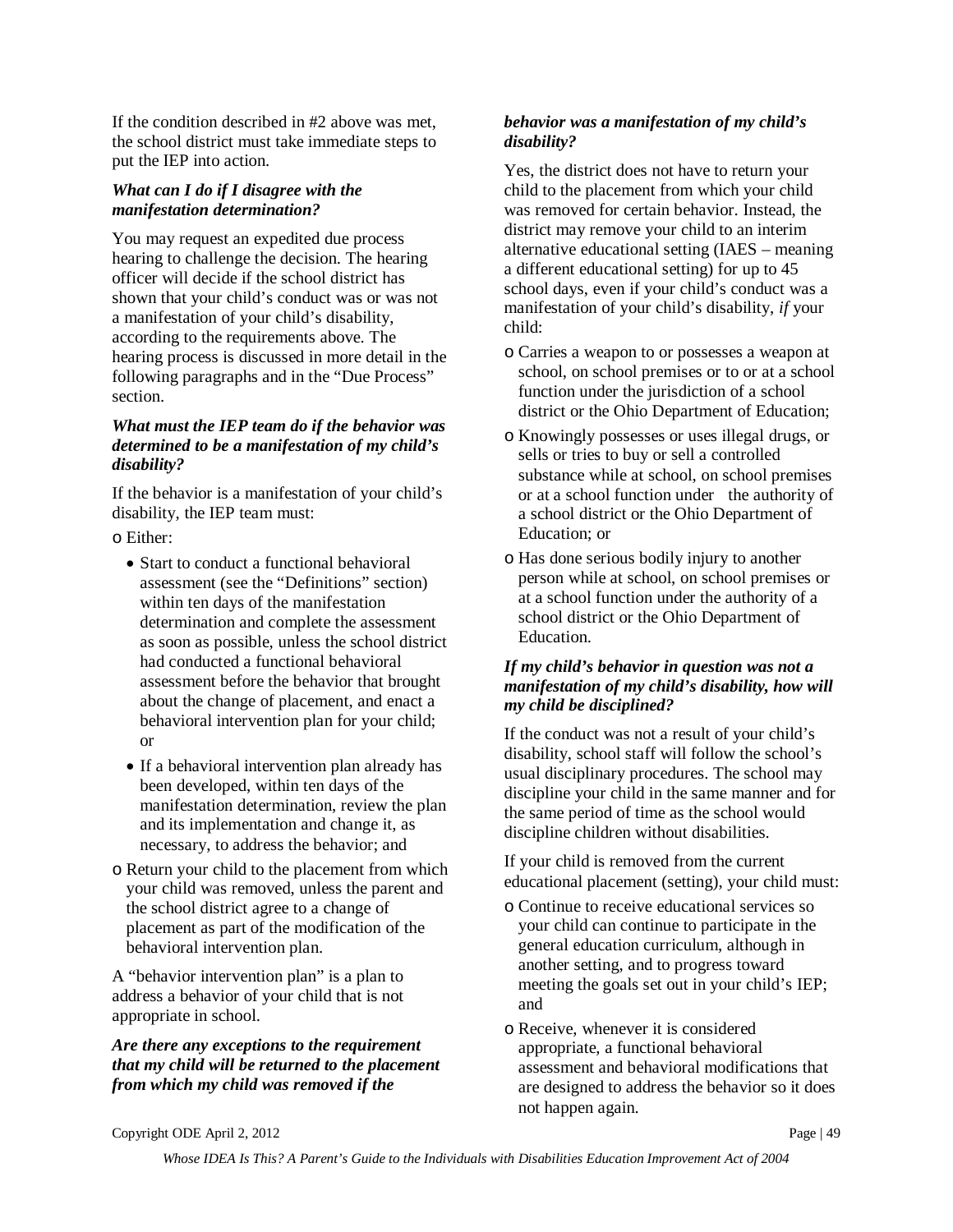NOTE**:** School staff may consider any unique circumstances on a case-by-case basis when determining whether to order a change in placement for a child with a disability who violates a code of student conduct.

#### *How will I be notified if the school district decides to change my child's placement because of a violation of a school rule?*

On the date the decision is made to change your child's placement because of a violation of a school rule, the school district must: o Notify you of the decision; and

o Provide you with your procedural safeguards rights notice *(*a copy of *Whose IDEA Is This?*).

#### *Who decides what the interim alternative educational setting (IAES—or different, temporary setting) will be and what services my child will receive?*

The IEP team determines the IAES and appropriate services whenever:

- o Your child violates school rules and a change of educational setting is made for more than ten school days in a row. This also happens when there is a pattern of removals of your child from the normal educational setting that add up to more than ten school days in a school year; or
- o Your child's placement was changed because of special circumstances involving weapons, drugs or doing serious bodily injury to another person.

#### *How long can my child be in an interim alternative educational setting?*

If your child's behavior was not directly caused by your child's disability, your child can be in an IAES for the same amount of time that a child without a disability would be disciplined.

If your child's behavior was directly related to or caused by your child's disability and:

o Your child's behavior involved violating school rules: your child must be returned to the education setting from which the child was removed, unless you and the school district agree to a change of setting as part of the change in the behavioral intervention plan or IEP;

o Your child's behavior involved a weapon or drug offense or doing serious bodily injury to another person: your child may be removed to an IAES for up to 45 days.

#### *What if I disagree with the placement decision that results from the disciplinary action?*

You may request an expedited due process hearing to object to a placement decision for a disciplinary action. The hearing process is discussed in more detail below and in the "Due Process" section of this publication.

#### *How do I request an expedited due process hearing?*

When you request an expedited due process hearing:

- o Submit the request in writing to your superintendent and send a copy to the Office for Exceptional Children:
	- Send the original due process complaint to the superintendent of your child's school district of residence;
	- Send a copy of your due process complaint by mail or fax to: Ohio Department of Education Office for Exceptional Children Procedural Safeguards Section *See pages 29 and 30 for contact information.*
- o The school district must contact the person in charge of due process hearings at the Office for Exceptional Children before the end of the following business day.
- o A due process hearing officer will be appointed by the Office for Exceptional Children before the end of the following business day from the day the district informs the Office about the request.
- o The due process hearing officer will contact you within 24 hours of the appointment to set up the hearing.
- o An expedited hearing shall occur within 20 school days of the date the hearing was requested and must result in a determination within ten school days after the hearing.

Refer to the section "Due Process" for information about what you must include in your due process request.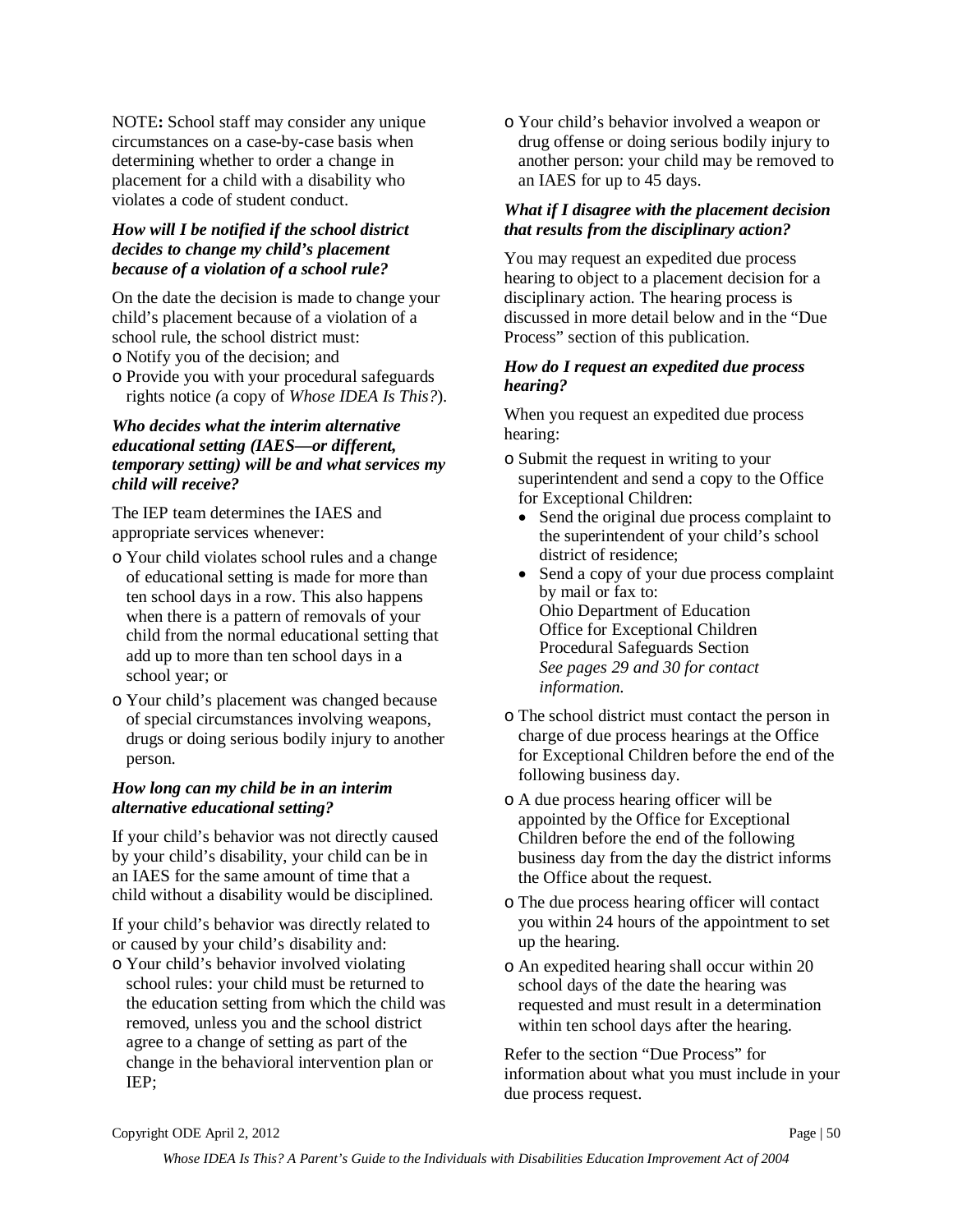#### *What can the school district do if it believes that maintaining my child's current placement (educational setting) is very likely to result in injury to my child or to others?*

If the school district believes that maintaining the current placement of your child is very likely to result in injury to your child or others, the school district may:

- o Conduct an IEP meeting to review the IEP and discuss the concern with you and other members of the IEP team. If you and the school district disagree about how to address the district's concern, the district may ask for an expedited due process hearing; or
- o Immediately ask for an expedited due process hearing without holding an IEP meeting; or
- o Seek an order from a court or another remedy permitted by law.

#### *If the school district requests an expedited due process hearing, what are the next steps?*

If the school district requests an expedited due process hearing, the school district must:

- o Provide you a written copy of the request and the procedural safeguards notice (*Whose IDEA Is This?*), if this is your first due process complaint in a school year; and
- o Do a manifestation determination within ten school days of the decision to suspend.

#### *What if I disagree with the hearing officer's decision?*

You may object to the decision of the hearing officer in writing within 45 calendar days of when you receive the decision. Send your appeal to:

Ohio Department of Education Office for Exceptional Children Procedural Safeguards Section *See pages 29 and 30 for contact information.*

Send a copy of your appeal to the superintendent of the school district of residence. See the "Due Process" section of this publication for more information about the appeal process.

#### *Where will my child be during my appeal of the hearing officer's decision?*

Your child will remain in the IAES for up to 45 school days if your child's placement in the IAES was ordered by the hearing officer. At the end of the 45 school days, if the district believes that returning your child to the original placement is very likely to result in injury to the child or to others, the district may bring a new expedited due process request.

#### *When can I request an expedited due process hearing?*

You may request an expedited due process hearing only to challenge:

- o The manifestation determination for your child; or
- o Any decision regarding your child's placement in an action regarding discipline.

As noted above, the school district may request an expedited due process hearing if the district believes that continuing your child's placement is very likely to result in injury to your child or others.

#### *Where is my child educated during an expedited due process hearing?*

Your child must remain in the IAES (temporary educational setting) until the hearing officer makes the decision or until the suspension or expulsion is over, whichever occurs first.

#### *How do I request an appeal of the decision made in an expedited hearing?*

You must make your request, in writing, to the Office for Exceptional Children within 45 calendar days of the day you are notified of the hearing officer's written decision.

o Send your original appeal by mail to: Ohio Department of Education Office for Exceptional Children Procedural Safeguards Section 25 South Front Street Mail Stop 202 Columbus, Ohio 43215-4183 Fax (614) 728-1097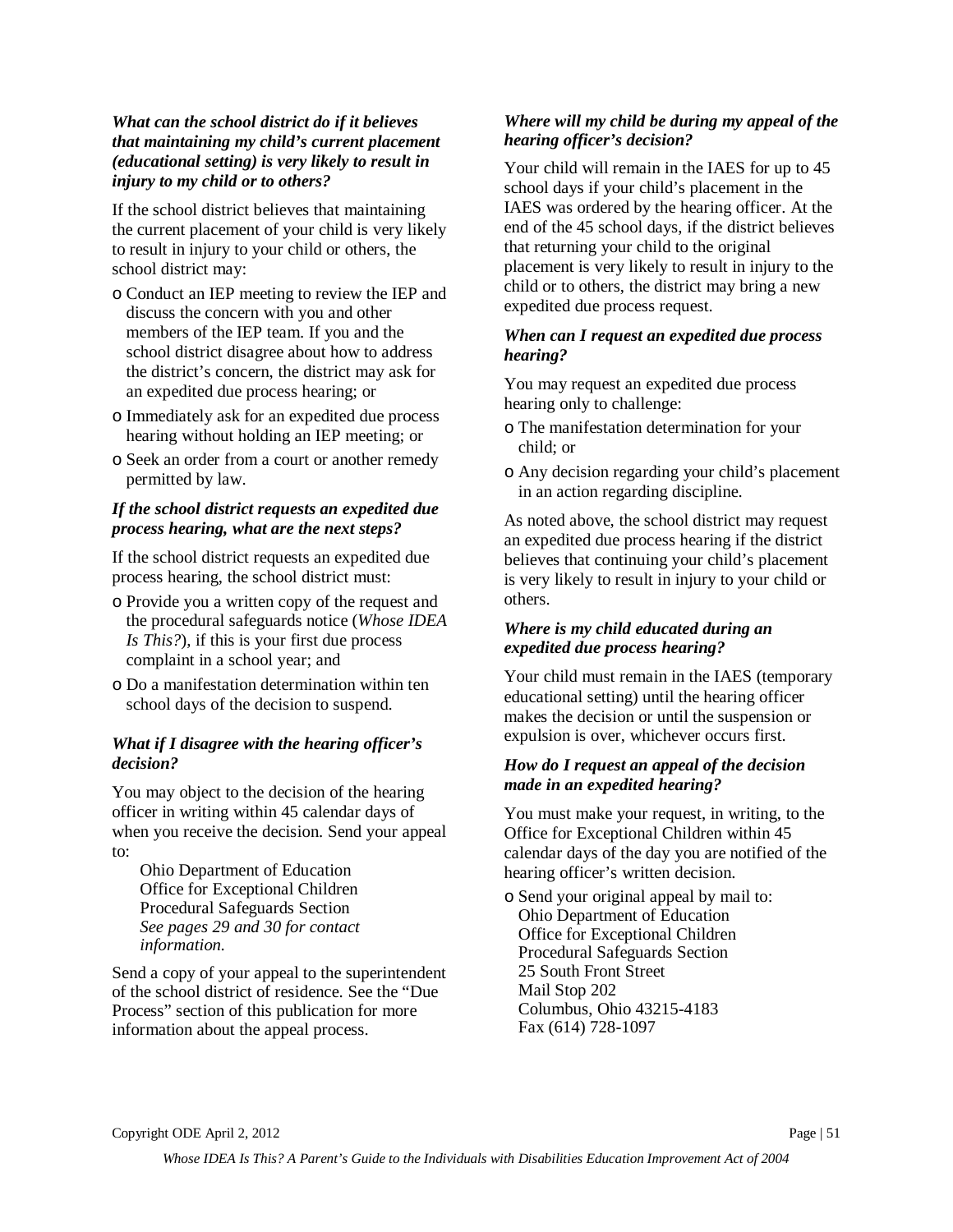o Send a copy of your appeal to the superintendent of the school district.

The review must be completed and a written decision issued by the state-level review officer within 30 calendar days. There can be no extension of the 30-day period. You can appeal the state level review officer's decision with the appropriate common pleas court or federal district court. See the "Due Process" section for information about how to appeal the state-level review officer's decision.

#### *My child has not been identified as a child with a disability, but I think my child has a disability that requires special education. Does my child have any protections if he or she has broken a school rule?*

If the school district knew that your child was a child with a disability before your child violated a school rule, you may ask that your child be given the same rights as other children with disabilities.

The school district is considered to have known that your child is a child with a disability if any of the following occurred before your child violated a school rule:

- o You expressed your concern in writing to leaders or administrative staff of your school district or to a teacher of your child that your child needs special education services;
- o You requested an evaluation for your child; or
- o Your child's teacher or other school district personnel:
	- Expressed directly to the director of special education or other supervisory staff of the school district – specific concerns about a pattern of behavior your child is showing.

Your school district would be considered not to have known that your child is a child with a disability if:

o You:

- Have not allowed your child to be evaluated; or
- Have refused special education and related services for your child; or

o Your child has been evaluated and determined not to be a child with a disability.

If the school district does not know that your child is a child with a disability before taking disciplinary action, your child may receive the same discipline as children without disabilities who behave similarly.

#### *What will happen if I or another party requests an evaluation of my child while my child is being disciplined?*

If you or another party makes a request for an evaluation while your child is being disciplined, your child must be evaluated as quickly as possible.

Until the evaluation is completed, your child remains in the educational placement determined by school authorities, which can include suspension or expulsion without educational services.

When the evaluation is completed, a group of qualified individuals and you, the parent, determine whether your child is a child with a disability.

The group's decision will take into consideration information from the school district's evaluation and information you provided.

#### *If my child is determined to be a child with a disability, can the school district refer my child to the police and court and provide my child's education records to the police and court?*

IDEA does allow a school district or agency to report a crime committed by a child with a disability to appropriate authorities. IDEA also allows state law enforcement and courts to exercise their responsibilities to apply federal and state law to crimes committed by a child with a disability.

If a school district or agency reports a crime committed by your child, the school district must ensure that copies of your child's special education records and records of discipline are shared with the authorities that the district or agency reports the crime to.

A school district or agency reporting a crime may send copies of your child's special education records and discipline records only if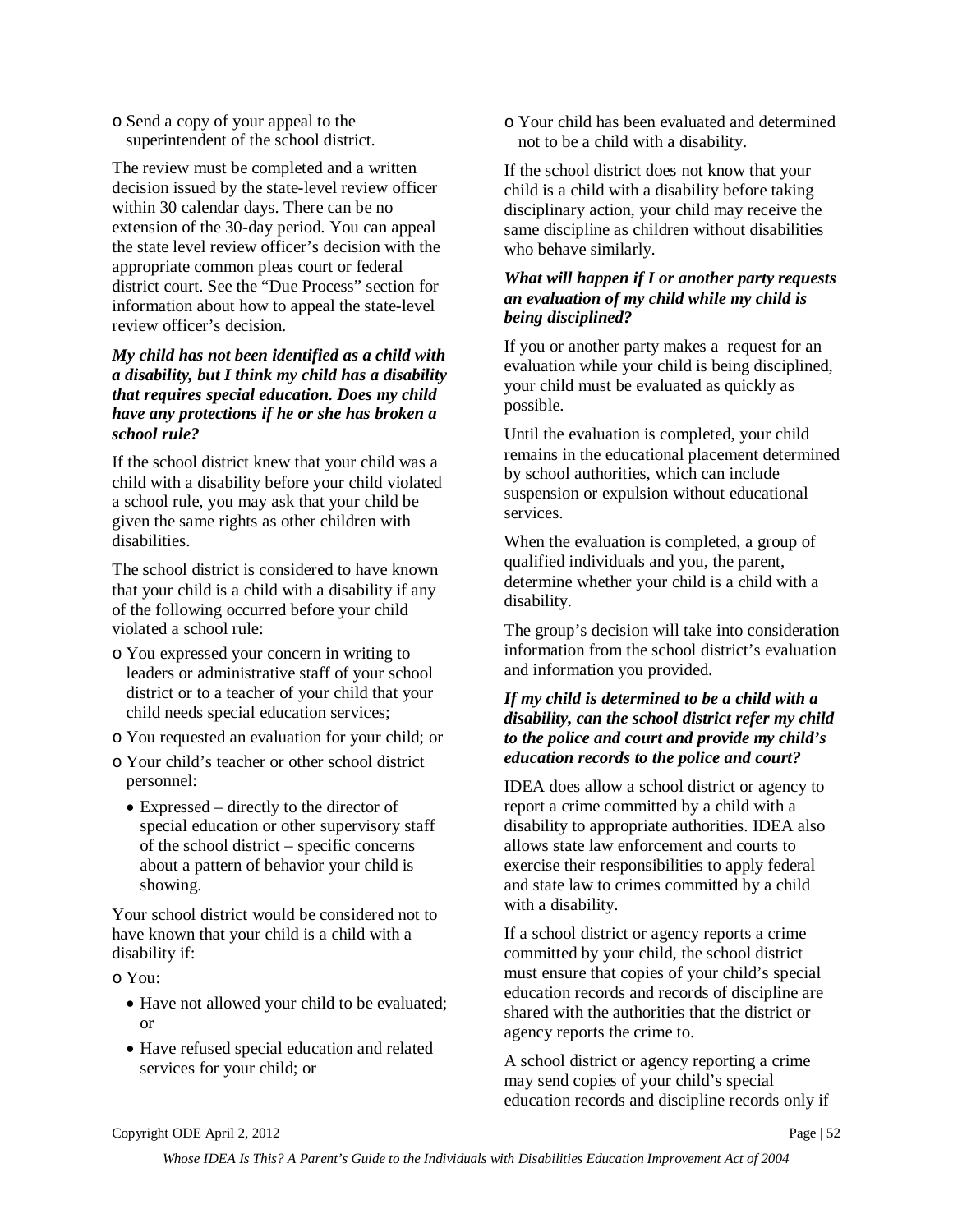permitted to do so by the Family Educational Rights and Privacy Act (FERPA).

#### **NONPUBLIC (PRIVATE) SCHOOLS**

In Ohio a private school is called a nonpublic school.

#### *What kind of nonpublic schools are there, and does it make a difference to me or my child?*

A nonpublic school is a school operated by private individuals or a private corporation or organization. There are two kinds of nonpublic schools: (1) chartered, which are authorized by the state of Ohio and (2) nonchartered, which are permitted to operate but do not meet *all* of the conditions required to be state-authorized. (See the definition of nonpublic schools in the "Definitions" section).

Individual students with disabilities who are placed by their parents in a nonpublic school (chartered or nonchartered) *may* still receive services from the public school district as described in this section. However, there is no guarantee. See the following question to learn about what determines whether your child will receive services.

#### *What are my rights if I am considering placing my child with a disability in a nonpublic school without consent or referral by the school district?*

If you are considering placing your child in a nonpublic school without consent or referral by the school district:

- o Your district of residence is not required to pay the cost of education, including special education and related services, unless the school district has not made a free appropriate pubic education available to your child. (This means your school district has offered you special education and related services and you have declined them).
- o If your child is eligible for services, the school district where you live (called the school district of residence) is responsible for making a free appropriate public education available to your child. If you make clear your intention to keep your child enrolled in the nonpublic

school, the district where you live does not need to develop an IEP for your child.

- o If you choose to enroll your child in a nonpublic school instead of your school district of residence, your district of residence is not required to pay the cost of education, including special education and related services, unless the school district has not made a free appropriate public education available to your child.
- o You have the right to have your child evaluated by the school district where the nonpublic school is located, which may not be your school district of residence.
- o The school district where the nonpublic school is located will consult with the nonpublic school about how that school district will spend some of its money to serve children in the nonpublic school.
- o The school district may decide to spend some of this money to serve your child, but the district is not *required* to serve your child. In other words, there is no individual right for your child to receive service.
- o The school district makes the final determination of whether your child will receive any services and, if so, the services your child will receive.
- o If the district decides to serve your child, it will develop a service plan.
- o A service plan is different from an IEP because a service plan does not provide a free appropriate public education.

See *Guidelines for Providing Services to Children with Disabilities Parentally Placed in Ohio Chartered and Nonchartered Nonpublic Schools* for additional information. These are posted on EdresourcesOhio.org, keyword search: *Parentally Placed Nonpublic School Children.*

#### *What can I do if the nonpublic school my child attends does not consult with the school district where the nonpublic school is located about spending money to serve children at the nonpublic school?*

In this case you can contact that school district directly to request services for your child.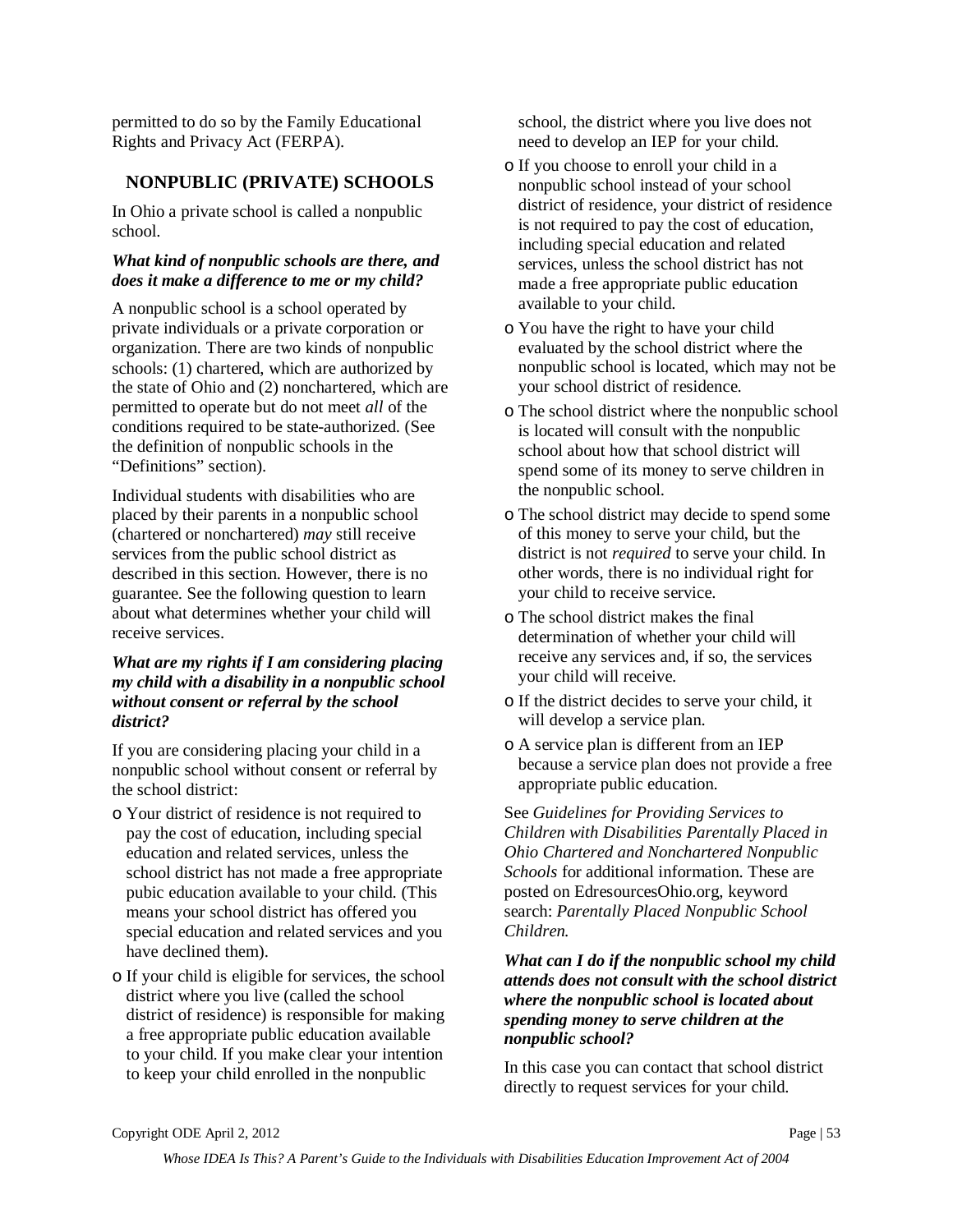#### *Can the school district where the nonpublic school is located share information with our school district of residence?*

You must give your consent before personal information about your child is shared between officials in the school district where the nonpublic school is located and the school district where you live.

#### *Do I give up any rights when I place my child in a nonpublic school?*

You should be aware that your procedural safeguards rights are not the same if you choose to place your child in a nonpublic school.

*Due Process*: You have no due process rights beyond "child find," the district's responsibility to identify, locate and evaluate your child; the district offering an appropriate program for your child, whether you choose to take advantage of this program or not; and the district providing the appropriate amount of money as stated in law to provide *some* special education and related services to the group of children with disabilities placed in nonpublic schools by parents.

Also, your child is not guaranteed any service or any amount of a service that your child would receive if enrolled in a public school.

*Complaints*: You do have the right to file a written complaint with the Ohio Department of Education about:

- o Child find (identifying, locating and evaluating your child);
- o Identification and evaluation;
- o Carrying out of services the school district has agreed to provide;
- o The amount of funds the school district must spend;
- o Location of services;
- o Transportation;
- o Separation of classes;
- o Requirements that funds not benefit a nonpublic school;
- o Use of public school staff;
- o Use of nonpublic school personnel; and

o Requirements concerning property, equipment and supplies.

See the "Complaint" section of this document for information about how to file a written complaint.

#### *When is the public school district required to pay all or part of my child's nonpublic education?*

If your child has received special education and related services from your school district and you enroll your child in a nonpublic school without the consent of or referral by the school district, a due process hearing officer or court may require the school district to pay you back for the cost of the nonpublic school placement if:

- o The school district of residence has not made a free appropriate public education available to your child in a reasonable time before the nonpublic school enrollment; and
- o Placing your child in nonpublic school is appropriate.

A hearing officer or court may find that a parental placement (which is your decision to place your child in a nonpublic school) is appropriate even if it does not meet the standards that apply to education provided by the state and the school districts.

Reimbursement costs (the amount the school district must pay you back) for nonpublic education may be reduced or denied by the hearing officer or court if:

- o At the most recent IEP meeting you attended before removing your child from the public school, you did not inform the IEP team that you were rejecting the proposed placement (meaning the district's arrangements for educating your child) and you did not state your concerns and your intent to enroll your child in a nonpublic school at public (your school district's) expense;
- o You did not give written notice to the school district at least ten business days in advance (including any holidays that occur on a business day) before removing your child from the public school that you were rejecting the district's proposed arrangement for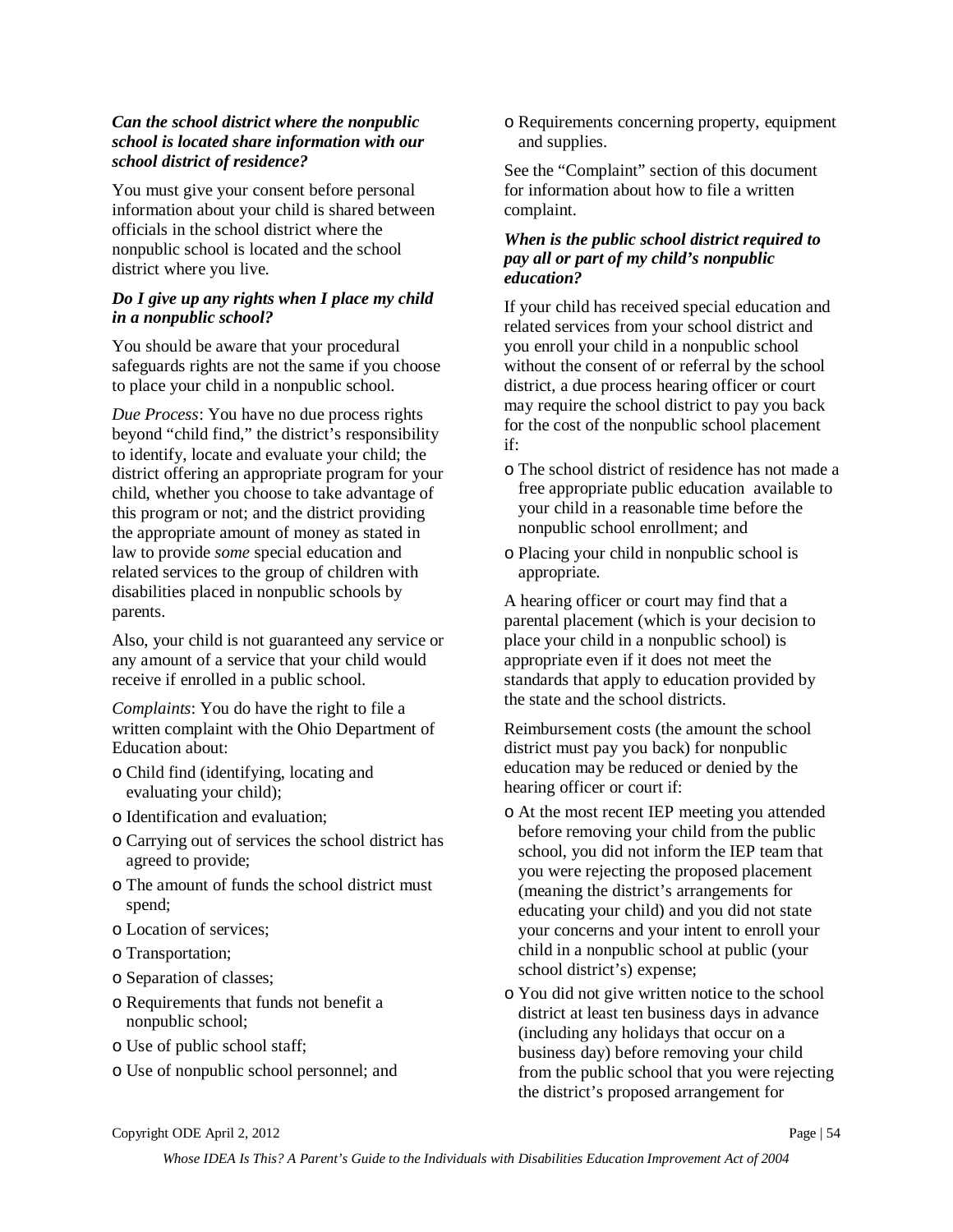providing a free appropriate public education to your child. This written notice should include a statement of your concerns and your intent to enroll your child in a nonpublic school at public expense;

- o Before you removed your child from the public school, the school informed you of its intent to evaluate your child and you did not bring your child for the evaluation; OR
- o There is a legal decision that actions taken by you were unreasonable.

The cost of reimbursement (again, the amount you will be paid back) for nonpublic school placement may not be reduced or denied if you did not provide written notice for one of these reasons:

- o You cannot read or write in English;
- o Providing the written notice would be likely to result in physical or serious emotional harm to your child;
- o The school prevented you from providing such notice; or
- o You did not receive your procedural safeguards rights notice (a copy of this document, *Whose IDEA Is This?),* and were not told that you had to provide written notice.

#### *May my child receive services in the nonpublic school building?*

If the public school district chooses and the nonpublic school agrees, your child may receive services in the nonpublic school building.

#### *Is transportation provided for my child?*

If your child is attending a chartered nonpublic school, your child is assured transportation to the same degree as any child without disabilities who is attending a chartered nonpublic school.

If your child is attending a nonchartered nonpublic school, your child is not assured transportation unless transportation is listed as a related service on your child's services plan.

If your child is attending either a chartered a or nonchartered nonpublic school and your child's service plan calls for services that are provided at another location, then transportation to and from that location must be provided.

Transportation must be provided to and from your child's nonpublic school or home to the location of the services, depending upon the time of services.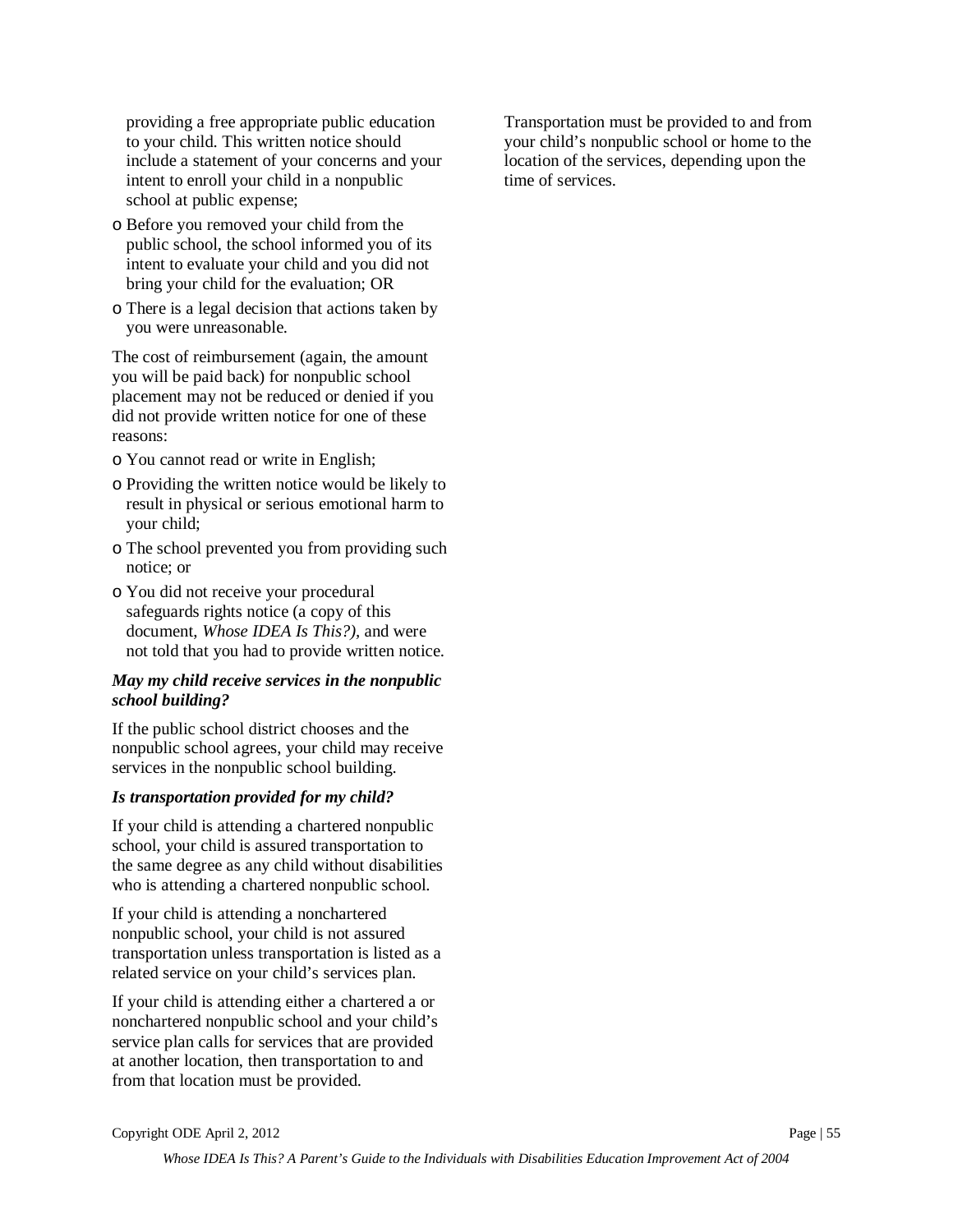# **DEFINITIONS**

#### *Administrative Review*

A meeting at which you may present complaints to the superintendent of your school district regarding your child's evaluation, educational placement or the provision of special education.

#### *Age of Majority*

Age at which special education rights transfer from you to your child (18 years in Ohio). An explanation of these rights (a copy of *Whose IDEA Is This?*) must be given to your child at least one year prior to his/her 18<sup>th</sup> birthday.

#### *Annual Goals*

Statements on your child's IEP that describe what he or she can be expected to accomplish in one year.

#### *Assessment*

Methods or tools used for measuring:

- o Current academic performance and educational needs;
- o Eligibility for services;
- o Progress toward achieving goals; and
- o Category of disability.

#### *Assistive Technology Device*

Any piece of equipment or product that is used to increase, maintain or improve the capabilities of your child with a disability. The term does not include a medical device that is surgically implanted, or the replacement of such service.

#### *Assistive Technology Service*

Any service that directly assists your child with a disability in the selection, acquisition or use of an assistive technology device including:

- o Evaluation of your child's needs;
- o Providing assistive technology devices for children with disabilities;
- o Coordinating and using other therapies or services with assistive technology devices;
- o Training or technical assistance for a child with a disability, or, if appropriate, that child's family; and
- o Training or technical assistance for professionals who are involved in the major life functions of the child.

#### *Behavior Intervention Plan*

A plan to address a behavior of your child that is not appropriate in school.

#### *Benchmark*

A specific statement of what your child should know and be able to do in at specified time of the school year. Benchmarks describe how far your child is expected to progress toward the annual goal and by when.

#### *Change of Placement for Discipline*

A removal from school for disciplinary reasons is considered a change of placement when:

- o The removal is for more than ten school days in a row in the same school year; or
- o Your child has been subjected to a series of removals that suggest a pattern:
	- Because the series of removals add up to more than ten school days in a school year,
	- Because your child's behavior is very similar to your child's behavior in previous instances that resulted in the series of removals; and
	- Because of such additional factors as the length of each removal, the total amount of time your child has been removed and the close of the removals to one another.

#### *Child with a Disability*

#### Either:

- o a child who has a disability which meets the definition of a disability term included in the section "Definitions of Disability Terms;" or
- o at the school district's choice, a child with a developmental delay (see definition later in this section) who needs special education and related services.

#### *Community School*

A public school, created in according to Chapter 3314. of the Revised Code, that is independent of any school district and part of the state's education program. Community schools are considered school districts when it comes to educating children with disabilities under Chapter 3323 of the Revised Code and Chapter 3301-51 of the Administrative Code.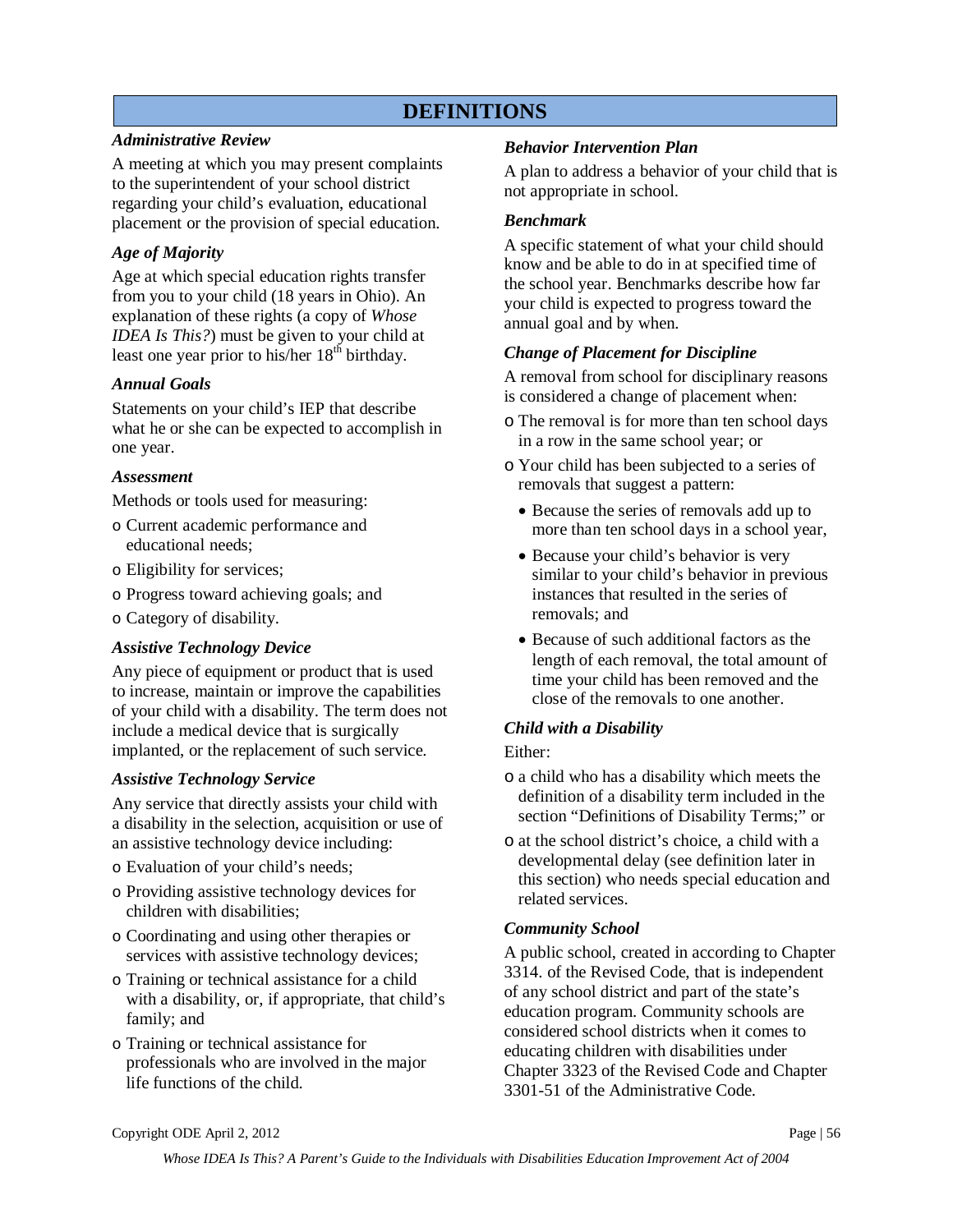#### *Complaint*

A formal written document (a form) that a parent or other party files with the Ohio Department of Education, Office for Exceptional Children, which claims that a school district or other public agency is not following laws or regulations related to a child qualifying for or getting special education and related services.

#### *Continuum of Alternative Placement Options (Education Setting)*

A selection of services, including instruction in special classes or special schools; instruction in homes, hospitals and institutions; and supplementary services (such as a resource room or visiting instructor) that may be provided to a child with a disability in tandem with regular class.

NOTE: A change in the amount of time a child with a disability spends in a particular place is NOT considered a change of placement (educational setting) and does not require the parents' permission. A change from one building to another is also not a change of placement that requires parental permission as long as the new placement is in the like environment (for example a resource room) that it was in the previous building. For example, if a child was in the regular classroom part-time and a resource room part-time, and moves to a new building where the child is in the regular classroom parttime and the resource room part-time, there is no change of placement that requires the parents' permission. If the child is in the regular classroom for four classes and the resource room for two classes and the child's schedule is changed to three classes in the regular classroom and three classes in the resource room, it is not a change of placement that requires parents' permission.

#### *Developmental Delay*

A child 3 to 5 years old that an evaluation team of qualified professionals determines is experiencing a delay in one or more of the following areas: physical development; cognitive development; communication development; social or emotional development; or adaptive development. The term may be used in place of the following disability categories:

cognitive disability; emotional disturbance; speech or language impairment.

#### *Due Process*

A series of steps listed in the Individuals with Disabilities Education Improvement Act (IDEA) of 2004) that protect the rights of parents and their children with disabilities.

#### *Due Process Complaint and Due Process Hearing*

An impartial due process hearing is a formal hearing that is held at the request of a parent or public agency. This is done to resolve a due process complaint related to a child qualifying for or getting special education and related services.

#### *Early Intervention Services (EIS)*

Services provided to a child with a disability or developmental delay from birth through age 2.

#### *Evaluation*

Procedures used to determine whether your child has a disability and the special education and related services that your child needs.

#### *Evaluation Team*

For initial evaluations: a group of qualified professionals and the parent. For reevaluations: A child's IEP team and other qualified professionals considered necessary.

#### *Free Appropriate Public Education (FAPE)*

Special education and related services provided at public expense, under public supervision and direction, and at no cost to parents. These services must meet the standards of the Ohio Department of Education; must include an appropriate preschool, elementary school, or secondary school education in the state; and must be based on your child's IEP.

#### *Functional Behavior Assessment (FBA)*

A process that may include interviews, direct observations and other evaluations of the student's behaviors. The process is used to determine what in the child's environment trigger inappropriate behavior, as well as which replacement behaviors need to be taught to the child so that the child will receive positive results and feedback. Some of the questions asked as part of a functional behavioral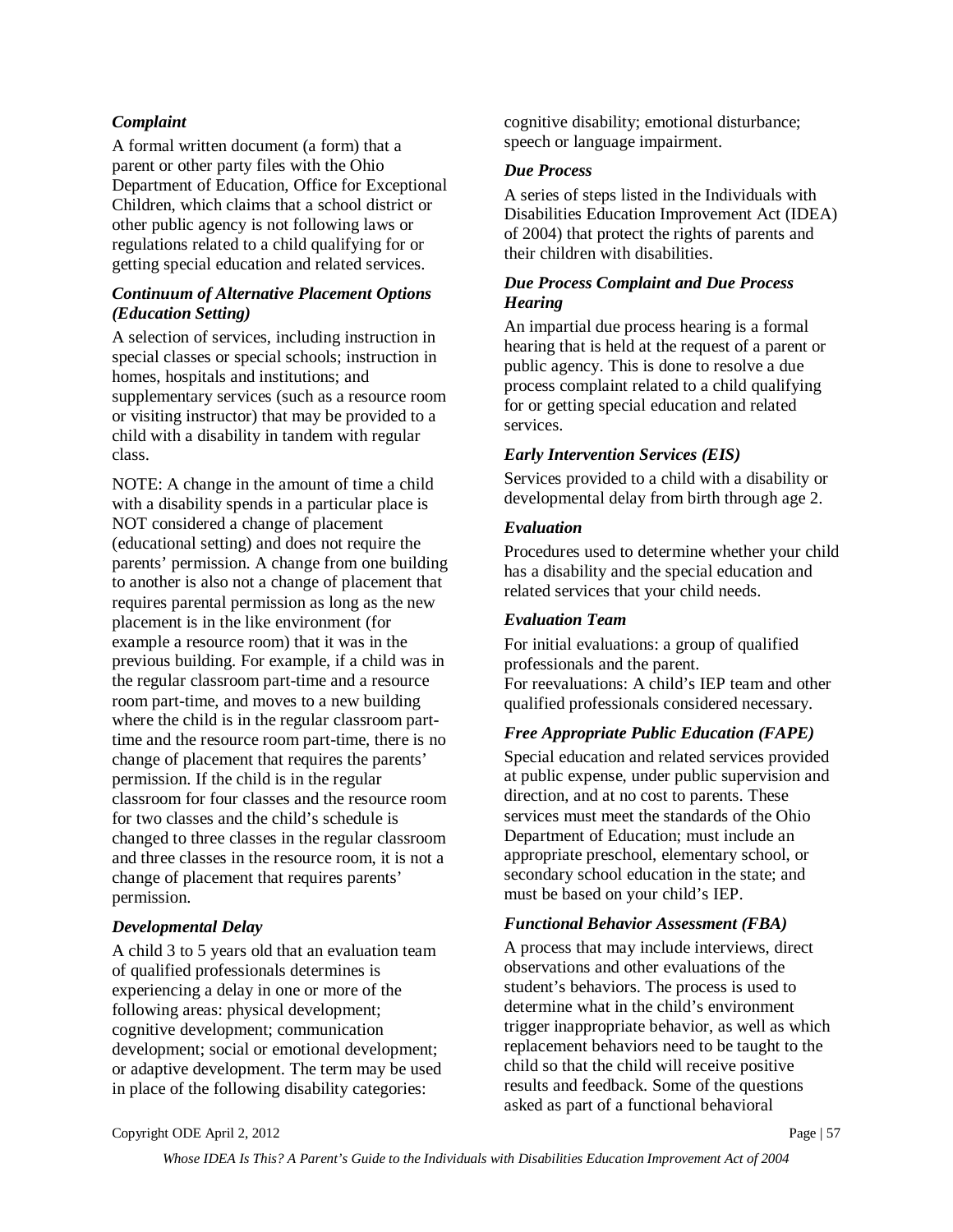assessment may include: What happened before the behavior?; What happened during the behavior?; What was the result of the behavior?; In what environment did the behavior occur?; Has the child's medication been changed?; and Did the child receive medication at the right time?

#### *Functional Vocational Evaluation*

A process used to identify the student's work characteristics and training and support needs in relation to actual job requirements. Functional assessment information is gathered so that the best job match can be determined for a student.

#### *General Curriculum*

The same curriculum that is taught to children who do not have disabilities.

#### *Homeless Children*

See the term "homeless children and youths" in section (42 U.S.C. 11434a) of the McKinney-Vento Homeless Assistance Act as amended, 42 U.S.C. 11431 *et seq*.

### *IDEA*

The Individuals with Disabilities Education Improvement Act of 2004 at 20 U.S.C. 1400, Public Law 108-446 of the  $108<sup>th</sup>$  Congress, December 3, 2004.

#### *Independent Educational Evaluation (IEE)*

An evaluation of a child done by a trained professional who is not employed by the child's school district.

#### *Individualized Education Program (IEP)*

A written statement for your child that is developed, reviewed and revised in accordance with federal and state regulations.

#### *Individualized Education Program (IEP) Team*

A group of individuals responsible for developing, reviewing or revising an IEP for a child with a disability.

#### *Interim Alternative Educational Setting (IAES)*

When a child is being disciplined, the school district may remove the child from the child's current educational placement (setting). The child's IEP team will determine an appropriate temporary placement for the child, called an interim alternative educational setting (IAES). In the following circumstances, any school official can determine the IAES:

When the child:

- o Carried a weapon to school or had a weapon while at school, on school premises, or to or at a school function under the authority of a school district or the Ohio Department of Education;
- o Knowingly possessed or used illegal drugs, or sold or tried to buy or sell a controlled substance while at school, on school premises, or at a school function under the authority of a school district or the Ohio Department of Education; or
- o Did serious bodily injury to another person while at school, on school premises, or at a school function under the authority of a school district or the Ohio Department of Education.

#### *Individualized Education Program (IEP) Facilitation*

When a trained, neutral professional assists IEP team members to focus on the needs of the child and reach agreement on the services and supports to be included in the IEP.

#### *Intervention Assistance Team (IAT)*

A team of educators from your child's school that meet to design various forms of assistance for children who are experiencing difficulty. You *may* be invited to participate in an IAT meeting about your child.

#### *Least Restrictive Environment (LRE)*

As much as possible, children with disabilities (including children in public or nonpublic schools or other care facilities) are educated with children who do not have disabilities. A child with a disability is removed from the regular educational environment only when the child's disability is severe enough that the child cannot be educated in regular classes with the use of supplementary aids and services.

#### *Limited English Proficient (LEP)*

When a child has limited or no ability to speak, read, write or understand the English language. Also see this term defined in section 9101 of the Elementary and Secondary Education Act of 1965.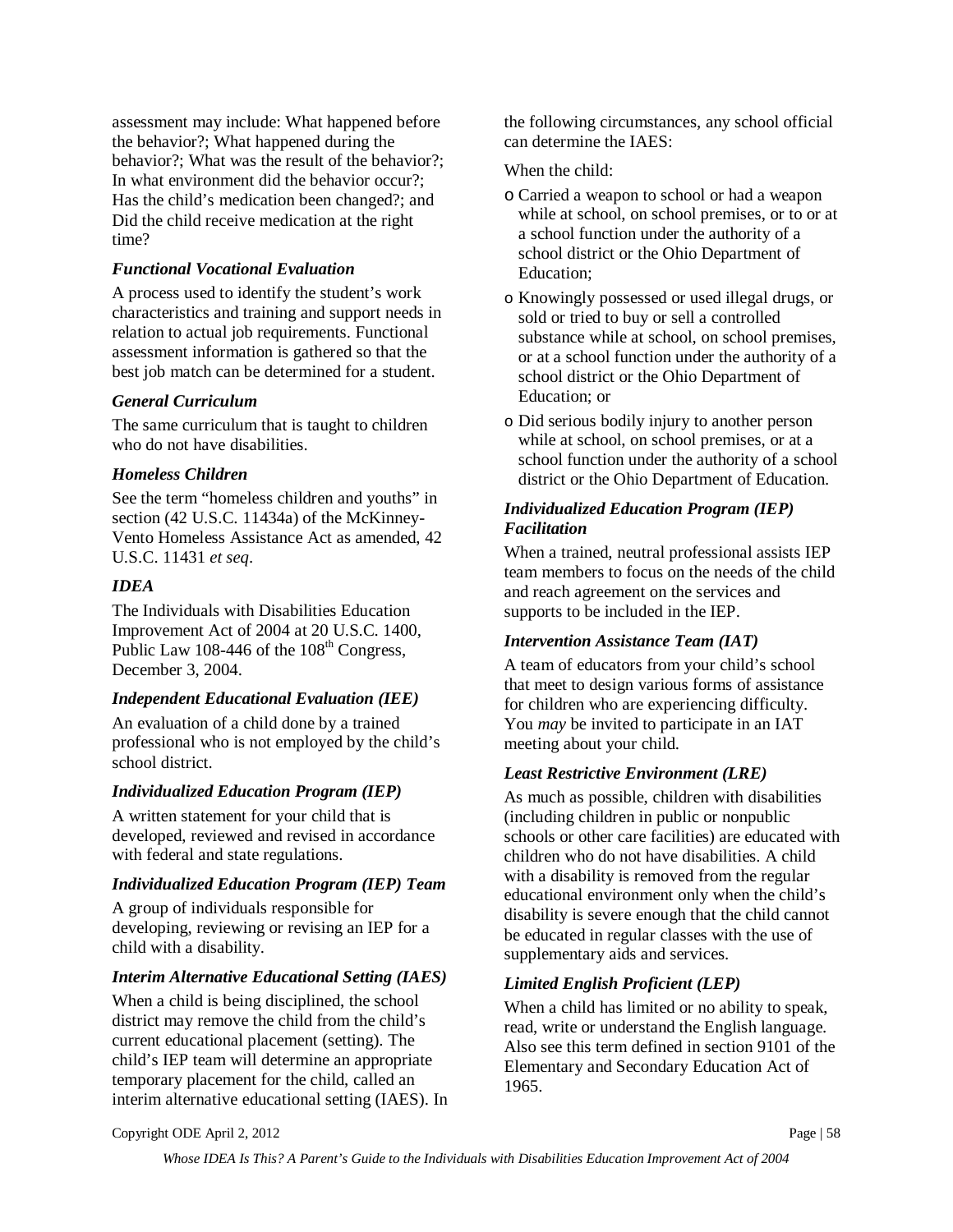#### *Manifestation Determination*

A determination that your child's conduct was caused by, or was the direct result of, your child's disability. This determination is made by the school district, you the parent and relevant members of the IEP team ("relevant members" are determined by you and the school district).

#### *Mediation*

A voluntary process for resolving disputes between two parties which is led by a trained, impartial third party called a mediator. A mediator may be selected from a list of mediators maintained by the Ohio Department of Education.

#### *Modification*

Any change that is made in your child's school, work or environment to meet his or her individual educational needs.

#### *Native Language*

For an individual with limited English proficiency, this includes:

- o The language normally used by that individual, or, in the case of your child, the language normally used by you as the parents of your child, except as stated in the following bullet.
- o In all direct contact with your child (including an evaluation of your child), the language normally used by your child in the home or learning environment.

For an individual with deafness or blindness, or for an individual with no written language, the means of communication that is normally used by the individual (such as sign language, Braille, or verbal communication).

#### *Nonpublic School*

A nonpublic school is an institution of learning organized and maintained by private individuals or by a private corporation or organization. Chartered nonpublic schools are considered "private schools" that must meet the applicable "Operating Standards for Ohio's Schools" established in Chapter 3301-35 of the Administrative Code. Nonchartered, nontaxsupported schools are not chartered or seeking to be chartered by the State Board of Education because of truly held religious beliefs.

#### *Objective*

A smaller, more manageable learning task that your child must master as a step toward achieving an annual goal. Objectives break the skills described in the annual goal into separate components that, when mastered, allow your child to meet the goal.

#### *Parent*

(A) "Parent" means:

- (1) A biological or adoptive parent of a child but not a foster parent of a child, (NOTE: A foster parent is forbidden by Ohio law from serving as a parent because legal custody of the foster child is held by a children services agency, and not by the foster parent. A foster parent may be appointed as a surrogate parent if the foster parent meets applicable requirements);
- (2) A guardian generally authorized to act as the child's parent, or authorized to make educational decisions for the child (but not the state if the child is a ward of the state);
- (3) An individual acting in the place of a biological or adoptive parent (including a grandparent, stepparent, or other relative) with whom the child lives, or an individual who is legally responsible for the child's welfare; or
- (4) A surrogate parent who has been appointed in accordance with 34 C.F.R. 300.519 or section 639(a)(5) of IDEA;
- (B) Except as provided in (C) of this definition, the biological or adoptive parent, when attempting to act as the parent under Part B of IDEA and when more than one party is qualified under (A) of this definition to act as a parent, must be presumed to be the parent for purposes of this section unless the biological or adoptive parent does not have legal authority to make educational decisions for the child.
- (C) If a judicial decree or order identifies a specific person or persons under  $(A)(1)$ through (3) of this definition to act as the "parent" of a child or to make educational decisions on behalf of a child, then such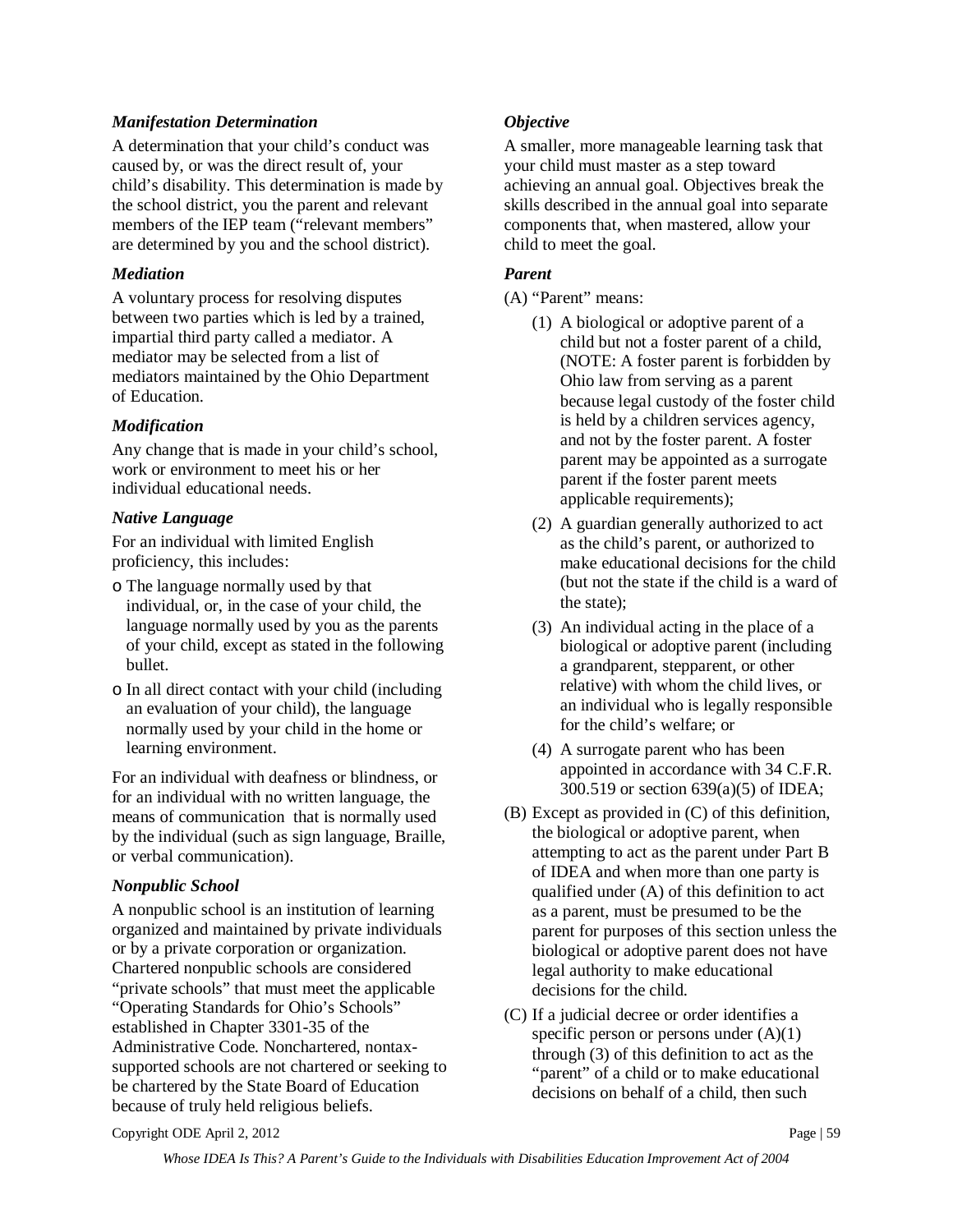person or persons shall be determined to be the "parent" for purposes of this definition.

NOTE*:* A student at age 18 may act on his or her own behalf.

#### *Placement*

Includes the services provided to a child with a disability, the location of the services and the providers of those services.

#### *Preschool Child with a Disability*

A child who is at least 3 years of age and not yet 6 years of age and meets the definition of a child with a disability or, at the choice of the school district, is a child who:

- o Is experiencing developmental delays in one or more of the following areas: physical development, cognitive development, communication development, social or emotional development or adaptive development; and
- o Who, because of it, needs special education and related services.

#### *Preschool Special Education*

Specially designed instruction that meets the needs of a child with a disability who is between 3 years old and 5 years old.

#### *Present Levels of Performance (PLOP)*

Statements developed from information about a child. This information includes the child's progress on the current IEP, the evaluation team report, input from you and your child, interventions, assessments, observations and special factors. This information provides a "picture" of a child including his or her strengths and needs.

#### *Procedural Safeguards*

Procedures established in federal and state law and regulations that protect the rights of children with disabilities and their parents in regard to a child receiving a free appropriate public education.

#### *Public Agency*

Copyright ODE April 2, 2012 Page | 60 Includes the school districts, county boards of developmental disabilities, other educational agencies, community schools and other political subdivisions of the state that are responsible for providing education to children with disabilities.

#### *Public Expense*

Paid for by the school district, or otherwise provided at no cost to the parents.

#### *Reevaluation*

The process used to determine if a child continues to have a disability and the educational needs of the child.

#### *Referral*

A parent's, school district's or other education agency's request for a first evaluation of a child who is suspected of having a disability.

#### *Related Services*

Transportation and developmental, corrective and other supportive services that are required to assist a child to benefit from his or her special education. These include the services listed in the federal regulation at 34 CFR 300.34.

#### *Resolution Meeting Facilitation*

When a trained, neutral professional is called to a resolution meeting set up by the school district to try to resolve a due process complaint, this is called resolution meeting facilitation. The "facilitator" tries to help the parent and members of the IEP team resolve the disagreement.

#### *School District*

A city, local, exempted village school district, or a community school.

#### *School District of Residence (DOR)*

The school district where the parents of a child with a disability live. If your child is enrolled in a community school, the community school is considered to be your child's school district of residence.

#### *Services Plan*

A written statement that describes the special education and related services the school district will provide to a child with a disability who is placed by parents in a nonpublic school and who has been designated to receive services. This plan includes location of the services and any transportation necessary.

#### *Special Education*

Specially designed instruction, at no cost to the parents, to meet the unique needs of a child with a disability, including instruction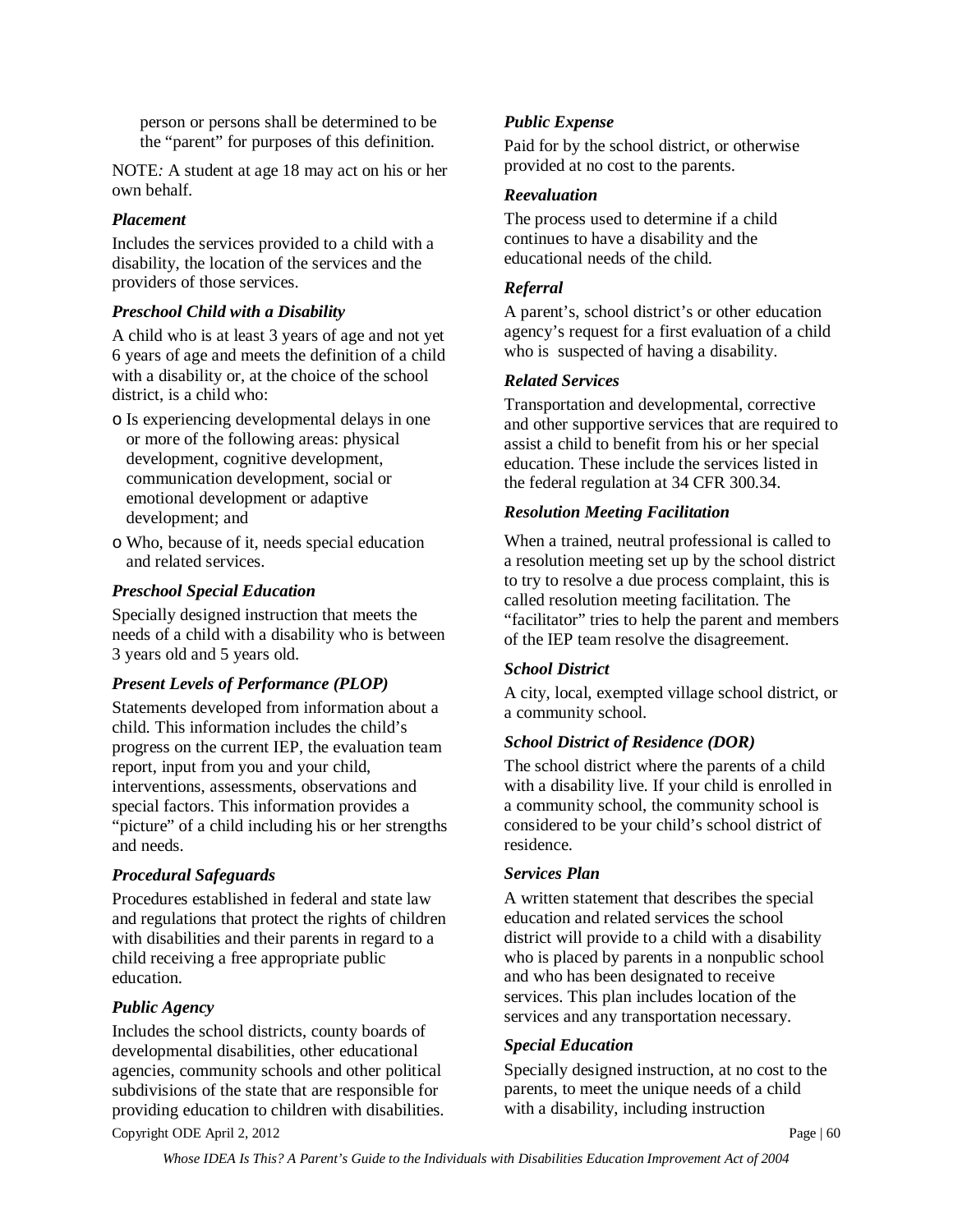conducted in the classroom, in the home, in hospitals and institutions and in other settings; and instruction in physical education, and includes the terms specified in the federal regulation at 34 C.F.R. 300.39.

#### *Standardized Tests*

Tests that are given in the same way each time and are broken down into subsets to assess different areas of ability. IQ tests, achievement or language, developmental, adaptive behavior, behavior assessment and fine motor, gross motor and visual perceptual tests are examples of standardized tests.

#### *State-Level Review*

A review of a due process hearing decision which either the parent or school district has appealed. It is conducted by a state-level review officer appointed by the Office for Exceptional Children.

#### *Stay-Put*

Your child's educational status during a due process hearing. Your child must remain in his or her current educational setting unless the state or local agency and the parent agree otherwise.

#### *Supplementary Aids and Services*

These are aids, services and other supports that are provided in regular education classes, other education-related settings and in extracurricular and nonacademic settings. These are intended to enable children with disabilities to be educated as much as possible with children who do not have disabilities.

#### *Surrogate Parent*

A surrogate parent is an individual who may represent a child with a disability in all matters relating to the child qualifying for and receiving special education and related services. A surrogate parent is appointed if the child's parent cannot be identified or located, the child is a ward of the state or the child is an unaccompanied homeless youth.

#### *Suspension*

When a school removes your child from his or her current educational placement (setting) for up to ten days in a row for a behavior violation.

#### *Transition Services*

A coordinated set of activities for a child at age 16 or younger that is focused on improving the academic achievement of the child with a disability. Transition services support the child in moving from school to adult life, including higher education; job training; employment; continuing and adult education; adult services; and independent living or community participation. Transition services are based on the individual child's needs, taking into account the child's strengths, preferences and interests. Transition services can include instruction; related services; community experiences; and the development of employment and other adult living objectives, and if appropriate, developing daily living skills and providing a functional vocational evaluation. For a child age 14 or younger, if it is determined appropriate by the IEP team, transition services can focus on the student's courses of study.

#### *Ward of the State*

The term "ward of the state" means a child who is determined by his or her state of residence to be a foster child, a ward of the state, or in the custody of a public child welfare agency.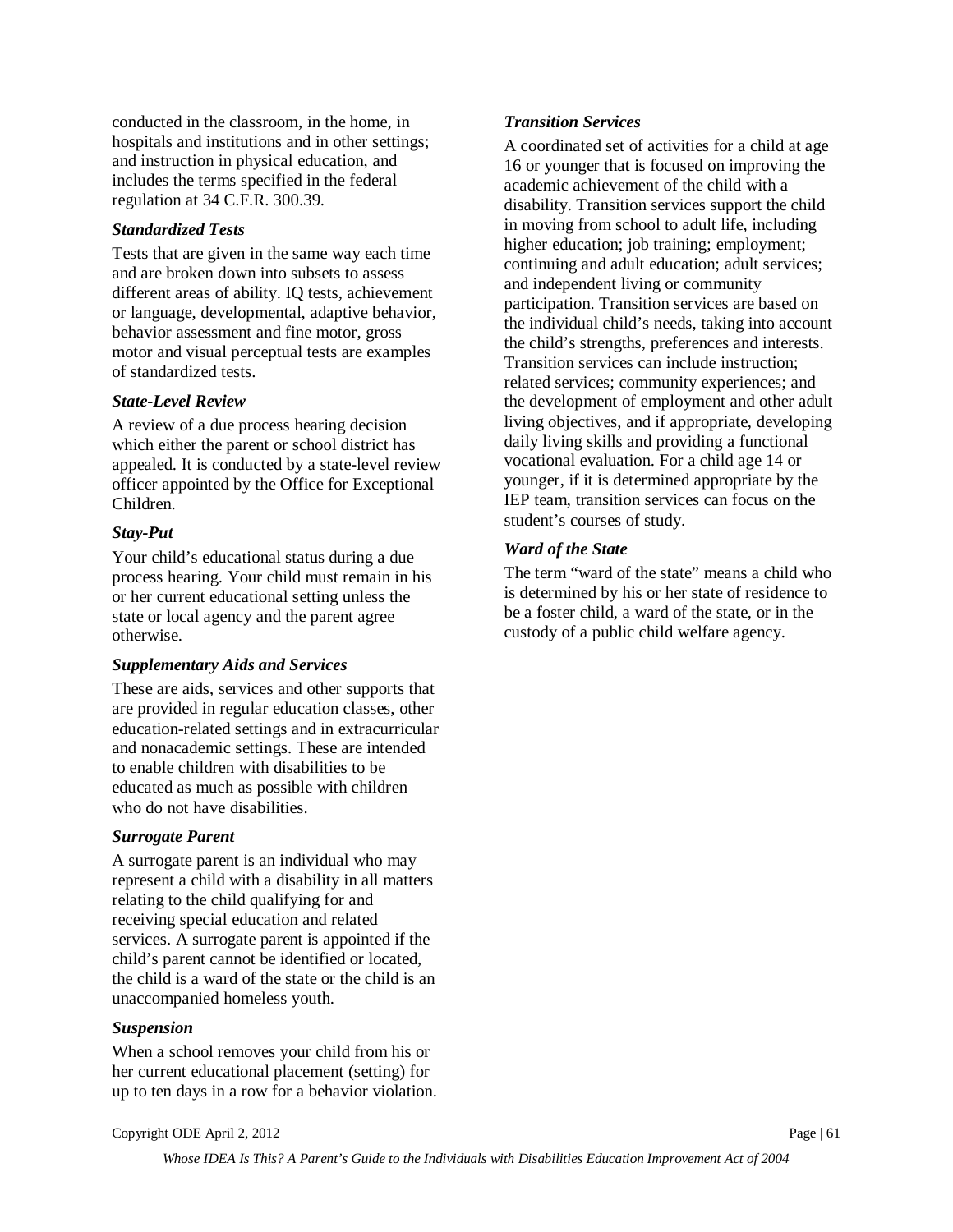# **DISABILITY TERMS DEFINITIONS**

#### *Autism*

A developmental disability significantly affecting verbal and nonverbal communication and social interaction, generally evident before age 3 that adversely affects a child's educational performance. Other characteristics often associated with autism are engagement in repetitive activities and stereotyped movements, resistance to environmental change or change in daily routines and unusual responses to sensory experiences. The term does not apply if a child's educational performance is adversely affected primarily because the child has a serious emotional disturbance. A child who manifests the characteristics of autism after age three could be identified as having autism if the requirements of the first two sentences of this definition are satisfied.

#### *Cognitive Disability*

Significantly below-average general intellectual capability that exists along with deficits in adaptive behavior It is demonstrated during the child's developmental period and negatively affects a child's educational performance.

#### *Deaf-blindness*

Hearing and visual impairments occurring together. The combination causes such severe communication and other developmental and educational problems that the child with deafblindness cannot be accommodated in special education programs designed only for children with deafness or only for children with blindness.

#### *Deafness*

A hearing impairment that is so severe that the child is unable to process language through hearing, with or without amplification, and the child's educational performance is affected.

#### *Emotional Disturbance*

A condition showing one or more of the following characteristics over a long period of time and to a degree that it affects a child's educational performance, resulting in:

- o An inability to learn that cannot be explained by intellectual, sensory or health factors;
- o An inability to build or maintain satisfactory relationships with peers and teachers;
- o Inappropriate types of behavior or feelings under normal circumstances;
- o A general pervasive mood of unhappiness or depression; or
- o A tendency to develop physical symptoms or fears associated with personal or school problems.

The term includes schizophrenia. The term does not apply to children who are socially maladjusted, unless it is determined that they have a serious emotional disturbance.

#### *Hearing Impairment*

Impairment in hearing, whether permanent or fluctuating, that adversely affects a child's educational performance, but that is not included under the definition of deafness.

#### *Multiple Disabilities*

Impairments that occur simultaneously (such as cognitive disability-blindness and cognitive disability-orthopedic impairment), the combination of which causes such severe educational problems that they cannot be accommodated in special education programs solely for one of the impairments. The term does not include deaf-blindness.

#### *Orthopedic Impairment*

A severe orthopedic impairment that adversely affects a child's educational performance. The term includes impairments caused by congenital anomaly (e.g., clubfoot, absence of some member), impairments caused by disease (e.g., poliomyelitis, bone tuberculosis) and impairments from other causes (e.g., cerebral palsy, amputation and fractures or burns that cause contractures).

#### *Other Health Impairment*

Having limited strength, vitality, or alertness, including a heightened alertness to environmental stimuli, that results in limited alertness with respect to the educational environment, that is due to chronic or acute health problems such as asthma, attention deficit disorder or attention deficit hyperactivity disorder, diabetes, epilepsy, a heart condition, hemophilia, lead poisoning, leukemia, nephritis, rheumatic fever or sickle cell anemia and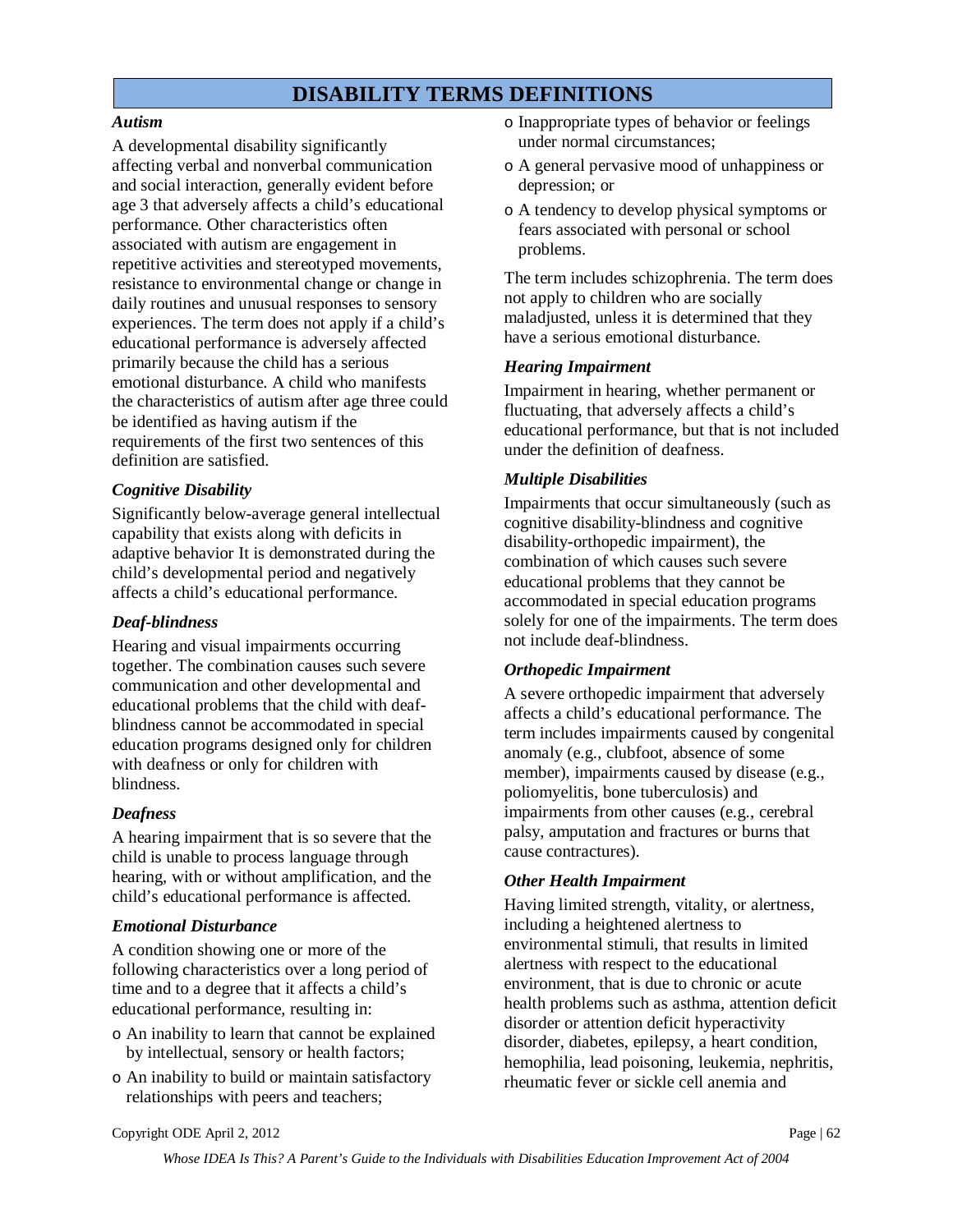Tourette syndrome; and adversely affects a child's educational performance.

#### *Specific Learning Disability*

A disorder in one or more of the basic psychological processes involved in understanding or in using language, spoken or written, that may manifest itself in an imperfect ability to listen, think, speak, write, spell or to do mathematical calculations. The term includes such conditions as perceptual disabilities, brain injury, minimal brain dysfunction, dyslexia and developmental aphasia. The term does not include children who have learning problems that are primarily the result of visual, hearing or motor abilities, of cognitive disability, of emotional disturbance or of environmental, cultural or economic disadvantage.

#### *Speech or Language Impairment*

A communication disorder, such as stuttering, impaired articulation, language impairment or a voice impairment that adversely affects a child's educational performance.

#### *Traumatic Brain Injury*

An injury to the brain caused by external physical force or by other medical conditions, including but not limited to stroke, anoxia, infectious disease, aneurysm, brain tumors and neurological insults resulting from medical or surgical treatments. The injury results in total or partial functional disability or psychosocial impairment, or both, that adversely affects a child's educational performance. The term applies to open or closed head injuries, as well as to other medical conditions that result in acquired brain injuries. The injuries result in impairments in one or more areas, such as cognition; language; memory; attention; reasoning; abstract thinking; judgment; problemsolving; sensory, perceptual, and motor abilities; psychosocial behavior; physical functions; information processing; and speech. The term does not apply to brain injuries that are congenital or degenerative, or brain injuries induced by birth trauma.

#### *Visual Impairment Including Blindness*

Impairment in vision that, even with correction, adversely affects a child's educational performance. The term includes both partial

sight and blindness. Visual impairment for any child means:

- o A visual impairment, not primarily perceptual in nature, resulting in a measured visual acuity of 20/70 or poorer in the better eye with correction; or
- o A physical eye condition that affects visual functioning to the extent that special education placement, materials and/or services are required in an educational setting.

#### Effective Date: April 1, 2012 Technical **Corrections**

Prior Effective Dates: Feb. 2000; Nov. 2004; Addendum to Nov. 2004: effective July 1, 2005; Sept. 2005 (Technical Corrections 9/23/2005, 11/7/2005, 11/17/2005); March 1, 2007; March 1, 2007: Corrected April 3, 2007; July 1, 2008: Addendum Sept. 2009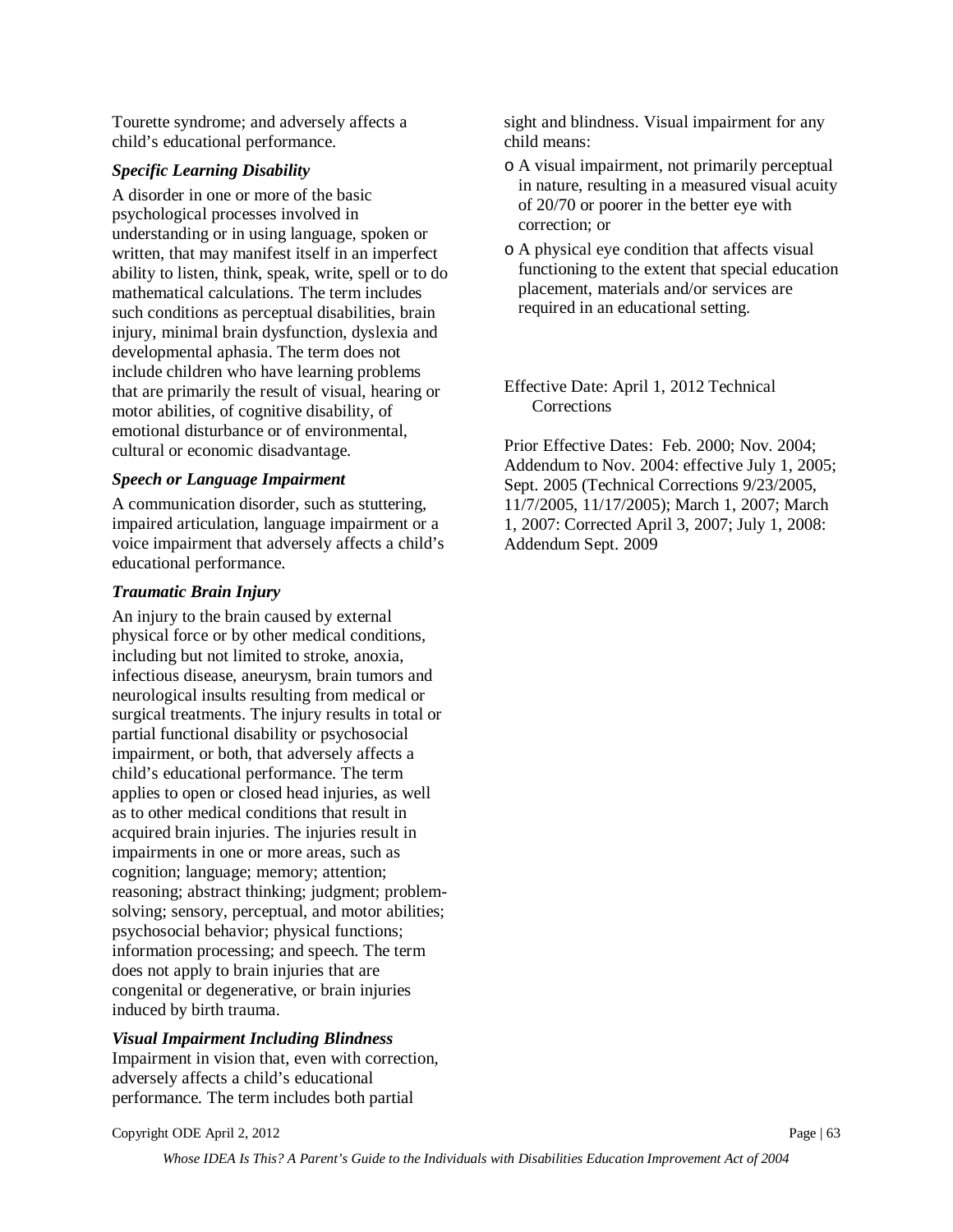# **FORMS FOR MEDIATION, COMPLAINTS AND DUE PROCESS**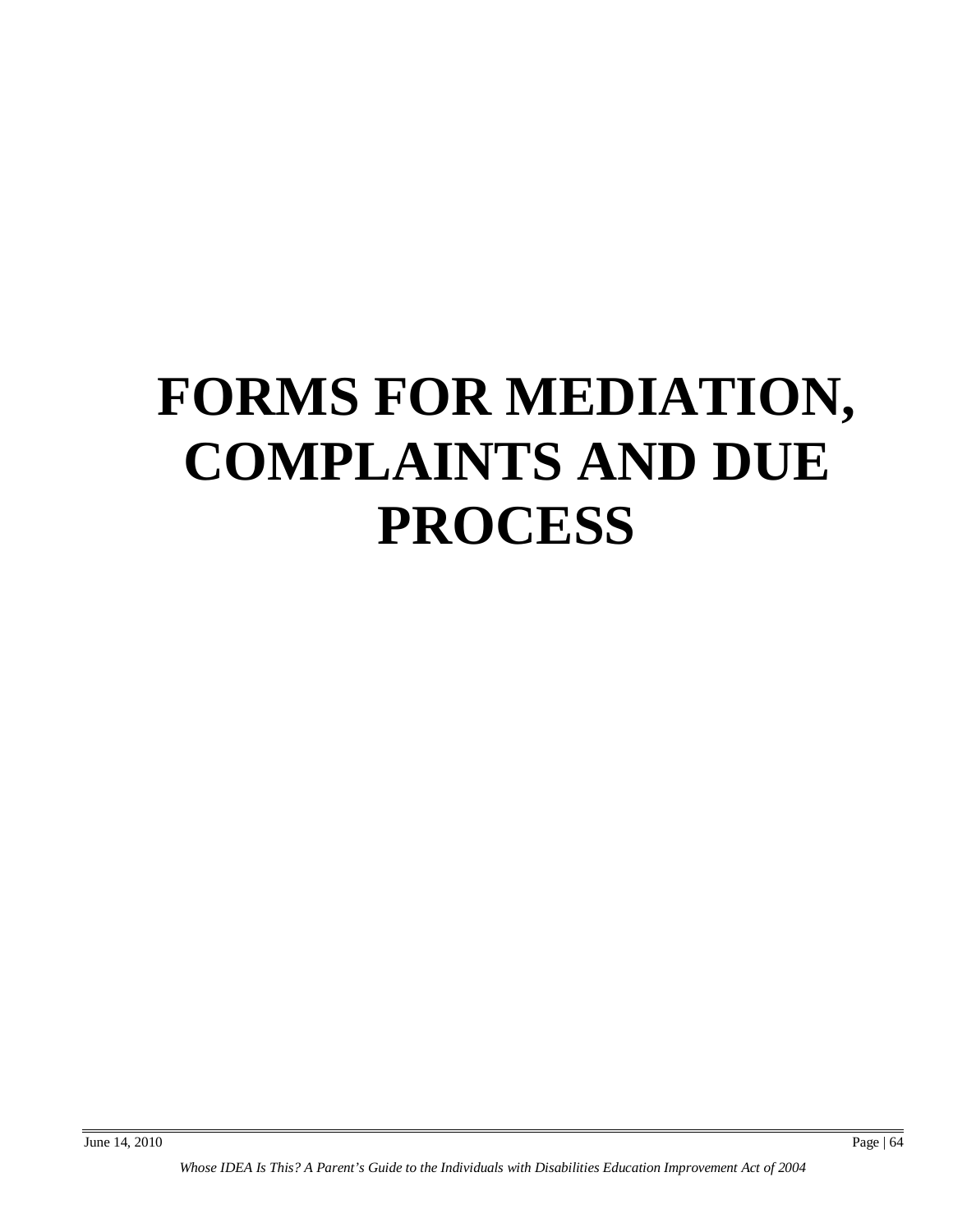

# **DIRECT REQUEST FOR MEDIATION**

**I am requesting mediation with my child's school district in order to resolve issues involving my child with a disability. Please contact the district on my behalf.**

| Phone number(s): |
|------------------|

#### **Please mail and/or fax to:**

Ohio Department of Education Office for Exceptional Children Mediation Coordinator 25 South Front Street, Mail Stop 202 Columbus, OH 43231-4183 Phone: (614) 728-1113 Fax: (614) 728-1097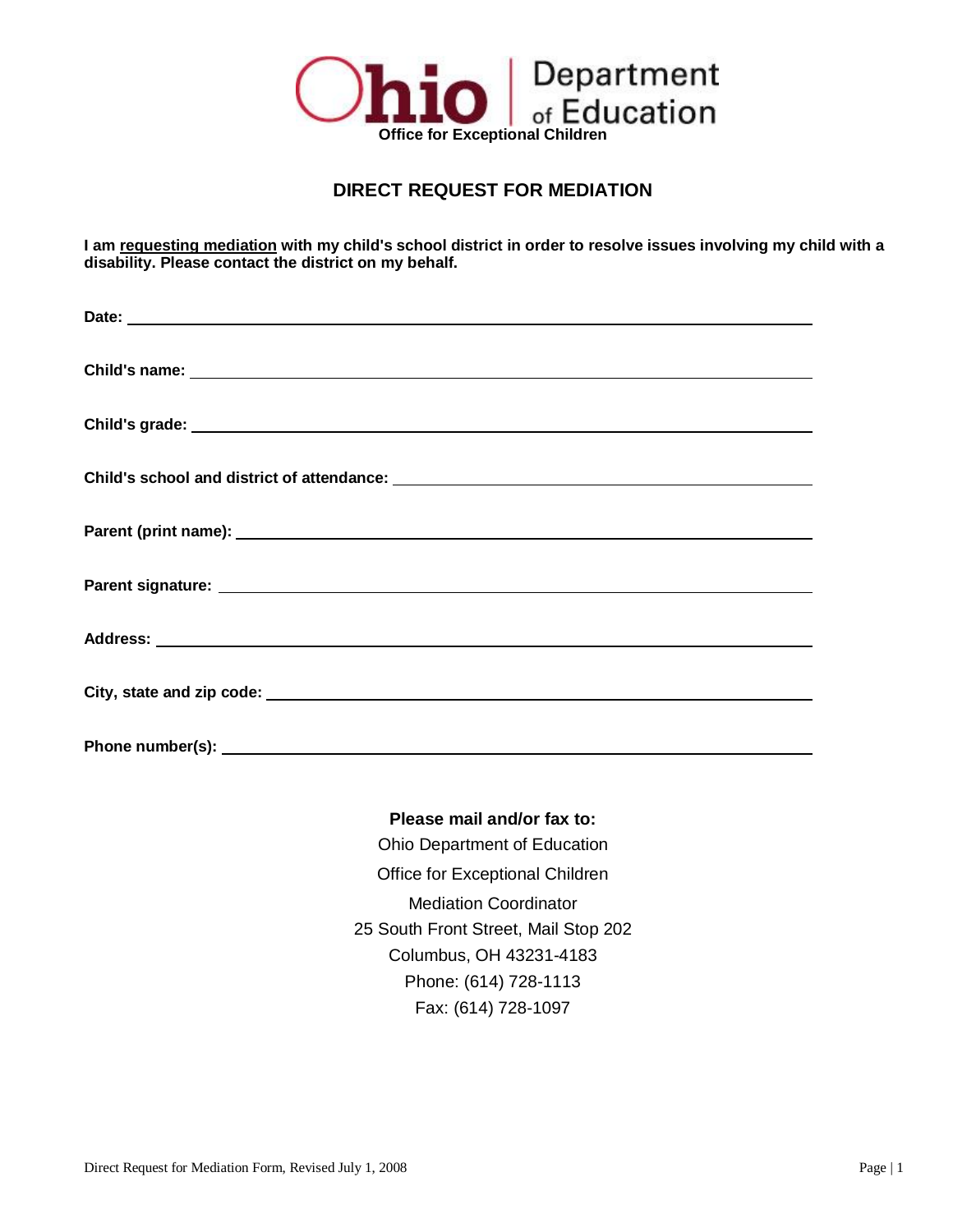

# **COMPLAINT FORM**

| Complainant Address: National Address: National Address: National Address: National Address: National Address: N |
|------------------------------------------------------------------------------------------------------------------|
|                                                                                                                  |
| <b>Complainant Phone Numbers:</b>                                                                                |
|                                                                                                                  |
|                                                                                                                  |
|                                                                                                                  |
|                                                                                                                  |
| Student's Address (if address is different from complainant's address):                                          |
|                                                                                                                  |
| Student's Area of Identified/Suspected Disability: _____________________________                                 |
|                                                                                                                  |
| Name Of The School The Student Is Attending: ___________________________________                                 |
| Please check if your child participates in the Autism Scholarship Program                                        |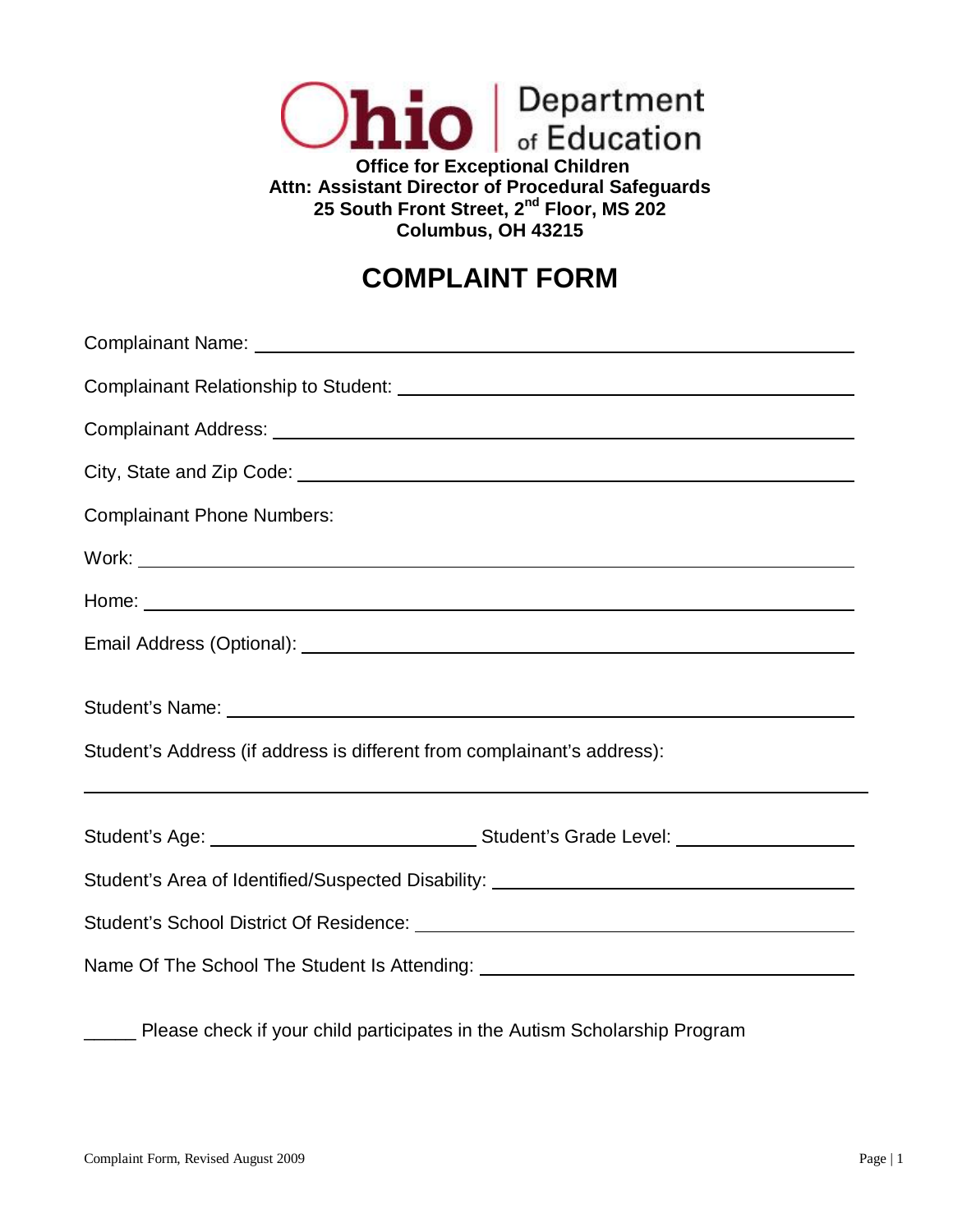#### **Date of violation:**

**\***As per 34 C.F.R. §300.153(c) [Filing a complaint], the date of the alleged violation **cannot** be more than one year prior to the date that you are filing this complaint.

# **A proposed resolution to the problem:**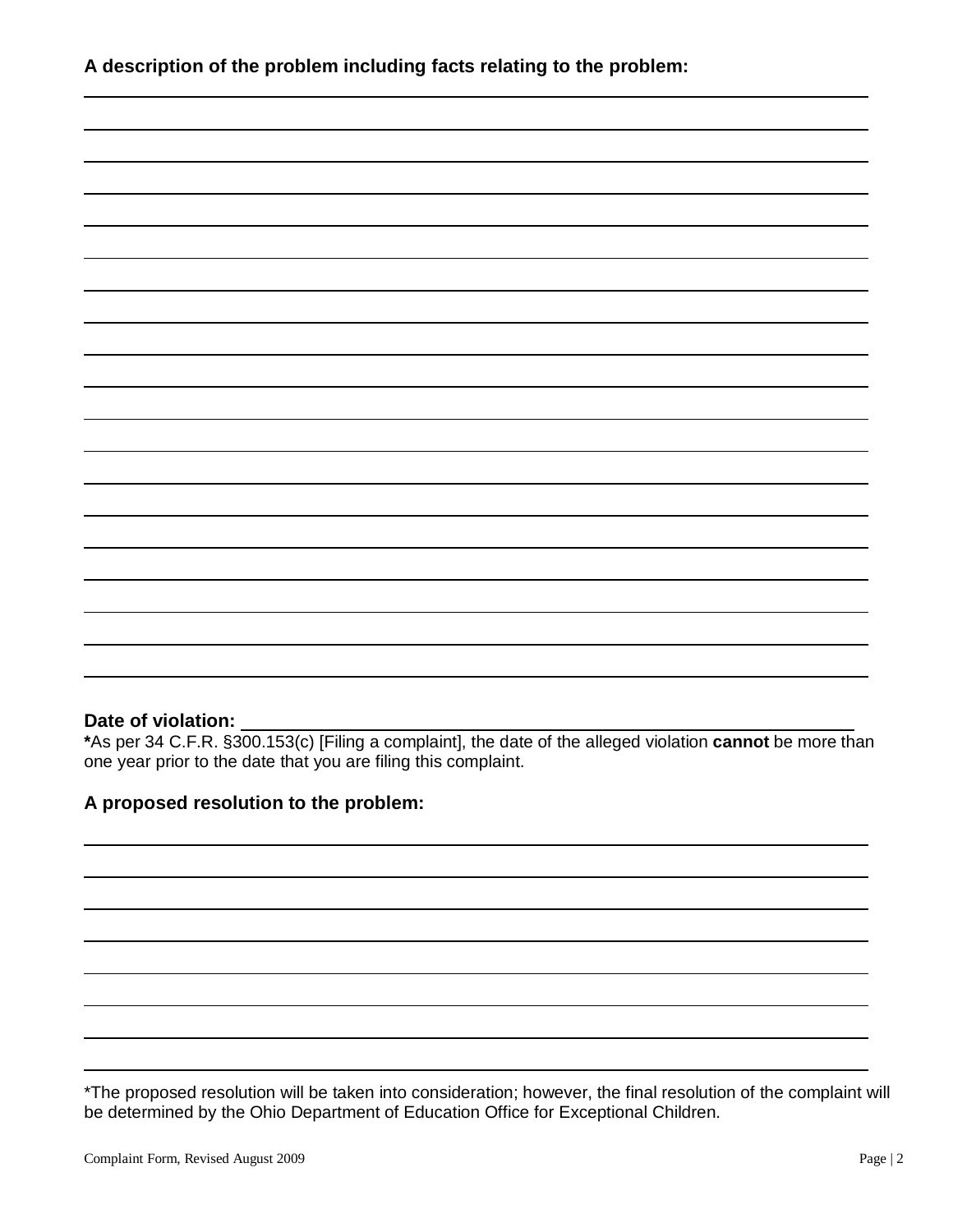#### **Date of violation:**

**\***As per 34 C.F.R. §300.153(c) [Filing a complaint], the date of the alleged violation **cannot** be more than one year prior to the date that you are filing this complaint.

# **A proposed resolution to the problem:**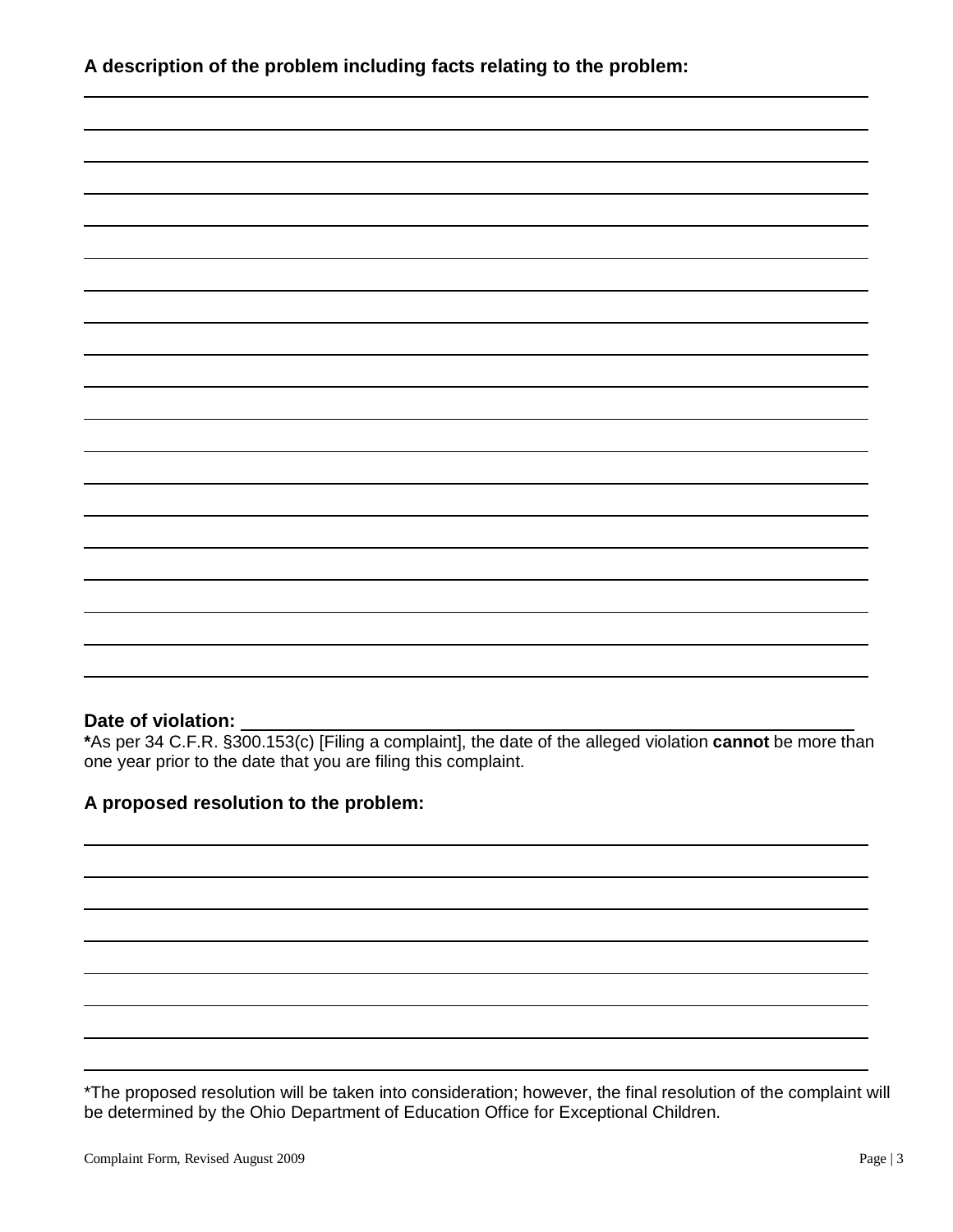#### **Date of violation:**

**\***As per 34 C.F.R. §300.153(c) [Filing a complaint], the date of the alleged violation **cannot** be more than one year prior to the date that you are filing this complaint.

# **A proposed resolution to the problem:**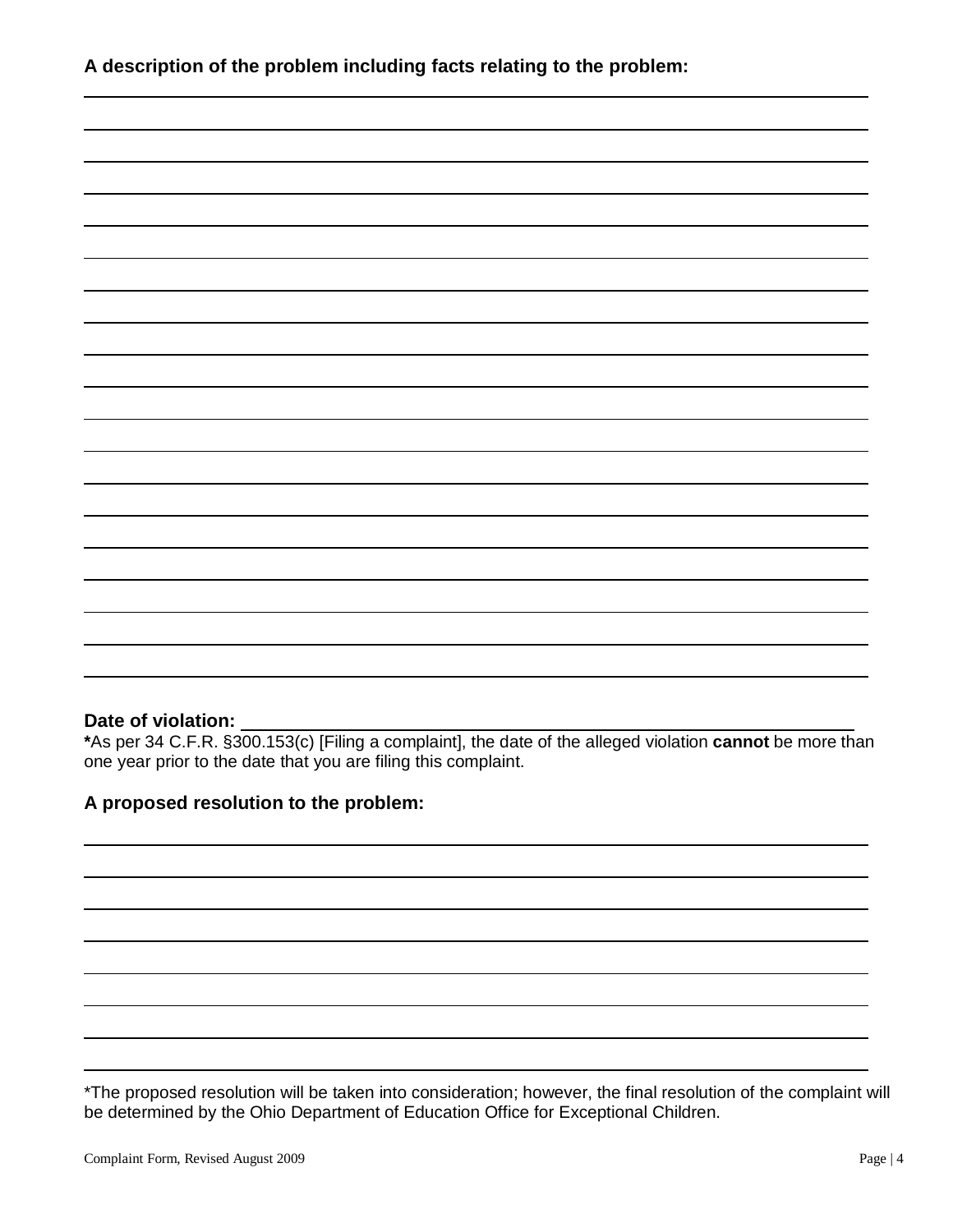#### **Date of violation:**

**\***As per 34 C.F.R. §300.153(c) [Filing a complaint], the date of the alleged violation **cannot** be more than one year prior to the date that you are filing this complaint.

# **A proposed resolution to the problem:**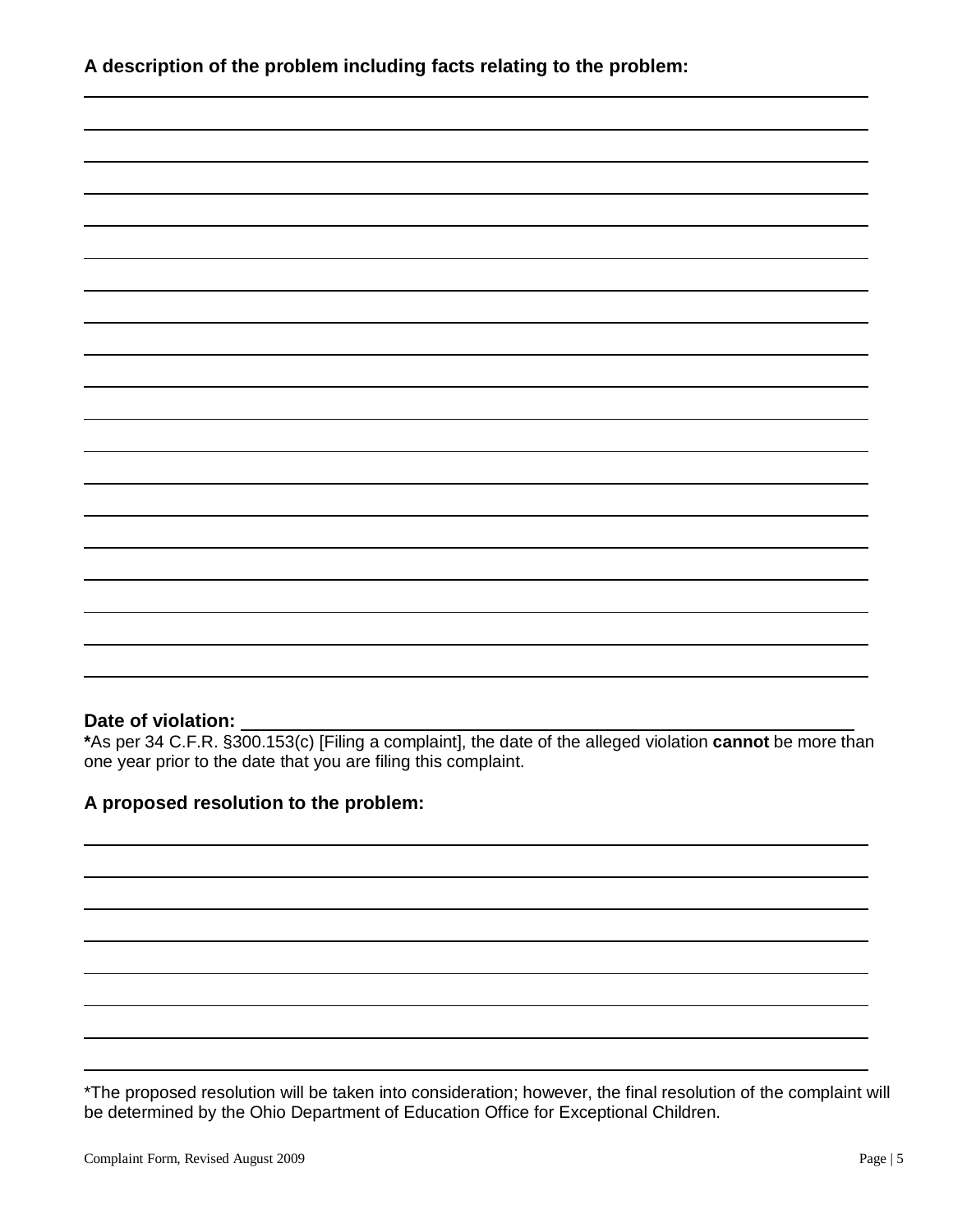**A description of the problem including facts relating to the problem:**

### **Date of violation:**

**\***As per 34 C.F.R. §300.153(c) [Filing a complaint], the date of the alleged violation **cannot** be more than one year prior to the date that you are filing this complaint.

# **A proposed resolution to the problem:**

Complaint Form, Revised August 2009 Page | 6 \*The proposed resolution will be taken into consideration; however, the final resolution of the complaint will be determined by the Ohio Department of Education Office for Exceptional Children.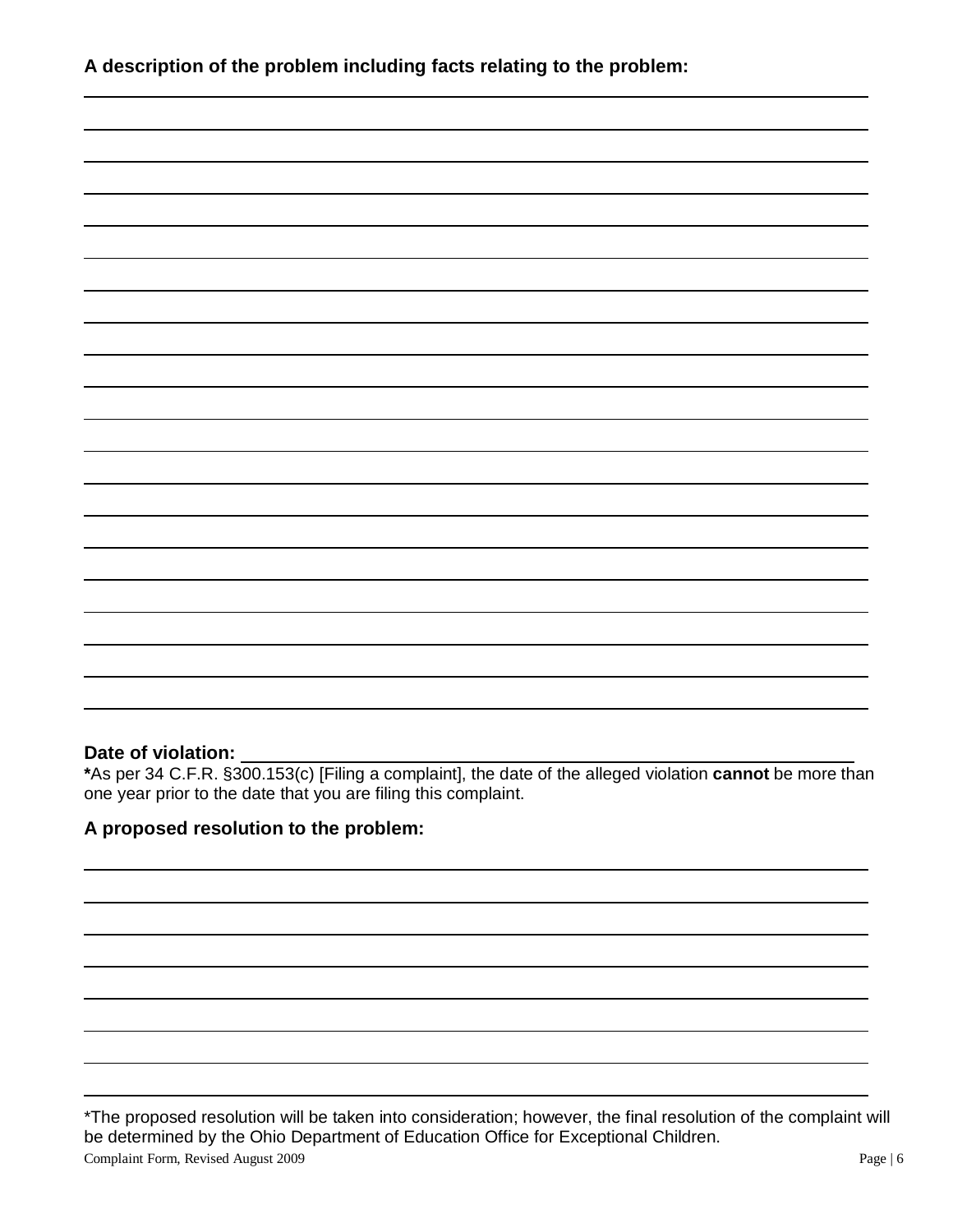**A description of the problem including facts relating to the problem:**

### **Date of violation:**

**\***As per 34 C.F.R. §300.153(c) [Filing a complaint], the date of the alleged violation **cannot** be more than one year prior to the date that you are filing this complaint.

## **A proposed resolution to the problem:**

\*The proposed resolution will be taken into consideration; however, the final resolution of the complaint will be determined by the Ohio Department of Education Office for Exceptional Children.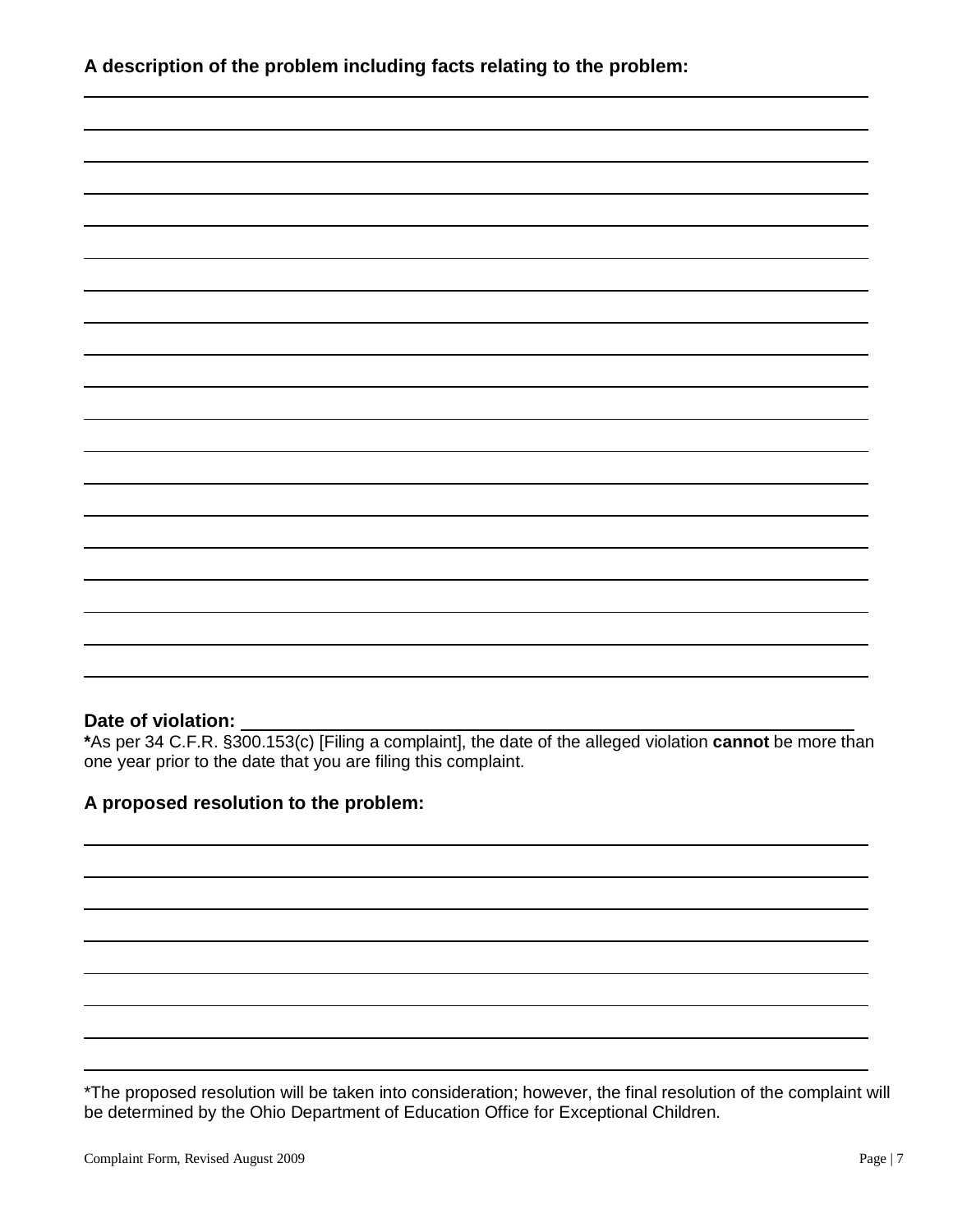**List the school officials you have made contact with regarding these issues (include name and title):**

# **COMPLAINANT'S SIGNATURE: \_\_\_\_\_\_\_\_\_\_\_\_\_\_\_\_\_\_\_\_\_\_\_\_\_\_\_\_\_\_\_\_\_\_\_\_\_\_\_\_\_\_\_\_\_\_\_**

As per 34 C.F.R. §300.153, this form must be signed or it cannot be processed and will be returned to you for signature.

- The Office for Exceptional Children only accepts formal complaints with an **original signature**. Complaints which are faxed or sent via email will not be accepted.
- As per 34 C.F.R. §300.153 (c), a copy of the complaint must be sent by the complainant to the district against whom the complaint is filed.

## **Please check the box if you have sent a copy of this complaint to the superintendent of the school district against whom the complaint is being filed (Please note this is required).**

At the conclusion of the OEC's review, findings are issued only to the parent, or student who has reached the age of majority, and the district, unless the complainant has obtained and filed the necessary consent for release of the information. If the complaint does not have the necessary consent for release of information, the complainant receives a letter of assurance that any identified areas of noncompliance have been addressed.

*Note:* The use of this form is not required. Instead of using this form, you may submit your own complaint but your request must include all information required by federal regulation 34 C.F.R. §300.153.

### **Please mail all complaints to the following address:**

## **Ohio Department of Education Office for Exceptional Children Attn: Assistant Director of Procedural Safeguards 25 South Front Street, 2nd Floor, MS 202 Columbus, OH 43215**

If you have questions regarding the completion of this form or the complaint process, contact the Office for Exceptional Children at (614) 466-2650.

Effective Date: August 2009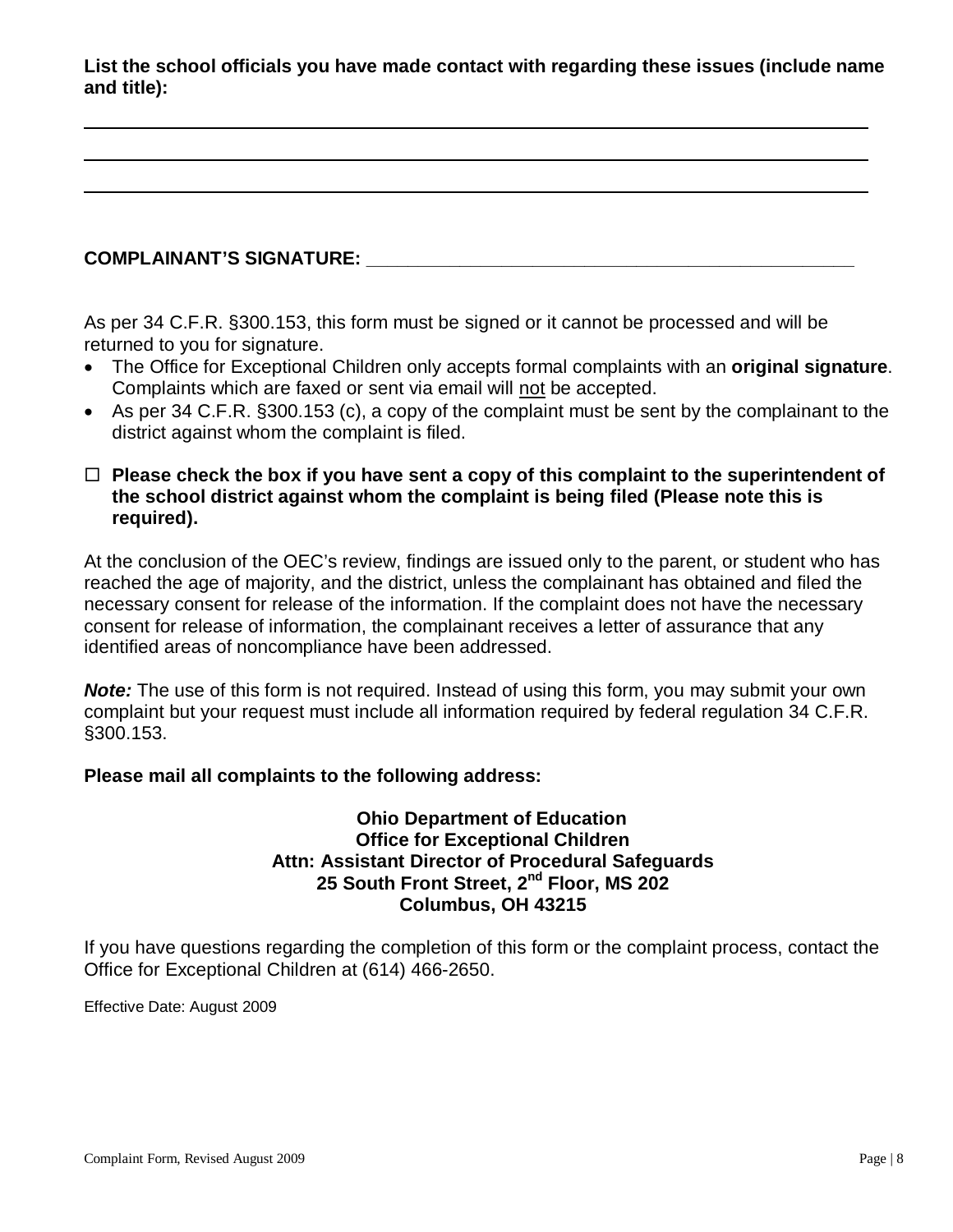

## **DUE PROCESS COMPLAINT AND REQUEST FOR A DUE PROCESS HEARING**

### **Instructions**

#### **Please provide information requested in all of the fields**.

- 1. *Name, birthdate and grade* of the child.
- 2. *Disability category*: Provide a list of all disabilities that currently apply to the child. If the child has not been identified as a child with a disability, state "Child has not been identified" in the space provided.
- 3. *Address* of the residence of the child; or in the case of a homeless child or youth, available contact information.
- 4. *Name and address* of the school the child is attending.
- 5. *Name of parent and address* if address is different from child's; or in the case of a homeless child or youth, *available contact information* for the child: "Homeless" means homeless within the meaning of section 725(2) of the McKinney-Vento Homeless Assistance Act, 42 U.S.C. 11434a(2); and telephone numbers.
- 6. *Mediation:* Mediation is a free service provided by the State to resolve disputes. Participation in mediation is completely voluntary and must be agreed to by both parties. A mediator will arrange dates for the parties to discuss remedies to resolve the dispute. Mediation is concurrent with due process, but the mediation meeting will usually be scheduled before the due process hearing takes place. If you are interested in mediation, please check the applicable line.
- 7. *Description of the Problem and Facts Relating to the Problem:* Provide a description of the nature of the problem which is the basis of your request for a due process hearing, and provide facts relating to the problem. *Example of Problem:* The problem is the school district's failure to implement my child's IEP. *Example of Facts Relating to the Problem:* My child has not received the speech and language services specified in her IEP.
- 8. *Description of the Proposed Resolution*: State the resolution you are proposing to the extent known and available to you at the time. *Example of Proposed Resolution:* I am proposing that my child receive the speech and language services specified in her IEP.
- 9. *Attorney or Representative:* If you have an attorney or representative in this case, please provide the name and address of the attorney or representative. If this section is completed by the parent or LEA, all due process correspondence and information will be sent to the attorney or representative and not to the parent or LEA.
- 10. *Signature:* Party requesting the hearing is required to print, sign and date the complaint notice/due process hearing request.
- *11. Expedited Hearing, if Applicable:* A parent may request an expedited hearing **only** if the parent disagrees with a decision regarding placement for disciplinary removals or with the manifestation determination. A local educational agency (LEA) may request an expedited hearing **only** if the LEA believes that maintaining the current placement of the child is substantially likely to result in injury to the child or to others. An e*xpedited hearing may not be requested for any other reason.*
- 12. *Submission of Request*: Send the original completed request to the other party, and send a copy to the Ohio Department of Education, Office for Exceptional Children, Procedural Safeguards, 25 South Front Street, Columbus, Ohio 43215-4183 or fax a copy to (614) 728-1097.

*Note:* The use of this form is not required. Instead of using this form, you may submit your own due process request, but your request must include all information required by federal regulation at 34 C.F.R. § 300.508.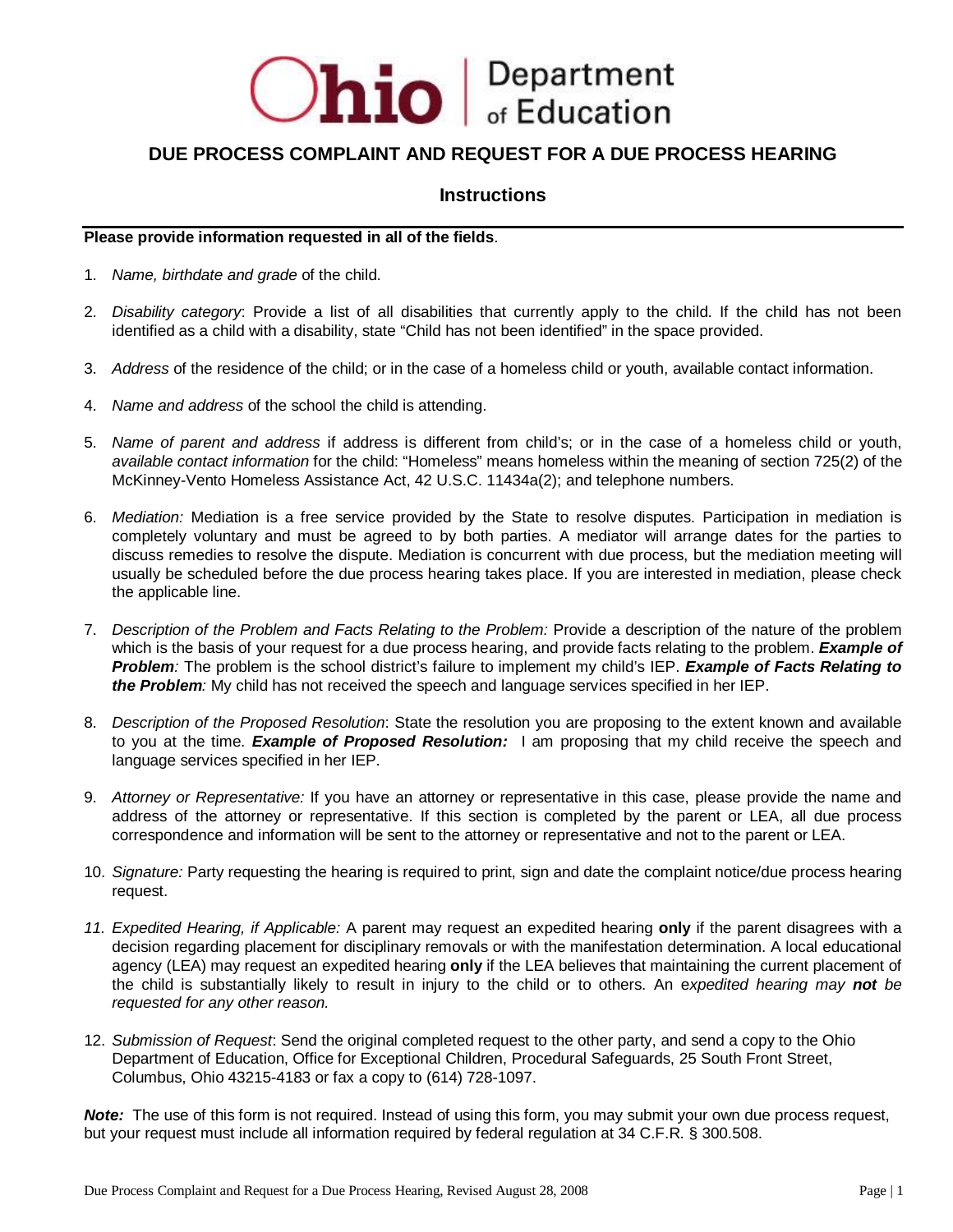# **DUE PROCESS COMPLAINT AND REQUEST FOR A DUE PROCESS HEARING**

| NAME OF CHILD ON WHOSE BEHALF THE<br><b>HEARING IS REQUESTED</b>                                                                                                                                                                          | <b>CHILD'S BIRTHDATE</b><br>(Month/Day/Year) | <b>GRADE</b> |  |
|-------------------------------------------------------------------------------------------------------------------------------------------------------------------------------------------------------------------------------------------|----------------------------------------------|--------------|--|
|                                                                                                                                                                                                                                           |                                              |              |  |
| <b>DISABILITY CATEGORY</b>                                                                                                                                                                                                                |                                              |              |  |
| ADDRESS OF THE RESIDENCE OF THE CHILD; OR IN THE CASE OF A HOMELESS CHILD, AVAILABLE<br><b>CONTACT INFORMATION</b>                                                                                                                        |                                              |              |  |
|                                                                                                                                                                                                                                           |                                              |              |  |
| NAME AND ADDRESS OF THE SCHOOL THE CHILD ATTENDS                                                                                                                                                                                          |                                              |              |  |
|                                                                                                                                                                                                                                           |                                              |              |  |
| <b>NAME OF PARENT AND ADDRESS IF ADDRESS IS</b>                                                                                                                                                                                           | <b>TELEPHONE NUMBER</b>                      |              |  |
| DIFFERENT FROM CHILD'S. IN THE CASE OF A                                                                                                                                                                                                  |                                              |              |  |
| HOMELESS CHILD OR YOUTH, AVAILABLE CONTACT                                                                                                                                                                                                | <b>DAYTIME TELEPHONE NUMBER</b>              |              |  |
| <b>INFORMATION FOR THE CHILD</b>                                                                                                                                                                                                          |                                              |              |  |
|                                                                                                                                                                                                                                           | $\mathcal{E}$<br>$\left($                    |              |  |
| A BILINGUAL OR SIGN LANGUAGE INTERPRETER IS REQUESTED                                                                                                                                                                                     |                                              |              |  |
| $\Box$ YES $\Box$ NO IF YES, specify language/mode of communication                                                                                                                                                                       |                                              |              |  |
| NAME OF SUPERINTENDENT AND SCHOOL DISTRICT OF RESIDENCE                                                                                                                                                                                   |                                              |              |  |
|                                                                                                                                                                                                                                           |                                              |              |  |
| <b>MEDIATION</b>                                                                                                                                                                                                                          |                                              |              |  |
| $\Box$ YES $\Box$ NO 1 am interested in mediation.                                                                                                                                                                                        |                                              |              |  |
| A DESCRIPTION OF THE PROBLEM (Describe the nature of the problem of the child relating to a proposed<br>initiation or change of placement or provision of a free appropriate public education) (Attach additional pages if<br>necessary). |                                              |              |  |
|                                                                                                                                                                                                                                           |                                              |              |  |
|                                                                                                                                                                                                                                           |                                              |              |  |
|                                                                                                                                                                                                                                           |                                              |              |  |
|                                                                                                                                                                                                                                           |                                              |              |  |
|                                                                                                                                                                                                                                           |                                              |              |  |
|                                                                                                                                                                                                                                           |                                              |              |  |
|                                                                                                                                                                                                                                           |                                              |              |  |
|                                                                                                                                                                                                                                           |                                              |              |  |
|                                                                                                                                                                                                                                           |                                              |              |  |
|                                                                                                                                                                                                                                           |                                              |              |  |
|                                                                                                                                                                                                                                           |                                              |              |  |
|                                                                                                                                                                                                                                           |                                              |              |  |
|                                                                                                                                                                                                                                           |                                              |              |  |
|                                                                                                                                                                                                                                           |                                              |              |  |
|                                                                                                                                                                                                                                           |                                              |              |  |
|                                                                                                                                                                                                                                           |                                              |              |  |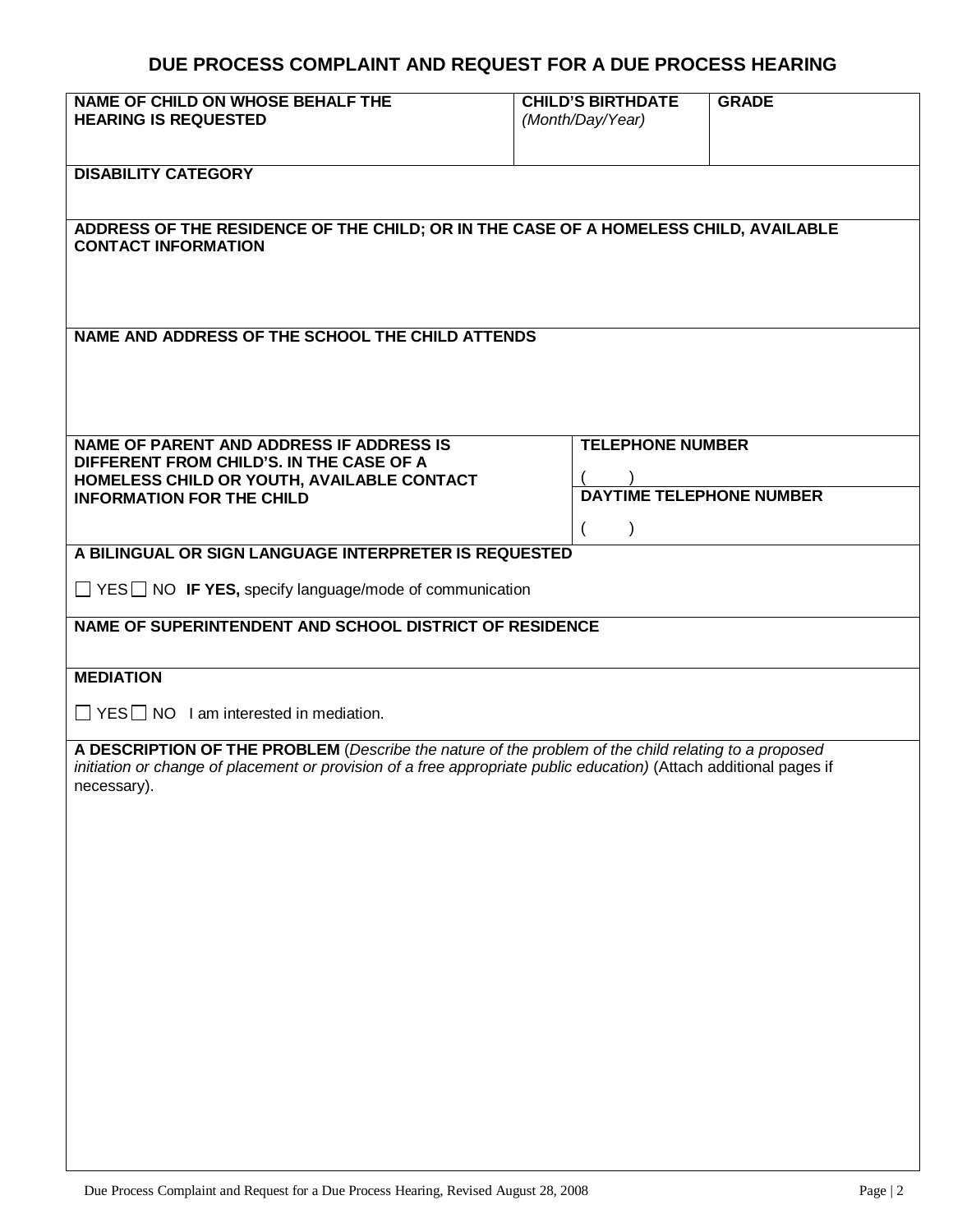| DUE PROCESS COMPLAINT AND REQUEST FOR A DUE PROCESS HEARING (continued) |  |
|-------------------------------------------------------------------------|--|
| DESCRIPTION OF PROBLEM (continued)                                      |  |

**FACTS** *(Provide facts relating to the problem described above)* (Attach additional pages if necessary).

**A DESCRIPTION OF THE PROPOSED RESOLUTION YOU ARE SEEKING** (*Provide the proposed resolution of the problem to the extent known and available to the party at the time*) (Attach additional pages if necessary).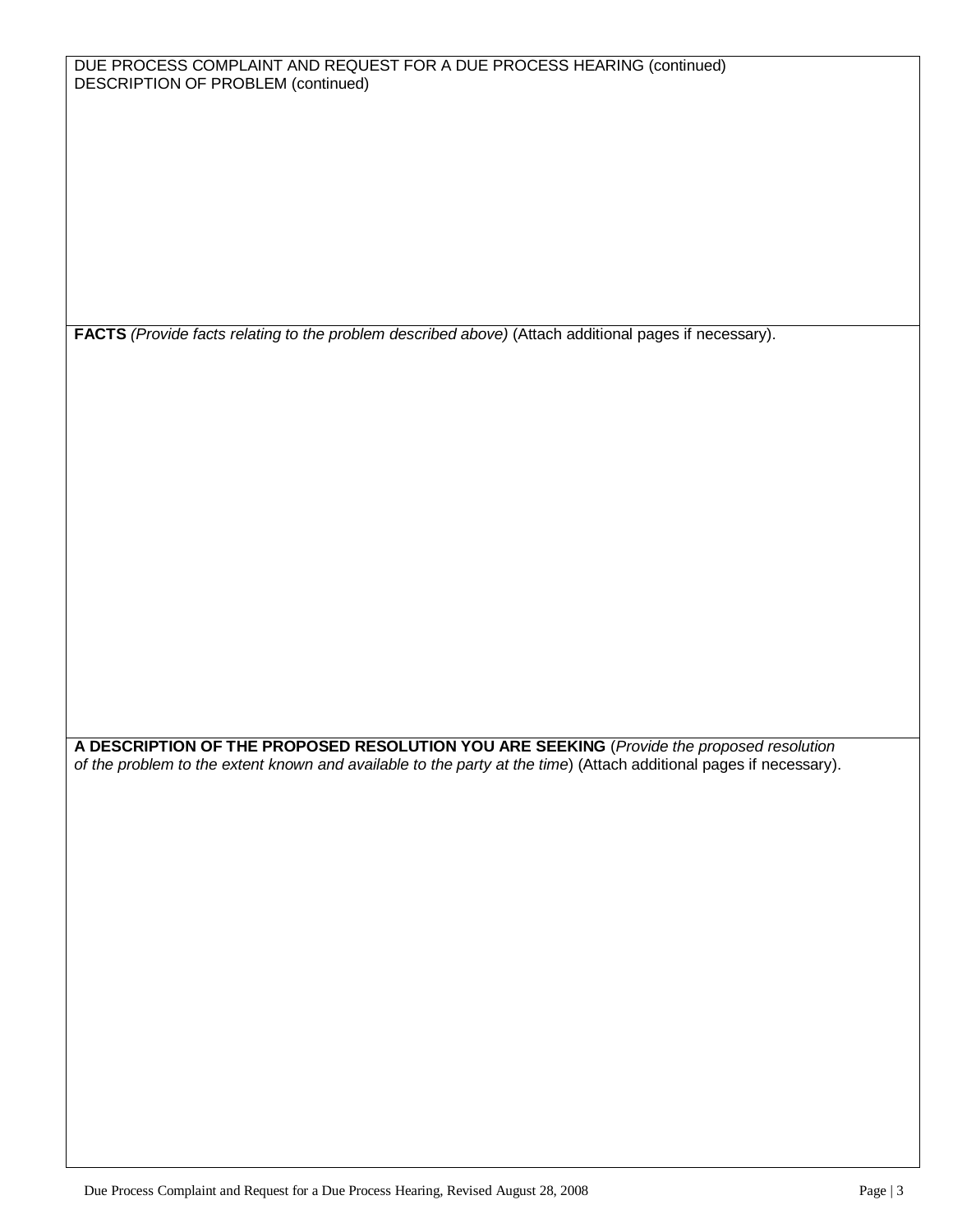| NAME AND ADDRESS OF THE ATTORNEY OR REPRESENTATIVE<br>FOR THE PARENT/GUARDIAN OR LEA. If this section is completed,<br>all information and correspondence regarding the due process<br>request will be sent to the attorney or representative and not to the<br>parent or LEA.                                                                                                                                                                                                                                                                                                                                                                                                                              |                                                                                                          | <b>TELEPHONE NUMBER</b><br><b>FAX NUMBER</b> |  |  |
|-------------------------------------------------------------------------------------------------------------------------------------------------------------------------------------------------------------------------------------------------------------------------------------------------------------------------------------------------------------------------------------------------------------------------------------------------------------------------------------------------------------------------------------------------------------------------------------------------------------------------------------------------------------------------------------------------------------|----------------------------------------------------------------------------------------------------------|----------------------------------------------|--|--|
| THE PARTY REQUESTING THE HEARING IS (Check<br>one):<br>Parent/Guardian of the child on whose<br>behalf the hearing is being brought<br>School District of Residence(Superintendent)<br>Other Educational Agency (Name):<br>Student with a Disability Who Is At Least 18<br>years Of Age But Not More Than 21 Years<br>of Age                                                                                                                                                                                                                                                                                                                                                                                | Name (printed) of Party Requesting Hearing<br>Signature of Party Requesting Hearing<br>Date of Signature |                                              |  |  |
| <b>REQUEST FOR EXPEDITED HEARING</b><br>(COMPLETE THIS SECTION ONLY IF YOU ARE REQUESTING AN EXPEDITED HEARING)<br>AN EXPEDITED HEARING MAY BE REQUESTED ONLY IF ONE OF THE FOLLOWING REASONS APPLIES.<br>Parent: As the parent/guardian or student, I am requesting an expedited hearing because (Check one of<br>the following):<br>I disagree with a decision regarding placement for disciplinary removals; or<br>I disagree with the manifestation determination.<br>School District: As the school district, I am requesting an expedited hearing because:<br>I believe that maintaining the current placement of the child is substantially likely to result in injury to the<br>child or to others. |                                                                                                          |                                              |  |  |
| <b>Submission of Request:</b> Send the original completed request to the other party, and send a copy to the Ohio<br>Department of Education, Office for Exceptional Children, Procedural Safeguards, 25 South Front Street,<br>Columbus, Ohio 43215-4183 or fax a copy to (614) 728-1097. Note: The use of this form is not required. Instead<br>of using this form, you may submit your own due process request, but your request must include all information<br>required by federal regulation at 34 C.F.R. § 300.508. See page one for instructions.                                                                                                                                                   |                                                                                                          |                                              |  |  |

7/1/2005, rev. 2/1/ 2007, rev. 7/1/2008; rev. 8/28/2008